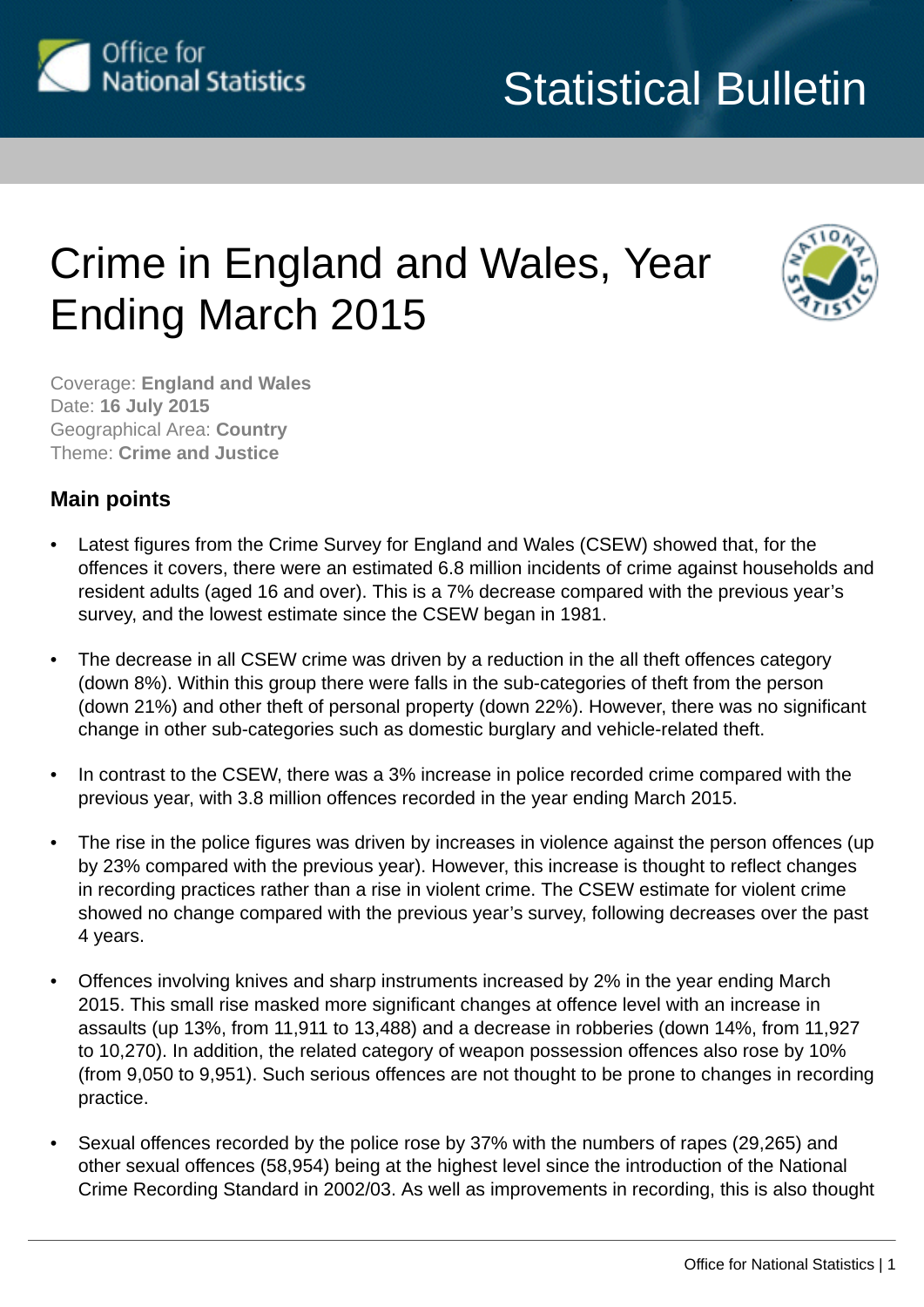to reflect a greater willingness of victims to come forward to report such crimes. In contrast, the latest estimate from the CSEW showed no significant change in the proportion of adults aged 16-59 who reported being a victim of a sexual assault (including attempted assaults) in the last year (1.7%).

• While other acquisitive crimes recorded by the police continued to decline there was an increase in the volume of fraud offences recorded by Action Fraud (up 9%) largely driven by increases in non-investment fraud (up 15%) – a category which includes frauds related to online shopping and computer software services. This is the first time a year-on-year comparison can be made on a like for like basis. It is difficult to know whether this means actual levels of fraud rose or simply that a greater proportion of victims reported to Action Fraud. However, other sources also show year on year increases, including data supplied to the National Fraud Investigation Bureau from industry sources (up 17%).

# **Overview**

This release provides the latest statistics on crime from the Crime Survey for England and Wales and police recorded crime.

In accordance with the Statistics and Registration Service Act 2007, statistics based on police recorded crime data have been assessed against the Code of Practice for Official Statistics and found not to meet the required standard for designation as National Statistics. The full assessment report can be found on the [UK Statistics Authority](http://www.statisticsauthority.gov.uk/assessment/assessment/assessment-reports/) website. Alongside this release, the Office for National Statistics (ONS) have published a [progress update](http://www.ons.gov.uk:80/ons/guide-method/method-quality/specific/crime-statistics-methodology/uk-statistics-authority-assessment/index.html) on actions taken in addressing the requirements set out by the Authority. Data from the Crime Survey for England and Wales (CSEW) continue to be badged as National Statistics.

Further information on the datasets is available in the 'Data sources – coverage and coherence' section and the [CSEW technical report \(839.6 Kb Pdf\).](http://www.ons.gov.uk:80/ons/guide-method/method-quality/specific/crime-statistics-methodology/2013-14-crime-survey-for-england-and-wales-technical-report---volume-1.pdf)

The [user guide \(1.59 Mb Pdf\)](http://www.ons.gov.uk:80/ons/guide-method/method-quality/specific/crime-statistics-methodology/user-guides/user-guide-to-crime-statistics.pdf) to crime statistics for England and Wales provides information for those wanting to obtain more detail on crime statistics. This includes information on the datasets used to compile the statistics and is a useful reference guide with explanatory notes regarding updates, issues and classifications.

The [quality and methodology report](http://www.ons.gov.uk:80/ons/guide-method/method-quality/quality/quality-information/crime-and-justice/index.html) sets out detailed information about the quality of crime statistics and the roles and responsibilities of the different departments involved in the production and publication of crime statistics.

Last year, revised survey weights and a back-series were produced for the CSEW following the release of the new-2011 Census-based population estimates. For more information see: [Presentational and methodological improvements to National Statistics on the Crime Survey for](http://www.ons.gov.uk:80/ons/guide-method/method-quality/specific/crime-statistics-methodology/methodological-notes/index.html) [England and Wales.](http://www.ons.gov.uk:80/ons/guide-method/method-quality/specific/crime-statistics-methodology/methodological-notes/index.html)

An [interactive guide](http://www.ons.gov.uk:80/ons/guide-method/method-quality/specific/crime-statistics-methodology/guide-to-finding-crime-statistics/index.html) provides a general overview of crime statistics.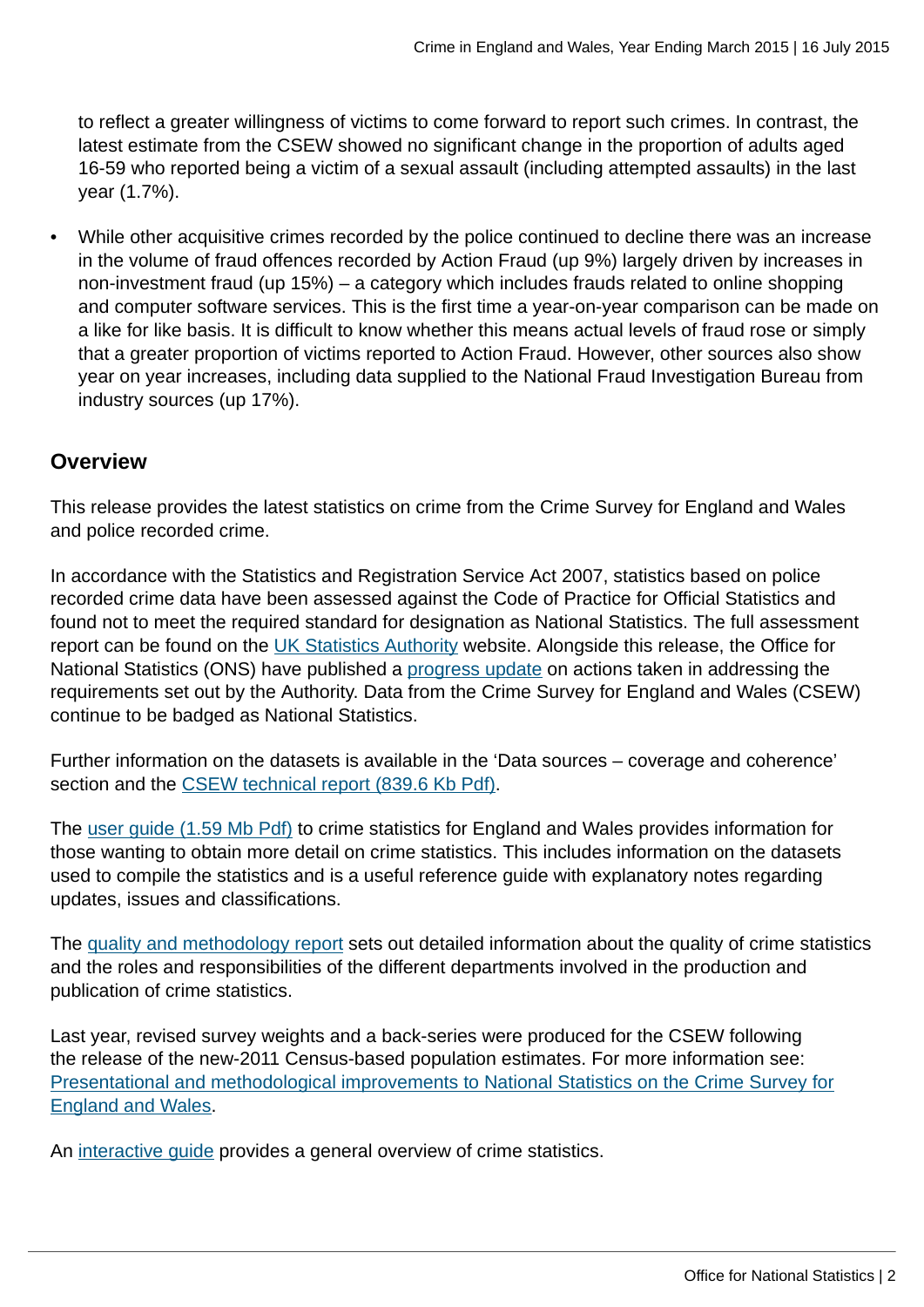A [short video](http://www.ons.gov.uk:80/ons/rel/crime-stats/crime-statistics/period-ending-december-2012/video-summary--a-guide-to-crime-statistics.html) provides an introduction to crime statistics, including an overview of the main data sources used to produce the statistics.

# **Understanding Crime Statistics**

This quarterly release presents the most recent crime statistics from the Crime Survey for England and Wales (CSEW; previously known as the British Crime Survey), and police recorded crime. Neither of these sources can provide a picture of total crime.

## **Crime Survey for England and Wales**

The CSEW is a face-to-face victimisation survey in which people resident in households in England and Wales are asked about their experiences of a selected number of offences in the 12 months prior to the interview. It covers adults aged 16 and over, and a separate survey is used to cover children aged 10 to 15, but neither cover those living in group residences (such as care homes, student halls of residence and prisons), or crimes against commercial or public sector bodies. For the population and offence types it covers, the CSEW is a valuable source for providing robust estimates on a consistent basis over time.

It is able to capture offences experienced by those interviewed, not just those that have been reported to, and recorded by, the police. It covers a broad range of victim-based crimes experienced by the resident household population. However, there are some serious but relatively low volume offences, such as homicide and sexual offences, which are not included in its main estimates. The survey also currently excludes fraud and cyber crime though there is ongoing development work to address this gap – the update paper ['Extending the CSEW to include fraud and cyber crime \(113.5](http://www.ons.gov.uk:80/ons/guide-method/method-quality/specific/crime-statistics-methodology/methodological-notes/update---extending-the-csew-to-include-fraud-and-cyber-crime.pdf)) [Kb Pdf\)](http://www.ons.gov.uk:80/ons/guide-method/method-quality/specific/crime-statistics-methodology/methodological-notes/update---extending-the-csew-to-include-fraud-and-cyber-crime.pdf)' has more information.

Recent research has questioned the 'capping' of counts of repeat victimisation in the production of CSEW estimates. A separate methodological note ['High frequency repeat victimisation in the CSEW](http://www.ons.gov.uk:80/ons/guide-method/method-quality/specific/crime-statistics-methodology/methodological-notes/index.html)' sets out background information on the use of capping and outlines work ONS is doing to review the use of it.

An [infographic looking at the people and crimes covered by the Crime Survey for England and](http://www.ons.gov.uk:80/ons/rel/crime-stats/crime-statistics/period-ending-june-2014/info-what-does-csew-cover.html) [Wales \(CSEW\)](http://www.ons.gov.uk:80/ons/rel/crime-stats/crime-statistics/period-ending-june-2014/info-what-does-csew-cover.html) was published in October 2014.

#### **Police recorded crime**

Police recorded crime figures cover selected offences that have been reported to and recorded by the police. They are supplied by the 43 territorial police forces of England and Wales, plus the British Transport Police, via the Home Office, to the Office for National Statistics (ONS). The coverage

of police recorded crime is defined by the Notifiable Offence List (NOL) $^{\rm 1}$ , which includes a broad range of offences, from murder to minor criminal damage, theft and public order offences. The NOL excludes less serious offences that are dealt with exclusively at magistrates' courts.

Police recorded crime is the primary source of sub-national crime statistics and relatively serious, but low volume, crimes that are not well measured by a sample survey. It covers victims (for example, residents of institutions and tourists) and sectors (for example, commercial bodies)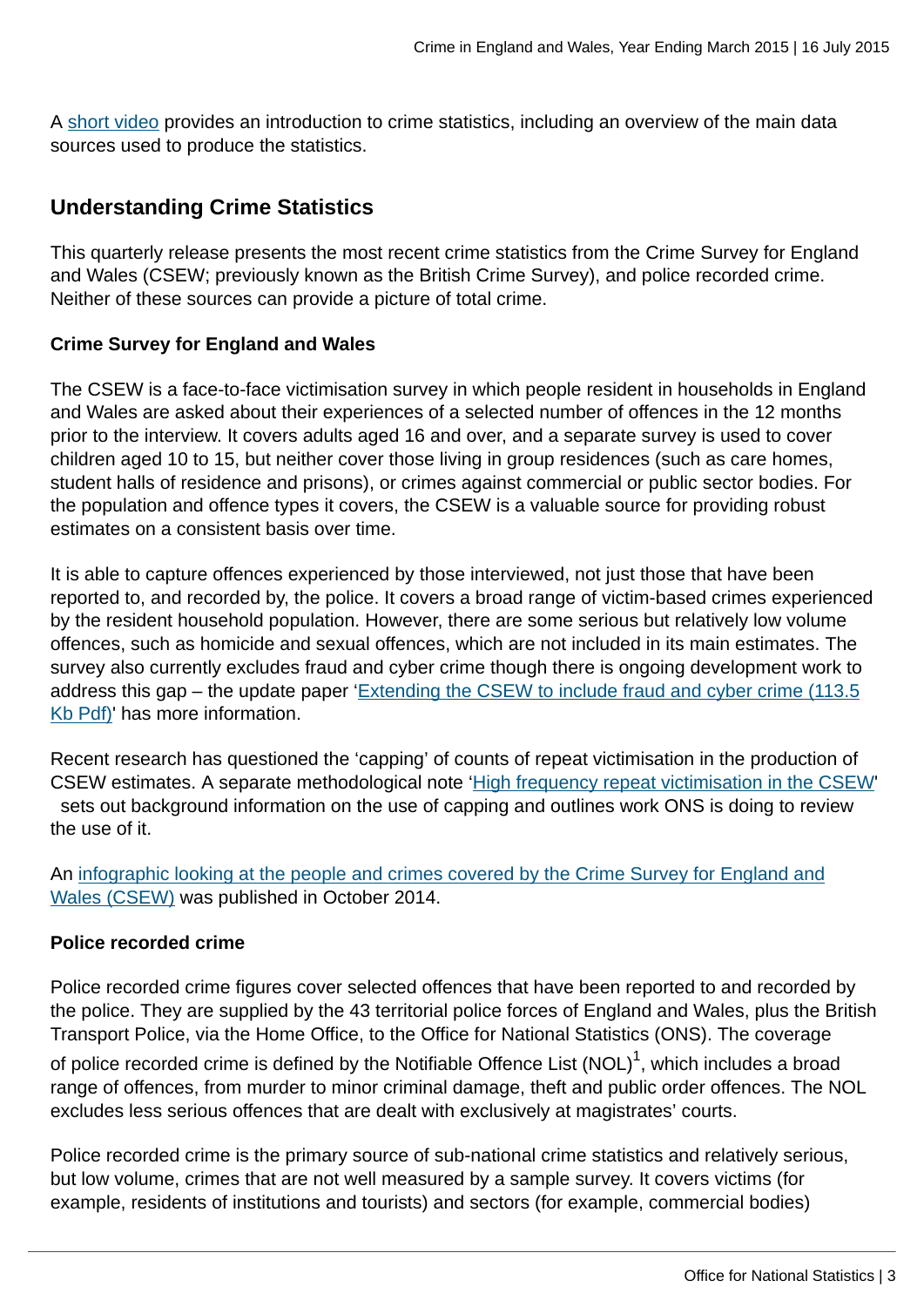excluded from the CSEW sample. While the police recorded crime series covers a wider population and a broader set of offences than the CSEW, crimes that don't come to the attention of the police or are not recorded by them, are not included.

Statistics based on police recorded crime data don't currently meet the required standard for designation as National Statistics (this is explained in the 'Recent assessments of crime statistics and accuracy' section).

We also draw on data from other sources to provide a more comprehensive picture of crime and disorder, including incidents of anti-social behaviour recorded by the police and other transgressions of the law that are dealt with by the courts, but not covered in the recorded crime collection.

## **Recent assessments of crime statistics and accuracy**

Following an [assessment of ONS crime statistics](http://www.statisticsauthority.gov.uk/assessment/assessment/assessment-reports/assessment-report-268---statistics-on-crime-in-england-and-wales.pdf) by the UK Statistics Authority, published in January 2014, the statistics based on police recorded crime data have been found not to meet the required standard for designation as National Statistics. Data from the CSEW continue to be designated as National Statistics.

In their report, the UK Statistics Authority set out 16 requirements to be addressed in order for the statistics to meet National Statistics standards. We are working in collaboration with the Home Office Statistics Unit and Her Majesty's Inspectorate of Constabulary (HMIC) to address these requirements. A summary of progress so far is available on the [crime statistics methodology](http://www.ons.gov.uk:80/ons/guide-method/method-quality/specific/crime-statistics-methodology/uk-statistics-authority-assessment/index.html) page.

In light of concerns raised about the quality of police recorded crime data, in November 2014 we launched a user engagement exercise to help expand our knowledge of users' needs. The exercise has now closed and a [summary of responses](http://www.ons.gov.uk:80/ons/about-ons/get-involved/consultations-and-user-surveys/satisfaction-surveys/crime-statistics-survey/index.html) was published in May 2015. A short summary of the main themes raised by respondents is given in the 'Users of Crime Statistics' section.

As part of the [inquiry by the Public Administration Select Committee \(PASC\)](http://www.publications.parliament.uk/pa/cm201314/cmselect/cmpubadm/760/760.pdf) into crime statistics, allegations of under-recording of crime by the police were made. During 2014, Her Majesty's Inspectorate of Constabulary (HMIC) carried out a national inspection of crime data integrity. The final report [Crime-recording: making the victim count](https://www.justiceinspectorates.gov.uk/hmic/publication/crime-recording-making-the-victim-count/), was published on 18 November 2014.

Based on an audit of a large sample of records, HMIC concluded that, across England and Wales as a whole, an estimated 1 in 5 offences (19%) that should have been recorded as crimes were not. The greatest levels of under-recording were seen for violence against the person offences (33%) and sexual offences (26%), however there was considerable variation in the level of under-recording across the different offence types investigated (for example, burglary; 11%) and these are reported on further in the relevant sections.

The audit sample was not large enough to produce compliance rates for individual police forces. However, HMIC inspected the crime recording process in each force and have reported on their findings in separate [crime data integrity force reports.](https://www.justiceinspectorates.gov.uk/hmic/publication/crime-data-integrity-force-reports/)

Further information on the accuracy of the statistics is also available in the 'Accuracy of the statistics' section.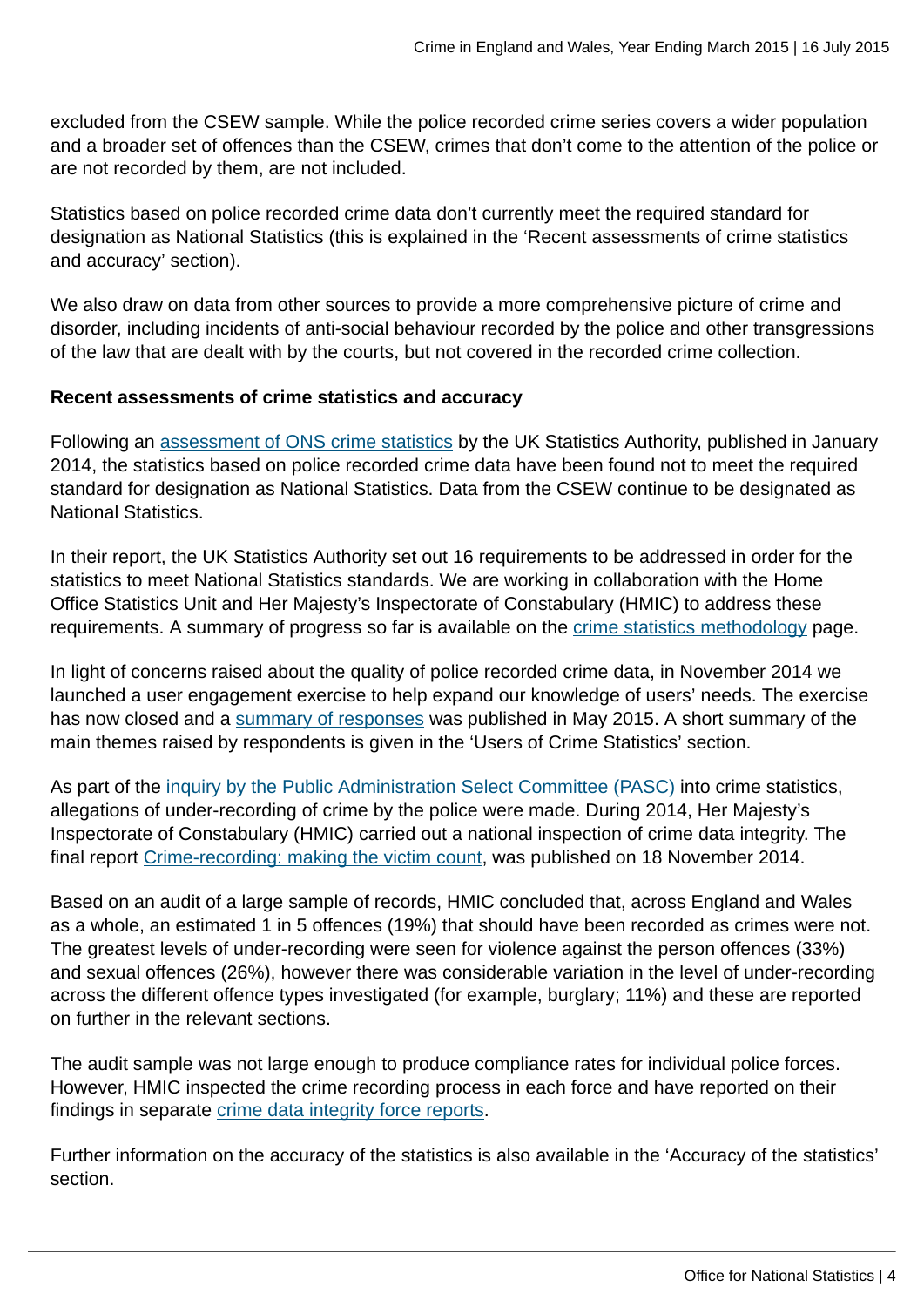#### **Time periods covered**

The latest CSEW figures presented in this release are based on interviews conducted between April 2014 and March 2015, measuring experiences of crime in the 12 months before the interview. Therefore, it covers a rolling reference period with, for example, respondents interviewed in April 2014 reporting on crimes experienced between April 2013 and March 2014, and those interviewed in March 2015 reporting on crimes taking place between March 2014 and February 2015. For that reason, the CSEW tends to lag short-term trends.

Recorded crime figures relate to crimes recorded by the police during the year ending March 2015 $^{\sf 2}$  and, therefore, are not subject to the time lag experienced by the CSEW. Recorded crime figures presented in this release are those notified to the Home Office and that were recorded in the Home Office database on 4 June 2015.

There is a 9 month overlap of the data reported here with the data contained in the previous bulletin; as a result the estimates in successive bulletins are not from independent samples. Therefore, year-on-year comparisons are made with the previous year; that is, the 12 month period ending December 2013 (rather than those published last quarter). To put the latest dataset in context, data are also shown for the year ending March 2010 (around five years ago) and the year ending March 2005 (around ten years ago). Additionally, for the CSEW estimates, data for the year ending December 1995, which was when crime peaked in the CSEW (when the survey was conducted on a calendar year basis), are also included.

Users should be aware that improvements in police recording practices following the recent PASC enquiry that took place during late 2013 and HMIC audits of individual police forces which continued until August 2014 are known to have impacted on recorded crime figures. The scale of the effect on both the 2013-14 data and the 2014-15 data is likely to differ between police forces and be particularly driven by the timing of individual forces' HMIC audit and the timetable by which they introduced any changes.

#### **Notes for Understanding Crime Statistics**

- 1. The Notifiable Offence List includes all indictable and triable-either-way-offences (offences which could be tried at a crown court) and a few additional closely related summary offences (which would be dealt with by magistrates' courts). Appendix 1 of the [User Guide](http://www.ons.gov.uk:80/ons/guide-method/method-quality/specific/crime-statistics-methodology/user-guides/index.html) has more information on the classifications used for notifiable crimes recorded by the police.
- 2. Police recorded crime statistics are based on the year in which the offence was recorded, rather than the year in which it was committed. However, such data for any given period will include some historic offences that occurred in a previous year to the one in which it is reported to the police.

## **Summary**

**Latest headline figures from the CSEW and police recorded crime**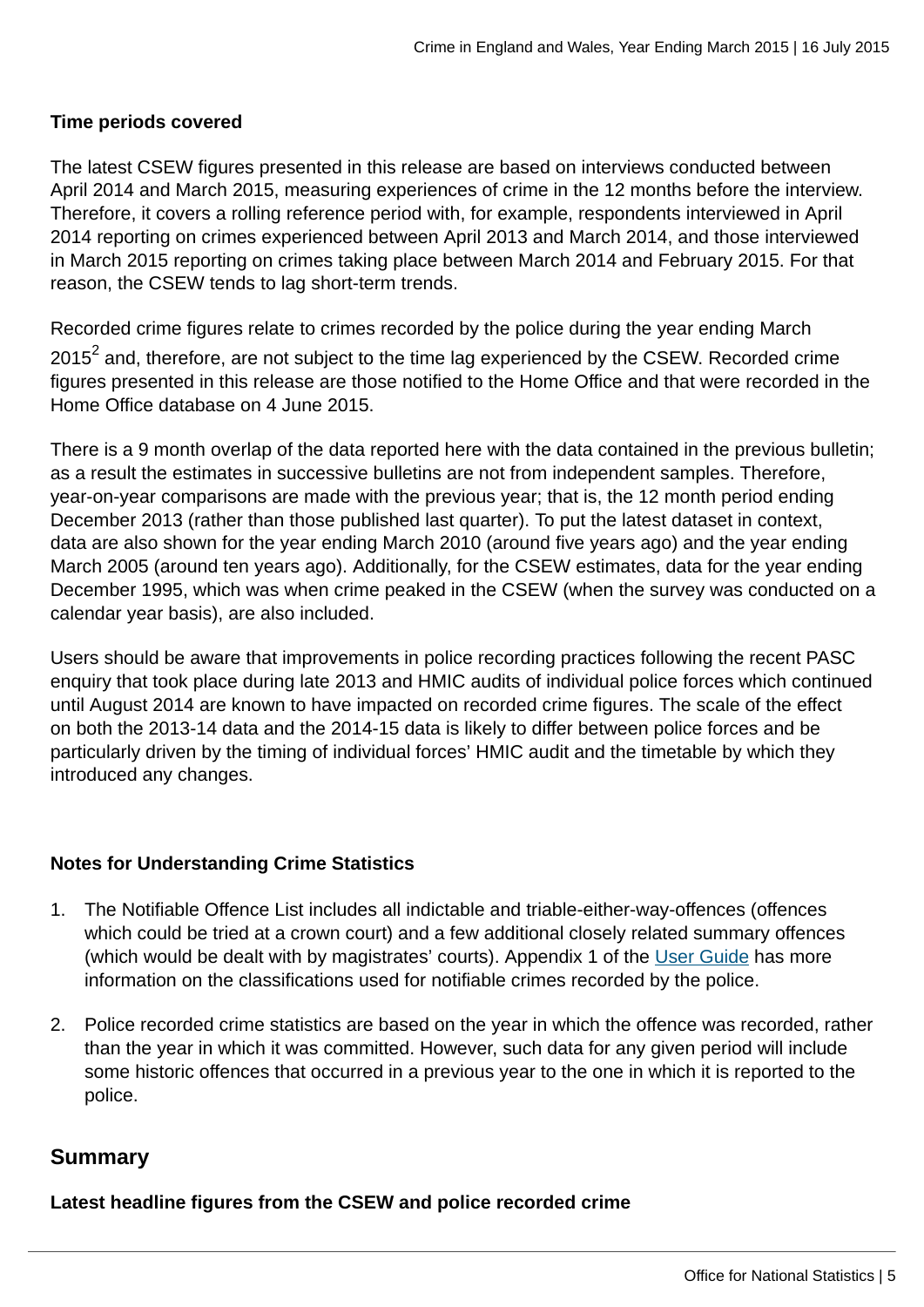Latest figures from the Crime Survey for England and Wales (CSEW) show there were an estimated 6.8 million incidents of crime against households and resident adults (aged 16 and over) in England and Wales for the year ending March 2015 (Table 1). This is a 7% decrease from 7.3 million incidents estimated in the previous year's survey and continues the long term downward trend seen since the mid-1990s. The latest estimate is the lowest since the survey began in 1981. The total number of CSEW incidents is 27% lower than the 2009/10 survey estimate and 64% lower than its peak level in 1995.

Crime covered by the CSEW increased steadily from 1981, before peaking in 1995. After peaking, the CSEW showed marked falls up until the 2004/05 survey year. Since then, the underlying trend has continued downwards, but with some fluctuation from year to year (Figure 1).

An [interactive version of Figure 1](http://www.neighbourhood.statistics.gov.uk/HTMLDocs/dvc188/index.html) is also available.

The CSEW covers a broad range of, but not all, victim-based crimes experienced by the resident household population, including those which were not reported to the police. However, there are some serious but relatively low volume offences, such as homicide and sexual offences, which are not included in its headline estimates. The survey also currently excludes fraud and cyber crime though there is ongoing development work to address this gap (the update paper ['Extending the](http://www.ons.gov.uk:80/ons/guide-method/method-quality/specific/crime-statistics-methodology/methodological-notes/update---extending-the-csew-to-include-fraud-and-cyber-crime.pdf) [CSEW to include fraud and cyber crime \(113.5 Kb Pdf\)](http://www.ons.gov.uk:80/ons/guide-method/method-quality/specific/crime-statistics-methodology/methodological-notes/update---extending-the-csew-to-include-fraud-and-cyber-crime.pdf)' contains more information). This [infographic](http://www.ons.gov.uk:80/ons/rel/crime-stats/crime-statistics/period-ending-june-2014/info-what-does-csew-cover.html) [looking at the people and crimes covered by the Crime Survey for England and Wales \(CSEW\)](http://www.ons.gov.uk:80/ons/rel/crime-stats/crime-statistics/period-ending-june-2014/info-what-does-csew-cover.html) provides more information on what is and is not included in the CSEW.

Please click on the image to view a larger version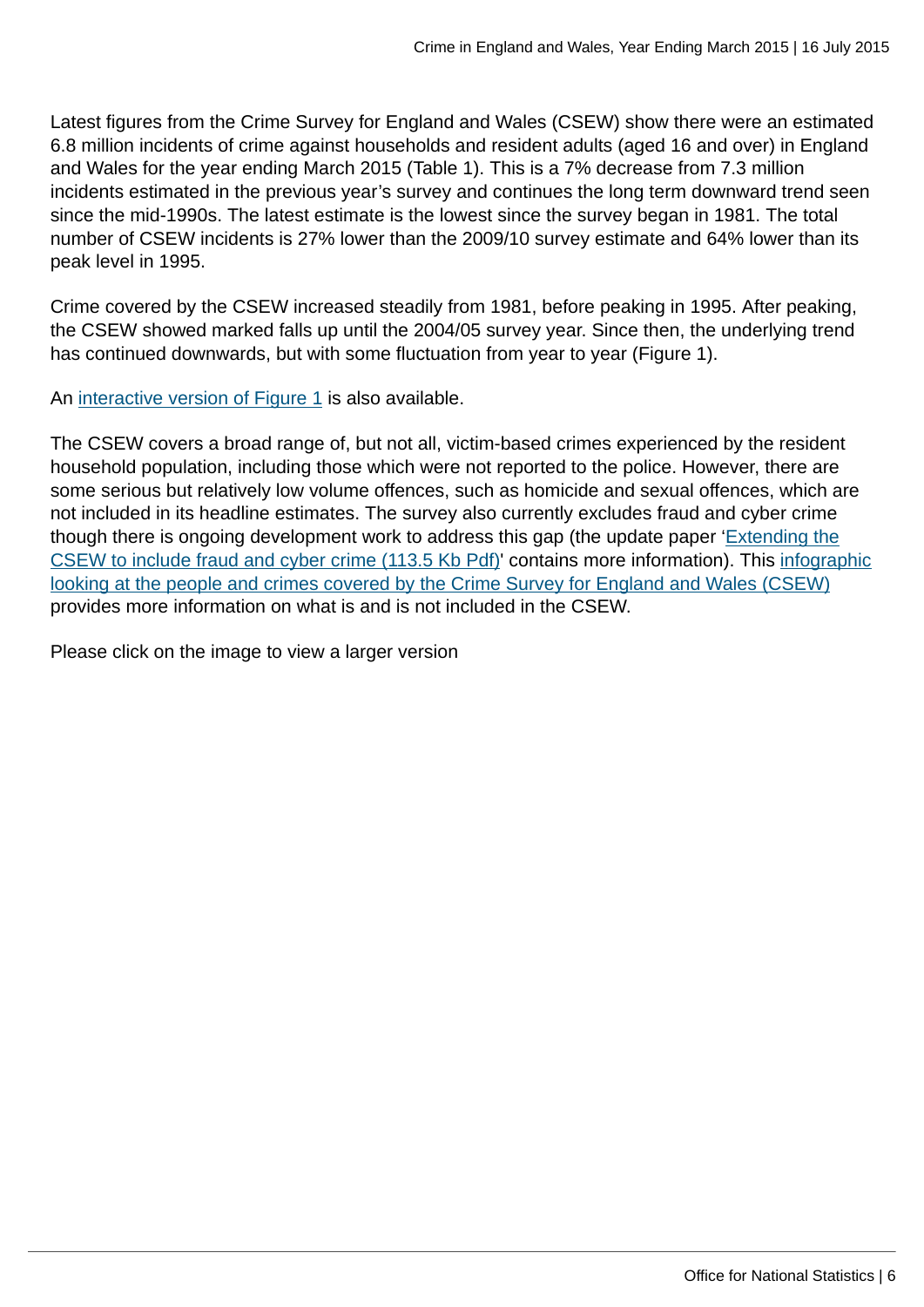## **Figure 1: Trends in police recorded crime and Crime Survey for England and Wales, year ending December 1981 to year ending March 2015 [1,2]**



#### **Notes:**

- 1. Sources: Crime Survey for England and Wales, Office for National Statistics / Police recorded crime, Home Office
- 2. Police recorded crime data are not designated as National Statistics.
- 3. Prior to the year ending March 2002, CSEW respondents were asked about their experience of crime in the previous calendar year, so year-labels identify the year in which the crime took place. Following the change to continuous interviewing, respondents' experience of crime relates to the full 12 months prior to interview (i.e. a moving reference period). Year-labels for year ending March 2002 identify the CSEW year of interview.
- 4. CSEW data relate to households/adults aged 16 and over.
- 5. Some forces have revised their data and police recorded crime totals may not agree with those previously published.
- 6. Please click on the image to view a larger version.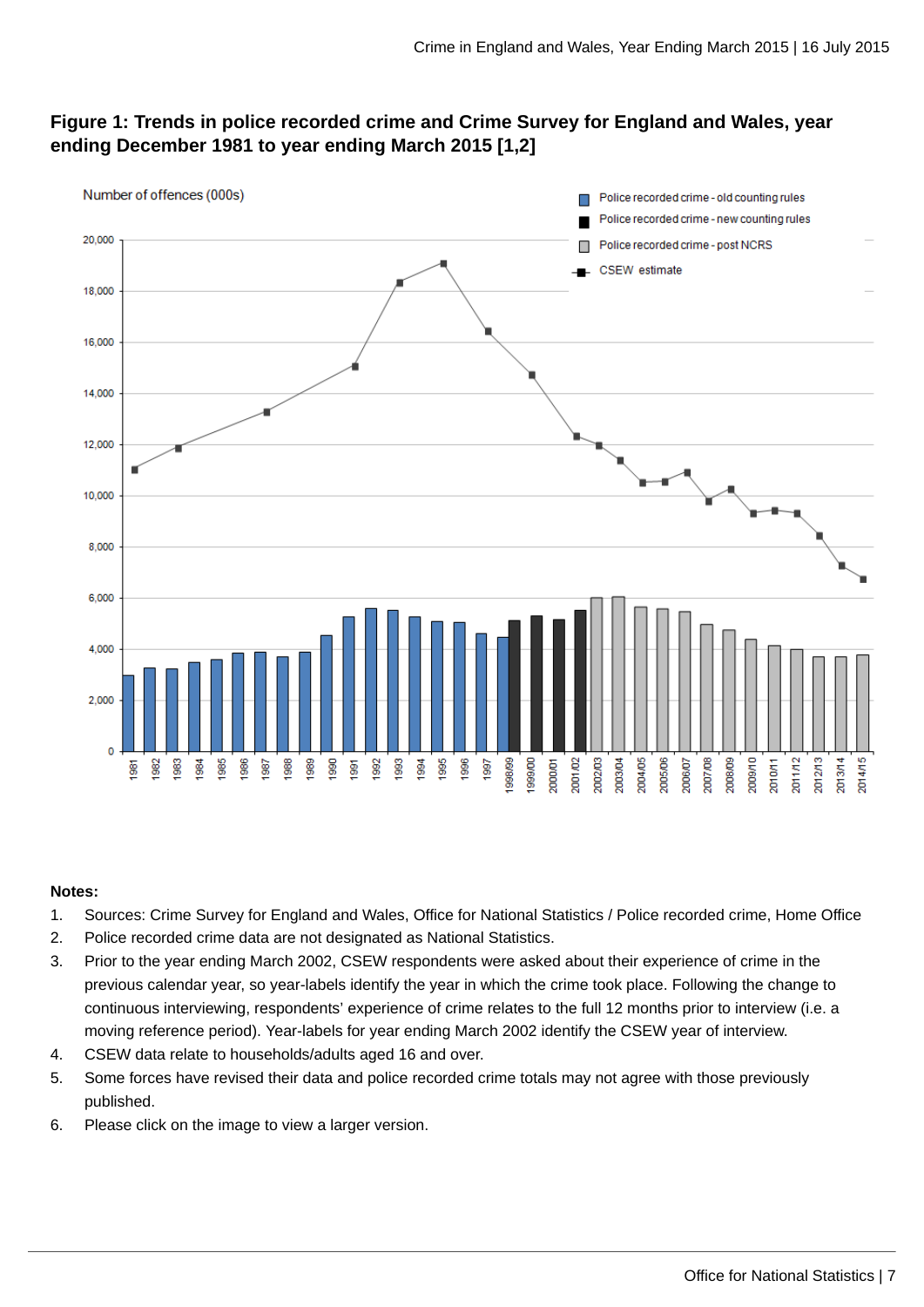## **Download chart**

**XLS** [XLS format](http://www.ons.gov.uk:80/ons/rel/crime-stats/crime-statistics/year-ending-march-2015/chd-1.xls) (90.5 Kb)

The CSEW time series shown in Figure 1 doesn't include crimes committed against children aged 10 to 15. The survey was extended to include such children from January 2009: data from this module of the survey are not directly comparable with the main survey. The CSEW estimated that 709,000 crimes $^{\rm 1}$  were experienced by children aged 10 to 15 in the year ending March 2015. Of this number, 53% were categorised as violent crimes $^2$  (373,000), while most of the remaining crimes were thefts of personal property (278,000; 39%). Incidents of criminal damage to personal property experienced by children were less common (59,000; 8% of all crimes). The proportions of violent, personal property theft and criminal damage crimes experienced by children aged 10 to 15 are similar to the previous year (55%, 40% and 5% respectively).

Police recorded crime is restricted to offences that have been reported to and recorded by the police, and so doesn't provide a total count of all crimes that take place. The police recorded 3.8 million offences in the year ending March 2015, an increase of 3% compared with the previous year (Table 2) $^3$ . Of the 44 forces (including the British Transport Police), 29 showed an annual increase in total recorded crime which was largely driven by rises in the volume of violence against the person offences. This increase in police recorded crime needs to be seen in the context of the renewed focus on the quality of crime recording and the 7% decrease estimated by the CSEW.

Like CSEW crime, police recorded crime also increased during most of the 1980s and then fell each year from 1992 to 1998/99. Expanded coverage of offences in the police recorded crime collection, following changes to the Home Office Counting Rules (HOCR) in 1998, and the introduction of the National Crime Recording Standard (NCRS) in April 2002, saw increases in the number of crimes recorded by the police while the CSEW count fell. Following these changes, trends from both series tracked each other well from 2002/03 until 2006/07. While both series continued to show a downward trend between 2007/08 and 2012/13, the gap between them widened with police recorded crime showing a faster rate of reduction (32% compared with 19% for the CSEW, for a comparable basket of crimes) $^4$ .

More recently this pattern for the comparable basket of crimes has changed, with overall police recorded crime now showing a small increase over the past year, while CSEW estimates have continued to fall, albeit at a slower rate. However, the changes in overall crime seen in both sources mask different trends for individual types of crime; for example the increases in violence, sexual offences and fraud in police recorded crime and the flattening out of the previous downward trend in violence estimated by the CSEW.

A likely factor behind the changing trend in police recorded crime is the renewed focus on the quality of recording by the police, in light of the inspections of forces by Her Majesty's Inspectorate of Constabulary (HMIC), the **Public Administration Select Committee (PASC)** inquiry into crime statistics, and the [UK Statistics Authority's decision](http://www.statisticsauthority.gov.uk/assessment/assessment/assessment-reports/assessment-report-268---statistics-on-crime-in-england-and-wales.pdf) to remove the National Statistics designation. This renewed focus is thought to have led to improved compliance with the NCRS, leading to a greater proportion of crimes reported to the police being recorded.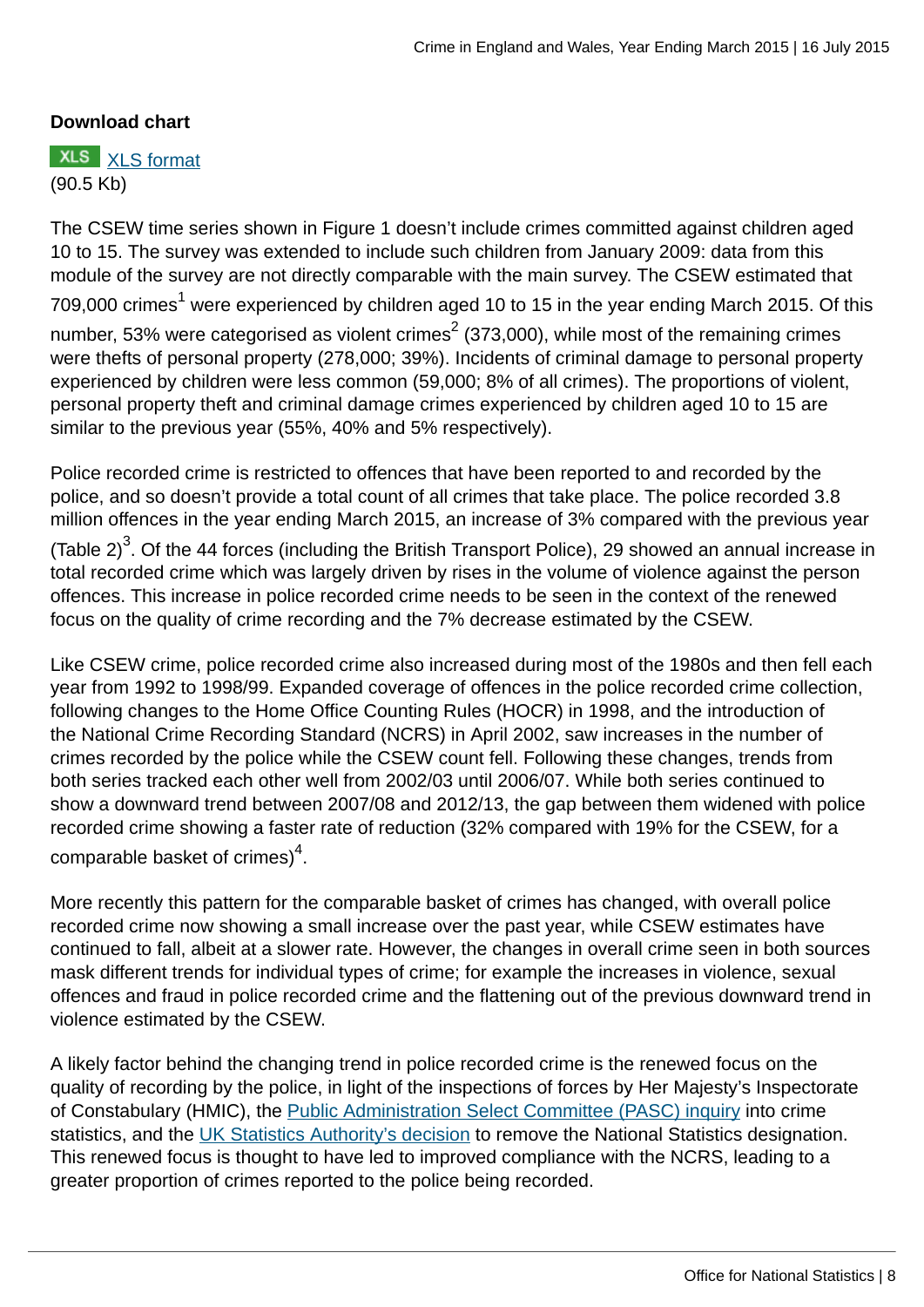Police recorded crime data are presented here within a number of broad groupings, victim-based crime, other crimes against society and fraud. **Victim-based crime**<sup>5</sup> accounted for 83% of all police recorded crime, with 3.2 million offences recorded in the year ending March 2015. This was an increase of 2% compared with the previous year. While there were decreases across many of the police recorded crime categories, these were offset by large increases in both violence against the person offences, which was up by 23% (an additional 144,404 offences), and sexual offences, up by 37% (an additional 23,990 offences).

**Other crimes against society<sup>6</sup> accounted for 11% of all police recorded crime, with 403,878** offences recorded in the year ending March 2015 (an increase of 1% compared with the previous year). Trends in such offences often reflect changes in police activity and workload, rather than levels of criminality. However, anecdotal evidence from forces suggests that some increases in this grouping, such as those seen in public order offences, are being driven by a tightening of recording practices. Public order offences accounted for the largest volume rise and increased by 19%, miscellaneous crimes against society increased by 15%, offences involving possession of weapons by 6%, but drug offences decreased by 14%.

The remaining 6% of recorded crimes were **fraud** offences. There were 230,630 fraud offences recorded by **Action Fraud** in the year ending March 2015 (an increase of 9% on the previous year). This is the first year that these figures are comparable with the previous year, because of the transition to a centralised recording of fraud offences. The 'Total fraud offences recorded by Action Fraud' section has further details.

In addition, fraud data are also collected from industry bodies by the **National Fraud Intelligence Bureau (NFIB)** but are not currently included in the police recorded crime series. In the year ending March 2015, there were 389,718 reports of fraud to the NFIB from industry bodies, the vast majority of which were related to banking and credit industry fraud. A further 1.3 million cases of fraud on UK-issued cards were reported by FFA UK. The 'Fraud' section has more information on these data sources.

## **Overall level of crime – other sources of crime statistics**

Around 2 million incidents of **anti-social behaviour (ASB)** were recorded by the police for the year ending March 2015. These are incidents that were not judged to require recording as a notifiable offence within the Home Office Counting Rules for recorded crime. The number of ASB incidents in the year ending March 2015 decreased by 8% compared with the previous year. However, it should be noted that a [review by HMIC in 2012](http://www.justiceinspectorates.gov.uk/hmic/publication/a-step-in-the-right-direction-the-policing-of-anti-social-behaviour/) found that there was a wide variation in the quality of decision making associated with the recording of ASB. As a result, ASB incident data should be interpreted with caution.

In the year ending December 2014 (the latest period for which data are available) there were over 1 million convictions for **non-notifiable offences** (up 3% from the year ending December 2013), that are not covered in police recorded crime or the CSEW (for example: being drunk and disorderly; committing a speeding offence). There were 29,000 Penalty Notices for Disorder issued in relation to non-notifiable offences<sup>7</sup>.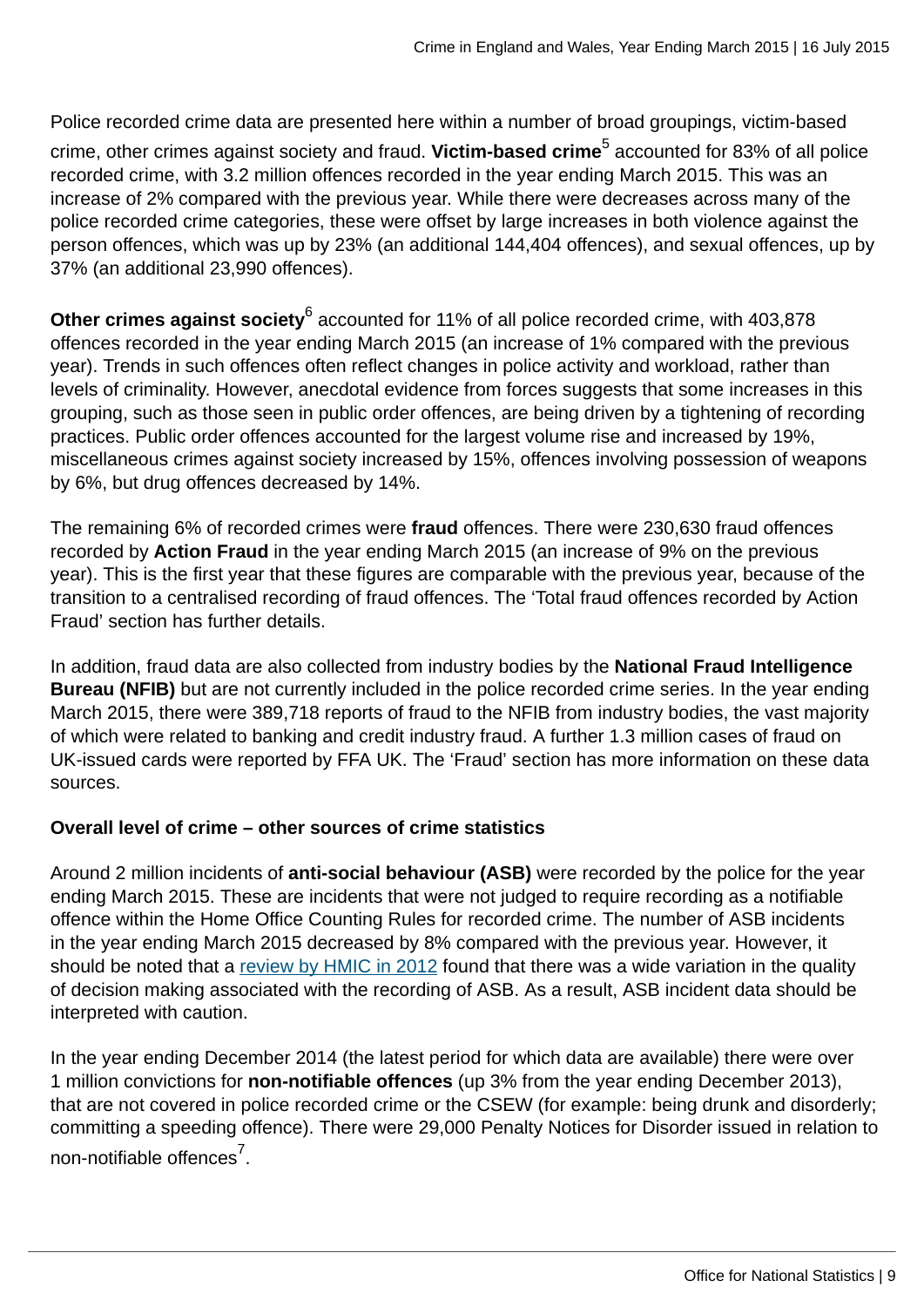The CSEW does not cover crimes against businesses and police recorded crime can only provide a partial picture (as not all offences come to the attention of the police). The [2013 Commercial](https://www.gov.uk/government/publications/crime-against-businesses-detailed-findings-from-the-2013-commercial-victimisation-survey) [Victimisation Survey](https://www.gov.uk/government/publications/crime-against-businesses-detailed-findings-from-the-2013-commercial-victimisation-survey) and [2014 Commercial Victimisation Survey,](https://www.gov.uk/government/statistics/crime-against-businesses-findings-from-the-2014-commercial-victimisation-survey) respectively, estimated that there were 6.6 million and 4.8 million incidents of crime against business premises $^8$  in England and Wales in the three comparable sectors covered by each survey ('Wholesale and retail', 'Accommodation and food' and 'Agriculture, forestry and fishing').

#### **Trends in victim-based crime – CSEW**

The CSEW provides coverage of a broad range of victim-based crimes, although there are necessary exclusions from its main estimates, such as homicide and sexual offences. This [infographic](http://www.ons.gov.uk:80/ons/rel/crime-stats/crime-statistics/period-ending-june-2014/info-what-does-csew-cover.html) has more information on the coverage of the survey.

Estimates of **violent crime** from the CSEW have shown large falls between the 1995 and the 2004/05 survey. Since then the survey shows a general downward trend in violent crime, albeit with some fluctuations (notably in 2010/11), although the year ending March 2015 was flat when compared with the previous twelve months and may indicate a slowing of the previous downward pattern.

CSEW **domestic burglary** follows a similar pattern to that seen for all CSEW crime, peaking in the 1993 survey and then falling steeply until the 2004/05 CSEW. The underlying trend in domestic burglary remained fairly flat between the 2004/05 and 2010/11 surveys before further falls in 2012/13 and 2013/14. As a result estimates of domestic burglary for the year ending March 2015 are 26% lower than those in the 2004/05 survey. However, there has been no change in levels of domestic burglary between the 2013/14 and 2014/15 surveys (the apparent year-on-year rise of 1% was not statistically significant).

The CSEW category of **vehicle-related theft** has shown a consistent downward trend since the mid-1990s. However, as with domestic burglary, there was no change in the level of vehicle-related theft in the last year (the apparent decrease of 1% was not statistically significant). The latest estimates indicate that a vehicle-owning household was around 5-times less likely to become a victim of such crime than in 1995.

The apparent 2% decrease in CSEW **other household theft** compared with the previous year was also not statistically significant. The lastest estimates show levels of other household theft slightly lower than those seen in the 2007/08 survey, following a period of year-on-year increases between the 2007/08 and 2011/12 surveys. Peak levels of other household theft were recorded in the mid-1990s and the latest estimate is around half the level seen in 1995.

The CSEW estimates that there were around 741,000 incidents of **other theft of personal property** in the survey year ending March 2015, a decrease of 22% compared with the previous year. The underlying trend was fairly flat between 2004/05 and 2011/12 following marked declines from the mid-1990s; since 2011/12 estimates have decreased with the latest estimate 22% lower compared with the previous year.

Latest CSEW findings for **bicycle theft** show little change in the level of incidents in the year ending March 2015 compared with the previous year (the apparent 2% increase was not statistically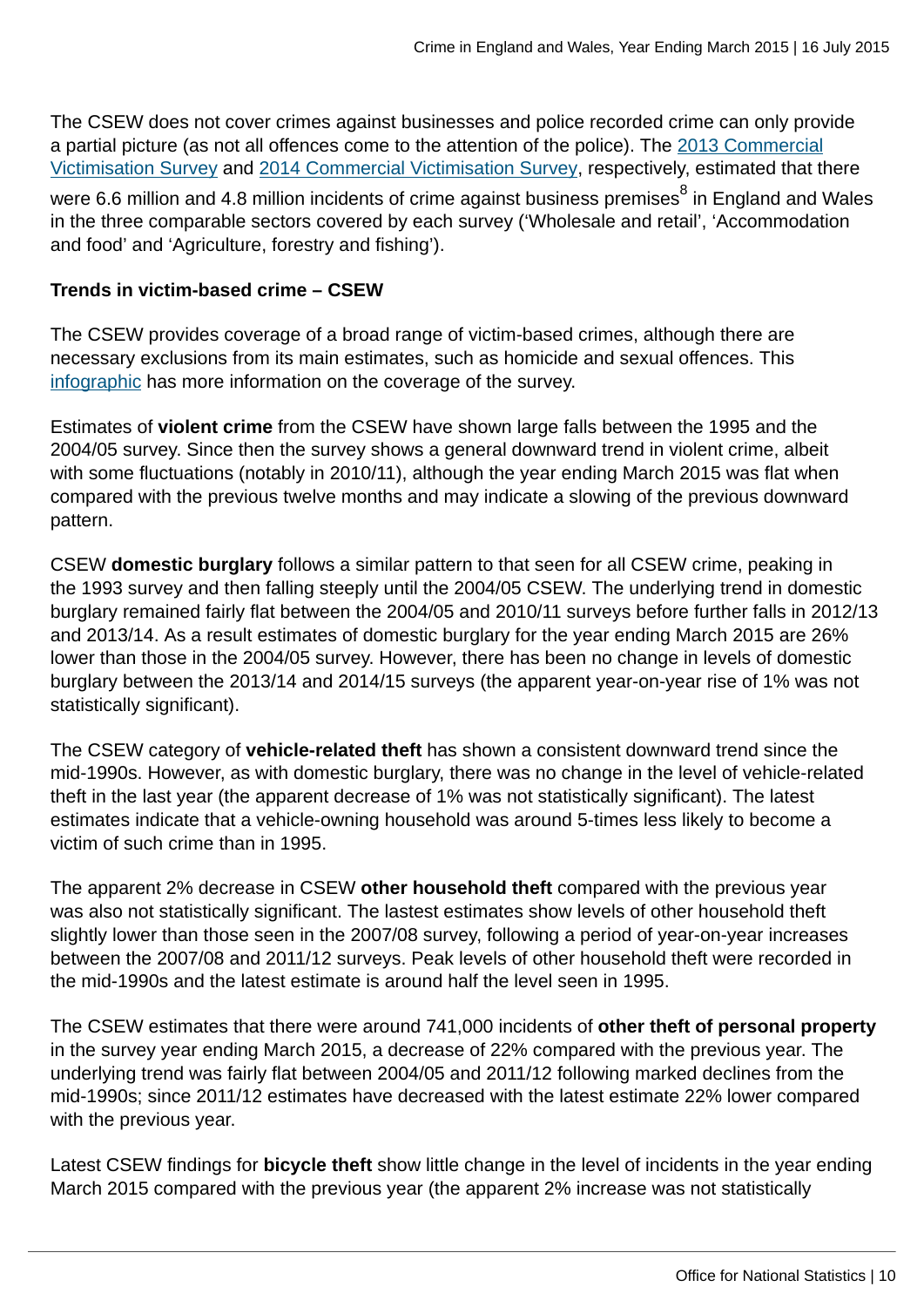significant). Over the long term, incidents of bicycle theft showed a marked decline between 1995 and the 1999 survey, with both small increases and decreases thereafter. Estimates for the year ending March 2015 are now 42% lower than in 1995 but remain similar to the level seen in 1999.

The number of incidents of **criminal damag**e estimated by the CSEW showed little change in the year ending March 2015 compared with the previous year (the apparent 8% decrease was not statistically significant). The longer term trend shows a period of increasing incidents of criminal damage between 2003/04 and 2006/07 followed by a marked decline from 2008/09 onwards.

CSEW estimates for **robbery** and **theft from the person** decreased significantly from the previous year (46% and 21% respectively). These estimates (and particularly those for robbery) must be treated with caution and interpreted alongside police recorded crime as short term trends in these crimes are likely to fluctuate when measured by the CSEW due to the small number of victims interviewed in any one year. However, in the year ending March 2015 police recorded robberies and thefts from the person also decreased (by 13% and 20% respectively). Further information on these crimes is provided in the relevant sections of this bulletin.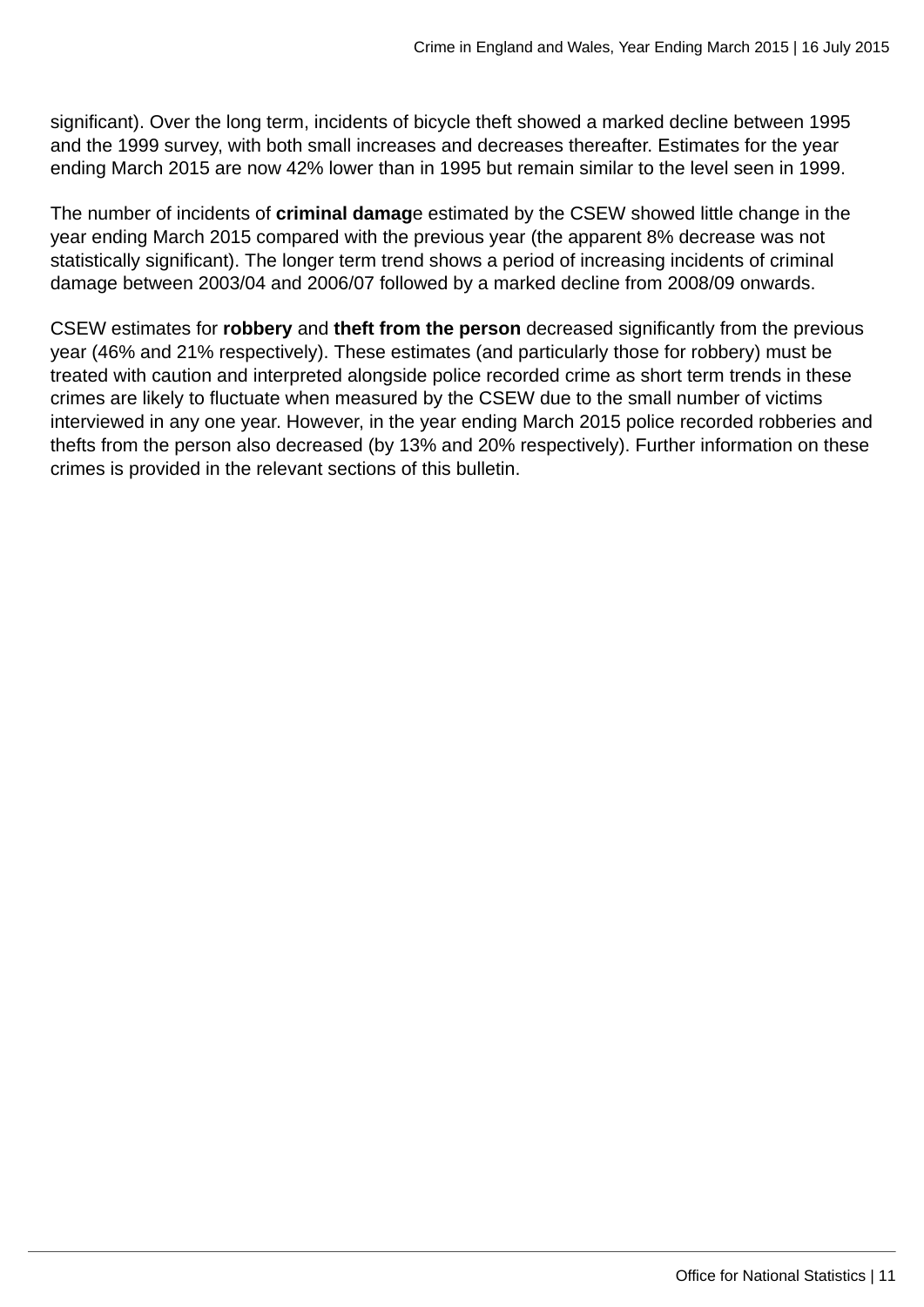# **Table 1: Number of CSEW incidents for year ending March 2015 and percentage change [1,2]**

England and Wales

Adults aged 16 and over/households

|                                                            |                             | April 2014 to March 2015 compared with:                                     |         |                                                                                  |         |       |          |                |         |
|------------------------------------------------------------|-----------------------------|-----------------------------------------------------------------------------|---------|----------------------------------------------------------------------------------|---------|-------|----------|----------------|---------|
| Offence<br>$\text{group}^3$                                | Apr '14<br>to Mar<br>$15^4$ | Jan '95 to Dec '95 Apr '04 to Mar '05 Apr '09 to Mar '10 Apr '13 to Mar '14 |         |                                                                                  |         |       |          |                |         |
|                                                            |                             |                                                                             |         | Number of incidents (thousands), percentage change and significance <sup>5</sup> |         |       |          |                |         |
| Violence                                                   | 1,321                       | $-66$                                                                       | $\star$ | $-34$                                                                            | $\star$ | $-22$ | $\star$  | $\mathbf 0$    |         |
| with<br>injury                                             | 683                         | $-70$                                                                       | $\star$ | $-41$                                                                            | $\ast$  | $-23$ | $^\star$ | 8              |         |
| without<br>injury                                          | 638                         | $-59$                                                                       | $\star$ | $-24$                                                                            | $\star$ | $-20$ | $\star$  | -8             |         |
| Robbery                                                    | 90                          | $-74$                                                                       | $\star$ | $-64$                                                                            | $\star$ | $-72$ | $\star$  | $-46$          | $\star$ |
| <b>Theft</b><br>offences                                   | 4,042                       | $-65$                                                                       | $\star$ | $-30$                                                                            | $\star$ | $-19$ | $\star$  | $-8$           | $\star$ |
| <b>Theft</b><br>from the<br>person                         | 451                         | $-34$                                                                       | $\star$ | $-21$                                                                            | $\star$ | $-12$ |          | $-21$          | $\star$ |
| Other<br>theft of<br>personal<br>property                  | 741                         | $-64$                                                                       | $\star$ | $-34$                                                                            | $\star$ | $-26$ | $\star$  | $-22$          | $\star$ |
| Unweighted 33,350<br>base -<br>number<br>of adults         |                             |                                                                             |         |                                                                                  |         |       |          |                |         |
| Domestic<br>burglary                                       | 785                         | $-67$                                                                       | $\star$ | $-26$                                                                            | $\star$ | $-14$ | $\star$  | $\mathbf{1}$   |         |
| Domestic<br>burglary<br>in a<br>dwelling                   | 559                         | $-68$                                                                       | $\star$ | $-25$                                                                            | $\star$ | $-14$ | $\star$  | $-2$           |         |
| Domestic<br>burglary<br>in a non-<br>connected<br>building | 225                         | $-66$                                                                       | $\star$ | $-27$                                                                            | $\star$ | $-15$ | $\star$  | $\overline{7}$ |         |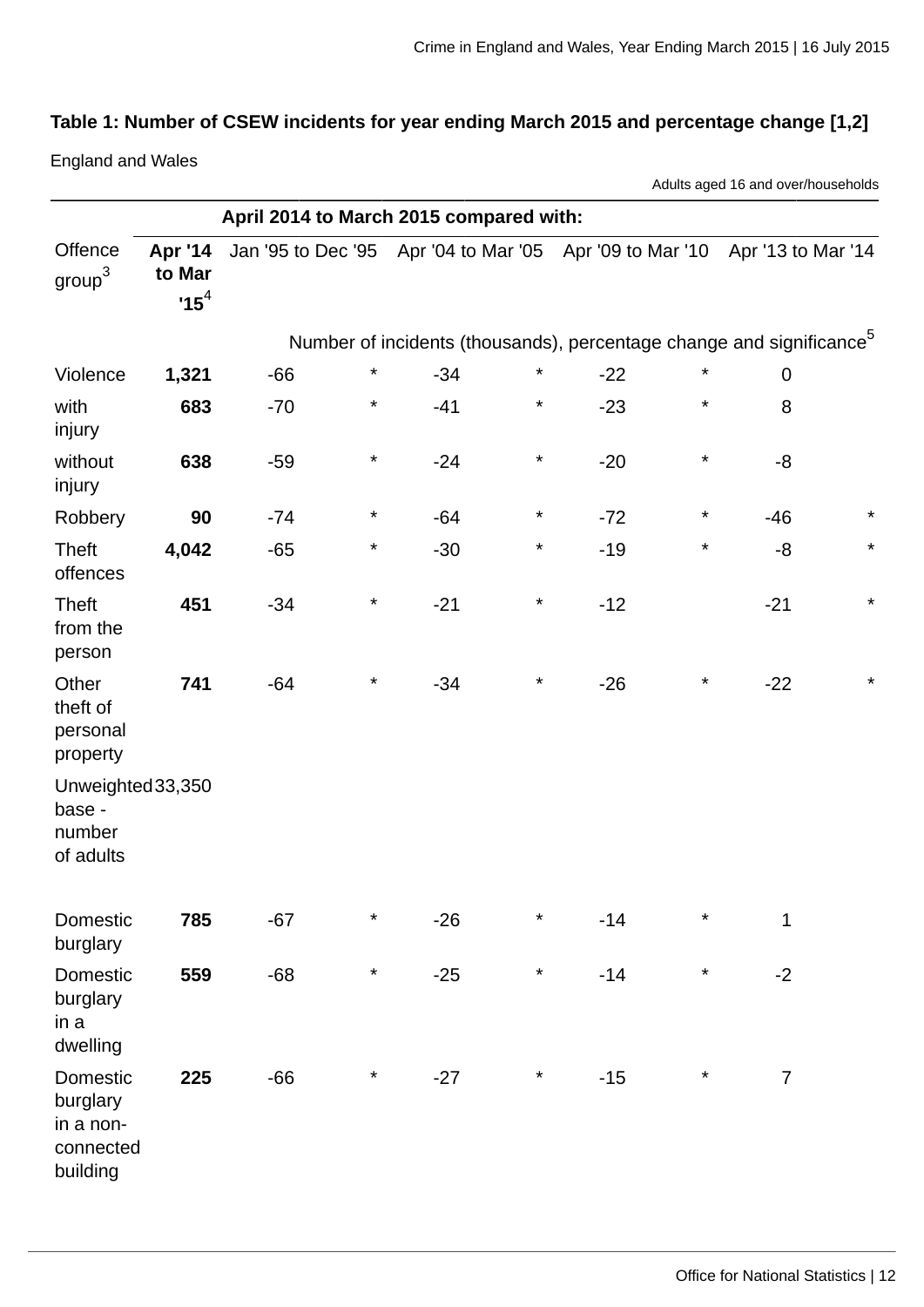|                                                                      | April 2014 to March 2015 compared with: |       |          |       |          |       |          |                                                                             |         |
|----------------------------------------------------------------------|-----------------------------------------|-------|----------|-------|----------|-------|----------|-----------------------------------------------------------------------------|---------|
| Offence<br>group <sup>3</sup>                                        | Apr '14<br>to Mar<br>$15^4$             |       |          |       |          |       |          | Jan '95 to Dec '95 Apr '04 to Mar '05 Apr '09 to Mar '10 Apr '13 to Mar '14 |         |
| to a<br>dwelling                                                     |                                         |       |          |       |          |       |          |                                                                             |         |
| Other<br>household<br>theft                                          | 760                                     | $-52$ | $\star$  | $-10$ | $\star$  | $-13$ | $\star$  | $-2$                                                                        |         |
| Vehicle-<br>related<br>theft                                         | 923                                     | $-78$ | $\star$  | $-50$ | $^\star$ | $-23$ | $\star$  | $-1$                                                                        |         |
| <b>Bicycle</b><br>theft                                              | 381                                     | $-42$ | $^\star$ | $-2$  |          | $-19$ | $^\star$ | $\overline{2}$                                                              |         |
| Criminal<br>damage                                                   | 1,334                                   | $-60$ | $\star$  | $-46$ | $^\star$ | $-43$ | $^\star$ | $-8$                                                                        |         |
| Unweighted 33,299<br>base -<br>number<br><sub>of</sub><br>households |                                         |       |          |       |          |       |          |                                                                             |         |
| <b>ALL</b><br><b>CSEW</b><br><b>CRIME</b>                            | 6,786                                   | $-64$ | $\star$  | $-36$ | $\star$  | $-27$ | $\star$  | $-7$                                                                        | $\star$ |

#### **Table notes:**

- 1. Source: Crime Survey for England and Wales, Office for National Statistics
- 2. More detail on further years can be found in Appendix Table A1.
- 3. Section 5 of the User Guide provides more information about the crime types included in this table.
- 4. Base sizes for data since year ending March 2015 are smaller than previous years, due to sample size reductions introduced in April 2012.
- 5. Statistically significant change at the 5% level is indicated by an asterisk.

## **Download table**

**XLS** [XLS format](http://www.ons.gov.uk:80/ons/rel/crime-stats/crime-statistics/year-ending-march-2015/prt-1.xls) (88 Kb)

#### **Trends in victim-based crime – police recorded crime**

Figure 2 focuses on selected police recorded crime offences with notable changes in the year ending March 2015 compared with the previous year.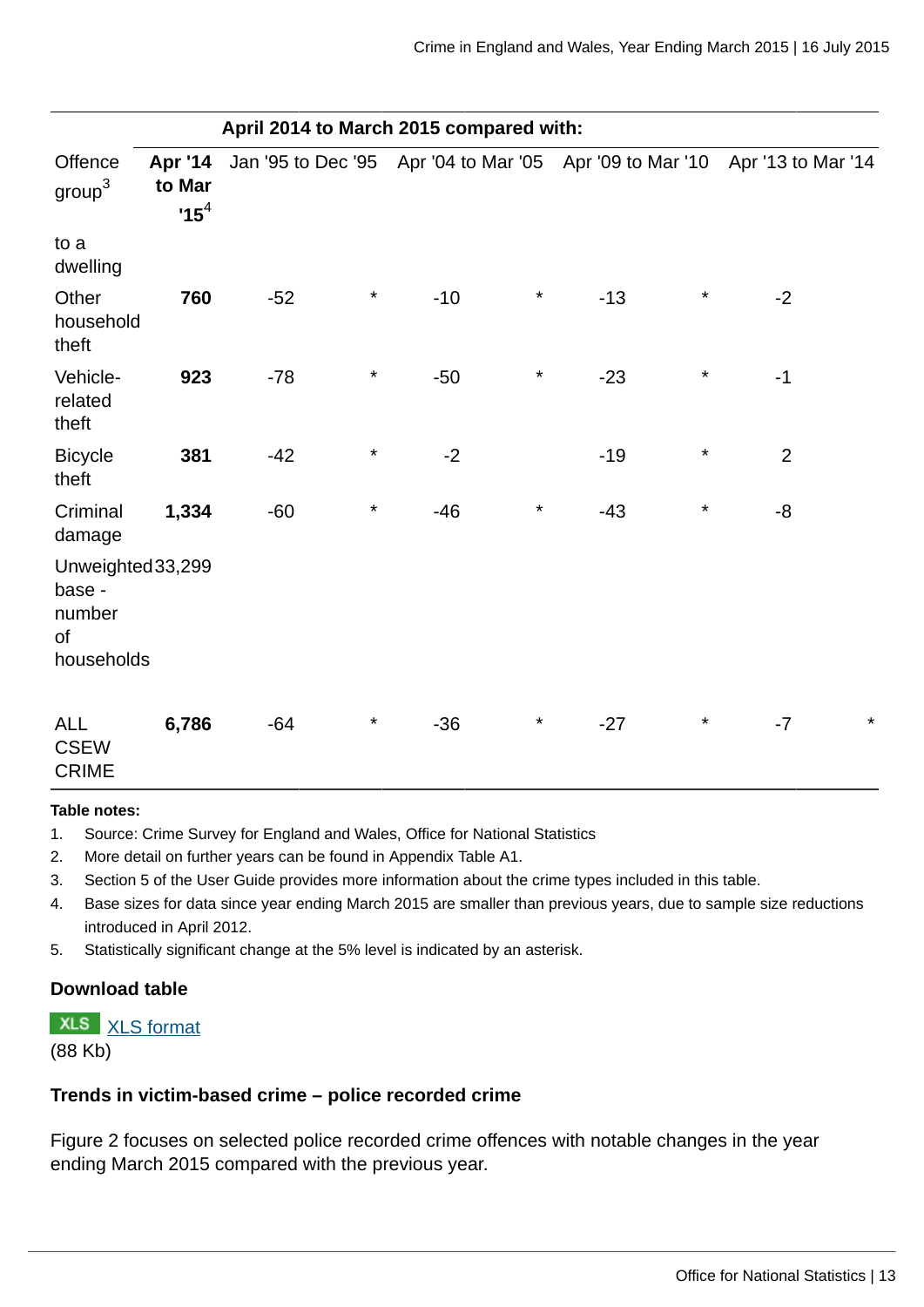**Figure 2: Selected victim-based police recorded crime offences in England and Wales: volumes and percentage change between year ending March 2014 and year ending March 2015**



#### **Notes:**

- 1. Source: Police recorded crime, Home Office
- 2. Police recorded crime data are not designated as National Statistics.
- 3. 'All other theft' includes: theft of unattended items, blackmail, theft by an employee, and making off without payment

## **Download chart**

**XLS** [XLS format](http://www.ons.gov.uk:80/ons/rel/crime-stats/crime-statistics/year-ending-march-2015/chd-2.xls) (85.5 Kb)

There was a 2% increase in **victim-based crimes** in the year ending March 2015 to 3.2 million offences. This is equivalent to 56 recorded offences per 1,000 population (though this shouldn't be read as a victimisation rate as multiple offences could be reported by the same victim) – shown in Table 3.

The 23% increase in **violence against the person** offences recorded by the police is likely to be driven by improved compliance with the NCRS as the CSEW showed no change in estimated levels of violence over the same period. The volume of recorded violence against the person crimes (779,027 offences) equates to approximately 14 offences recorded per 1,000 population in the year ending March 2015. The largest increase in total violence against the person offences was in the **violence without injury** subcategory, which showed an increase of 30% compared with the previous year. The **violence with injury** subcategory showed a smaller increase (16%) over the same period.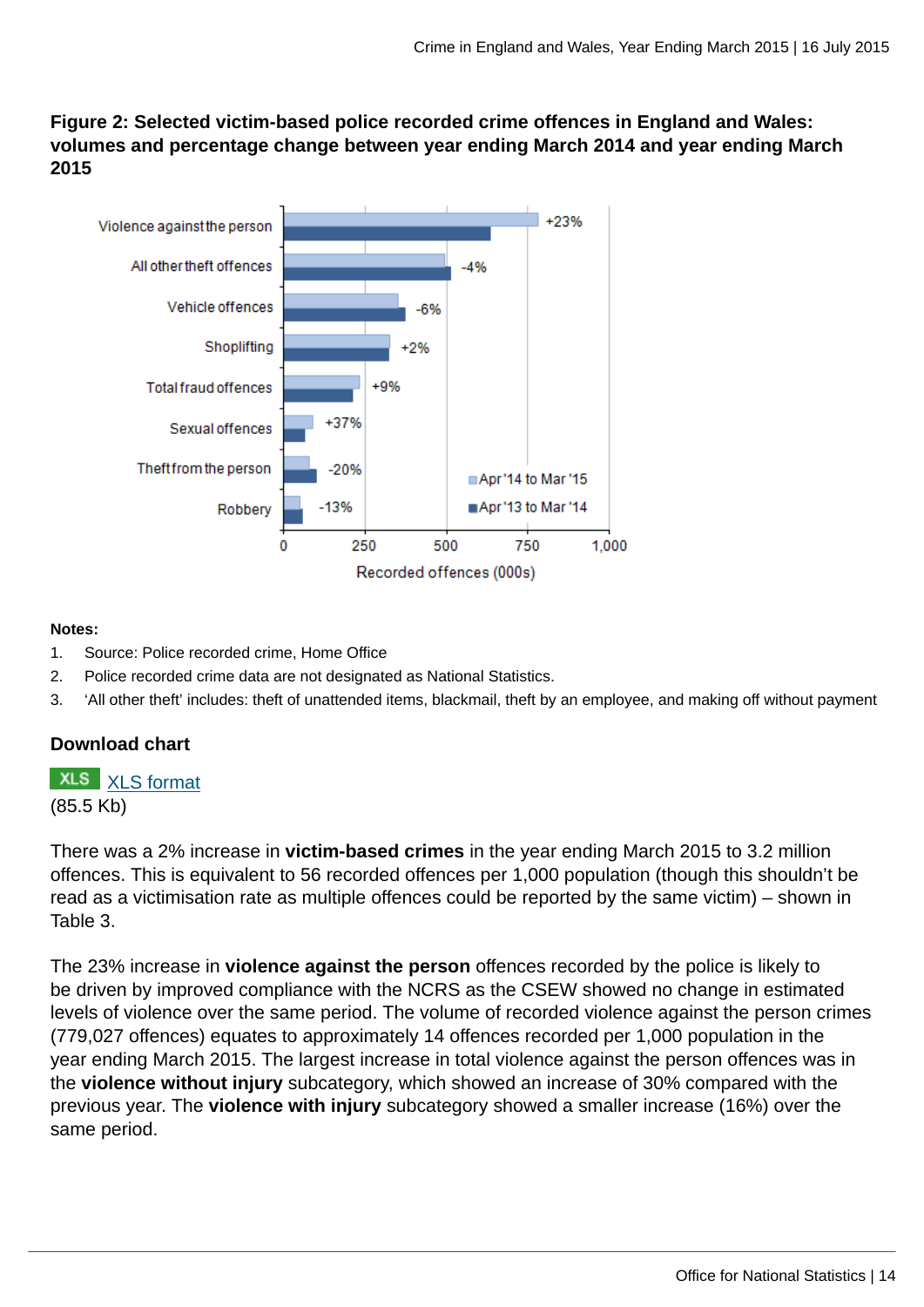In the year ending March 2015 the police recorded 534 **homicides**, 1 more than the previous year<sup>9</sup>. This latest annual count of homicides remains close to the lowest level recorded since 1978 (532 offences). The number of homicides increased from around 300 per year in the early 1960s to over 800 per year in the early years of this century, which was at a faster rate than population growth over that period<sup>10</sup>. However, over the past decade the volume of homicides has decreased while the population of England and Wales has continued to grow.

**Offences involving firearms** (excluding air weapons) have recorded almost no change in the year ending March 2015 compared with the previous year. This has seen a downward trend in previous years, and is over 50% less than it was at its peak in 2005/06. However, the number of offences that involved a **knife or sharp instrument** showed a small increase (2%) over the past 12 months when compared with the previous year $11$  and marks the end of the previous general downward trend in these offences. This, however, masked a larger rise in the offence category 'assault with injury and assault with intent to cause serious harm' where a knife or sharp instrument was involved (13%) and a reduction in robberies involving a knife or sharp instrument (14%).

Police recorded **robberie**s fell 13% in the year ending March 2015 compared with the previous year, from 57,828 offences to 50,236 offences. This is equivalent to around 1 offence recorded per 1,000 population and is the lowest level since the introduction of the NCRS in 2002/03 (when 110,271 offences were recorded). With the exception of a notable rise in the number of robberies in 2005/06 and 2006/07, there has been a general downward trend in robbery offences since 2002/03. The overall decrease has been driven by a fall in the number of offences recorded by the Metropolitan Police Force (which decreased by 22% to 21,907 offences). As before, robbery offences tended to be concentrated in large urban areas (nearly half were recorded in London).

**Sexual offences** recorded by the police increased by 37% compared with the previous year, to a total of 88,219 across England and Wales in the year ending March 2015. Within this, the number of offences of rape increased by 41% and the number of other sexual offences increased by 36%. These rises are the largest year-on-year increases since the introduction of the NCRS in 2002/03. These increases are likely to be due to an improvement in crime recording by the police and an increase in the willingness of victims to come forward and report these crimes to the police. Estimates from the 2014/15 CSEW show a similar level of victimisation rates compared with the previous year. In the year ending March 2015, 1.7% of respondents had been victims of sexual assault or attempted sexual assault in the last year, compared with 1.5% in the year ending March 2014; the 'Sexual offences' section has more information.

Previous increases in the number of sexual offences reported to the police were shown to have

been related also to a rise in the reporting of historic offences<sup>12</sup> following 'Operation Yewtree', which began in 2012. Feedback from forces indicates that both current and historic offences (those that took place over 12 months before being reported) continued to rise in the year ending March 2015 compared with the previous year. However, the major contribution to this increase is believed to have come from current offences.

Total **theft offences** recorded by the police in the year ending March 2015 showed a 5% decrease compared with the previous year, continuing the year-on-year decrease seen since 2002/03. The majority of the categories in this offence group (burglary, vehicle offences, theft from the person,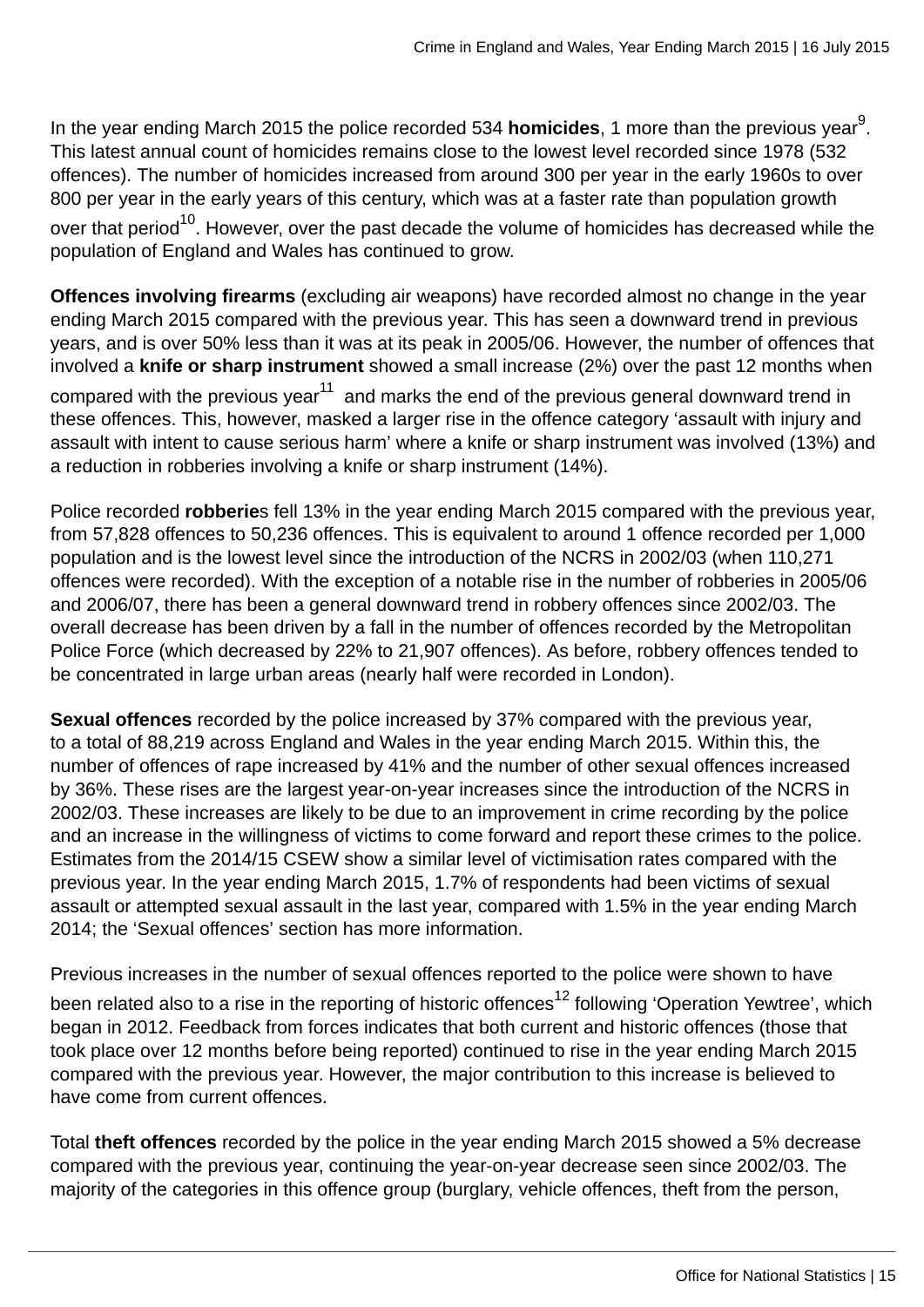bicycle theft and 'all other theft offences') showed decreases compared with the previous year. One exception to this was **shoplifting**, which increased by 2% compared with the previous year (from 321,078 offences to 326,464), the highest level since the introduction of the NCRS in 2002/03, although the rate of increase has slowed from the 7% recorded in 2013/14. **Vehicle interference** has increased by 88% (from 20,367 to 38,229) in the year ending March 2015 compared with the previous year. A change in the guidance within Home Office Counting Rules (HOCR) in April 2014 is likely to have led to offences that previously might have been recorded as attempted theft of, or from, a vehicle or criminal damage to a vehicle now being recorded as vehicle interference when the motive of the offender was not clear.

**Theft from the person** offences recorded by the police in the year ending March 2015 showed a 20% decrease compared with the previous year. This is a reversal of recent trends, which showed year-on-year increases between 2008/09 and 2012/13. This latest decrease is thought to be associated with improved mobile phone security features. The 'Theft offences - Other theft of property' section has more information.

# **Fraud offences**

Responsibility for recording fraud offences has transferred from individual police forces to Action Fraud. This transfer occurred between April 2011 and March 2013. In the year ending March 2015 there were 230,630 fraud offences recorded by Action Fraud reported to them by victims in England and Wales. This represents a volume increase of 9% compared with the previous year. This is the first time comparable data have been available on a year on year basis, as the transition from police forces to Action Fraud was completed in March 2013 ([Appendix Table A5 \(623 Kb Excel sheet\)](http://www.ons.gov.uk:80/ons/rel/crime-stats/crime-statistics/year-ending-march-2015/rft-02.xls)). Thus, the latest figures suggest that while other acquisitive crimes continue to fall, the level of fraud has increased.

Other industry data also show reported fraud is increasing, with 389,718 reports of fraud to the National Fraud Intelligence Bureau from industry bodies. One of these bodies, FFA UK, also publishes data on the volume of fraud on UK-issued bank cards. In the 2014 calendar year, they reported 1.3 million cases of such fraud; the 'Fraud' section has further information.

However, it is difficult to judge whether or not administrative data reflects changes in actual crime levels or increased reporting from victims. The CSEW data on plastic card fraud shows that, for the year ending March 2015 survey, 4.6% of plastic card owners were victims of card fraud in the last year, a decrease from the year earlier (when 5.1% of card owners were victims). The current level is lower than the peak five years earlier, when 6.4% of card owners were victims.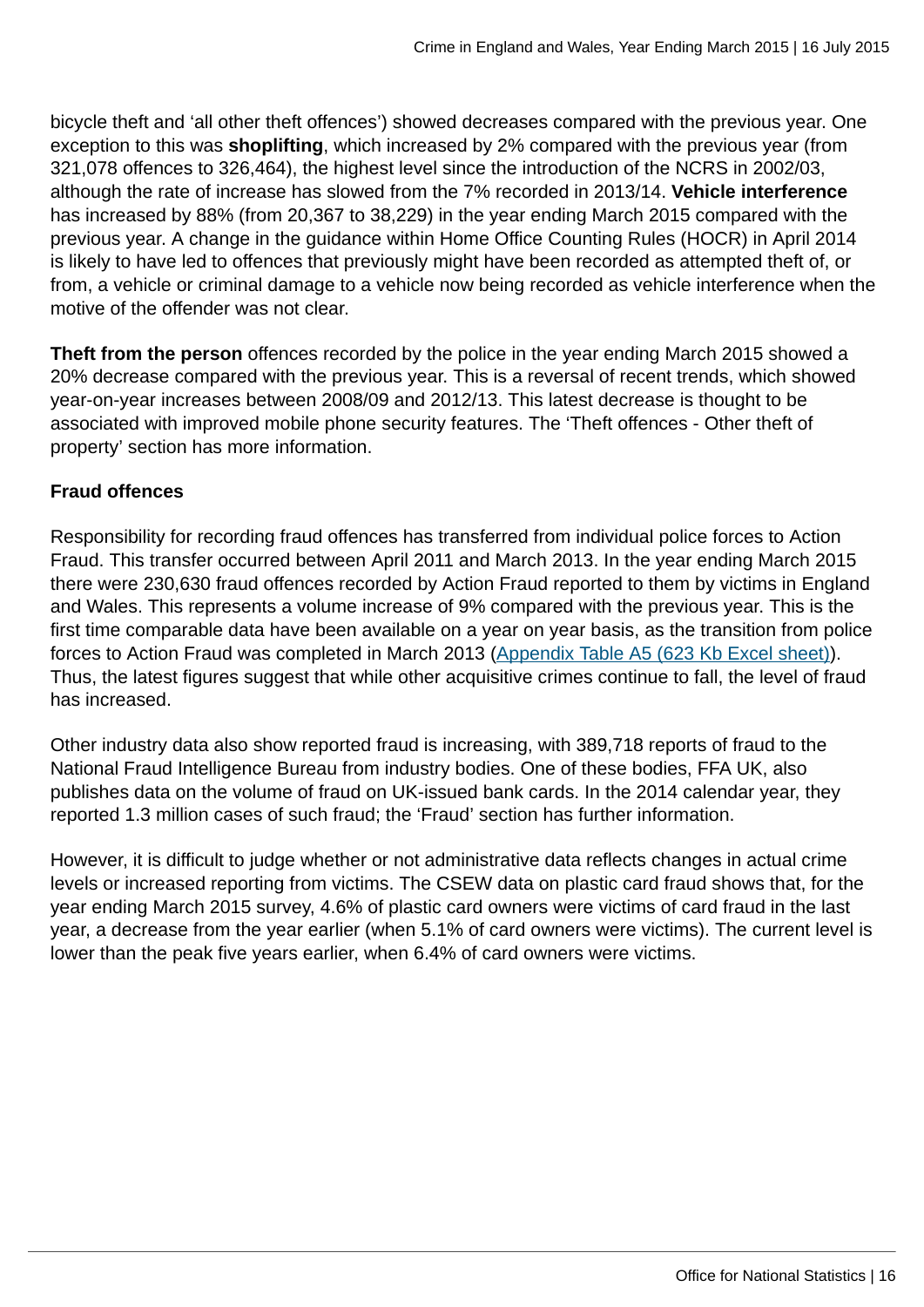# **Table 2: Number of police recorded crimes for year ending March 2015 and percentage change [1,2,3,4]**

England and Wales

| Number and percentage change                      |                                         |       |                                                                             |                |  |  |  |  |  |
|---------------------------------------------------|-----------------------------------------|-------|-----------------------------------------------------------------------------|----------------|--|--|--|--|--|
| Offence group                                     | April 2014 to March 2015 compared with: |       |                                                                             |                |  |  |  |  |  |
|                                                   |                                         |       | Apr '14 to Mar '15 Apr '04 to Mar '05 Apr '09 to Mar '10 Apr '13 to Mar '14 |                |  |  |  |  |  |
| <b>VICTIM-BASED</b><br><b>CRIME</b>               | 3,176,760                               | $-37$ | $-16$                                                                       | $\overline{2}$ |  |  |  |  |  |
| <b>Violence against</b><br>the person<br>offences | 779,027                                 | -8    | 11                                                                          | 23             |  |  |  |  |  |
| Homicide                                          | 534                                     | $-38$ | $-14$                                                                       | $\mathbf 0$    |  |  |  |  |  |
| Violence with<br>injury <sup>5</sup>              | 374,216                                 | $-27$ | $-7$                                                                        | 16             |  |  |  |  |  |
| Violence<br>without injury <sup>6</sup>           | 404,277                                 | 23    | 36                                                                          | 30             |  |  |  |  |  |
| <b>Sexual offences</b>                            | 88,219                                  | 45    | 66                                                                          | 37             |  |  |  |  |  |
| Rape                                              | 29,265                                  | 109   | 94                                                                          | 41             |  |  |  |  |  |
| Other sexual<br>offences                          | 58,954                                  | 26    | 55                                                                          | 36             |  |  |  |  |  |
| <b>Robbery</b><br>offences                        | 50,236                                  | -45   | $-33$                                                                       | $-13$          |  |  |  |  |  |
| Robbery of<br>business property                   | 5,754                                   | $-27$ | $-30$                                                                       | $-1$           |  |  |  |  |  |
| Robbery of<br>personal property                   | 44,482                                  | $-46$ | $-34$                                                                       | $-15$          |  |  |  |  |  |
| <b>Theft offences</b>                             | 1,755,436                               | $-38$ | $-18$                                                                       | $-5$           |  |  |  |  |  |
| <b>Burglary</b>                                   | 411,454                                 | $-40$ | $-24$                                                                       | $-7$           |  |  |  |  |  |
| Domestic<br>burglary                              | 197,021                                 | $-39$ | $-27$                                                                       | $-7$           |  |  |  |  |  |
| Non-domestic<br>burglary                          | 214,433                                 | $-40$ | $-21$                                                                       | $-7$           |  |  |  |  |  |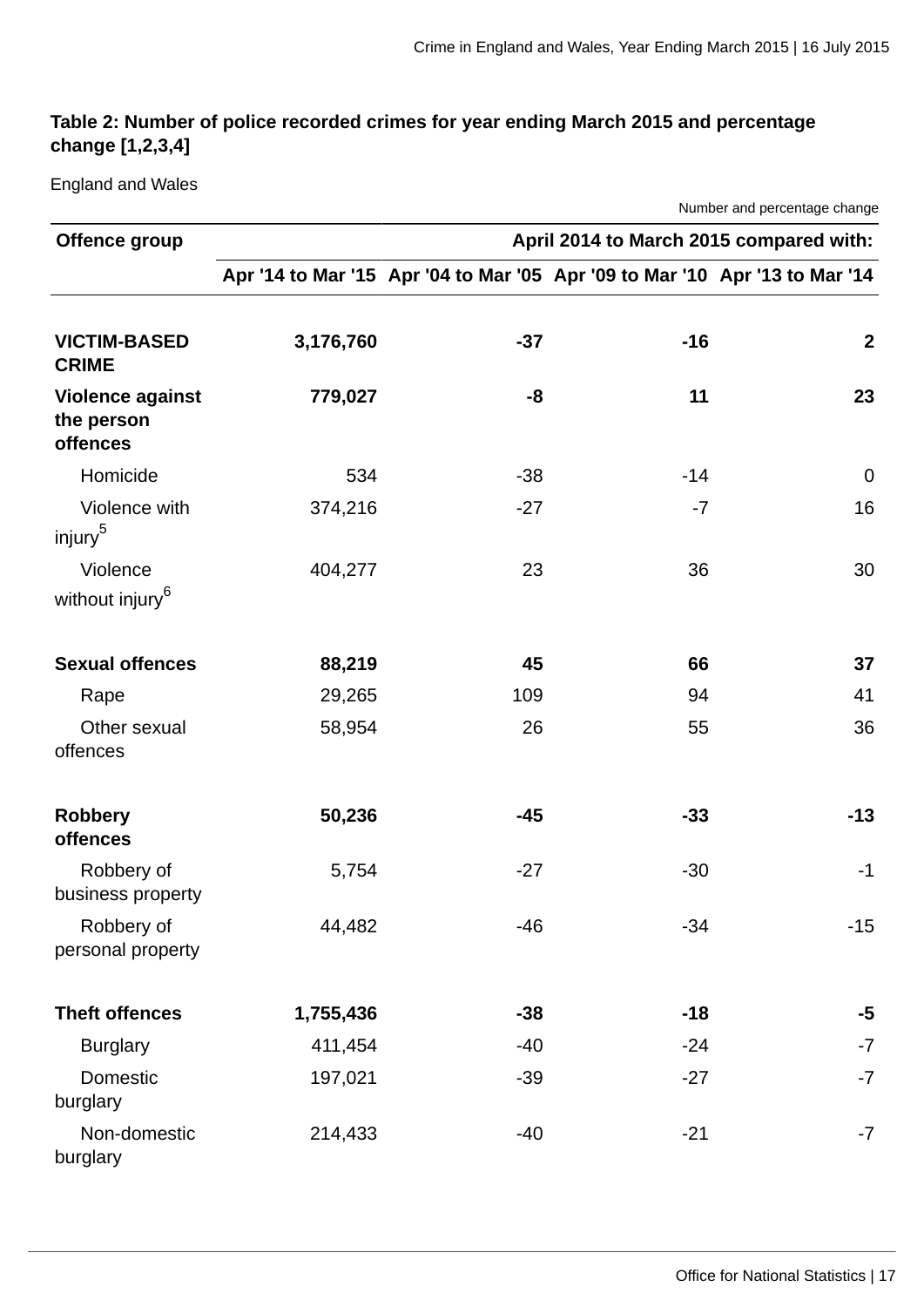| Offence group                                           | April 2014 to March 2015 compared with: |       |                                                                             |                  |  |  |  |  |
|---------------------------------------------------------|-----------------------------------------|-------|-----------------------------------------------------------------------------|------------------|--|--|--|--|
|                                                         |                                         |       | Apr '14 to Mar '15 Apr '04 to Mar '05 Apr '09 to Mar '10 Apr '13 to Mar '14 |                  |  |  |  |  |
| Vehicle<br>offences                                     | 351,452                                 | $-57$ | $-29$                                                                       | -6               |  |  |  |  |
| Theft of a<br>motor vehicle                             | 75,809                                  | $-69$ | $-36$                                                                       | $\mathbf 1$      |  |  |  |  |
| Theft from a<br>vehicle                                 | 237,414                                 | $-53$ | $-30$                                                                       | $-14$            |  |  |  |  |
| Interfering with<br>a motor vehicle                     | 38,229                                  | $-50$ | $\mathbf{1}$                                                                | 88               |  |  |  |  |
| Theft from the<br>person                                | 78,814                                  | $-35$ | $-15$                                                                       | $-20$            |  |  |  |  |
| <b>Bicycle theft</b>                                    | 93,450                                  | $-12$ | $-15$                                                                       | $-4$             |  |  |  |  |
| Shoplifting                                             | 326,464                                 | 16    | 6                                                                           | $\overline{2}$   |  |  |  |  |
| All other theft<br>offences <sup>7</sup>                | 493,802                                 | $-40$ | $-16$                                                                       | $-4$             |  |  |  |  |
| <b>Criminal damage</b><br>and arson                     | 503,842                                 | $-58$ | $-37$                                                                       | $\boldsymbol{0}$ |  |  |  |  |
| <b>OTHER CRIMES</b><br><b>AGAINST</b><br><b>SOCIETY</b> | 403,878                                 | $-11$ | $-20$                                                                       | $\mathbf 1$      |  |  |  |  |
| <b>Drug offences</b>                                    | 169,964                                 | 17    | $-28$                                                                       | $-14$            |  |  |  |  |
| Trafficking of<br>drugs                                 | 27,026                                  | 12    | $-19$                                                                       | -8               |  |  |  |  |
| Possession of<br>drugs                                  | 142,938                                 | 18    | $-29$                                                                       | $-15$            |  |  |  |  |
| <b>Possession</b><br>of weapons<br>offences             | 21,904                                  | $-46$ | $-24$                                                                       | 6                |  |  |  |  |
| <b>Public order</b><br>offences                         | 159,528                                 | $-17$ | $-15$                                                                       | 19               |  |  |  |  |
| <b>Miscellaneous</b><br>crimes against<br>society       | 52,482                                  | $-30$ | $\mathbf{1}$                                                                | 15               |  |  |  |  |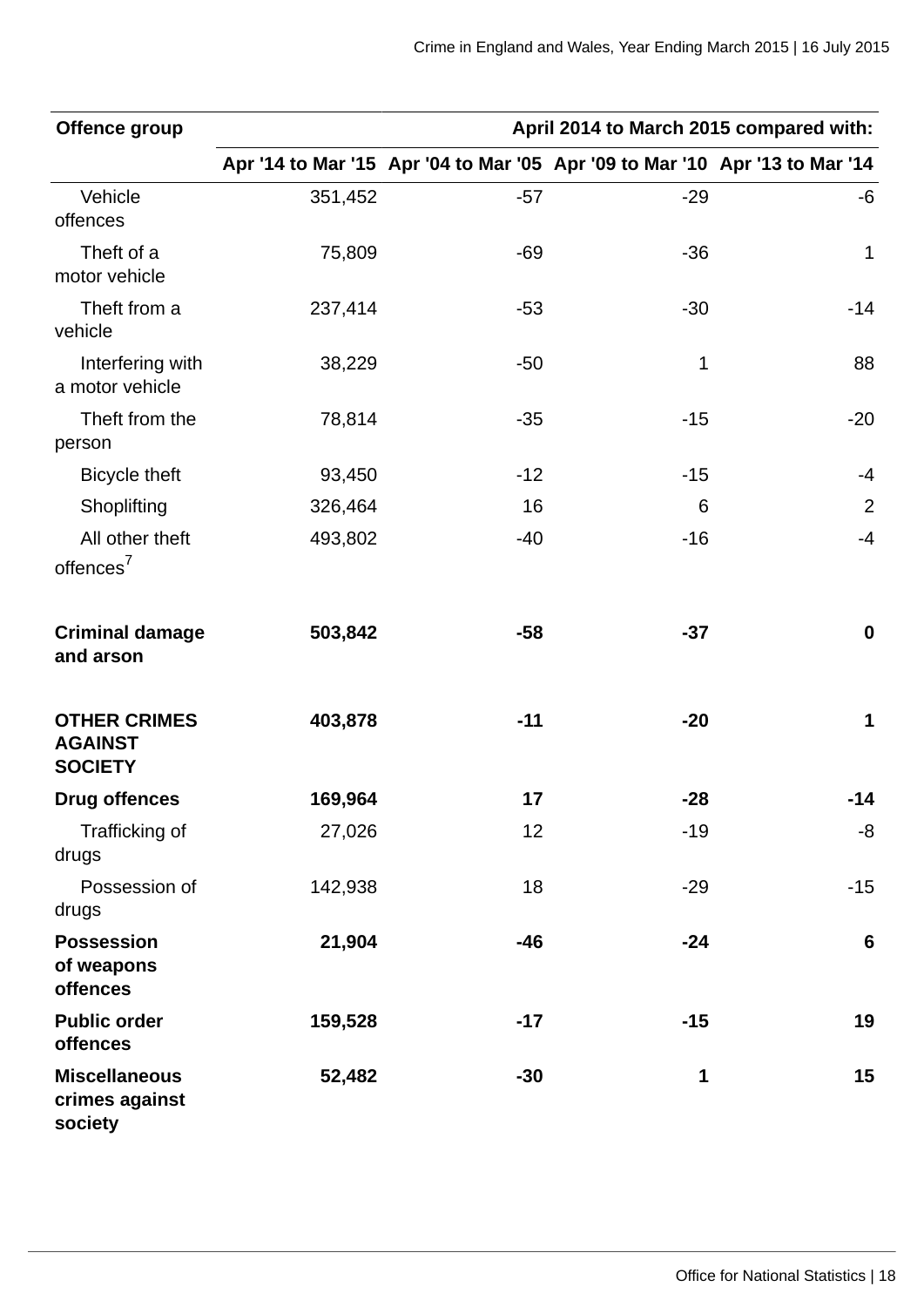| Offence group                                                                                                      | April 2014 to March 2015 compared with: |       |                                                                             |   |  |  |  |
|--------------------------------------------------------------------------------------------------------------------|-----------------------------------------|-------|-----------------------------------------------------------------------------|---|--|--|--|
|                                                                                                                    |                                         |       | Apr '14 to Mar '15 Apr '04 to Mar '05 Apr '09 to Mar '10 Apr '13 to Mar '14 |   |  |  |  |
| <b>TOTAL FRAUD</b><br>OFFENCES <sup>8</sup>                                                                        | 230,630                                 | 43    | 215                                                                         | 9 |  |  |  |
| <b>TOTAL</b><br><b>RECORDED</b><br><b>CRIME - ALL</b><br><b>OFFENCES</b><br><b>INCLUDING</b><br>FRAUD <sup>8</sup> | 3,811,268                               | $-32$ | $-12$                                                                       | 3 |  |  |  |

#### **Table notes:**

- 1. Source: Police recorded crime, Home Office
- 2. Police recorded crime data are not designated as National Statistics.
- 3. Police recorded crime statistics based on data from all 44 forces in England and Wales (including the British Transport Police).
- 4. More detail on further years can be found in Appendix table A4.
- 5. Includes attempted murder, intentional destruction of viable unborn child, causing death by dangerous driving/ careless driving when under the influence of drink or drugs, more serious wounding or other act endangering life (including grievous bodily harm with and without intent), causing death by aggravated vehicle taking and less serious wounding offences.
- 6. Includes threat or conspiracy to murder, harassment, other offences against children and assault without injury (formerly common assault where there is no injury).
- 7. All other theft offences now includes all 'making off without payment' offences recorded since year ending March 2003. Making off without payment was previously included within the fraud offence group, but following a change in the classification for year ending March 2014, this change has been applied to previous years of data to give a consistent time series.
- 8. Action Fraud have taken over the recording of fraud offences on behalf of individual police forces. The process began in April 2011 and was rolled out to all police forces by March 2013. Due to this change, caution should be applied when comparing data over this transitional period and with earlier years. New offences were introduced under the Fraud Act 2006, which came into force on 15 January 2007.

#### **Download table**

**XLS** [XLS format](http://www.ons.gov.uk:80/ons/rel/crime-stats/crime-statistics/year-ending-march-2015/prt-2.xls) (90.5 Kb)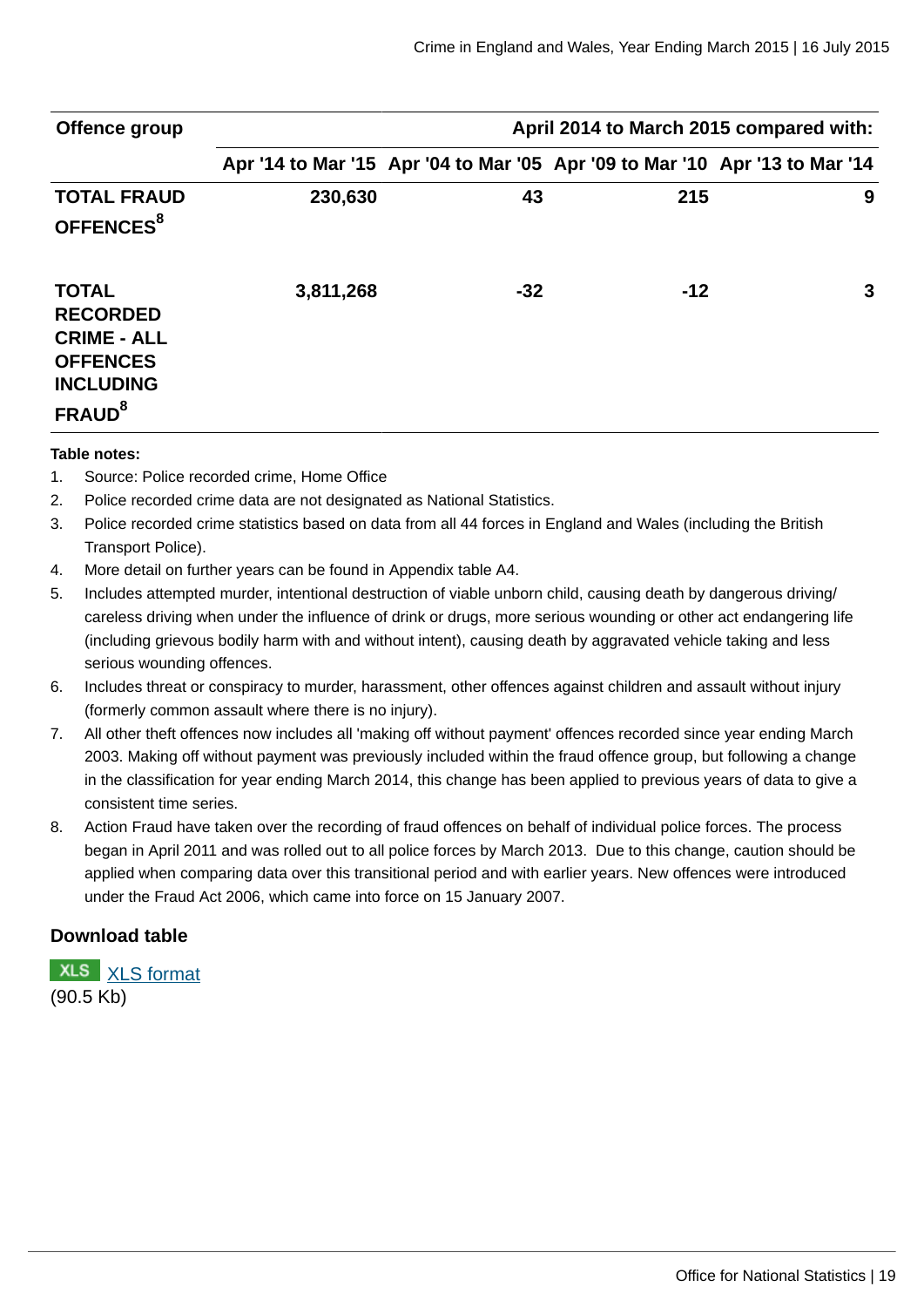|                                                                     |     |    | Apr '04 to Mar '05 Apr '09 to Mar '10 Apr '13 to Mar '14 Apr '14 to Mar '15 |    |
|---------------------------------------------------------------------|-----|----|-----------------------------------------------------------------------------|----|
| <b>Rate per 1,000</b><br>population                                 |     |    |                                                                             |    |
| <b>Total recorded</b><br>crime - all<br>offences<br>including fraud | 107 | 79 | 66                                                                          | 67 |
| Victim-based<br>crime <sup>5</sup>                                  | 95  | 69 | 55                                                                          | 56 |
| Other crimes<br>against society                                     | 9   | 9  | 7                                                                           | 7  |
| <b>Total fraud</b><br>offences                                      | 3   | 1  | 4                                                                           | 4  |

# **Table 3: Total police recorded crime - rate of offences [1,2,3,4]**

#### **Table notes:**

- 1. Source: Police recorded crime, Home Office
- 2. Police recorded crime data are not designated as National Statistics.
- 3. Police recorded crime statistics based on data from all 44 forces in England and Wales (including the British Transport Police).
- 4. For detailed footnotes and further years see Appendix table A4.
- 5. Victim-based crime now includes all 'making off without payment' offences recorded since the year ending March 2003. Making off without payment was previously included within the fraud offence group, but following a change in the classification for the year ending March 2014, this change has been applied to previous years of data to give a consistent time series.

## **Download table**

**XLS** [XLS format](http://www.ons.gov.uk:80/ons/rel/crime-stats/crime-statistics/year-ending-march-2015/prt-3.xls) (85 Kb)

## **Notes for Summary**

- 1. The survey of children aged 10 to 15 only covers personal level crime (so excludes household level crime) and, as with the main survey, does not include sexual offences.
- 2. The majority (73%) of violent crimes experienced in the year ending March 2015 resulted in minor or no injury, so in most cases the violence is low level.
- 3. Police recorded crimes are notifiable offences which are all crimes that could possibly be tried by a jury (these include some less serious offences, such as minor theft that would not usually be dealt with in this way) plus a few additional closely related offences, such as assault without injury.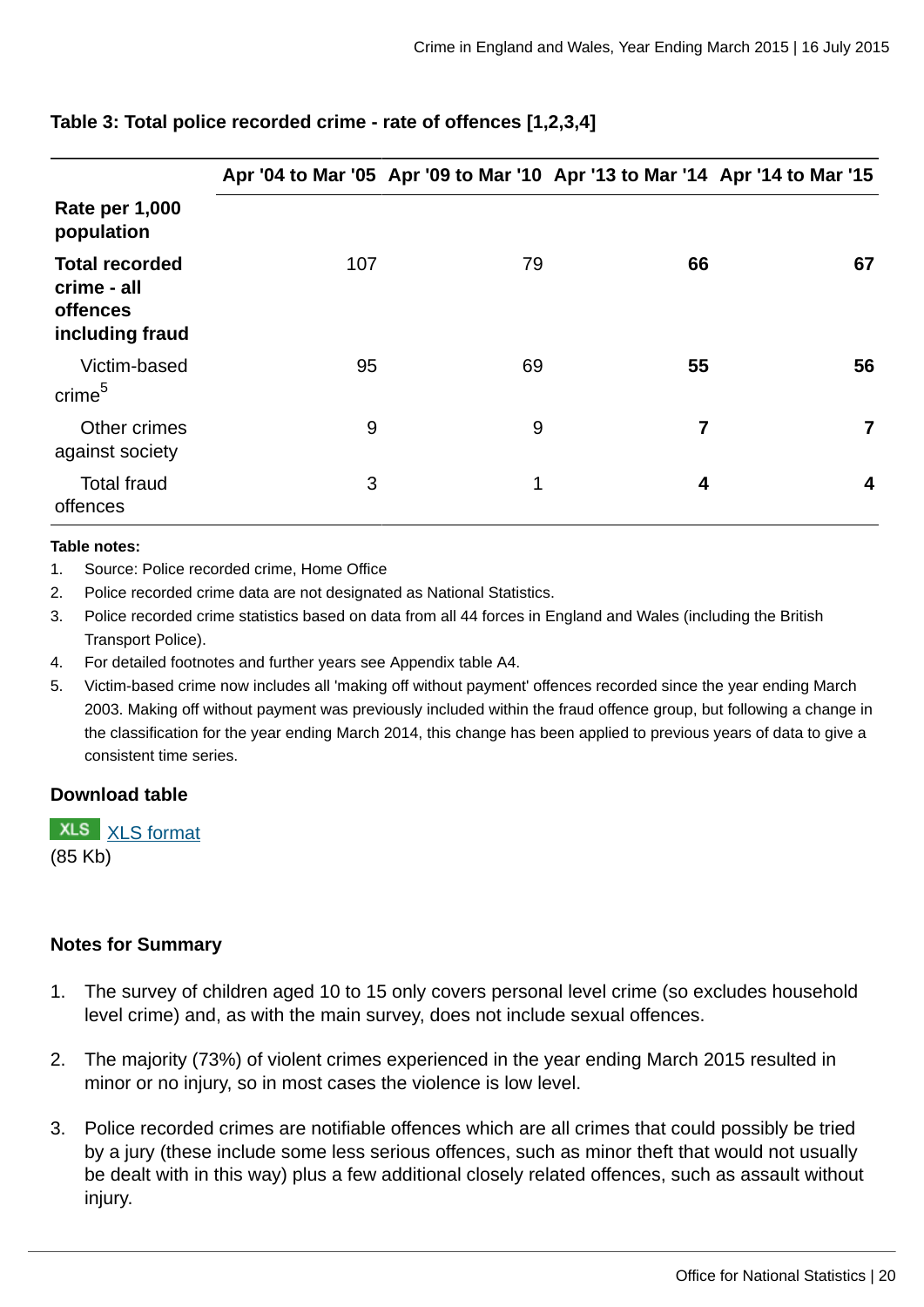- 4. The methodological note [Analysis of variation in crime trends](http://www.ons.gov.uk:80/ons/guide-method/method-quality/specific/crime-statistics-methodology/methodological-notes/index.html) and Section 4.2 of the [User Guide](http://www.ons.gov.uk:80/ons/guide-method/method-quality/specific/crime-statistics-methodology/user-guides/index.html) have more details.
- 5. Victim-based crimes are those offences with a specific identifiable victim. These cover the police recorded crime categories of violence against the person, sexual offences, robbery, theft offences, and criminal damage and arson.
- 6. 'Other crimes against society' cover offences without a direct victim, and includes drug offences, possession of weapon offences, public order offences and miscellaneous crimes against society.
- 7. Non-notifiable offences are offences dealt with exclusively by magistrates' courts or by the police issuing of a Penalty Notice for Disorder or a Fixed Penalty Notice. Along with non-notifiable offences dealt with by the police (such as speeding), these include many offences that may be dealt with by other agencies – for example: prosecutions by TV Licensing; or the Driver and Vehicle Licensing Agency (DVLA) for vehicle registration offences.
- 8. This is a premises based survey: respondents were asked if the business at their current premises had experienced any of a range of crime types in the 12 months prior to interview and, if so, how many incidents of crime had been experienced.
- 9. Homicide includes the offences of murder, manslaughter, corporate manslaughter and infanticide. Figures from the Homicide Index for the time period April 2013 to March 2014, which take account of further police investigations and court outcomes, were published in [Focus on:](http://www.ons.gov.uk:80/ons/rel/crime-stats/crime-statistics/focus-on-violent-crime-and-sexual-offences--2013-14/index.html) [Violent Crime and Sexual Offences, 2013/14](http://www.ons.gov.uk:80/ons/rel/crime-stats/crime-statistics/focus-on-violent-crime-and-sexual-offences--2013-14/index.html) on 12 February 2015.
- 10. These figures, taken from the Homicide Index, are less likely to be affected by changes in police recording practices made in 1998 and 2002, so it is possible to examine longer-term trends.
- 11. Only selected violent offences can be broken down by whether a knife or sharp instrument was used. These are: homicide; attempted murder; threats to kill; assault with injury and assault with intent to cause serious harm; robbery; rape; and sexual assault.
- 12. More information can be found in [Crime in England and Wales, Year Ending September 2013](http://www.ons.gov.uk:80/ons/rel/crime-stats/crime-statistics/period-ending-september-2013/index.html)

# **Violent crime**

Violent crime in the Crime Survey for England and Wales (CSEW) is referred to as "violence", and includes wounding and assault (for both completed and attempted incidents). There is also an additional breakdown of violence with, or without injury. Violent offences in police recorded data is referred to as "violence against the person" and includes homicide, violence with injury, and violence without injury. As with the CSEW, attempted assaults are counted alongside completed ones. There are some closely related offences in the police recorded crime series, such as public disorder, that have no identifiable victim and are classified as other offences.

Latest CSEW estimates show there were 1.3 million violent incidents in England and Wales. This shows no significant change compared with last year's survey, following a period when the underlying trend from the survey was generally downward (Figure 3).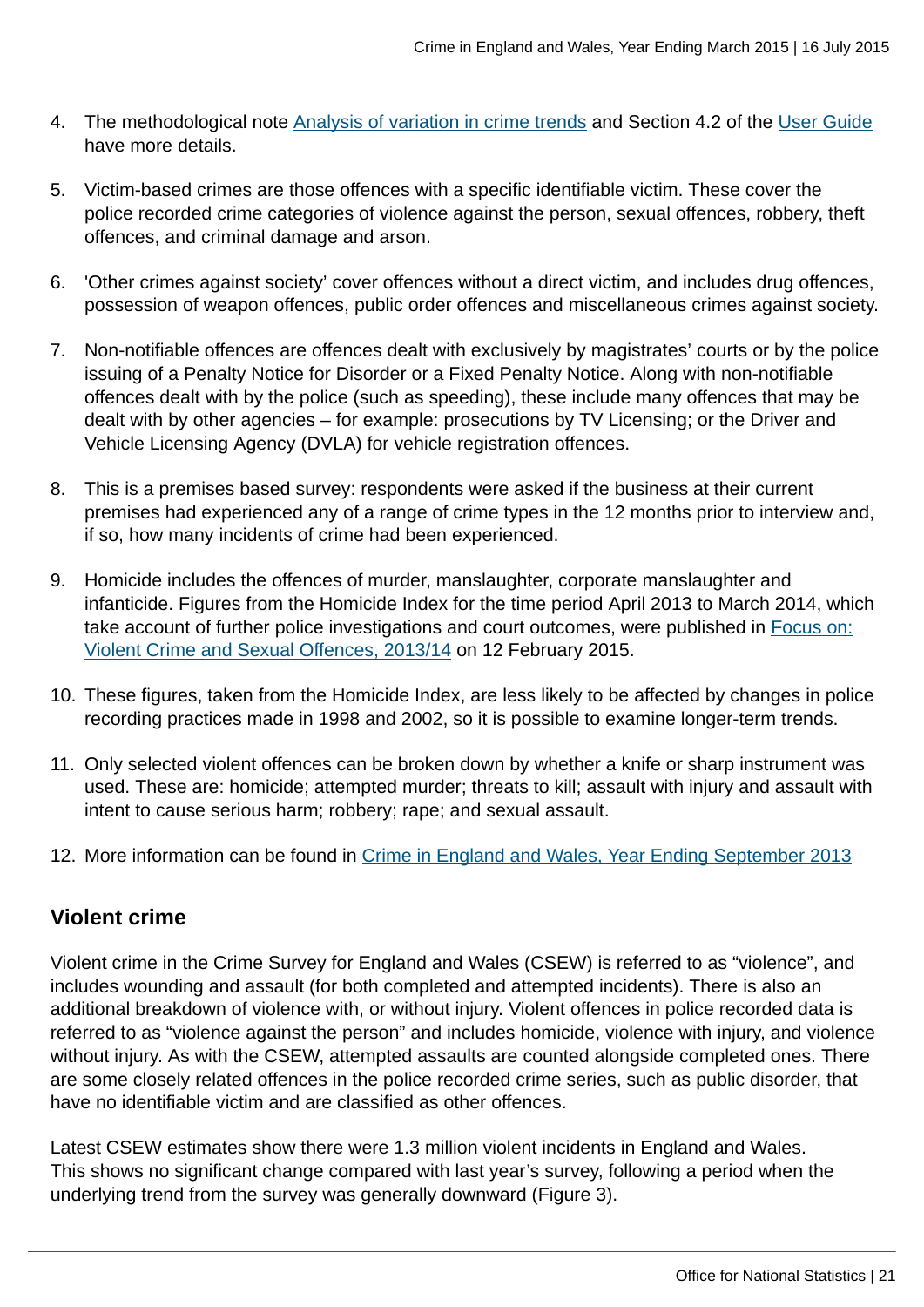

# **Figure 3: Trends in Crime Survey for England and Wales violence, year ending December 1981 to year ending March 2015**

#### **Notes:**

- 1. Source: Crime Survey for England and Wales, Office for National Statistics
- 2. Prior to the year ending March 2002, CSEW respondents were asked about their experience of crime in the previous calendar year, so year-labels identify the year in which the crime took place. Following the change to continuous interviewing, respondents' experience of crime relates to the full 12 months prior to interview (i.e. a moving reference period). Year-labels for year ending March 2002 identify the CSEW year of interview.
- 3. The numbers of incidents are derived by multiplying incidence rates by the population estimates for England and Wales.

#### **Download chart**

**XLS** [XLS format](http://www.ons.gov.uk:80/ons/rel/crime-stats/crime-statistics/year-ending-march-2015/chd-3.xls) (85.5 Kb)

The CSEW subcategories of "violence with injury" and "violence without injury" also showed no change with the apparent changes (with injury up 8% and without injury down 8%) not being statistically significant.

The long-term trends have been downward with the estimate of violent incidents having decreased by 66% from its peak in 1995 (Table 4b). Around 2 in every 100 adults were a victim of violent crime in the last year, based on the year ending March 2015 survey, compared with around 5 in 100 adults in the 1995 survey (Table 4a). However, it is important to note that victimisation rates vary considerably across the population and by geographic area. Such variations in victimisation rates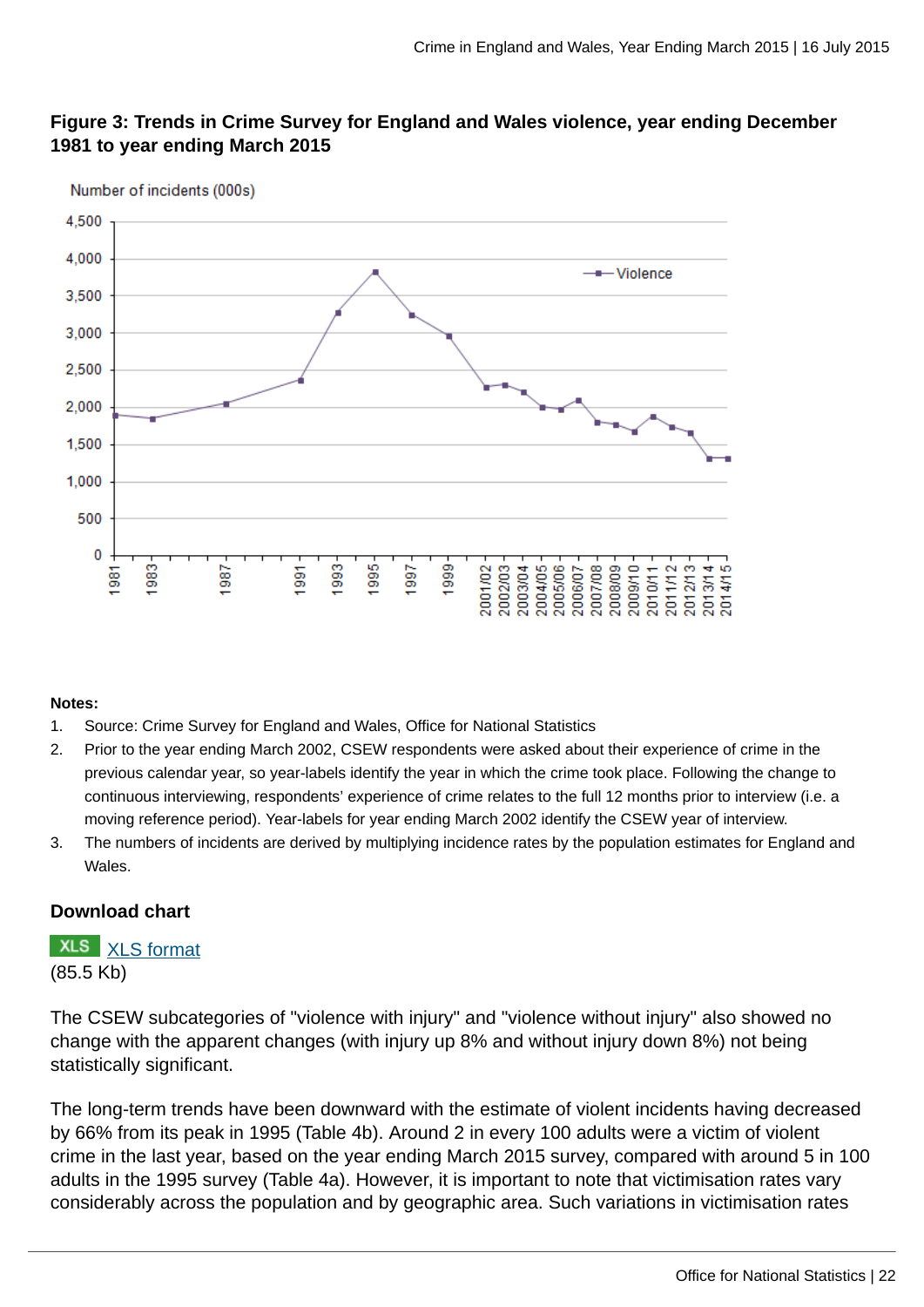are further explored in both our thematic reports (which are published annually) $^{\tt 1}$ , as well as the [Annual Trend and Demographic tables \(381.5 Kb Excel sheet\),](http://www.ons.gov.uk:80/ons/rel/crime-stats/crime-statistics/year-ending-march-2015/rft-3.xls) published alongside this report.

Estimates of violence against 10 to 15 year olds as measured by the CSEW can be found in the section 'Crime experienced by children aged 10 to 15'.

The longer term reduction in violent crime, as shown by the CSEW, is supported by evidence from several health data sources. Research conducted by the Violence and Society Research Group at Cardiff University [\(Sivarajasingam et al., 2015\)](http://www.cardiff.ac.uk/__data/assets/pdf_file/0009/95778/nvit_2014.pdf) shows a downward trend, with findings from their annual survey, covering a sample of hospital emergency departments and walk-in centres in England and Wales, showed an overall decrease of 10% in serious violence-related attendances in 2014 compared with 2013 (down to 211,514 attendances in 2014). In addition, the most recent provisional National Health Service (NHS) data available on assault admissions to hospitals in England show that, for the 12 months to the end of March 2014, there were 31,243 hospital admissions for assault, a reduction of 5% compared with figures for the preceding 12 months $^2\!$ .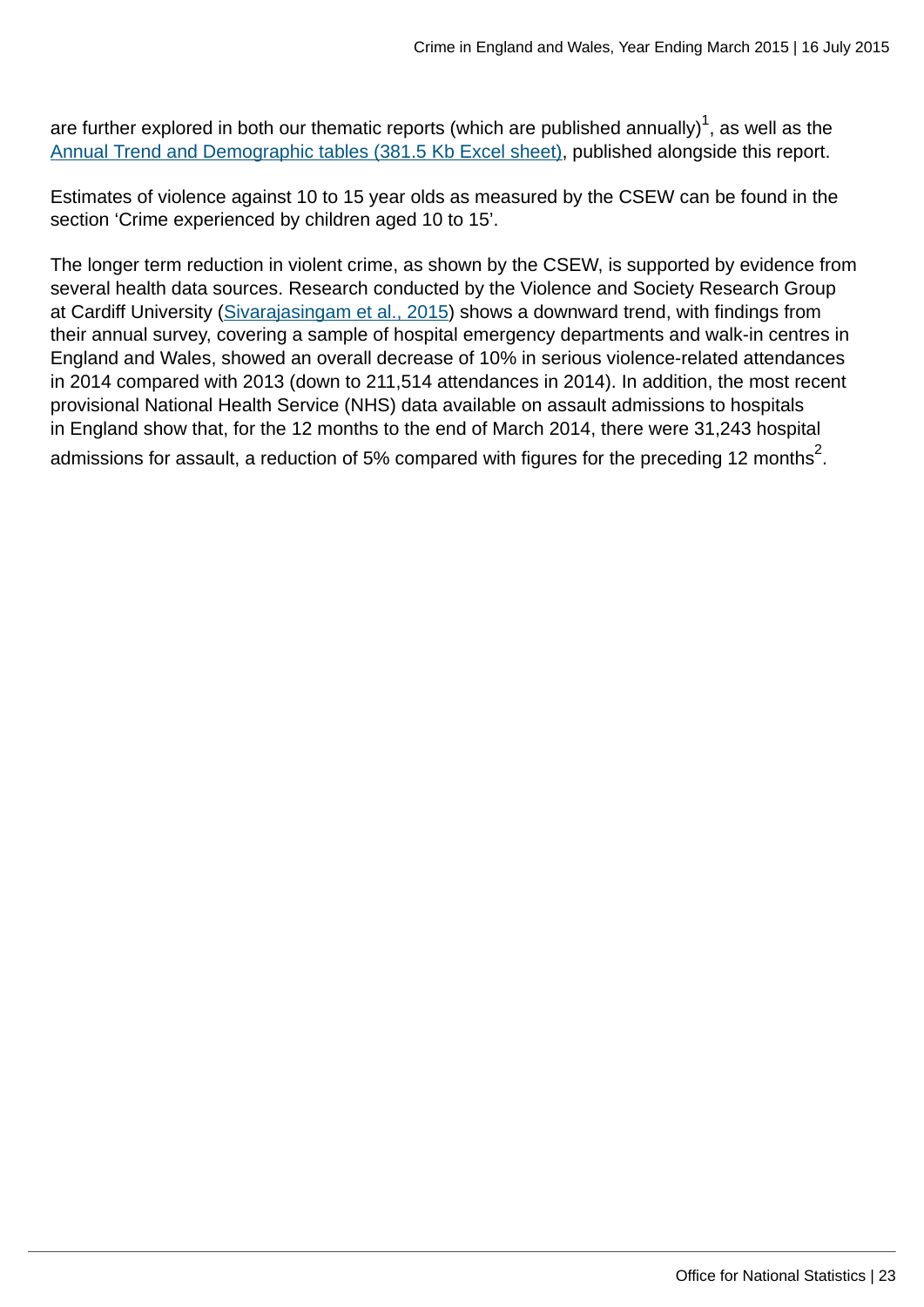## **Table 4a: CSEW violence - number, rate and percentage of incidents [1,2]**

England and Wales

|                                                             |        |                                                                                   |        |        | Adults aged 16 and over |
|-------------------------------------------------------------|--------|-----------------------------------------------------------------------------------|--------|--------|-------------------------|
|                                                             |        |                                                                                   |        |        | Interviews from:        |
|                                                             | '95    | Jan '95 to Dec Apr '04 to Mar Apr '09 to Mar Apr '13 to Mar Apr '14 to Mar<br>'05 | '10    | $14^3$ | ' $15^3$                |
| <b>Number of</b><br>incidents                               |        |                                                                                   |        |        | Thousands               |
| Violence                                                    | 3,837  | 2,010                                                                             | 1,687  | 1,327  | 1,321                   |
| with injury                                                 | 2,270  | 1,167                                                                             | 892    | 632    | 683                     |
| without<br>injury                                           | 1,567  | 844                                                                               | 795    | 694    | 638                     |
| <b>Incidence</b><br>rate per 1,000<br>adults                |        |                                                                                   |        |        |                         |
| Violence                                                    | 94     | 48                                                                                | 39     | 29     | 29                      |
| with injury                                                 | 56     | 28                                                                                | 20     | 14     | 15                      |
| without<br>injury                                           | 39     | 20                                                                                | 18     | 15     | 14                      |
| Percentage<br>of adults who<br>were victims<br>once or more |        |                                                                                   |        |        | Percentage              |
| Violence                                                    | 4.8    | 2.9                                                                               | 2.4    | 1.8    | 1.8                     |
| with injury                                                 | 3.0    | 1.8                                                                               | 1.4    | 1.0    | 0.9                     |
| without<br>injury                                           | 2.1    | 1.3                                                                               | 1.2    | 0.9    | 0.9                     |
| Unweighted<br>base - number<br>of adults                    | 16,337 | 45,118                                                                            | 44,559 | 35,371 | 33,350                  |

#### **Table notes:**

1. Source: Crime Survey for England and Wales, Office for National Statistics

2. Appendix table A1, A2, A3 provide detailed footnotes and data for further years.

3. Base sizes for data since the years ending March 2014 and March 2015 are smaller than previous years, due to sample size reductions introduced in April 2012.

#### **Download table**

**XLS** [XLS format](http://www.ons.gov.uk:80/ons/rel/crime-stats/crime-statistics/year-ending-march-2015/prt-4a.xls) (88 Kb)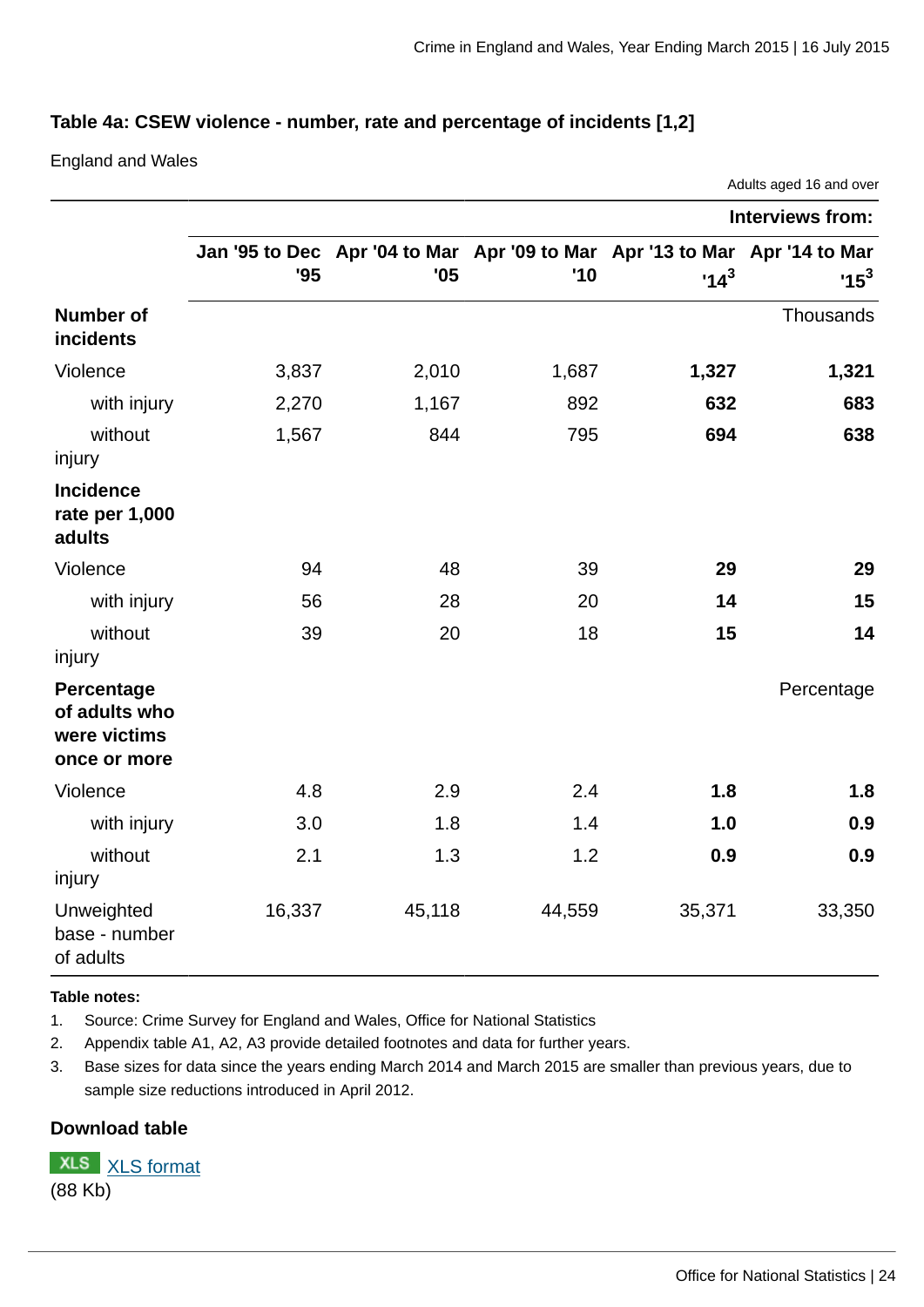## **Table 4b: CSEW violence - percentage change and statistical significance [1,2]**

England and Wales

Adults aged 16 and over

|                                                                      | April 2014 to March 2015 compared with: |          |                    |          |                                                         |          |                         |
|----------------------------------------------------------------------|-----------------------------------------|----------|--------------------|----------|---------------------------------------------------------|----------|-------------------------|
|                                                                      | <b>Jan '95 to Dec '95</b>               |          | Apr '04 to Mar '05 |          | Apr '09 to Mar '10                                      |          | Apr '13 to Mar '14      |
| <b>Number</b><br>of<br>incidents                                     |                                         |          |                    |          | Percentage change and significance <sup>3</sup>         |          |                         |
| Violence                                                             | $-66$                                   | $\star$  | $-34$              | $\star$  | $-22$                                                   | $\star$  | $\mathbf 0$             |
| with<br>injury                                                       | $-70$                                   | $\star$  | $-41$              | $\star$  | $-23$                                                   | $\star$  | 8                       |
| without<br>injury                                                    | $-59$                                   | $\star$  | $-24$              | $^\star$ | $-20$                                                   | $\star$  | -8                      |
| Incidence<br>rate per<br>1,000<br>adults                             |                                         |          |                    |          |                                                         |          |                         |
| Violence                                                             | $-69$                                   | $\ast$   | $-40$              | $\star$  | $-25$                                                   | $\star$  | $-1$                    |
| with<br>injury                                                       | $-73$                                   | $^\star$ | $-46$              | $^\star$ | $-27$                                                   | $^\star$ | $\overline{\mathbf{z}}$ |
| without<br>injury                                                    | $-64$                                   | $^\star$ | $-31$              | $^\star$ | $-23$                                                   | $\star$  | -9                      |
| Percentage<br>of adults<br>who<br>were<br>victims<br>once or<br>more |                                         |          |                    |          | Percentage point change and significance <sup>3,4</sup> |          |                         |
| Violence                                                             | $-3.0$                                  | $^\star$ | $-1.1$             | $\star$  | $-0.6$                                                  | $\star$  | 0.0                     |
| with<br>injury                                                       | $-2.0$                                  | $\star$  | $-0.8$             | $\star$  | $-0.4$                                                  | $\star$  | 0.0                     |
| without<br>injury                                                    | $-1.2$                                  | $\star$  | $-0.4$             | $^\star$ | $-0.3$                                                  | $\star$  | 0.0                     |

#### **Table notes:**

1. Source: Crime Survey for England and Wales, Office for National Statistics

2. Appendix table A1, A2, A3 provide detailed footnotes and data for further years.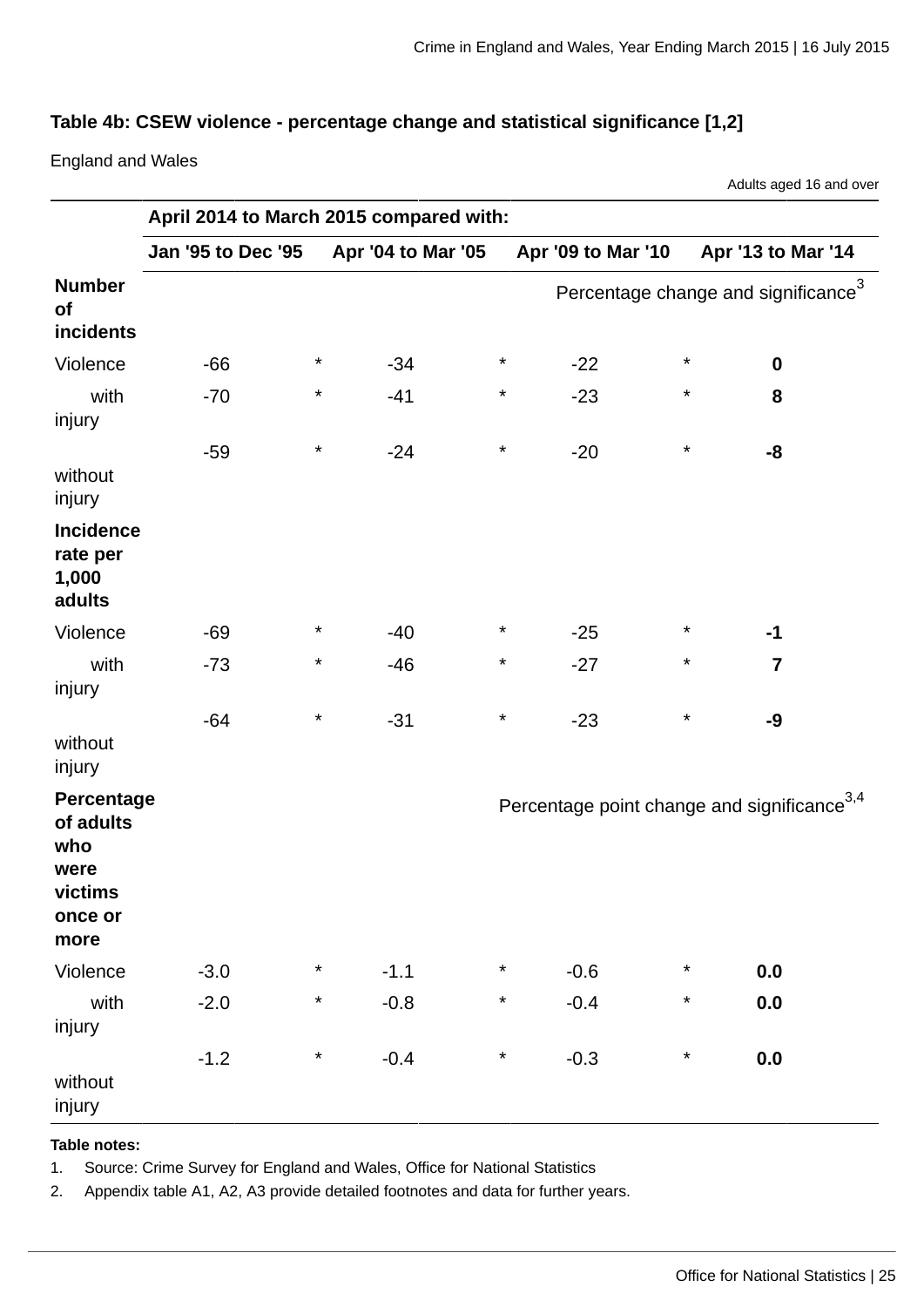- 3. Statistically significant change at the 5% level is indicated by an asterisk.
- 4. The percentage point change presented in the tables may differ from subtraction of the 2 percentages due to rounding.

## **Download table**

**XLS** [XLS format](http://www.ons.gov.uk:80/ons/rel/crime-stats/crime-statistics/year-ending-march-2015/prt-4b.xls)

(86.5 Kb)

The number of violence against the person offences recorded by the police in the year ending March 2015 showed a 23% increase compared with the previous year (up from 634,623 to 779,027, Tables 5a and 5b). There was a much larger increase in the category of "violence without injury" (up 30%) than "violence with injury" (up 16%).

All but one police force recorded a percentage point rise in violence in the year ending March compared with the previous year $^3$ , although the forces with the largest percentage increases may not necessarily have had the largest impact on the national figures, since the areas police forces serve can differ greatly in size. It is not surprising that the largest volume increase was reported by the Metropolitan Police Service, which recorded an additional 33,783 offences compared with the previous year (an increase of 26%). Other large volume increases included Greater Manchester Police (up 11,723 offences, an increase of 40%), Hampshire Constabulary (up 7,210, 34%), and Sussex Police (up 6,810, 45%). Northamptonshire Police had the largest percentage change increase, up 53% (or 3,935 offences), followed by Sussex Police (up 45% to 22,008) and Merseyside Police (up 44% to 18,587).

It is known that violent offences are more prone, than some other offences, to subjective judgement about whether or not to record a crime. The [Crime-recording: making the victim count](https://www.justiceinspectorates.gov.uk/hmic/publication/crime-recording-making-the-victim-count/) report published by Her Majesty's Inspectorate of Constabulary (HMIC) found that violence against the person offences had the highest under-recording rates across police forces in England and Wales. Nationally, an estimated 1 in 3 (33%) violent offences that should have been recorded as crimes were not. The 'Accuracy of the statistics' section has more information.

Action taken by police forces to improve their compliance with the National Crime Recording

Standard (NCRS) is likely to have resulted in the increase in the number of offences recorded $^4$ . It is thought that recording improvements are more likely to affect relativelty less serious violent offences and explains the larger increase in the sub-category "violence without injury" compared with "violence with injury". ONS has also been informed there has generally been little change in the volume of "calls for service" related to violent crime in the year ending March 2015 compared with the previous year. Calls for service refer to emergency and non-emergency calls from members of the public and referrals from partner agencies (such as education, health, and social services) for police to attend an incident or investigate a case. This, along with the evidence from the CSEW, suggests the rise in recorded violence against the person is largely due to process improvements rather than a genuine rise in violent crime.

As well as changes in recording practices, another possible factor behind the rise is an increase in the reporting of domestic abuse and subsequent recording of these offences by the police. An [HMIC](http://www.hmic.gov.uk/publication/improving-the-police-response-to-domestic-abuse/) [inspection](http://www.hmic.gov.uk/publication/improving-the-police-response-to-domestic-abuse/) expressed concerns about the police response to domestic abuse, but noted the majority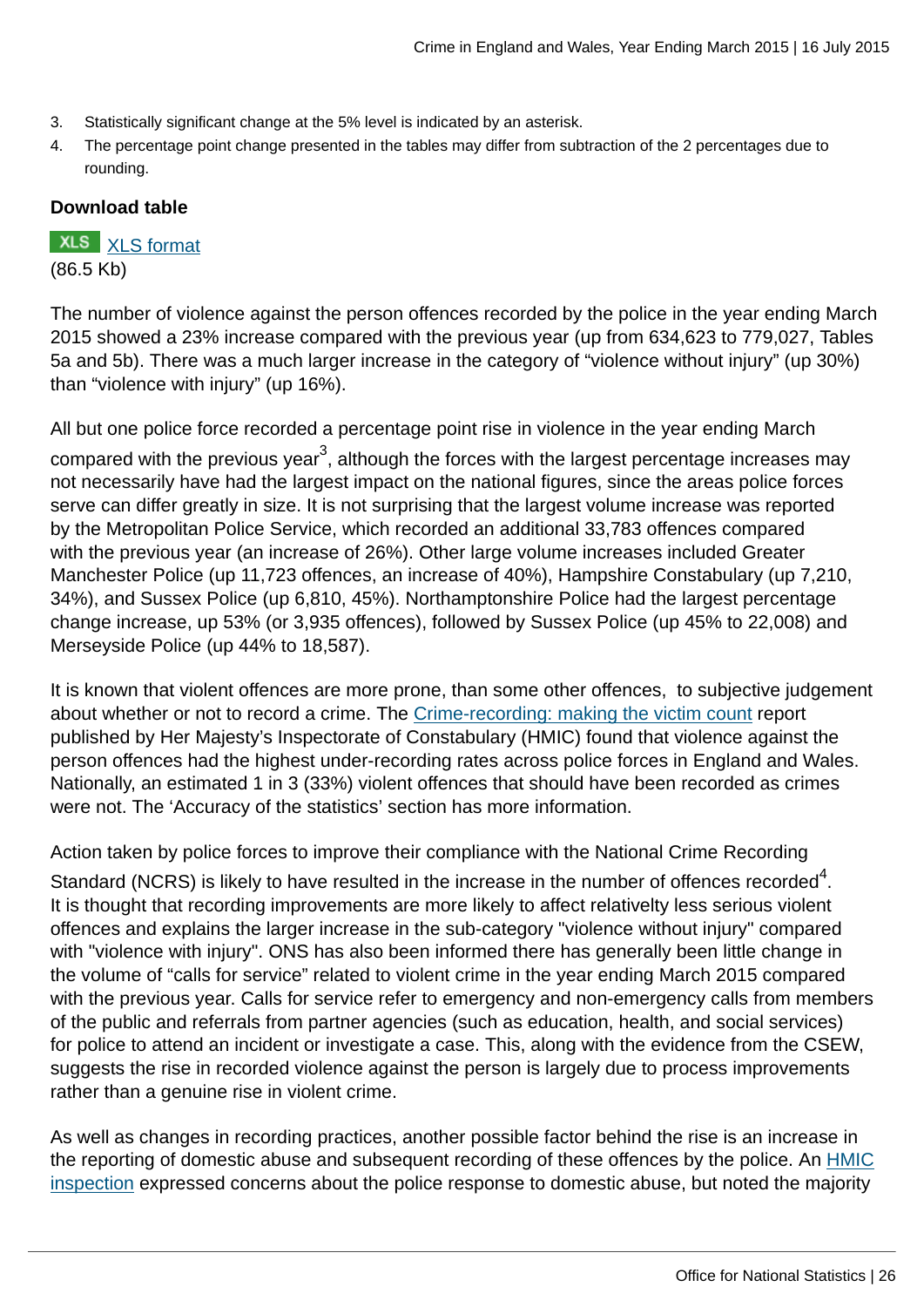of Police and Crime Commissioners (PCC) were now showing a strong commitment to tackling this crime. The report noted just under half of PCCs had made a commitment to increase the reporting of this type of offence. It is thought that this renewed focus may have led to more victims coming forward to report crimes and allegations being treated more sensitively.

Recent changes in recording practice makes comparisons of trends in violence against the person offences difficult. While the latest figures have risen, the volume of violence against the person offences recorded by the police is 8% below that recorded in the year ending March 2005. The rates for violence against the person have dropped from 16 recorded offences per 1,000 population in year ending March 2005 to 14 recorded offences per 1,000 population in the year ending March 2015 (Table 5a).

Homicides are not so prone to changes in recording practice by the police. In the year ending March 2015, the police recorded 534 homicides, 1 more than in the previous year (Table 5a)<sup>5</sup>. Historically, the number of homicides increased from around 300 per year in the early 1960s to over 800 per year in the early years of this century $^6$ , a faster rate of increase than the growth in population. Since then,the number of homicides recorded per year has been on a downward trend, while the population of England and Wales has continued to grow. The rate of homicide has fallen by almost half between the year ending March 2004 and the year ending March 2015, from 17 homicides per million population $^7$  to 9 homicides per million population.

From 1 April 2014 stalking became a specific legal offence following the introduction of the Protection of Freedoms Act 2012. Prior to this it would have been hidden within other offences, largely harassment. In the first year that stalking has been a separate offence category, the police recorded 2,878 offences. This change in the law should be borne in mind when looking at trends in harassment (Appendix table A4). Despite the removal of stalking, the number of harassment offences increased 34% to 81,735 in the year ending March 2015. It is thought that this is largely due to increased reporting and recording of domestic violence offences in general, many of which involve some level of harassment.

There is more detailed information on trends and the circumstances of violence against the person in [Focus on: Violent Crime and Sexual Offences, 2013/14](http://www.ons.gov.uk:80/ons/rel/crime-stats/crime-statistics/focus-on-violent-crime-and-sexual-offences--2013-14/index.html).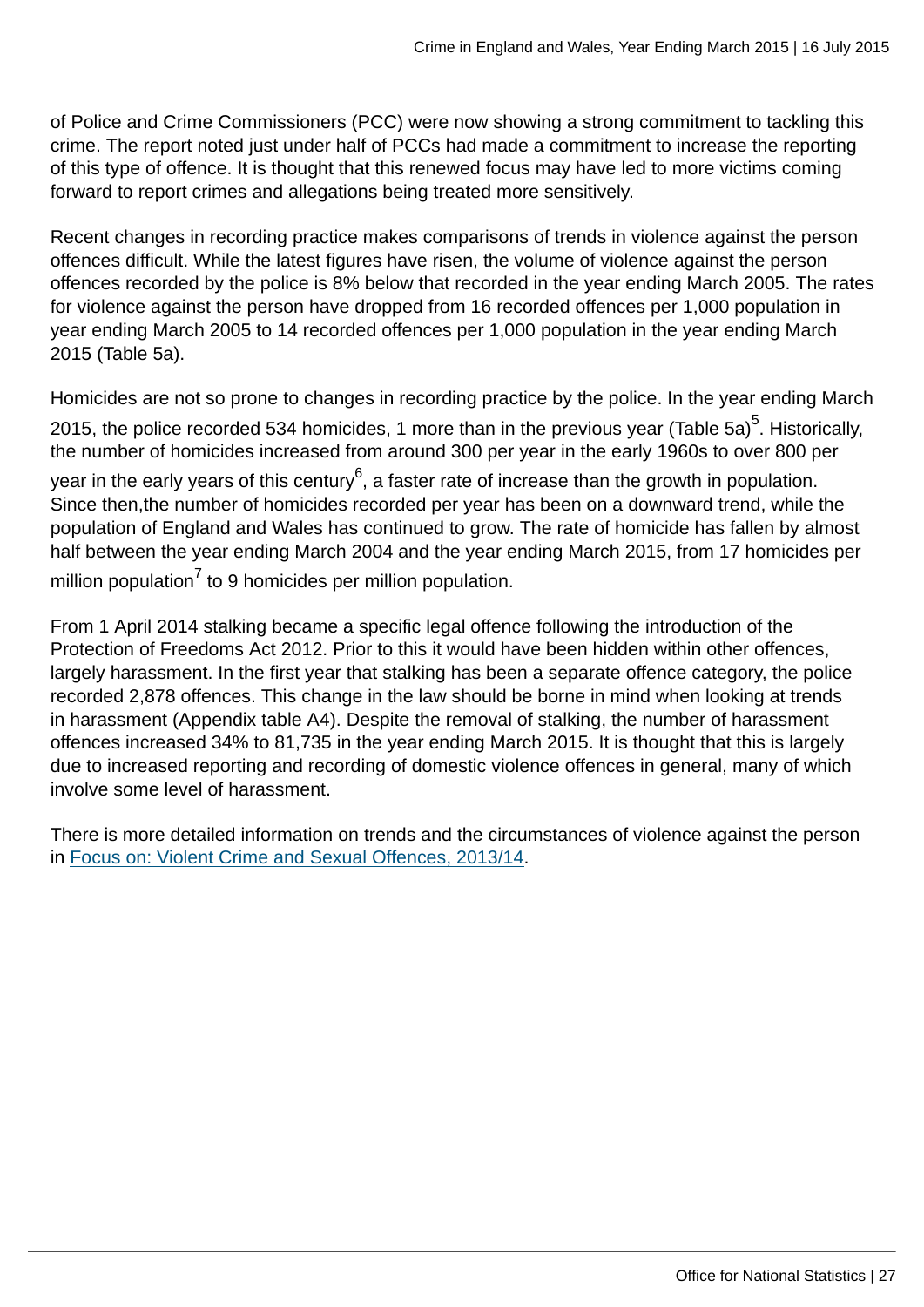## **Table 5a: Police recorded violence against the person - number and rate of offences [1,2,3,4]**

England and Wales

|                                                                       |         |         | Apr '04 to Mar '05 Apr '09 to Mar '10 Apr '13 to Mar '14 Apr '14 to Mar '15 |         |
|-----------------------------------------------------------------------|---------|---------|-----------------------------------------------------------------------------|---------|
| <b>Violence against</b><br>the person<br>offences                     | 845,673 | 699,011 | 634,623                                                                     | 779,027 |
| Homicide <sup>5</sup>                                                 | 868     | 620     | 533                                                                         | 534     |
| Violence<br>against the person<br>- with injury <sup>6</sup>          | 515,119 | 401,244 | 322,818                                                                     | 374,216 |
| Violence<br>against the person<br>- without injury <sup>7</sup>       | 329,686 | 297,147 | 311,272                                                                     | 404,277 |
| <b>Violence against</b><br>the person<br>rate per 1,000<br>population | 16      | 13      | 11                                                                          | 14      |

#### **Table notes:**

- 1. Source: Police recorded crime, Home Office
- 2. Police recorded crime data are not designated as National Statistics.
- 3. Police recorded crime statistics based on data from all 44 forces in England and Wales (including the British Transport Police).
- 4. Appendix table A4 provides detailed footnotes and further years.
- 5. Includes the offences of murder, manslaughter, corporate manslaughter and infanticide.
- 6. Includes attempted murder, intentional destruction of viable unborn child, causing death by dangerous driving/ careless driving when under the influence of drink or drugs, more serious wounding or other act endangering life (including grievous bodily harm with and without intent), causing death by aggravated vehicle taking, assault with injury, assault with intent to cause serious harm and less serious wounding offences.
- 7. Includes threat or conspiracy to murder, harassment, other offences against children and assault without injury (formerly common assault where there is no injury).

#### **Download table**

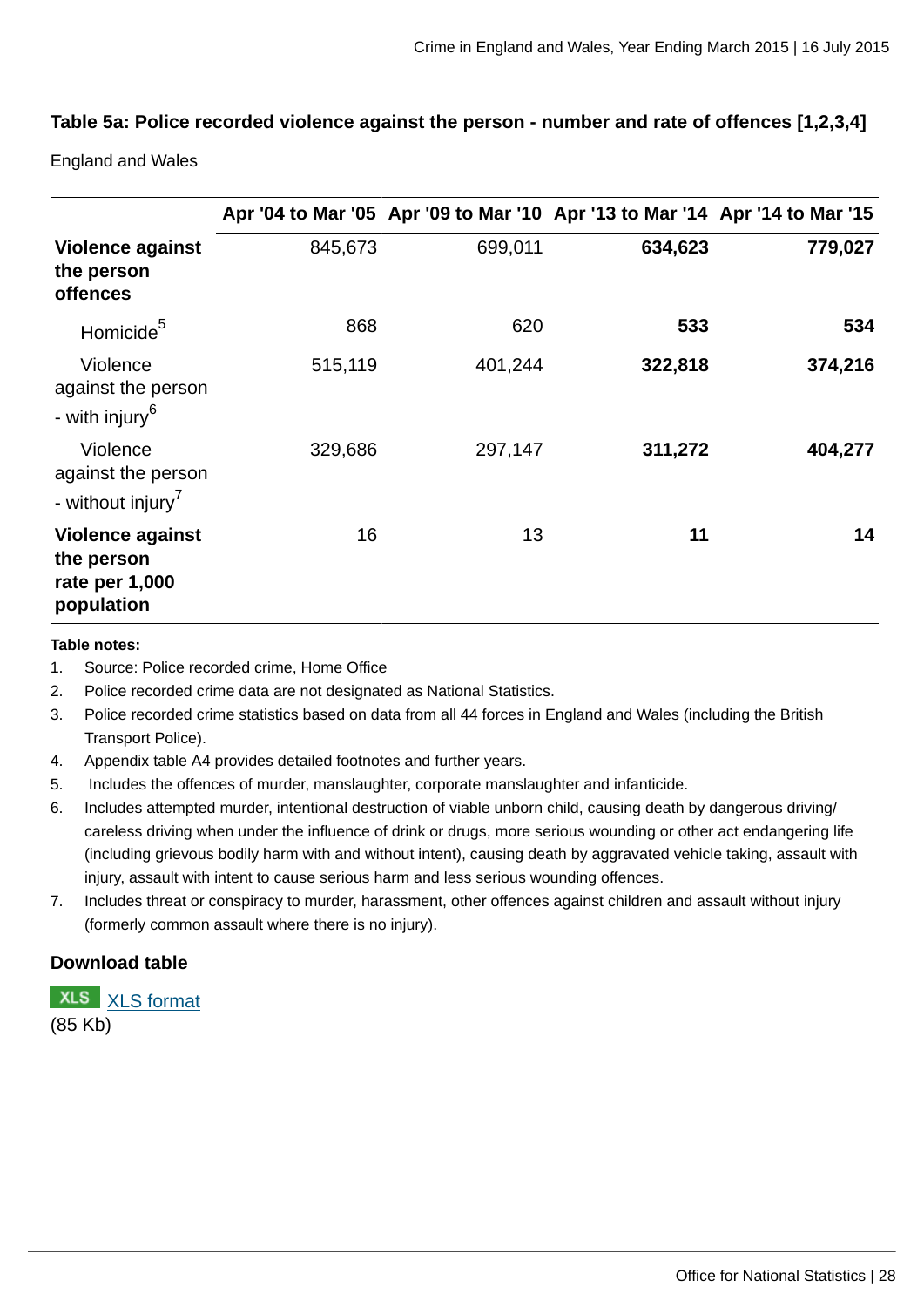## **Table 5b: Police recorded violence against the person - percentage change [1,2,3,4]**

England and Wales

|                                                              |                    | April 2014 to March 2015 compared with: |                    |  |  |
|--------------------------------------------------------------|--------------------|-----------------------------------------|--------------------|--|--|
|                                                              | Apr '04 to Mar '05 | Apr '09 to Mar '10                      | Apr '13 to Mar '14 |  |  |
| Violence against the<br>person offences                      | -8                 | 11                                      | 23                 |  |  |
| Homicide <sup>5</sup>                                        | $-38$              | $-14$                                   | $\bf{0}$           |  |  |
| Violence against the<br>person - with injury <sup>6</sup>    | $-27$              | -7                                      | 16                 |  |  |
| Violence against the<br>person - without injury <sup>7</sup> | 23                 | 36                                      | 30                 |  |  |

#### **Table notes:**

- 1. Source: Police recorded crime, Home Office
- 2. Police recorded crime data are not designated as National Statistics.
- 3. Police recorded crime statistics based on data from all 44 forces in England and Wales (including the British Transport Police).
- 4. Appendix table A4 provides detailed footnotes and further years.
- 5. Includes the offences of murder, manslaughter, corporate manslaughter and infanticide.
- 6. Includes attempted murder, intentional destruction of viable unborn child, causing death by dangerous driving/ careless driving when under the influence of drink or drugs, more serious wounding or other act endangering life (including grievous bodily harm with and without intent), causing death by aggravated vehicle taking, assault with injury, assault with intent to cause serious harm and less serious wounding offences.
- 7. Includes threat or conspiracy to murder, harassment, other offences against children and assault without injury (formerly common assault where there is no injury).

#### **Download table**

**XLS** [XLS format](http://www.ons.gov.uk:80/ons/rel/crime-stats/crime-statistics/year-ending-march-2015/prt-5b.xls) (84.5 Kb)

Neither the CSEW nor police recorded crime are good data sources for some "high harm" crimes, where there has been recent increased focus, such as Female Genital Mutilation (FGM) and modern slavery.

Offences of FGM that come to the attention of the police will be contained within the police recorded crime category of assault with injury. However, it is known that much FGM remains hidden and unreported to the police. The Health and Social Care Information Center (HSCIC) have published new <u>[experimental statistics on Female Genital Mutilation](http://www.hscic.gov.uk/catalogue/PUB17463)</u><sup>8</sup>. These data are collected monthly from hospitals in England and are being collected to gain a better picture of the prevalence of FGM $^9$ . For the period September to March 2015, there were 3,963 newly identified $^{10}$  cases of FGM reported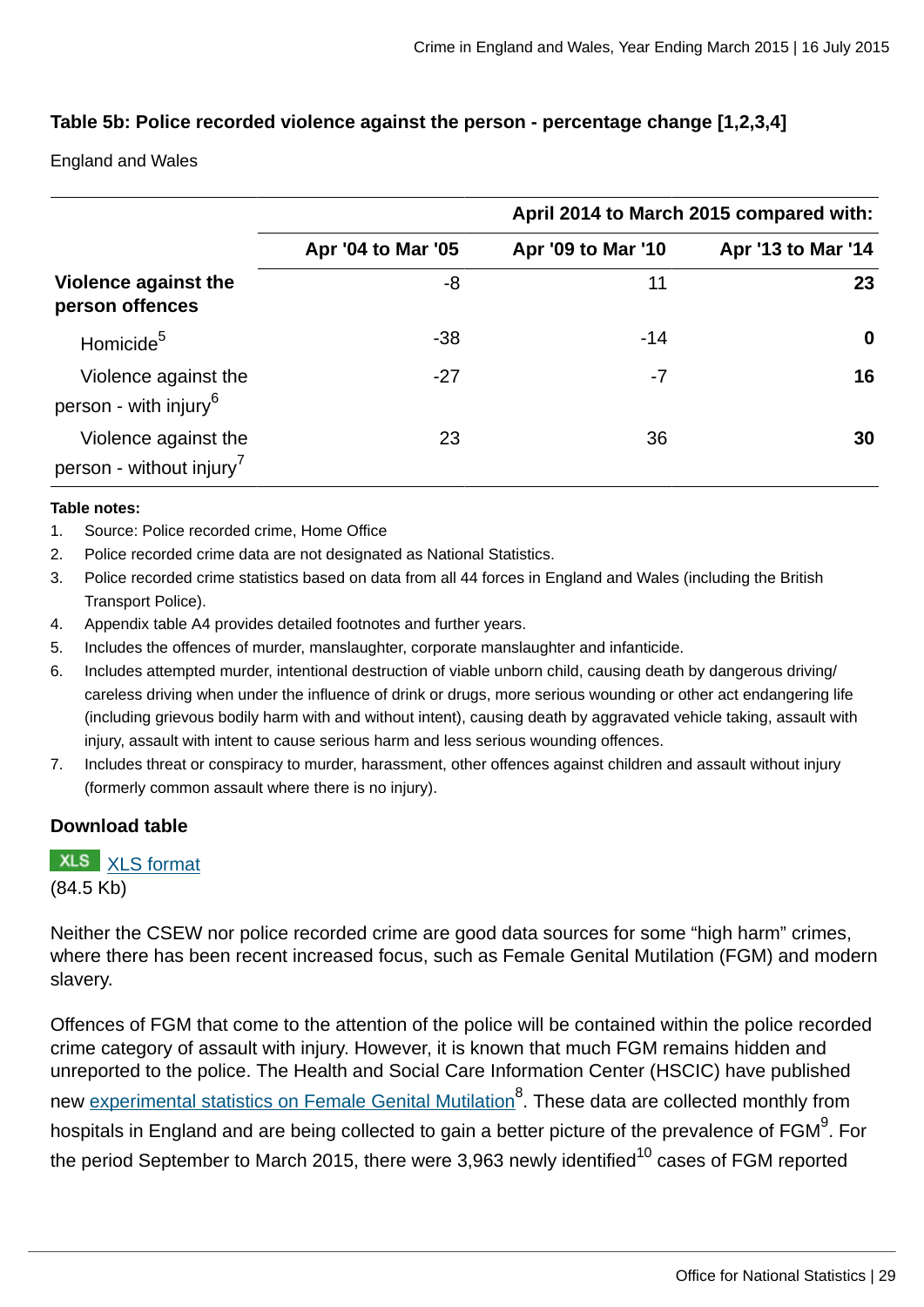nationally. Of course, these are only cases that have come to light as a result of a victim receiving medical treatment and will understate the true volume of such offences.

Modern slavery is currently recorded within a number of police recorded classifications including "sexual offences" and "other crimes against society". As a result it is not currently possible to identify the number of modern slavery offences coming to the attention of the police. As of 1 April 2015 a separately identifiable offence of modern slavery will be included in the police recorded crime category "violence without injury". It has been estimated that in 2013 the number of victims of  $\,$  [modern slavery](#page-0-0) ranged between 10,000 and 13,000 $^{11}.$ 

## **Notes for Violent crime**

- 1. There is more information on violent crime in [Focus on: Violent Crime and Sexual Offences,](http://www.ons.gov.uk:80/ons/rel/crime-stats/crime-statistics/focus-on-violent-crime-and-sexual-offences--2013-14/index.html) [2013/14](http://www.ons.gov.uk:80/ons/rel/crime-stats/crime-statistics/focus-on-violent-crime-and-sexual-offences--2013-14/index.html)
- 2. Based on the latest National Health Service (NHS) [Hospital Episode Statistics](http://www.hscic.gov.uk/catalogue/PUB17794) and [hospital](http://www.hscic.gov.uk/article/5317/2014-Supplementary-information-files) [admissions due to assault \(dated 15 July 2014\)](http://www.hscic.gov.uk/article/5317/2014-Supplementary-information-files). These don't include figures for Wales and relate to activity in English NHS hospitals.
- 3. The exception was Leicestershire Police, which reported no change.
- 4. The inspections took place over the period December 2013 to August 2014, this falls within the time period covered by this release. The current year covers the period January 2014 to December 2014 and the comparator year covers the period January 2013 to December 2013.
- 5. Homicide includes the offences of murder, manslaughter, corporate manslaughter and infanticide.
- 6. These figures, taken from the Homicide Index, are less likely to be affected by changes to in police recording practice made in 1998 and 2002, so it is possible to examine longer-term trends.
- 7. While most rates of recorded crime are given per 1,000 population, due to the relatively low number of offences recorded, and to aid interpretation, homicide rates are given per million population.
- 8. Figures from the Health and Social Care Information Center on Female Genital Mutilation do not include figures for Wales and relate to activity in English foundation and non-foundation trusts including A&E departments. 131 of the 157 eligible acute trusts in England submitted signed off data.
- 9. Clinical staff must record in patient healthcare records when it is identified that a patient has undergone FGM. This applies to all NHS clinicians and healthcare professionals across the NHS. However, the requirement to submit the FGM Prevalence Dataset is only mandatory for Foundation and non-Foundation trusts, including Accident and Emergency departments.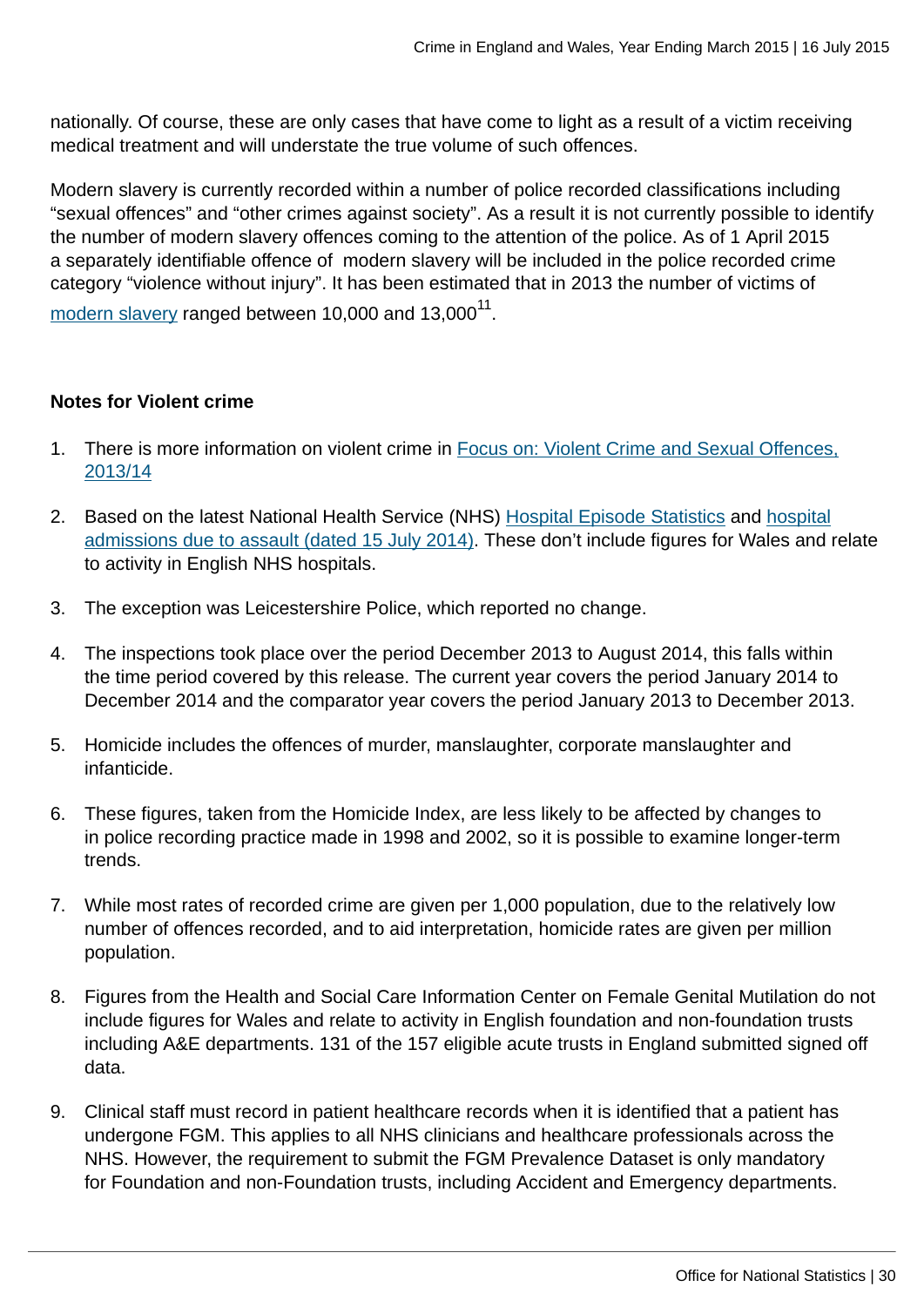Other organisations (which may include GPs) may wish to provide an FGM Prevalence Dataset centrally, the [Data Quality Note](http://www.hscic.gov.uk/catalogue/PUB16773/fgm-dec-2014-exp-qual.pdf) contains further information.

- 10. Patients first identified during the reporting period as having undergone FGM at any stage in their life.
- 11. This exploratory analysis uses Multiple Systems Estimation (MSE) which includes data on the number of victims of modern slavery from a number of organisaions such as; Local Authorities, Police Forces, Government Organisations (mostly Home Office agencies), Non-governmantal organisations, the National Crime Agency and the General Public (through various routes). The report '[Modern Slavery: an application of Multiple Systems Estimation'](#page-0-0) has more information.

# **Robbery**

Robbery is an offence in which force, or the threat of force, is used either during or immediately prior to a theft or attempted theft.

Robbery is a relatively low volume offence, accounting for just over 1% of all police recorded crime in the year ending March 2015. The latest figures show police recorded robberies decreased by 13% in the year ending March 2015 compared with the previous year (Tables 6a and 6b). With the exception of a notable rise in the number of robberies in 2005/06 and 2006/07, there has been a general downward trend since 2002/03 in England and Wales. The latest figure shows the number of robbery offences falling to 50,236 - the lowest level since the introduction of the National Crime Recording Standard (NCRS) in 2002/03 (Figure 4).

The [Crime-recording: making the victim count](https://www.justiceinspectorates.gov.uk/hmic/publication/crime-recording-making-the-victim-count/) report, published by Her Majesty's Inspectorate of Constabulary (HMIC) found that nationally, an estimated 19% of all offences that should have been recorded as a crime were not. This compares to 14% for robbery offences.

Not all robberies will be reported to the police $^1$ , the Crime Survey for England and Wales (CSEW) estimated there were 90,000 robbery offences in the year ending March 2015. However, it should be noted that owing to the small number of robbery victims interviewed, CSEW estimates have large confidence intervals and are prone to fluctuation. The number of robberies recorded by the police provides a more robust indication of trends.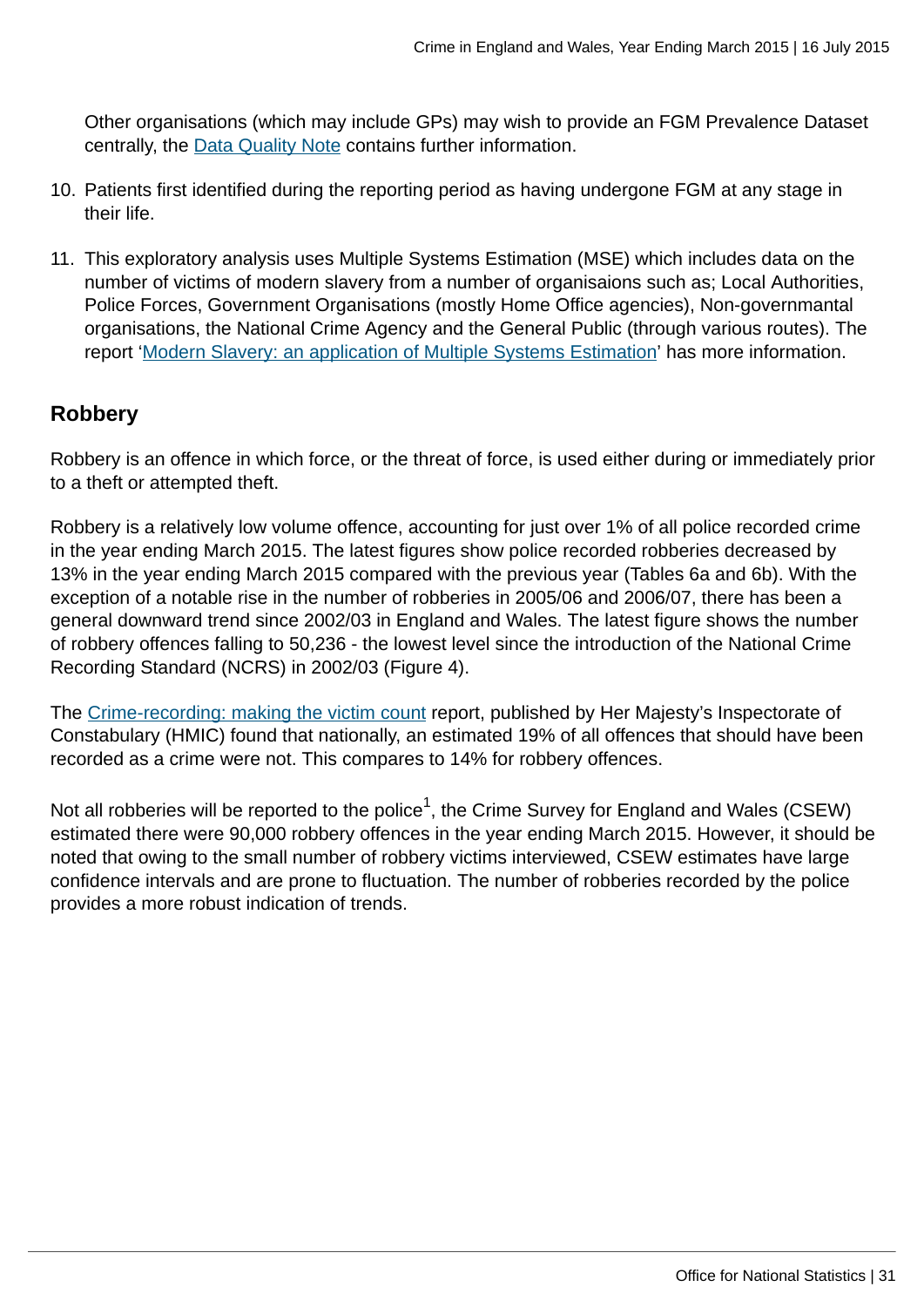

# **Figure 4: Trends in police recorded robberies in England and Wales, year ending March 2003 to year ending March 2015 [1,2]**

#### **Notes:**

- 1. Source: Police recorded crime, Home Office.
- 2. Police recorded crime data are not designated as National Statistics.
- 3. The data on this chart refer to crimes recorded in the financial year (April to March).

#### **Download chart**

**XLS** [XLS format](http://www.ons.gov.uk:80/ons/rel/crime-stats/crime-statistics/year-ending-march-2015/chd-4.xls) (83.5 Kb)

In the year ending March 2015, 89% of robberies recorded by the police were of personal property. There were 44,482 of these offences, down 15% compared with the previous year. Robbery of business property (which makes up the remaining 11% of total robbery offences) showed similar levels in the year ending March 2015 to those recorded in the previous year. In the year ending March 2015, 1 in 5 robberies (20%) recorded by the police involved a knife or other sharp instrument, a similar level to that recorded in the previous year (Table 9b).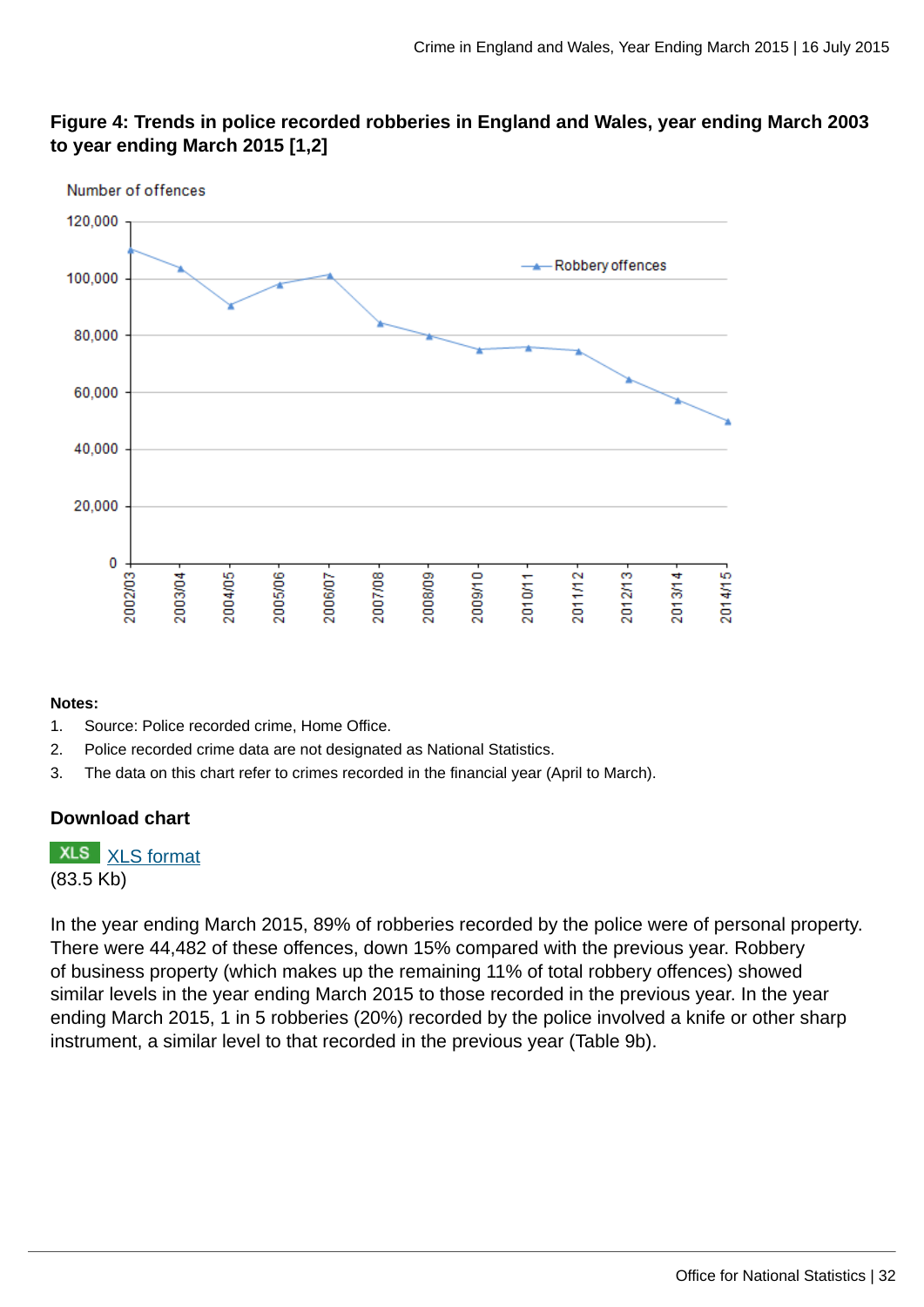## **Table 6a: Police recorded robbery - number and rate of offences [1,2,3,4]**

England and Wales

|                                      |        | Apr '04 to Mar '05 Apr '09 to Mar '10 Apr '13 to Mar '14 Apr '14 to Mar '15 |        |        |
|--------------------------------------|--------|-----------------------------------------------------------------------------|--------|--------|
| <b>Robbery</b><br><b>offences</b>    | 91,010 | 75,105                                                                      | 57,828 | 50,236 |
| Robbery of<br>business property      | 7,934  | 8,182                                                                       | 5,789  | 5,754  |
| Robbery of<br>personal property      | 83,076 | 66,923                                                                      | 52,039 | 44,482 |
| Robbery rate per<br>1,000 population | 2      | 1                                                                           | 1      |        |

#### **Table notes:**

- 1. Source: Police recorded crime, Home Office
- 2. Police recorded crime data are not designated as National Statistics.
- 3. Police recorded crime statistics based on data from all 44 forces in England and Wales (including the British Transport Police).
- 4. Appendix table A4 provides detailed footnotes and further years.

#### **Download table**

**XLS** [XLS format](http://www.ons.gov.uk:80/ons/rel/crime-stats/crime-statistics/year-ending-march-2015/prt-6a.xls)

(83.5 Kb)

## **Table 6b: Police recorded robbery - percentage change [1,2,3,4]**

#### England and Wales

Percentage change

|                                 |                    | April 2014 to March 2015 compared with: |                    |  |
|---------------------------------|--------------------|-----------------------------------------|--------------------|--|
|                                 | Apr '04 to Mar '05 | Apr '09 to Mar '10                      | Apr '13 to Mar '14 |  |
| <b>Robbery offences</b>         | $-45$              | -33                                     | $-13$              |  |
| Robbery of business<br>property | $-27$              | $-30$                                   | $-1$               |  |
| Robbery of personal<br>property | -46                | -34                                     | -15                |  |

#### **Table notes:**

- 1. Source: Police recorded crime, Home Office
- 2. Police recorded crime data are not designated as National Statistics.
- 3. Police recorded crime statistics based on data from all 44 forces in England and Wales (including the British Transport Police).
- 4. Appendix table A4 provides detailed footnotes and further years.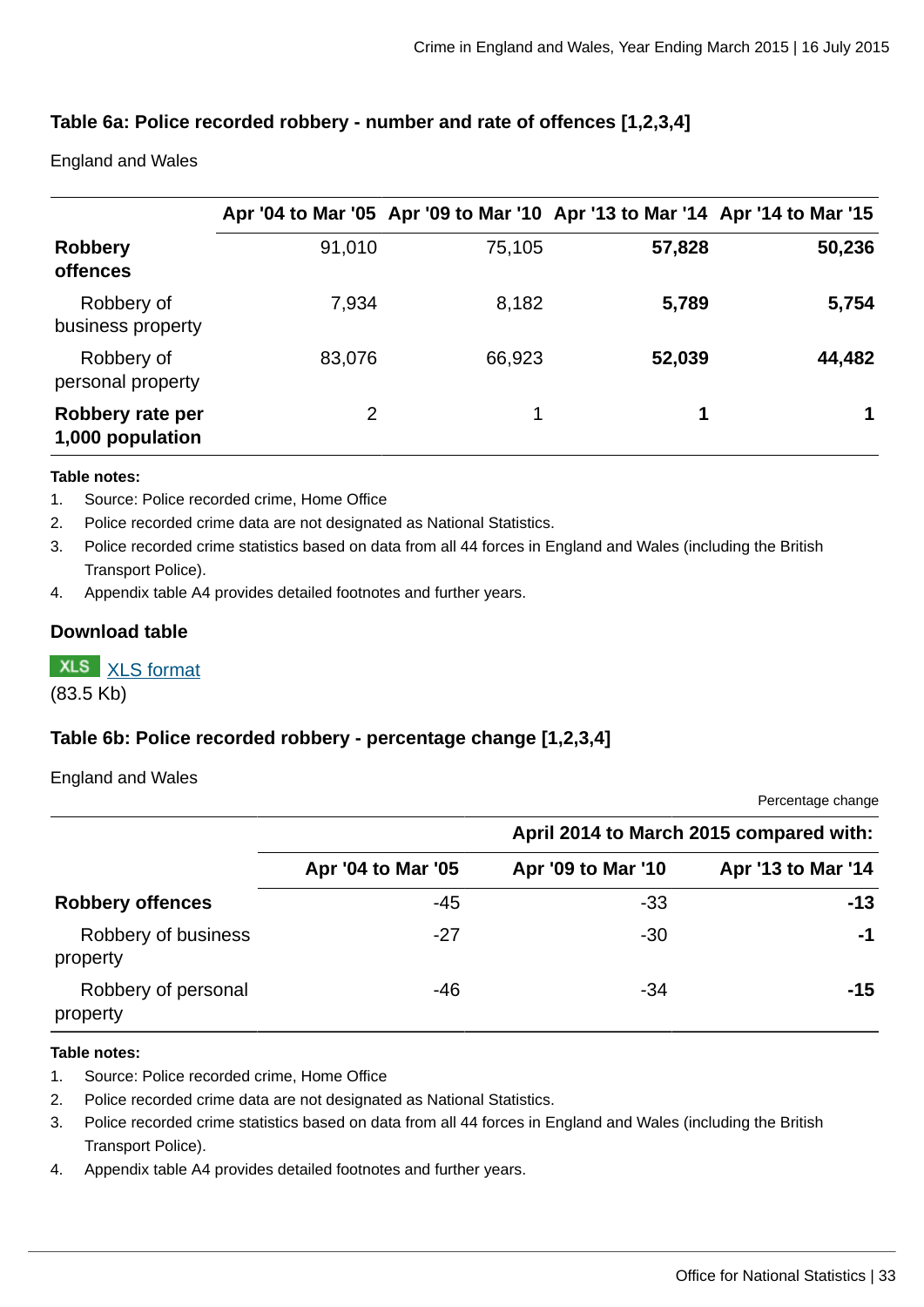#### **Download table**

**XLS** [XLS format](http://www.ons.gov.uk:80/ons/rel/crime-stats/crime-statistics/year-ending-march-2015/prt-6b.xls) (83.5 Kb)

These offences are concentrated in a small number of metropolitan forces with nearly half (44%) of all offences recorded in London, and a further 20% in the Greater Manchester, West Midlands and West Yorkshire police force areas combined [\(Table P1 \(296.5 Kb Excel sheet\)\)](http://www.ons.gov.uk:80/ons/rel/crime-stats/crime-statistics/year-ending-march-2015/rft-5.xls). The geographic concentration of robbery offences means that trends across England and Wales tend to reflect what is happening in these areas, in particular the Metropolitan Police force area. The latest figures for the Metropolitan Police force area show that the number of robberies for the year ending March 2015 was 21,907, a decrease of 22% from the previous year [\(Tables P1-P2 \(296.5 Kb Excel sheet\)](http://www.ons.gov.uk:80/ons/rel/crime-stats/crime-statistics/year-ending-march-2015/rft-5.xls)). This continues the downward trend that began in the year ending March 2013, following a period of increases between 2009 and 2012. The fall in the number of robbery offences in the Metropolitan police force area in the year ending March 2015 accounts for 84% of the total fall in robbery in England and Wales. The Greater Manchester and West Midlands forces account for a further 11%.

The small number of robbery victims interviewed in any single year means that CSEW estimates are prone to fluctuation. However, the CSEW estimate of 90,000 robbery offences in the year ending March 2015 is a decrease (46%) from the 166,000 offences estimated for the previous year and follows several years of falling estimates. The current estimate is 74% lower than the level seen in the 1995 when crime peaked on the survey (Tables 7a and 7b).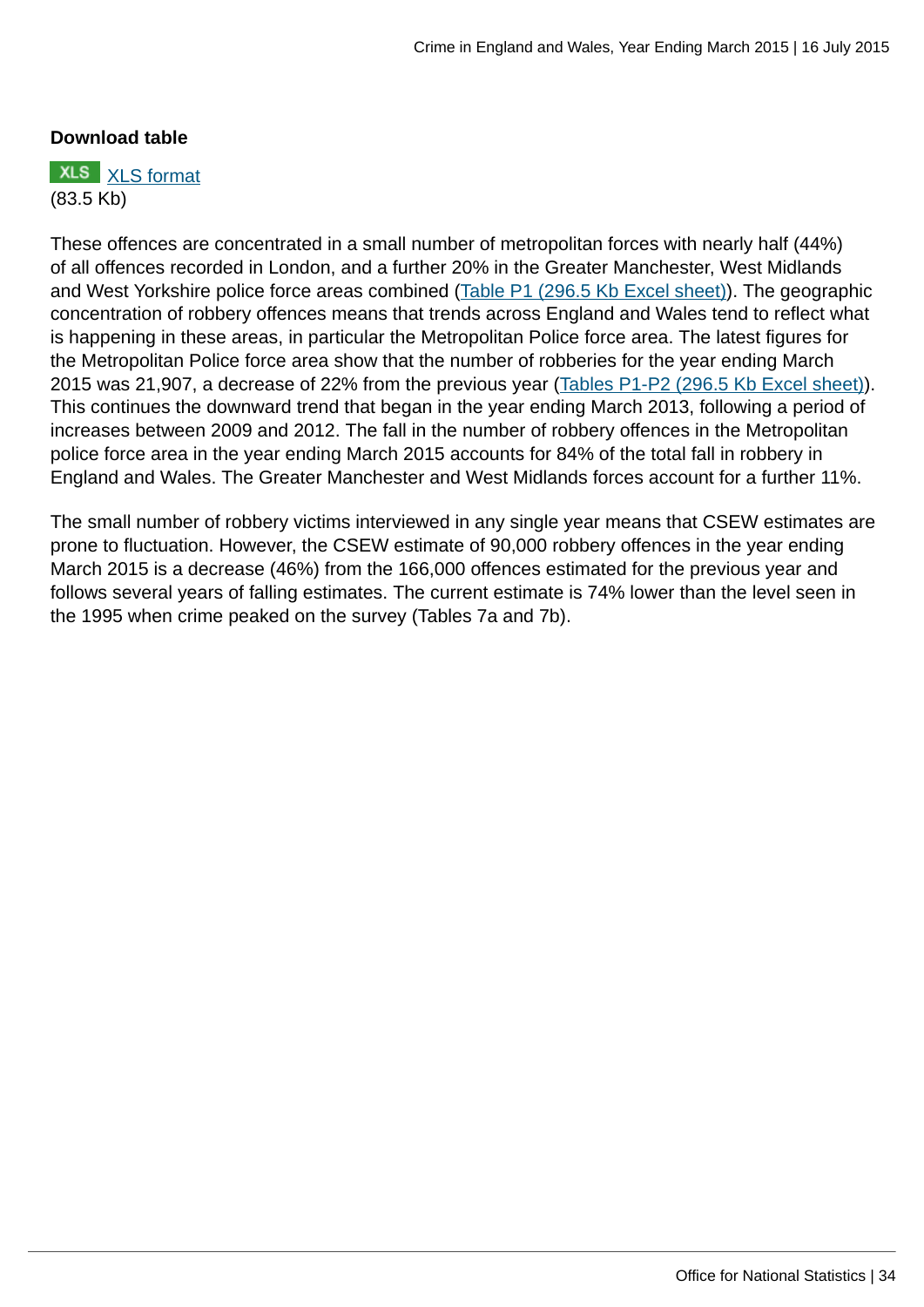## **Table 7a: CSEW robbery - number, rate and percentage of incidents [1,2,3]**

England and Wales

|                                                                            |                         |                 |                                                                                   | Adults aged 16 and over |                |  |  |  |  |  |  |
|----------------------------------------------------------------------------|-------------------------|-----------------|-----------------------------------------------------------------------------------|-------------------------|----------------|--|--|--|--|--|--|
|                                                                            | <b>Interviews from:</b> |                 |                                                                                   |                         |                |  |  |  |  |  |  |
|                                                                            | '95                     | '05             | Jan '95 to Dec Apr '04 to Mar Apr '09 to Mar Apr '13 to Mar Apr '14 to Mar<br>'10 | $14^4$                  | $^1$ 15 $^4$   |  |  |  |  |  |  |
|                                                                            | <b>Thousands</b>        |                 |                                                                                   |                         |                |  |  |  |  |  |  |
| Number<br>of robbery<br>incidents                                          | 339                     | 247             | 320                                                                               | 166                     | 90             |  |  |  |  |  |  |
| Robbery<br>incidence<br>rate per 1,000<br>adults                           | 8                       | $6\phantom{1}6$ | $\overline{7}$                                                                    | $\overline{\mathbf{4}}$ | $\overline{2}$ |  |  |  |  |  |  |
|                                                                            |                         |                 |                                                                                   |                         | Percentage     |  |  |  |  |  |  |
| Percentage<br>of adults that<br>were victims of<br>robbery once<br>or more | 0.7                     | 0.5             | 0.6                                                                               | 0.3                     | 0.2            |  |  |  |  |  |  |
| Unweighted<br>base - number<br>of adults                                   | 16,337                  | 45,118          | 44,559                                                                            | 35,371                  | 33,350         |  |  |  |  |  |  |

#### **Table notes:**

1. Source: Crime Survey for England and Wales, Office for National Statistics

2. Appendix table A1, A2, A3 provide detailed footnotes and data for further years.

3. Figures are based on analysis of a small number of victims and should be interpreted with caution.

4. Base sizes for data since the years ending March 2014 and March 2015 are smaller than previous years, due to sample size reductions introduced in April 2012.

#### **Download table**

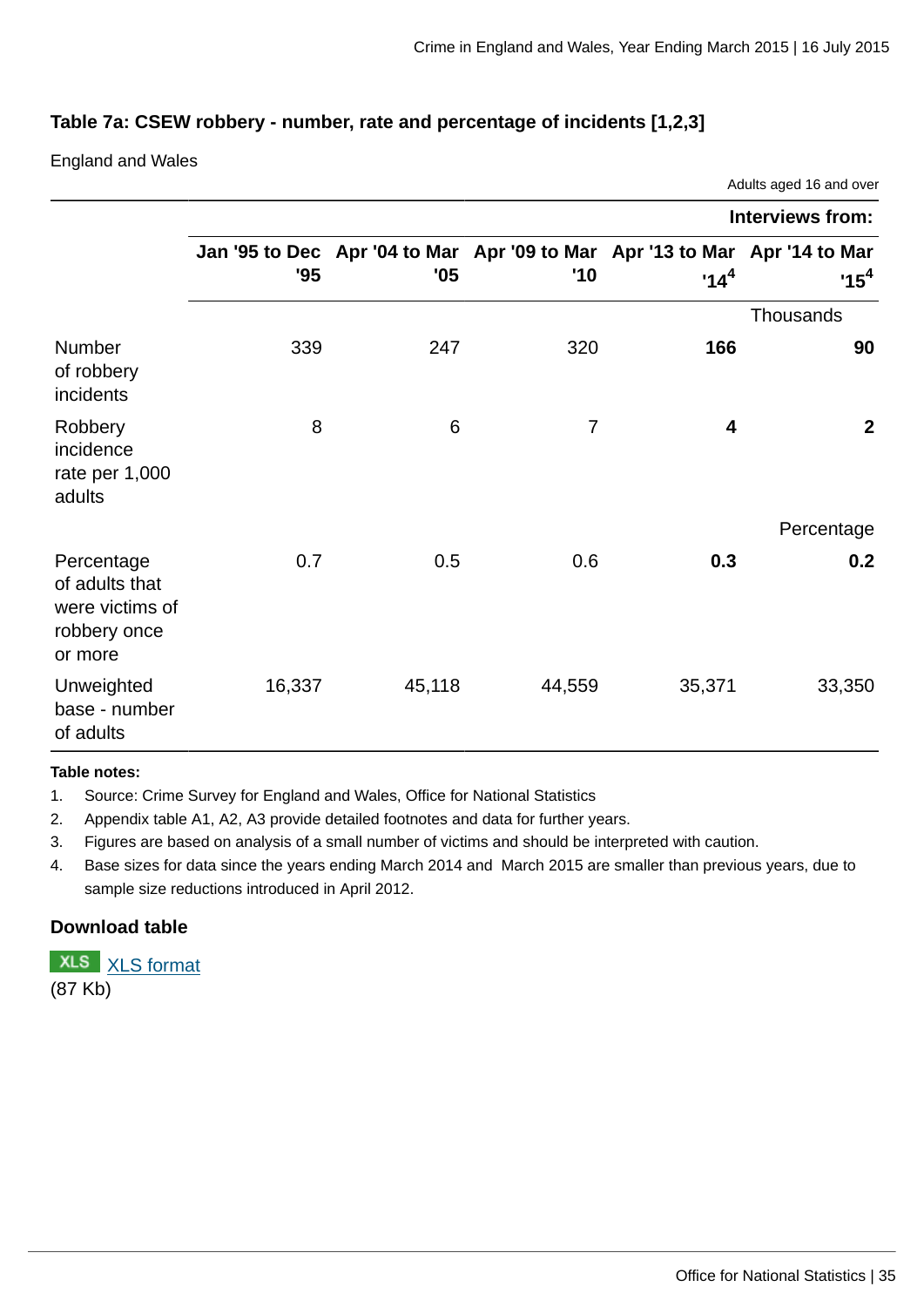Adults aged 16 and over

## **Table 7b: CSEW robbery - percentage change and statistical significance [1,2,3]**

England and Wales

|                                                                                  | April 2014 to March 2015 compared with: |          |                                                         |         |                    |          |                    |         |  |  |
|----------------------------------------------------------------------------------|-----------------------------------------|----------|---------------------------------------------------------|---------|--------------------|----------|--------------------|---------|--|--|
|                                                                                  | <b>Jan '95 to Dec '95</b>               |          | Apr '04 to Mar '05                                      |         | Apr '09 to Mar '10 |          | Apr '13 to Mar '14 |         |  |  |
|                                                                                  |                                         |          | Percentage change and significance <sup>4</sup>         |         |                    |          |                    |         |  |  |
| Number<br>of<br>robbery<br>incidents                                             | -74                                     | $^\star$ | $-64$                                                   | $\star$ | $-72$              | $\star$  | $-46$              | $\star$ |  |  |
| Robbery<br>incidence<br>rate per<br>1,000<br>adults                              | $-76$                                   | $^\star$ | $-67$                                                   | $\star$ | $-73$              | $\star$  | $-46$              | $\star$ |  |  |
|                                                                                  |                                         |          | Percentage point change and significance <sup>4,5</sup> |         |                    |          |                    |         |  |  |
| Percentage<br>of adults<br>that were<br>victims of<br>robbery<br>once or<br>more | $-0.5$                                  | $^\star$ | $-0.3$                                                  | $\star$ | $-0.4$             | $^\star$ | $-0.1$             | $\star$ |  |  |

#### **Table notes:**

- 1. Source: Crime Survey for England and Wales, Office for National Statistics
- 2. Appendix table A1, A2, A3 provide detailed footnotes and data for further years.
- 3. Figures are based on analysis of a small number of victims and should be interpreted with caution.
- 4. Statistically significant change at the 5% level is indicated by an asterisk.
- 5. The percentage point change presented in the tables may differ from subtraction of the 2 percentages due to rounding.

#### **Download table**

**XLS** [XLS format](http://www.ons.gov.uk:80/ons/rel/crime-stats/crime-statistics/year-ending-march-2015/prt-7b.xls)

(88 Kb)

#### **Notes for Robbery**

1. In the 2014/15 survey, analysis showed that 51% of CSEW robbery offences were reported to the police. Further information can be found in [Table D8 in Annual trend and demographic](http://www.ons.gov.uk:80/ons/rel/crime-stats/crime-statistics/year-ending-march-2015/rft-3.xls) [tables, 2014/15 \(381.5 Kb Excel sheet\)](http://www.ons.gov.uk:80/ons/rel/crime-stats/crime-statistics/year-ending-march-2015/rft-3.xls).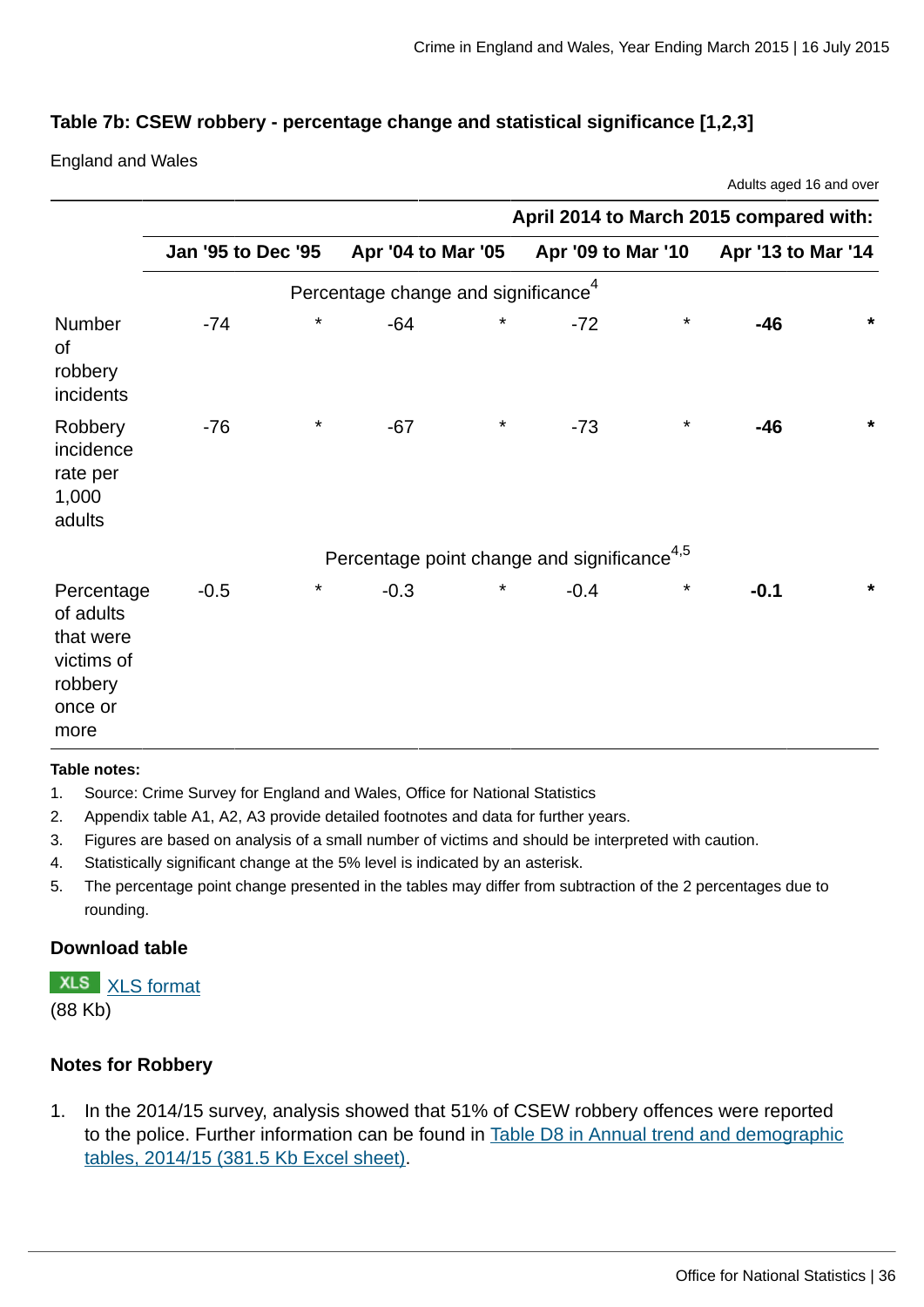# **Sexual offences**

It is difficult to obtain reliable information on the volume of sexual offences as it is known that

reporting rates for these type of offences are relatively low compared with other types of offence $^{\rm 1}.$ Although the changes in police recorded crime figures may indicate an increased willingness of victims to report sexual offences, they may also reflect changes in recording rather than actual victimisation. For these reasons, caution should be used when interpreting trends in these offences.

Police recorded crime figures showed an increase of 37% in all sexual offences for the year ending March 2015 compared with the previous year (up from 64,229 to 88,219; Table 8a). This is the highest level recorded, and the largest annual percentage increase, since the introduction of the National Crime Recording Standard (NCRS) in April 2002. Increases in offences against both adults and children have contributed to this rise. Increases were seen in all police forces; [Table P2 \(296.5](http://www.ons.gov.uk:80/ons/rel/crime-stats/crime-statistics/year-ending-march-2015/rft-5.xls) [Kb Excel sheet\)](http://www.ons.gov.uk:80/ons/rel/crime-stats/crime-statistics/year-ending-march-2015/rft-5.xls).

The rises in the volume of sexual offences recorded by the police should be seen in the context of a number of high-profile reports and inquiries which is thought to have resulted in police forces reviewing and improving their recording processes. These include:

- the investigation by Her Majesty's Inspectorate of Constabulary (HMIC) and HM Crown Prosecution Service Inspectorate (HMCPSI) $^2$  in 2012, which highlighted the need to improve the recording and investigation of sexual offences
- concerns about the recording of sexual offences, for example in evidence presented to the Public Administration Select Committee (PASC) inquiry into crime statistics<sup>3</sup> and arising from other high profile cases
- the creation of the 'Independent Panel Inquiry into Child Sexual Abuse', which was set up to consider whether, and the extent to which, public bodies and other non-state institutions have taken seriously their duty of care to protect children from sexual abuse in England and Wales

HMIC's inspection of crime recording, published in late 2014, found that sexual offences had been substantially under-recorded by police forces in England and Wales. HMIC reported that the national rate of under-recording of sexual offences was 26%. The inspection also found that some police forces had poor processes for crime recording in specialist units responsible for investigations of rape and other sexual offences or those more generally protecting vulnerable people, including children, mentally ill and infirm people. In some forces, such units were found to have standalone case management systems or mailboxes which were often used for referrals between specialist departments and partner organisations (such as health or social services). HMIC found records of crimes on these systems which had not made it onto the force's main crime recording system. Those that had not been recorded on the force's crime recording system would therefore not have fed through into official statistics. As forces have taken steps to improve their systems and recording proceeses, it is likely that proportionately more referrals are appearing in the official statistics.

More information on interpreting trends in these offences can be found in [An Overview of Sexual](http://www.ons.gov.uk/ons/external-links/other-government-departments/moj/moj--sexual-offending-in-e-w.html) [Offending in England and Wales](http://www.ons.gov.uk/ons/external-links/other-government-departments/moj/moj--sexual-offending-in-e-w.html) and [Focus on: Violent Crime and Sexual Offences, 2013/14.](http://www.ons.gov.uk:80/ons/rel/crime-stats/crime-statistics/focus-on-violent-crime-and-sexual-offences--2013-14/index.html)

Police recorded rape increased by 41% (to 29,265 offences) compared with the previous year, following previous increases every year since 2007/08. Other sexual offences increased by 36% (to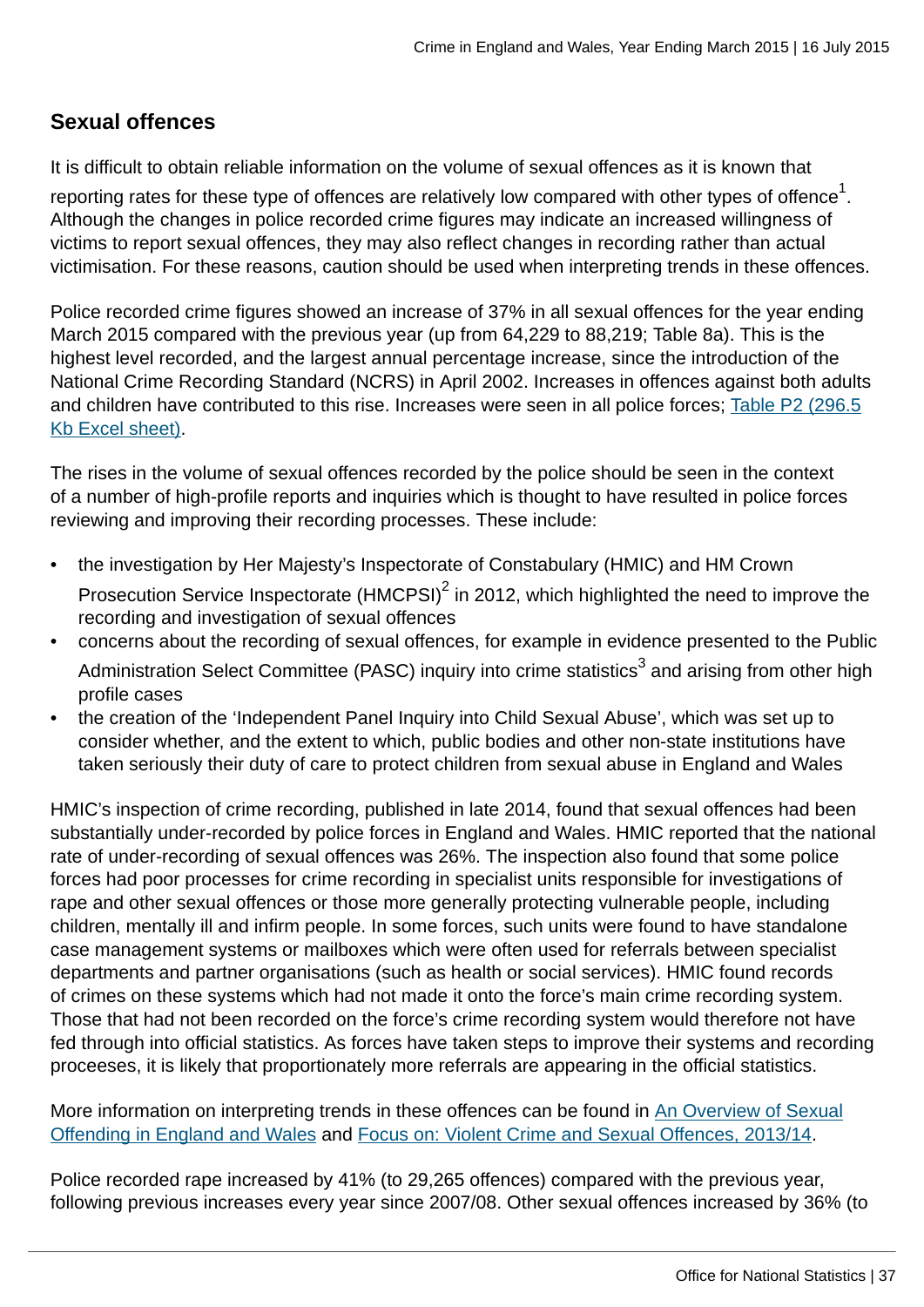58,954 offences). Both rape and other sexual offences are at the highest level since the NCRS was introduced in 2002/03. The latest rises in total sexual offences, and the component categories of rape and other sexual offences, are the largest year-on-year increases since the introduction of the NCRS in 2002/03.

The number of sexual offences per head of population ([Table P3 \(296.5 Kb Excel sheet\)](http://www.ons.gov.uk:80/ons/rel/crime-stats/crime-statistics/year-ending-march-2015/rft-5.xls)) does not vary significantly across the country, accounting for around 2-3% of total police recorded crime in most police force areas. All police force areas have recorded an increase in sexual offences in the year ending March 2015, ranging from 7% in Lancashire to 79% in Northumbria ([Table P2](http://www.ons.gov.uk:80/ons/rel/crime-stats/crime-statistics/year-ending-march-2015/rft-5.xls) [\(296.5 Kb Excel sheet\)](http://www.ons.gov.uk:80/ons/rel/crime-stats/crime-statistics/year-ending-march-2015/rft-5.xls) - excluding City of London where only a relatively small number of offences were recorded). Anecdotal evidence from police forces suggests that these increases can be partly explained by improvements in police recording practices following HMIC audits. However, overall the scale of any effect on 2014-15 data is likely to differ between police force areas and be particularly driven by the timing of their audit and the timetable by which forces introduced local changes.

Previous increases in the number of sexual offences reported to the police were shown to have been related also to a rise in the reporting of historic offences $^{\rm 4}$  following 'Operation Yewtree', which began in 2012. Feedback from forces indicates that both current and historic offences (those that took place over 12 months before being reported) continued to rise in the year ending March 2015 compared with the previous year. However, the major contribution to this increase is believed to have come from current offences.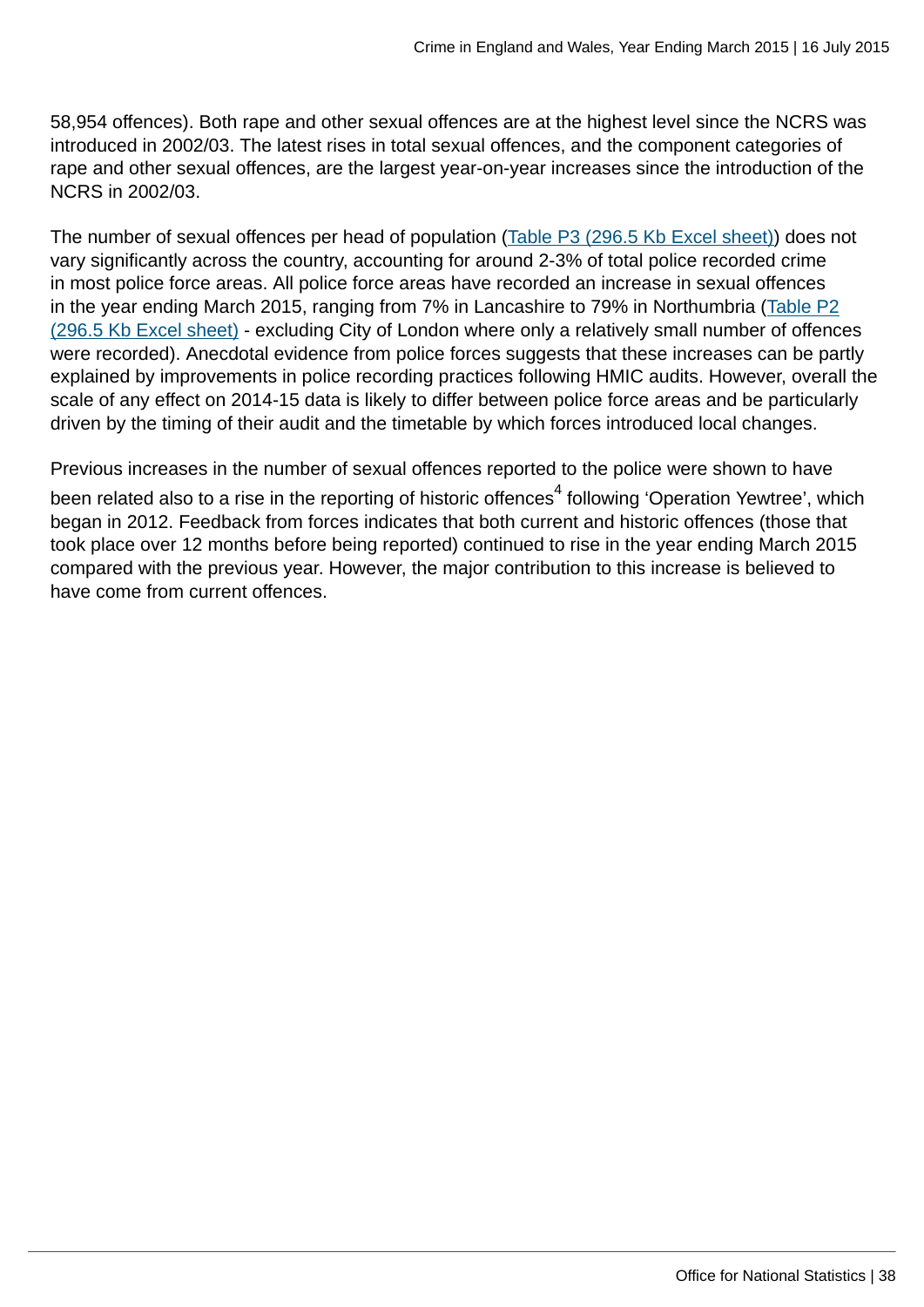

# **Figure 5: Trends in police recorded sexual offences in England and Wales, year ending March 2003 to year ending March 2015 [1,2,3]**

#### **Notes:**

- 1. Source: Police recorded crime, Home Office.
- 2. Police recorded crime data are not designated as National Statistics.
- 3. The Sexual Offences Act 2003, introduced in May 2004, altered the definition and coverage of sexual offences.
- 4. The data on this chart refer to crimes recorded in the financial year (April to March).

### **Download chart**

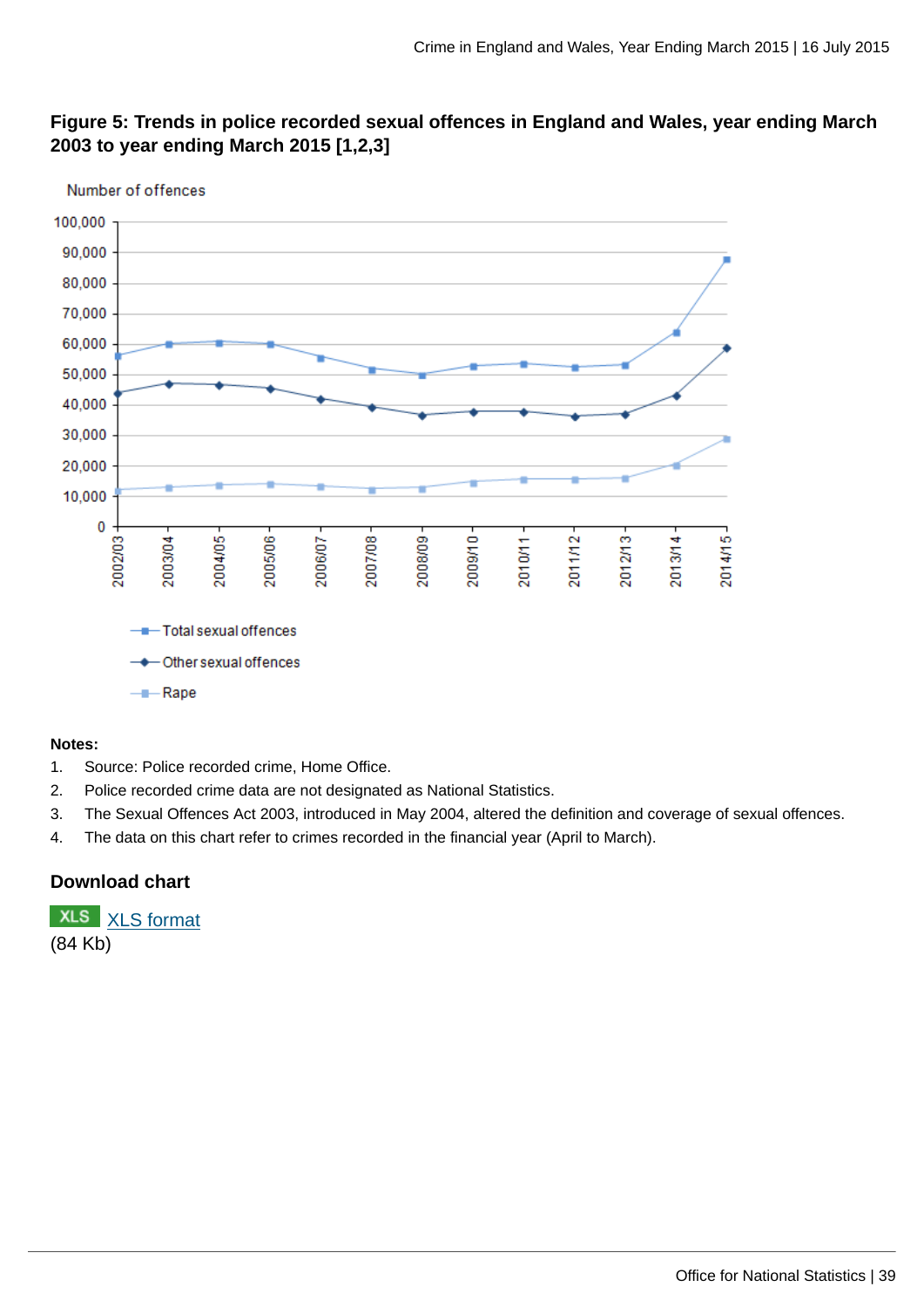|                                                        |        |        | Apr '04 to Mar '05 Apr '09 to Mar '10 Apr '13 to Mar '14 Apr '14 to Mar '15 |              |
|--------------------------------------------------------|--------|--------|-----------------------------------------------------------------------------|--------------|
| <b>Sexual offences</b>                                 | 60,924 | 53,006 | 64,229                                                                      | 88,219       |
| Rape                                                   | 14,013 | 15,074 | 20,748                                                                      | 29,265       |
| Other sexual<br>offences                               | 46,911 | 37,932 | 43,481                                                                      | 58,954       |
| <b>Sexual offences</b><br>rate per 1,000<br>population |        | 1      | 1                                                                           | $\mathbf{2}$ |

# **Table 8a: Police recorded sexual offences - number and rate of offences [1,2,3,4]**

#### **Table notes:**

- 1. Source: Police recorded crime, Home Office
- 2. Police recorded crime data are not designated as National Statistics.
- 3. Police recorded crime statistics based on data from all 44 forces in England and Wales (including the British Transport Police).
- 4. Appendix table A4 provides detailed footnotes and further years.

#### **Download table**

**XLS** [XLS format](http://www.ons.gov.uk:80/ons/rel/crime-stats/crime-statistics/year-ending-march-2015/prt-8a.xls)

(83.5 Kb)

### **Table 8b: Police recorded sexual offences - percentage change [1,2,3,4]**

England and Wales

|                          | April 2014 to March 2015 compared with: |                    |                    |  |  |  |  |  |  |
|--------------------------|-----------------------------------------|--------------------|--------------------|--|--|--|--|--|--|
|                          | Apr '04 to Mar '05                      | Apr '09 to Mar '10 | Apr '13 to Mar '14 |  |  |  |  |  |  |
| <b>Sexual offences</b>   | 45                                      | 66                 | 37                 |  |  |  |  |  |  |
| Rape                     | 109                                     | 94                 | 41                 |  |  |  |  |  |  |
| Other sexual<br>offences | 26                                      | 55                 | 36                 |  |  |  |  |  |  |

#### **Table notes:**

- 1. Source: Police recorded crime, Home Office
- 2. Police recorded crime data are not designated as National Statistics.
- 3. Police recorded crime statistics based on data from all 44 forces in England and Wales (including the British Transport Police).
- 4. Appendix table A4 provides detailed footnotes and further years.

#### **Download table**

**XLS** [XLS format](http://www.ons.gov.uk:80/ons/rel/crime-stats/crime-statistics/year-ending-march-2015/prt-8b.xls) (83.5 Kb)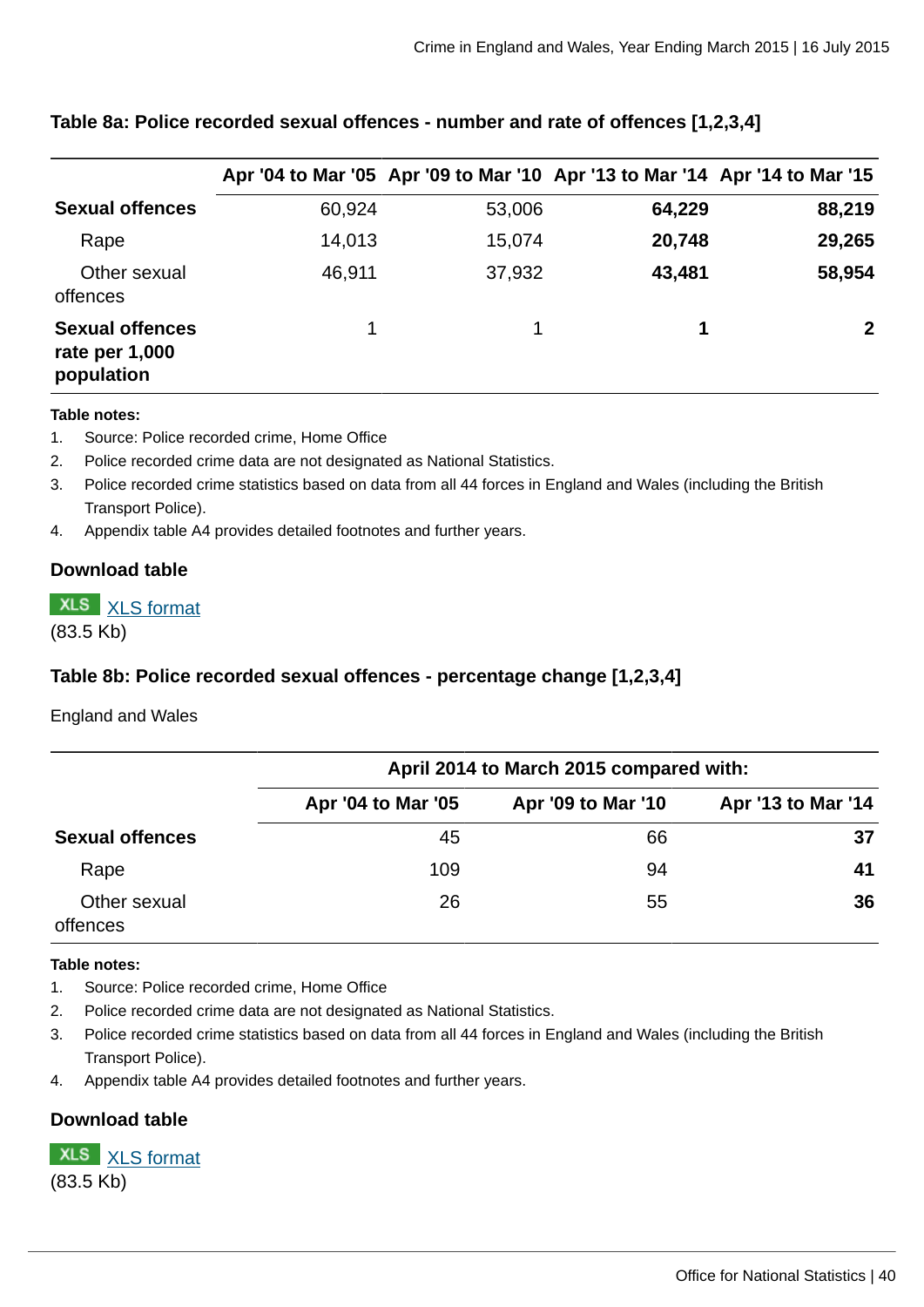### **Crime Survey for England and Wales (CSEW)**

Due to the small number of sexual offences identified in the main CSEW crime measure (based on face to face interviews), estimates of the volume of incidents are too unreliable to report. Since 2004/05, the CSEW has included a self-completion questionnaire module on intimate violence, for persons aged 16 to 59 only, which provides an improved measure of the proportion of people who have been victims of sexual offences in this age group.

Headline estimates from this self-completion section of the CSEW show that the proportion of people who have been victims of sexual assaults in the last year (including attempted offences) has not significantly changed between the year ending March 2015 (1.7%) and the previous year (1.5% - Table S41 LINK). These figures have remained fairly stable over the last ten years. Estimates of the proportion of people who were victims of rape or attempted rape are unchanged from the previous year (0.3%), with similar levels having been estimated throughout the last ten years. This provides further evidence that changes in the willingness of victims to report and in the police response are likely to be responsible for the increase in police recorded sexual offences rather than an increase in levels of victimisation.

Detailed findings from the self-completion module for the 2013/14 CSEW are available in [Focus on:](http://www.ons.gov.uk:80/ons/rel/crime-stats/crime-statistics/focus-on-violent-crime-and-sexual-offences--2013-14/index.html) [Violent Crime and Sexual Offences, 2013/14](http://www.ons.gov.uk:80/ons/rel/crime-stats/crime-statistics/focus-on-violent-crime-and-sexual-offences--2013-14/index.html) with more detailed results from the 2014/15 survey due to be released in February 2016.

### **Notes for Sexual offences**

- 1. As frequently indicated in the findings from the CSEW self-completion module on intimate violence, for example, presented in [Focus on: Violent Crime and Sexual Offences, 2013/14.](http://www.ons.gov.uk:80/ons/rel/crime-stats/crime-statistics/focus-on-violent-crime-and-sexual-offences--2013-14/index.html)
- 2. [HMIC and HMCPSI, 2012](http://www.hmic.gov.uk/publication/forging-the-links-rape-investigation-and-prosecution/) has further information.
- 3. The [Commission of an independent review into rape investigation](http://content.met.police.uk/News/Commission-of-an-independent-review-into-rape-investigation/1400024447530/1257246745756) and the transcript for the [Public Administration Select Committee](http://data.parliament.uk/writtenevidence/WrittenEvidence.svc/EvidenceHtml/4041) hearing on Crime Statistics (19 November 2013) have more information.
- 4. More information can be found in [Crime in England and Wales, Year Ending September 2013](http://www.ons.gov.uk:80/ons/rel/crime-stats/crime-statistics/period-ending-september-2013/index.html).

# **Offences involving knives and sharp instruments**

Some of the more serious offences in the recorded crime data (violent, robbery and sexual offences) can be broken down by whether or not a knife or sharp instrument was involved $^{1,2}.$ 

In the year ending March 2015, the police recorded 26,370 offences involving a knife or sharp instrument, a 2% increase compared with the previous year (25,974, Table 9a). This is the first year in which these figures have increased since 2010/11 (the earliest period for which data are directly comparable). Most of the offence groups for which data are collected recorded increases, particularly the single category of 'assault with injury and assault with intent to cause serious harm' (up 13%, from 11,911 to 13,488). The increases were partially offset by a 14% decrease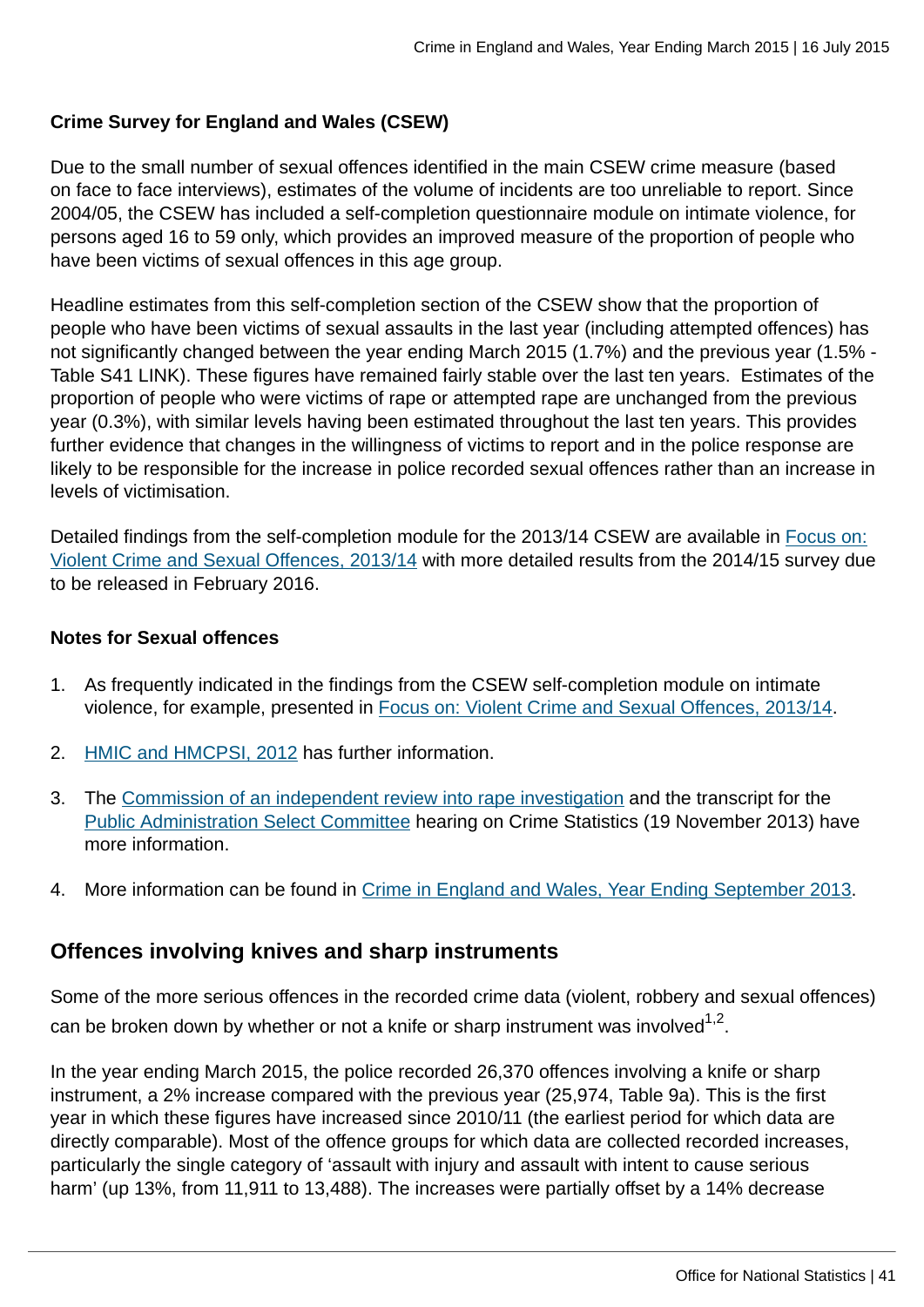(down from 11,927 to 10,270) in robbery offences involving the use of a knife or sharp instrument<sup>3</sup> over the same period. Offences involving knives and sharp instruments are less likely to have been affected by changes in recording practices due to their serious nature. More information on offences involving knives and sharp instruments can be found in the [Focus on: Violent Crime and Sexual](http://www.ons.gov.uk:80/ons/rel/crime-stats/crime-statistics/focus-on-violent-crime-and-sexual-offences--2013-14/index.html) [Offences 2013/14](http://www.ons.gov.uk:80/ons/rel/crime-stats/crime-statistics/focus-on-violent-crime-and-sexual-offences--2013-14/index.html) publication.

Between 2010/11 and 2012/13, across all offence groups where it is possible to identify whether a knife or sharp instrument was used, the numbers of offences recorded by the police saw reductions. From 2012/13 to the year ending March 2015, with the exceptions of homicide and robbery offences, there have been increases in the numbers of offences where a knife or sharp instrument was used. The low levels of change recorded in the overall number of offences involving a knife or sharp instrument since 2012/13 therefore masks larger rises in some offence groups and falls in others. Possession of weapon offences relating to a knives or sharp instruments also increased by 10% in the year ending March 2015.

For some offence types, such as rape and sexual assault, the relatively low number of offences, that involve the use of a knife or sharp instrument means the volume of these offences are subject to apparent large percentage changes, and should be interpreted with caution. For example, in the year ending March 2015, the number of sexual assaults involving a knife or sharp instrument increased by 28% (an additional 28 offences compared to the 101 recorded in the previous year) and the number of rapes involving knife or sharp instrument increased by 21% (an additional 55 offences compared to the 267 recorded in the previous year).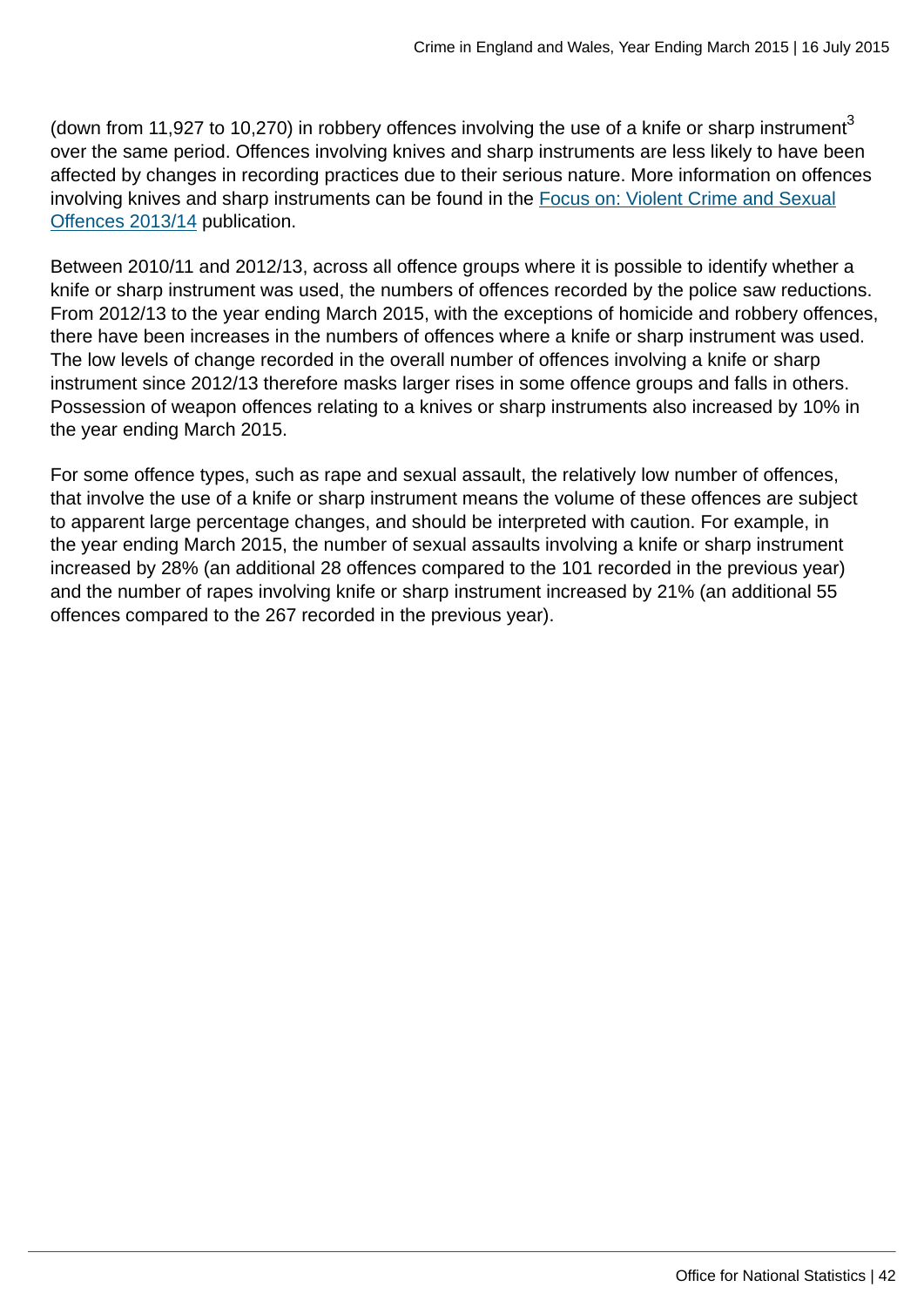# **Table 9a: Number and percentage change of selected violent and sexual offences involving a knife or sharp instrument recorded by the police [1,2,3,4,5]**

England and Wales

| <b>Selected</b>                                                                                    | Number of selected offences involving a knife or sharp instrument<br>% change |                              |                              |                |                                         |                                                                  |  |  |
|----------------------------------------------------------------------------------------------------|-------------------------------------------------------------------------------|------------------------------|------------------------------|----------------|-----------------------------------------|------------------------------------------------------------------|--|--|
| offence<br>type                                                                                    | Apr '10 to<br><b>Mar '11</b>                                                  | Apr '11 to<br><b>Mar '12</b> | Apr '12 to<br><b>Mar '13</b> | <b>Mar '14</b> | Apr '13 to Apr '14 to<br><b>Mar '15</b> | year<br>ending<br>Mar '14<br>to year<br>ending<br><b>Mar '15</b> |  |  |
| Attempted<br>murder                                                                                | 240                                                                           | 246                          | 198                          | 248            | 272                                     | 10                                                               |  |  |
| Threats to<br>kill                                                                                 | 1,462                                                                         | 1,183                        | 1,188                        | 1,317          | 1,707                                   | 30                                                               |  |  |
| Assault<br>with<br>injury and<br>assault<br>with intent<br>to cause<br>serious<br>ham <sup>6</sup> | 14,144                                                                        | 12,774                       | 11,491                       | 11,911         | 13,488                                  | 13                                                               |  |  |
| Robbery                                                                                            | 16,454                                                                        | 16,427                       | 13,201                       | 11,927         | 10,270                                  | $-14$                                                            |  |  |
| Rape                                                                                               | 259                                                                           | 237                          | 190                          | 267            | 322                                     | 21                                                               |  |  |
| Sexual<br>assault <sup>7</sup>                                                                     | 94                                                                            | 72                           | 90                           | 101            | 129                                     | 28                                                               |  |  |
| <b>Total</b><br>selected<br>offences                                                               | 32,653                                                                        | 30,939                       | 26,358                       | 25,771         | 26,188                                  | $\mathbf{2}$                                                     |  |  |
| Homicide <sup>8</sup>                                                                              | 237                                                                           | 211                          | 195                          | 203            | 182                                     | $-10$                                                            |  |  |
| <b>Total</b><br>selected                                                                           | 32,890                                                                        | 31,150                       | 26,553                       | 25,974         | 26,370                                  | $\overline{2}$                                                   |  |  |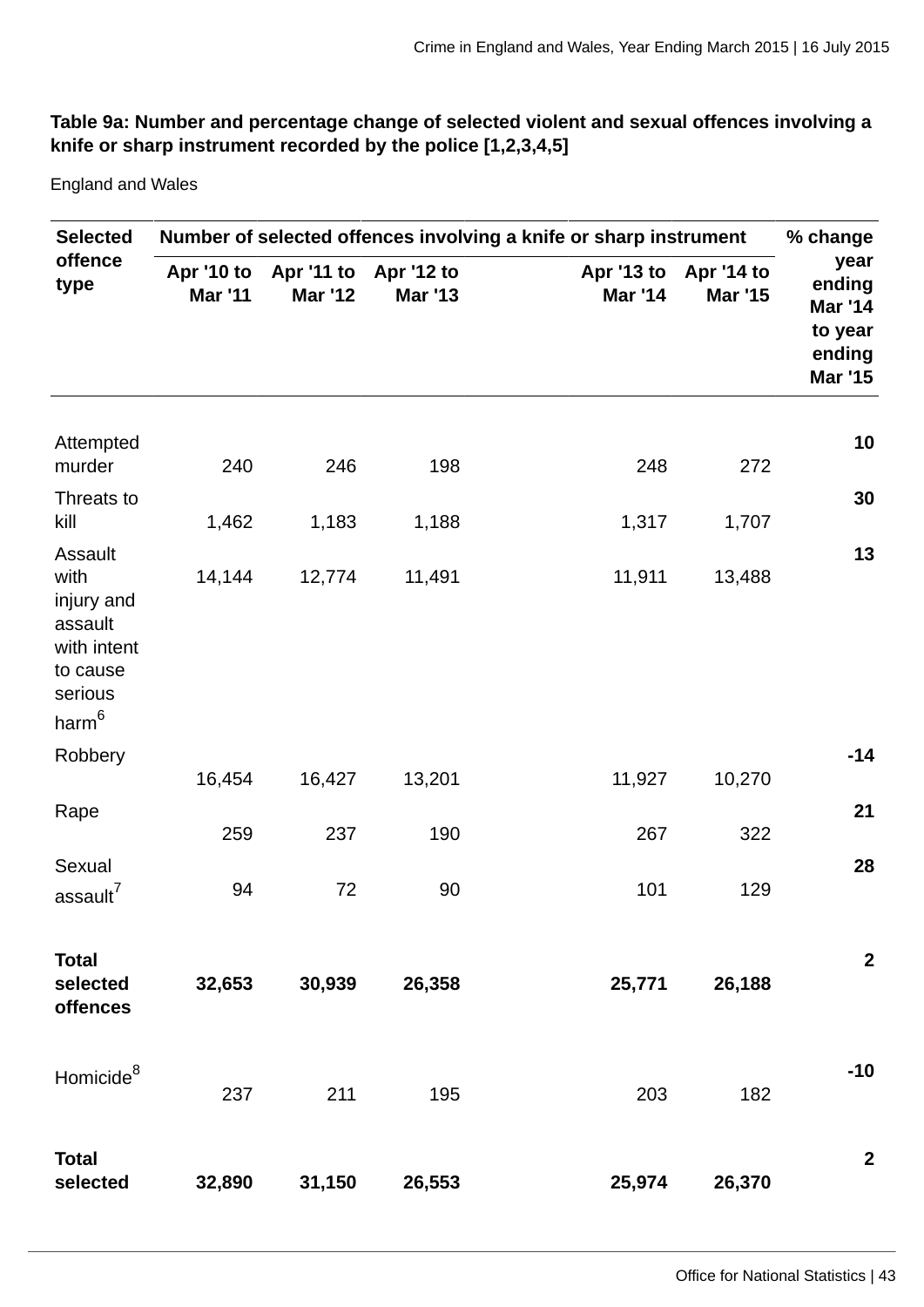| <b>Selected</b> | Number of selected offences involving a knife or sharp instrument |                                         |                |                              |                              |                                                                         |  |  |
|-----------------|-------------------------------------------------------------------|-----------------------------------------|----------------|------------------------------|------------------------------|-------------------------------------------------------------------------|--|--|
| offence<br>type | Apr '10 to<br><b>Mar '11</b>                                      | Apr '11 to Apr '12 to<br><b>Mar '12</b> | <b>Mar '13</b> | Apr '13 to<br><b>Mar '14</b> | Apr '14 to<br><b>Mar '15</b> | year<br>ending<br><b>Mar '14</b><br>to year<br>ending<br><b>Mar '15</b> |  |  |
| <b>offences</b> |                                                                   |                                         |                |                              |                              |                                                                         |  |  |

# **homicide Table notes:**

**including**

- 1. Source: Police recorded crime, Home Office
- 2. Police recorded crime data are not designated as National Statistics.
- 3. Police recorded crime statistics based on data from all 44 forces in England and Wales (including the British Transport Police).
- 4. Police recorded knife and sharp instrument offences data are submitted via an additional special collection. Proportions of offences involving the use of a knife or sharp instrument presented in this table are calculated based on figures submitted in this special collection. Other offences exist that are not shown in this table that may include the use of a knife or sharp instrument.
- 5. Surrey police force includes unbroken bottle and glass offences in their returns, which are outside the scope of this special collection however it is not thought that offences of this kind constitute a large enough number to impact on the national figure.
- 6. Changes to offence codes in April 2012 mean the category of assault with injury and assault with intent to cause serious harm is not directly comparable with previous years. Appendix table A4 contains more details.
- 7. Sexual assault includes indecent assault on a male/female and sexual assault on a male/female (all ages).
- 8. Homicide offences are those currently recorded by the police as at 1 June 2015 and are subject to revision as cases are dealt with by the police and by the courts, or as further information becomes available. They include the offences of murder, manslaughter, infantIcide and, as of year ending March 2013, corporate manslaughter. These figures are taken from the detailed record level Homicide Index (rather than the main police collection for which forces are only required to provide an overall count of homicides, used in Table A4). There may therefore be differences in the total homicides figure used to calculate these proportions and the homicide figure presented in Table A4.

#### **Download table**

[XLS format](http://www.ons.gov.uk:80/ons/rel/crime-stats/crime-statistics/year-ending-march-2015/prt-9a.xls) (90 Kb)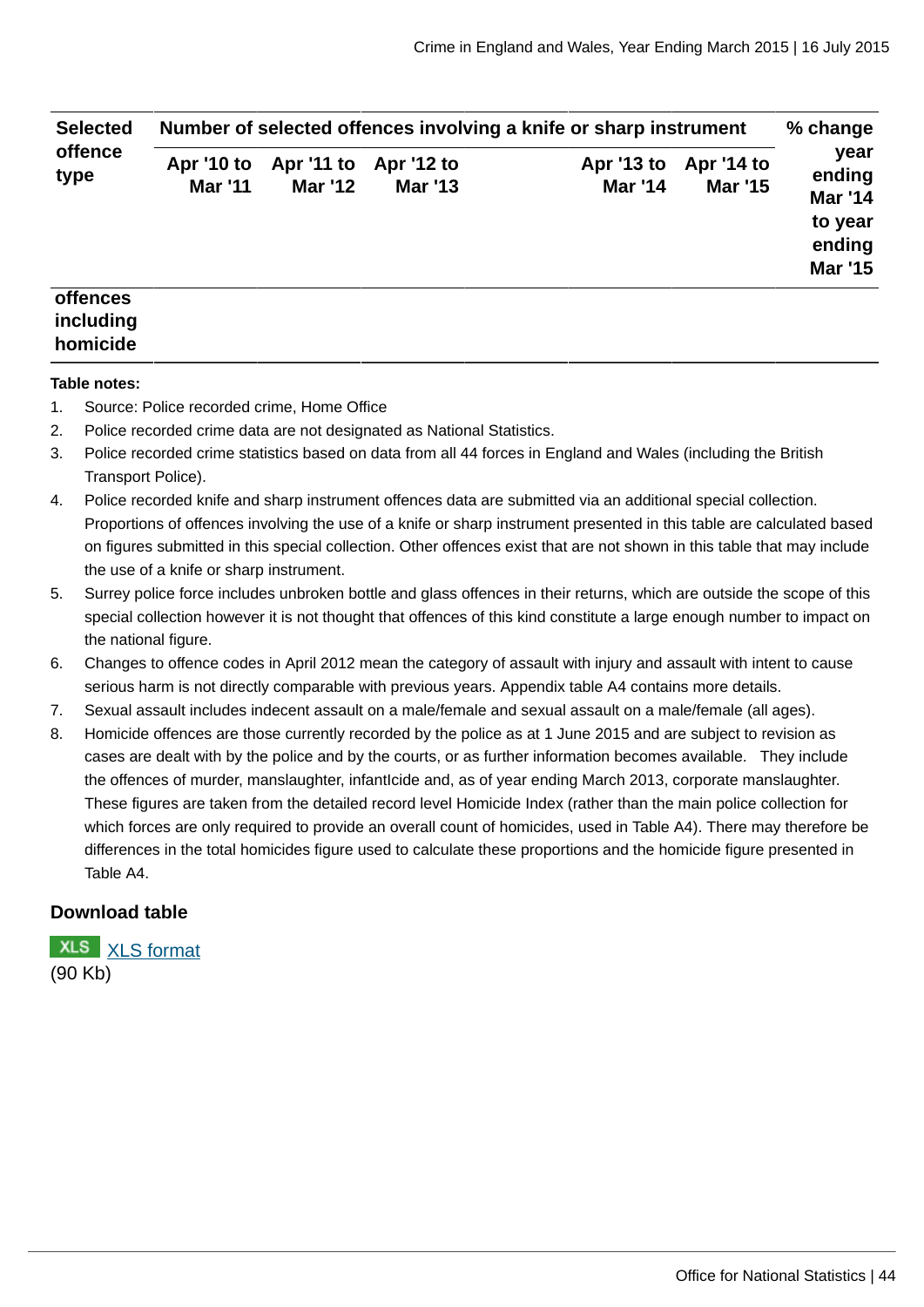### **Table 9b: Proportion of selected violent and sexual offences involving a knife or sharp instrument recorded by the police [1,2,3,4,5]**

England and Wales

| <b>Selected</b>                                                                         | Proportion of selected offences involving a knife or sharp instrument |                         |                              |                              |                              |  |  |  |  |  |  |
|-----------------------------------------------------------------------------------------|-----------------------------------------------------------------------|-------------------------|------------------------------|------------------------------|------------------------------|--|--|--|--|--|--|
| offence<br>type                                                                         | Apr '10 to<br><b>Mar '11</b>                                          | Apr '11 to<br>Mar '12   | Apr '12 to<br><b>Mar '13</b> | Apr '13 to<br><b>Mar '14</b> | Apr '14 to<br><b>Mar '15</b> |  |  |  |  |  |  |
|                                                                                         |                                                                       |                         |                              |                              |                              |  |  |  |  |  |  |
| Attempted<br>murder                                                                     | 46                                                                    | 51                      | 49                           | 50                           | 48                           |  |  |  |  |  |  |
| Threats to<br>kill                                                                      | 15                                                                    | 15                      | 16                           | 15                           | 13                           |  |  |  |  |  |  |
| Assault<br>with injury<br>and assault<br>with intent<br>to cause<br>serious<br>$harm^6$ | 4                                                                     | $\overline{4}$          | $\overline{4}$               | 4                            | $\overline{4}$               |  |  |  |  |  |  |
| Robbery                                                                                 | 22                                                                    | 22                      | 20                           | 21                           | 20                           |  |  |  |  |  |  |
| Rape                                                                                    | $\overline{c}$                                                        | $\mathbf 1$             | $\mathbf 1$                  | $1\,$                        | $\mathbf 1$                  |  |  |  |  |  |  |
| Sexual<br>assault <sup>7</sup>                                                          | $\pmb{0}$                                                             | $\pmb{0}$               | $\boldsymbol{0}$             | $\pmb{0}$                    | $\mathbf 0$                  |  |  |  |  |  |  |
| <b>Total</b><br>selected<br>offences                                                    | $\overline{\mathbf{7}}$                                               | 7                       | $\boldsymbol{6}$             | $6\phantom{1}$               | 5                            |  |  |  |  |  |  |
| Homicide ${}^{8}$                                                                       | 37                                                                    | 39                      | 35                           | 38                           | 36                           |  |  |  |  |  |  |
| <b>Total</b><br>selected<br>offences<br>including<br>homicide                           | $\overline{\mathbf{7}}$                                               | $\overline{\mathbf{7}}$ | $\bf 6$                      | $\bf 6$                      | 5                            |  |  |  |  |  |  |

**Table notes:**

1. Source: Police recorded crime, Home Office

2. Police recorded crime data are not designated as National Statistics.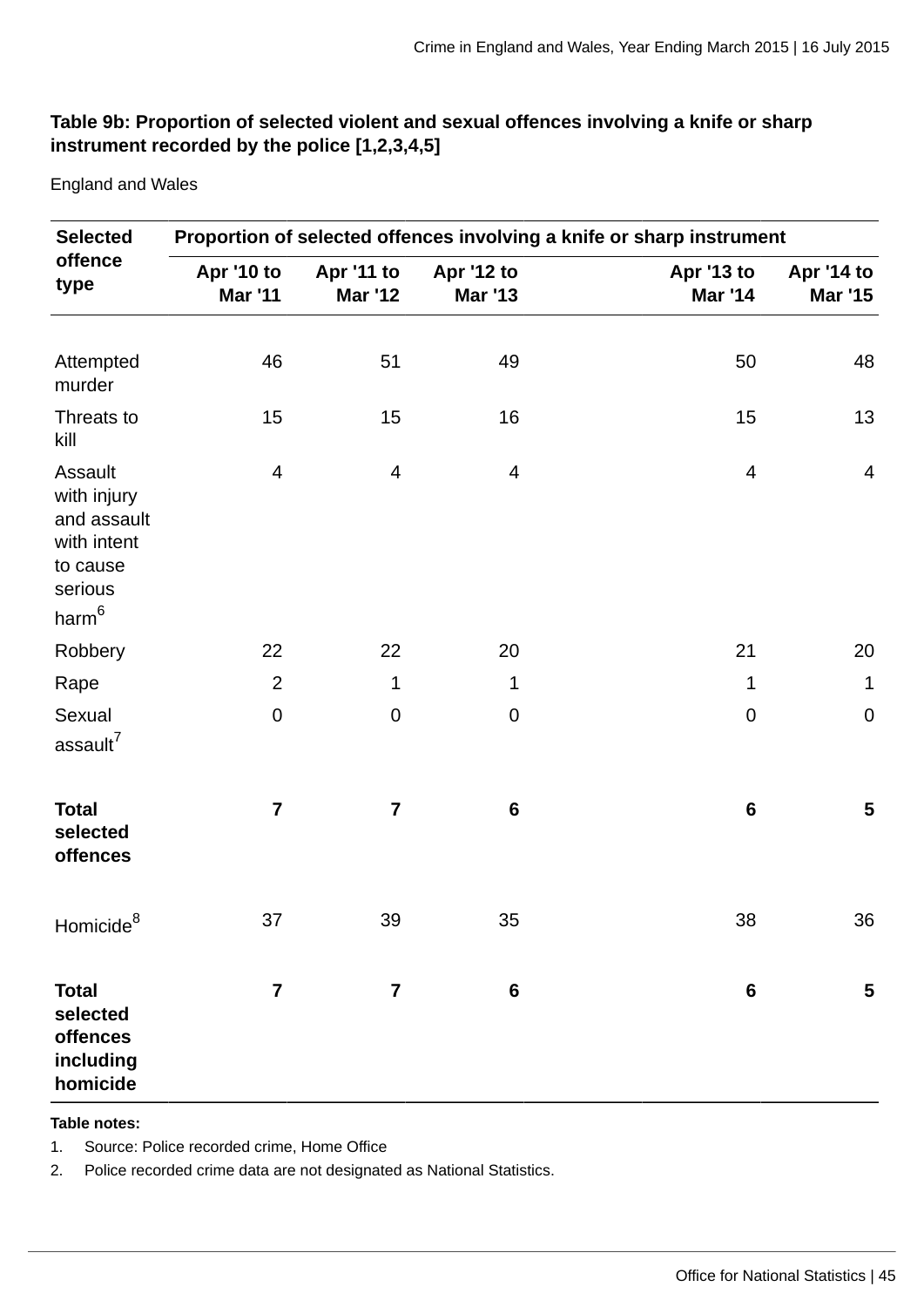- 3. Police recorded crime statistics based on data from all 44 forces in England and Wales (including the British Transport Police).
- 4. Police recorded knife and sharp instrument offences data are submitted via an additional special collection. Proportions of offences involving the use of a knife or sharp instrument presented in this table are calculated based on figures submitted in this special collection. Other offences exist that are not shown in this table that may include the use of a knife or sharp instrument.
- 5. Surrey police force includes unbroken bottle and glass offences in their returns, which are outside the scope of this special collection however it is not thought that offences of this kind constitute a large enough number to impact on the national figure.
- 6. Changes to offence codes in April 2012 mean the category of assault with injury and assault with intent to cause serious harm is not directly comparable with previous years. Appendix table A4 contains more details.
- 7. Sexual assault includes indecent assault on a male/female and sexual assault on a male/female (all ages).
- 8. Homicide offences are those currently recorded by the police as at 1 June 2015 and are subject to revision as cases are dealt with by the police and by the courts, or as further information becomes available. They include the offences of murder, manslaughter, infantIcide and, as of year ending March 2013, corporate manslaughter. These figures are taken from the detailed record level Homicide Index (rather than the main police collection for which forces are only required to provide an overall count of homicides, used in Table A4). There may therefore be differences in the total homicides figure used to calculate these proportions and the homicide figure presented in Table A4.

### **Download table**

### **XLS** [XLS format](http://www.ons.gov.uk:80/ons/rel/crime-stats/crime-statistics/year-ending-march-2015/prt-9b.xls) (90 Kb)

Of the selected violent offences covered in Table 9b, around 5% involved a knife or sharp instrument in the year ending March 2015; this was a slightly lower proportion than that seen in the previous year (6%). This is partly a result of the relatively large increases seen in overall police recorded violence $^4$ . Just over a third of homicides (36%) and just under a half of attempted murders (48%) involved a knife or sharp instrument.

Between 2010/11 and the year ending March 2015, the proportion of offences involving a knife or sharp instrument recorded by the police has remained relatively consistent across all offence groups.

Further analysis on offences involving knives and sharp instruments has been published in [Focus](http://www.ons.gov.uk:80/ons/rel/crime-stats/crime-statistics/focus-on-violent-crime-and-sexual-offences--2013-14/index.html) [on: Violent Crime and Sexual Offences, 2013/14.](http://www.ons.gov.uk:80/ons/rel/crime-stats/crime-statistics/focus-on-violent-crime-and-sexual-offences--2013-14/index.html)

An additional source of information about incidents involving knives and sharp instruments is provided by provisional National Health Service (NHS) hospital admission statistics<sup>5</sup>. Admissions for assault with a sharp instrument peaked at 5,720 in 2006/07. Admissions have declined since that year; the latest data available, for the year ending March 2014, showed that there were 3,654 admissions, a 5% decrease on the previous year. Admissions for assault with a sharp instrument in 2013/14 were the lowest since 2002/03 $^6$ .

### **Notes for Offences involving knives and sharp instruments**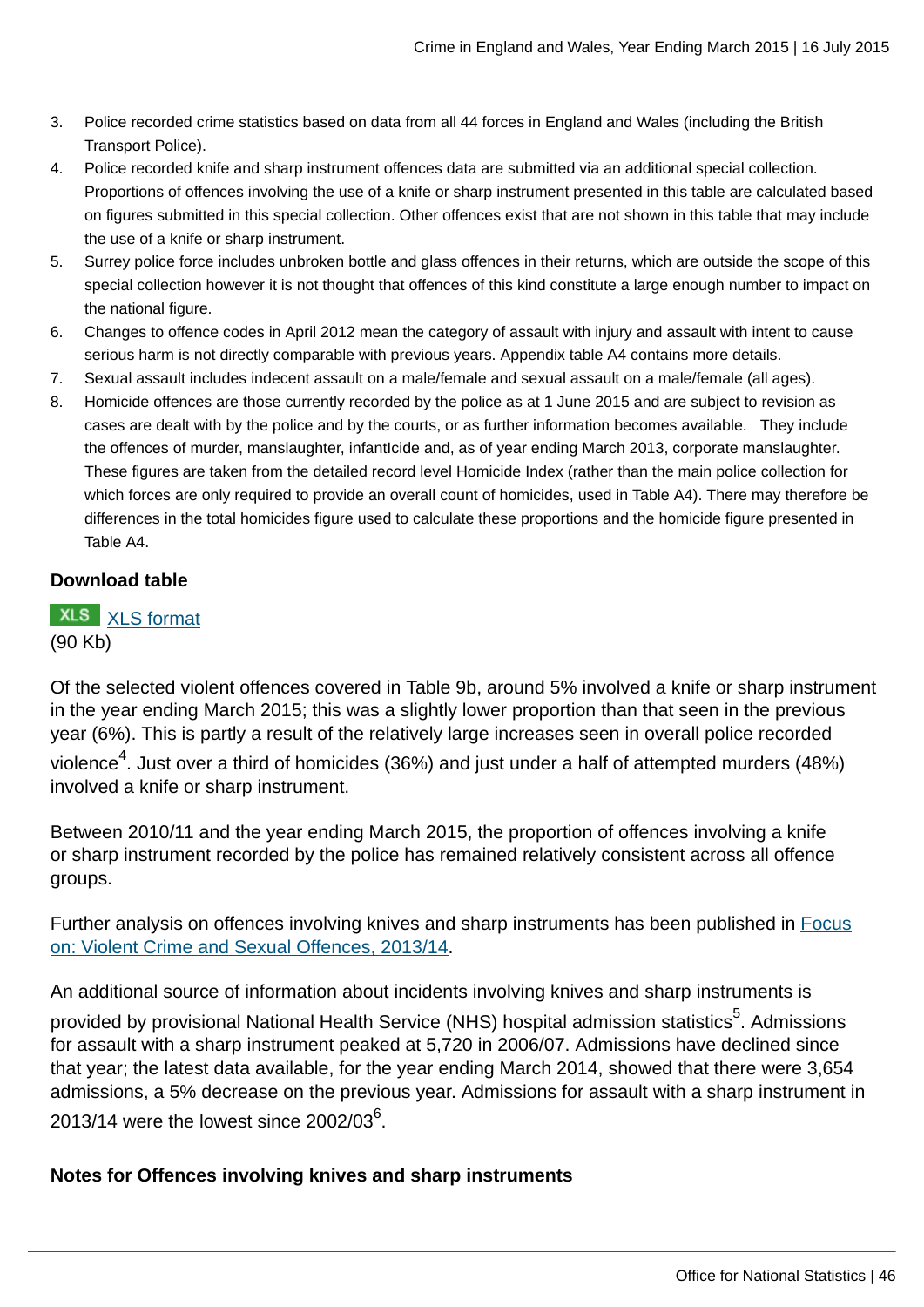- 1. A sharp instrument is any object that pierces the skin (or in the case of a threat, is capable of piercing the skin), for example a broken bottle.
- 2. Until April 2010, West Midlands Police force included unbroken bottle and glass offences in their statistics, but now exclude these offences in line with other forces.
- 3. Changes to offence codes in April 2012 mean the category of assault with injury and assault with intent to cause serious harm are not directly comparable with previous years. [Appendix](http://www.ons.gov.uk:80/ons/rel/crime-stats/crime-statistics/year-ending-march-2015/rft-02.xls) [table A4 \(623 Kb Excel sheet\)](http://www.ons.gov.uk:80/ons/rel/crime-stats/crime-statistics/year-ending-march-2015/rft-02.xls) contains more details.
- 4. The increases seen in overall police recorded violence reflect improved recording practices, which are thought to affect lower level violent offences more than serious violent crimes such as those involving a knife or sharp instrument.
- 5. While it is a requirement to record every hospital admission, completing the field for external cause is not always done.
- 6. Based on the latest National Health Service (NHS) [Hospital Episode Statistics](http://www.hscic.gov.uk/article/2021/Website-Search?productid=14896&q=Provisional+Monthly+Hospital+Episode+Statistics+for+Admitted+Patient+Care%2c+Outpatients+and+Accident+and+Emergency+Data+&sort=Relevance&size=10&page=1&area=both#top) and [hospital](http://www.hscic.gov.uk/suppinfofiles) [admissions due to assault](http://www.hscic.gov.uk/suppinfofiles) (dated 15 July 2014). These do not include figures for Wales and relate to activity in English NHS hospitals. A graph based on financial years is available in the latest [Focus on: Violent Crime and Sexual Offences](http://www.ons.gov.uk:80/ons/rel/crime-stats/crime-statistics/focus-on-violent-crime-and-sexual-offences--2013-14/index.html) release.

# **Offences involving firearms**

Similar to the breakdown of offences involving knives or sharp instruments, statistics for the year ending March 2015 are available for police recorded crimes involving the use of firearms other than air weapons. Firearms are taken to be involved in an offence if they are fired, used as a blunt instrument against a person, or used as a threat. [Focus on: Violent Crime and Sexual Offences,](http://www.ons.gov.uk:80/ons/rel/crime-stats/crime-statistics/focus-on-violent-crime-and-sexual-offences--2013-14/index.html) [2013/14](http://www.ons.gov.uk:80/ons/rel/crime-stats/crime-statistics/focus-on-violent-crime-and-sexual-offences--2013-14/index.html) has more detailed information on trends and the circumstances of offences involving firearms, including air weapons, recorded in 2013/14.

Figures for the year ending March 2015 show 4,862 offences involving firearms (excluding air weapons) were recorded in England and Wales, almost unchanged compared with the previous year (4,856, Tables 10a and 10b) and the first year since 2007/08 that these firearms offences have not seen a year-on-year decrease. Figure 6 shows the trend from 2002/03 and demonstrates that the number of offences involving firearms (excluding air weapons) recorded by the police peaked in 2005/06 before decreasing substantially (by 56%) over the 8 year period to 2013/14. This is in contrast to the 11% increase seen in overall violent crime since 2009/10. Offences involving firearms are less likely to have been affected by changes in recording practices due to their serious nature compared with some other crime types. More information on offences involving firearms can be found in the [Focus on: Violent Crime and Sexual Offences 2013/14](http://www.ons.gov.uk:80/ons/rel/crime-stats/crime-statistics/focus-on-violent-crime-and-sexual-offences--2013-14/index.html).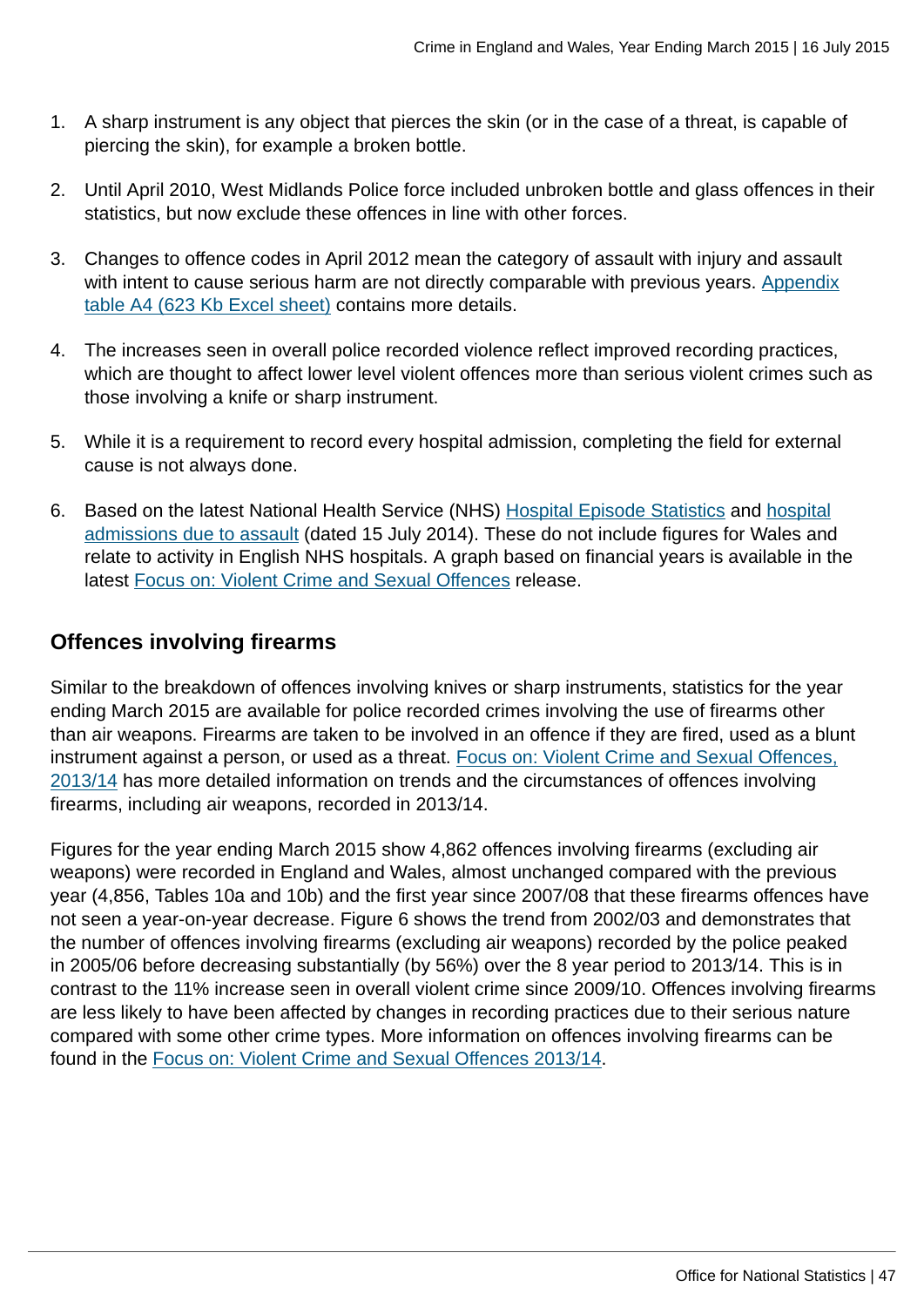



#### **Notes:**

- 1. Source: Police recorded crime, Home Office
- 2. Police recorded crime data are not designated as National Statistics.
- 3. The data on this chart refer to crimes recorded in the financial year (April to March).

#### **Download chart**

```
XLSXLS format
```
(83.5 Kb)

#### **Table 10a: Police recorded offences involving firearms, - number of offences [1,2,3,4]**

England and Wales

|                         |        |       |       | Apr '04 to Mar '05 Apr '09 to Mar '10 Apr '13 to Mar '14 Apr '14 to Mar '15 |
|-------------------------|--------|-------|-------|-----------------------------------------------------------------------------|
| <b>Firearm offences</b> | 11,069 | 8,082 | 4,856 | 4,862                                                                       |

#### **Table notes:**

1. Source: Police recorded crime, Home Office

2. Police recorded crime data are not designated as National Statistics.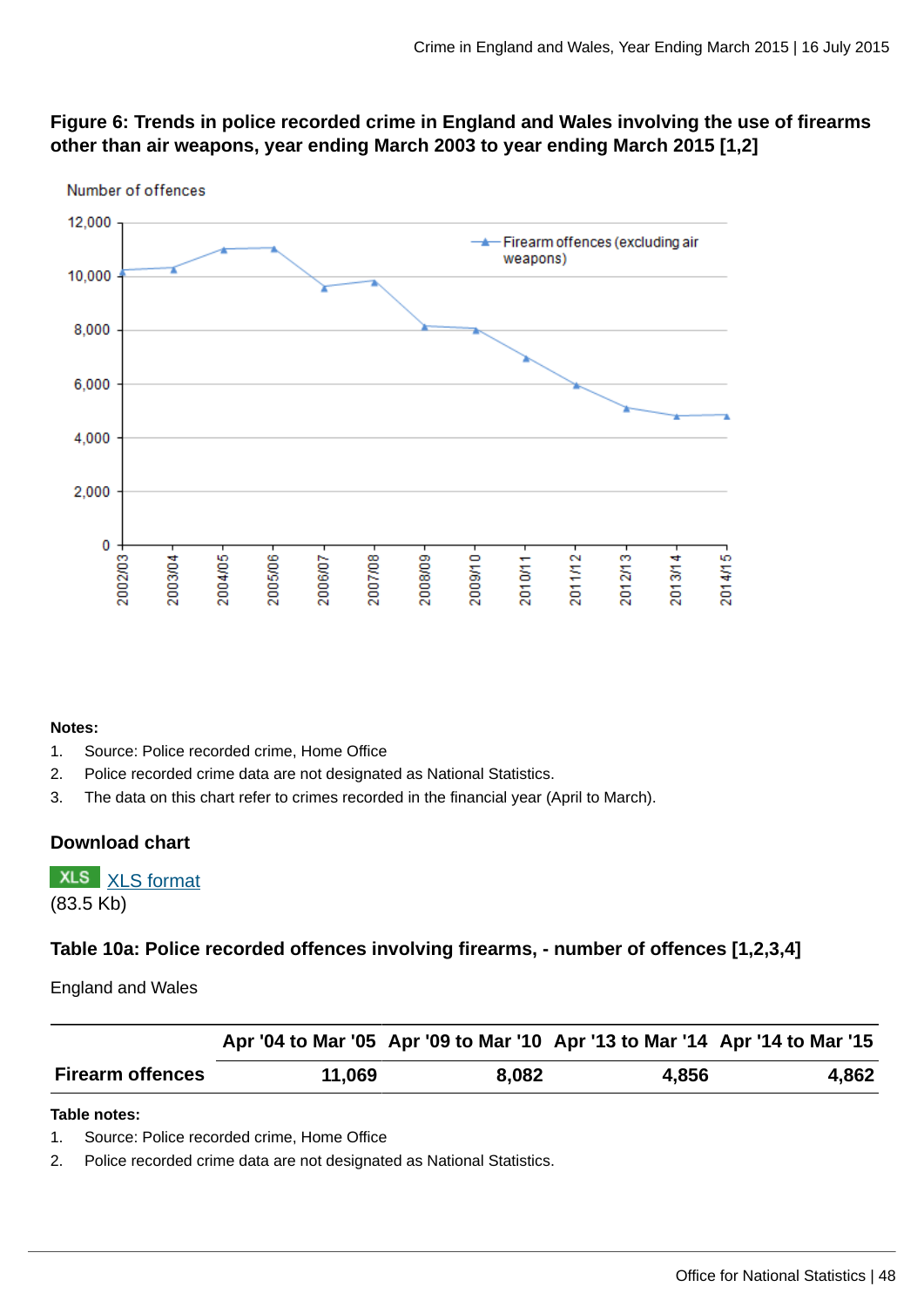- 3. Police recorded crime statistics based on data from all 43 forces in England and Wales (excluding the British Transport Police).
- 4. Firearms data are provisional. Excludes offences involving the use of air weapons and offences recorded by British Transport Police. Includes crimes recorded by police where a firearm has been fired, used as a blunt instrument against a person or used as a threat.

#### **Download table**

**XLS** [XLS format](http://www.ons.gov.uk:80/ons/rel/crime-stats/crime-statistics/year-ending-march-2015/prt-10a.xls) (84.5 Kb)

### **Table 10b: Police recorded offences involving firearms - percentage change [1,2,3,4]**

#### England and Wales

Percentage change

|                         | April 2014 to March 2015 compared with: |                    |                    |  |  |  |  |
|-------------------------|-----------------------------------------|--------------------|--------------------|--|--|--|--|
|                         | Apr '04 to Mar '05                      | Apr '09 to Mar '10 | Apr '13 to Mar '14 |  |  |  |  |
| <b>Firearm offences</b> | -56                                     | -40                |                    |  |  |  |  |

#### **Table notes:**

- 1. Source: Police recorded crime, Home Office
- 2. Police recorded crime data are not designated as National Statistics.
- 3. Police recorded crime statistics based on data from all 43 forces in England and Wales (excluding the British Transport Police).
- 4. Firearms data are provisional. Excludes offences involving the use of air weapons and offences recorded by British Transport Police. Includes crimes recorded by police where a firearm has been fired, used as a blunt instrument against a person or used as a threat.

#### **Download table**

**XLS** [XLS format](http://www.ons.gov.uk:80/ons/rel/crime-stats/crime-statistics/year-ending-march-2015/prt-10b.xls) (84.5 Kb)

# **Theft offences**

The Crime Survey for England and Wales (CSEW) and police recorded crime both measure various theft offences. Both series cover the headline categories of domestic burglary, vehicle-related theft, theft from the person, and bicycle theft. Theft of property from outside people's homes (for example, garden furniture and tools) and theft of unattended property as measured by the CSEW are incorporated within the police recorded crime category "other theft". Additionally, shoplifting offences, which are not included in the CSEW, are recorded by the police $^{\rm 1}.$ 

There are substantial overlaps between theft offences in the two data series; however, the CSEW shows a larger volume as it includes incidents not reported to the police. Police recorded theft is broader, covering a wider variety of offences and victims; for example, police recorded theft includes theft against commercial victims and offences of handling stolen goods whereas the CSEW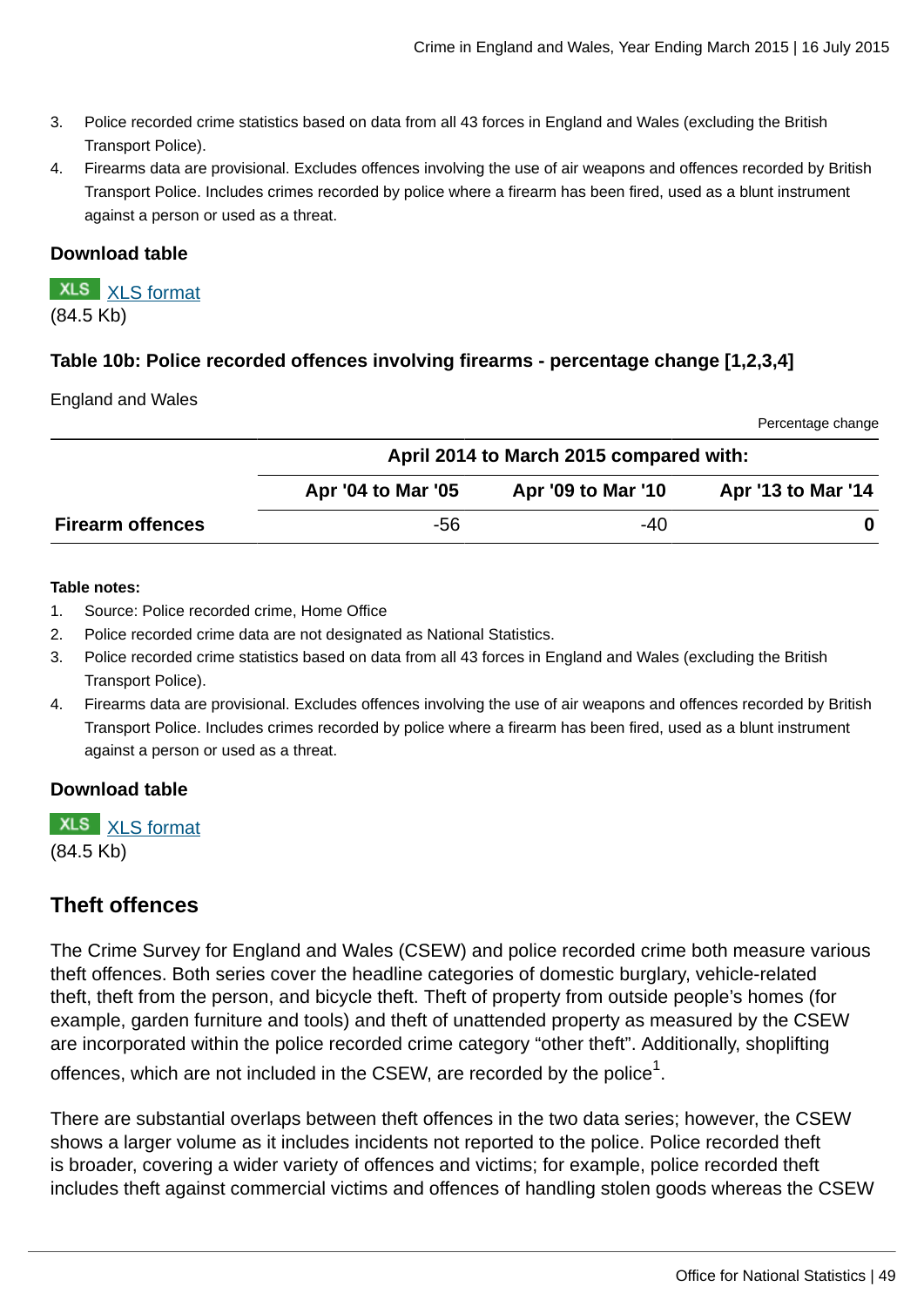does not. Theft offences recorded by the police and the CSEW don't include robbery as these are presented as a separate offence (as described in the 'Robbery' section).

Incidents of theft experienced by 10 to 15 year olds can be found in the 'Crime experienced by children aged 10 to 15' section of this bulletin.

Total theft offences (acquisitive crime) accounted for 60% of all incidents estimated by the CSEW (an estimated 4.0 million incidents) and 46% of all police recorded crime (1.8 million offences) in the year ending March 2015.

The long-term trend in CSEW theft reflects the long-term trend in total CSEW crime. Latest estimates show a further decline, with total theft offences decreasing by 8% in the year ending March 2015 compared with the previous year (from 4.4 million to 4.0 million incidents, which is the lowest number recorded since the survey began in 1981) ([Appendix table A1 \(623 Kb Excel sheet\)\)](http://www.ons.gov.uk:80/ons/rel/crime-stats/crime-statistics/year-ending-march-2015/rft-02.xls).

Since 2002/03, the number of police recorded theft offences has shown year-on-year decreases and is 38% lower in the year ending March 2015 than in 2004/05 (Figure 7). The latest figures show a 5% decrease compared with the previous year [\(Appendix table A4 \(623 Kb Excel sheet\)](http://www.ons.gov.uk:80/ons/rel/crime-stats/crime-statistics/year-ending-march-2015/rft-02.xls)). As theft offences make up almost half of all police recorded crime, it is an important driver of the overall trend. However the decrease in theft has been offset by increases in other offence types which has resulted in a 3% increase in overall police recorded crime compared with the previous year.



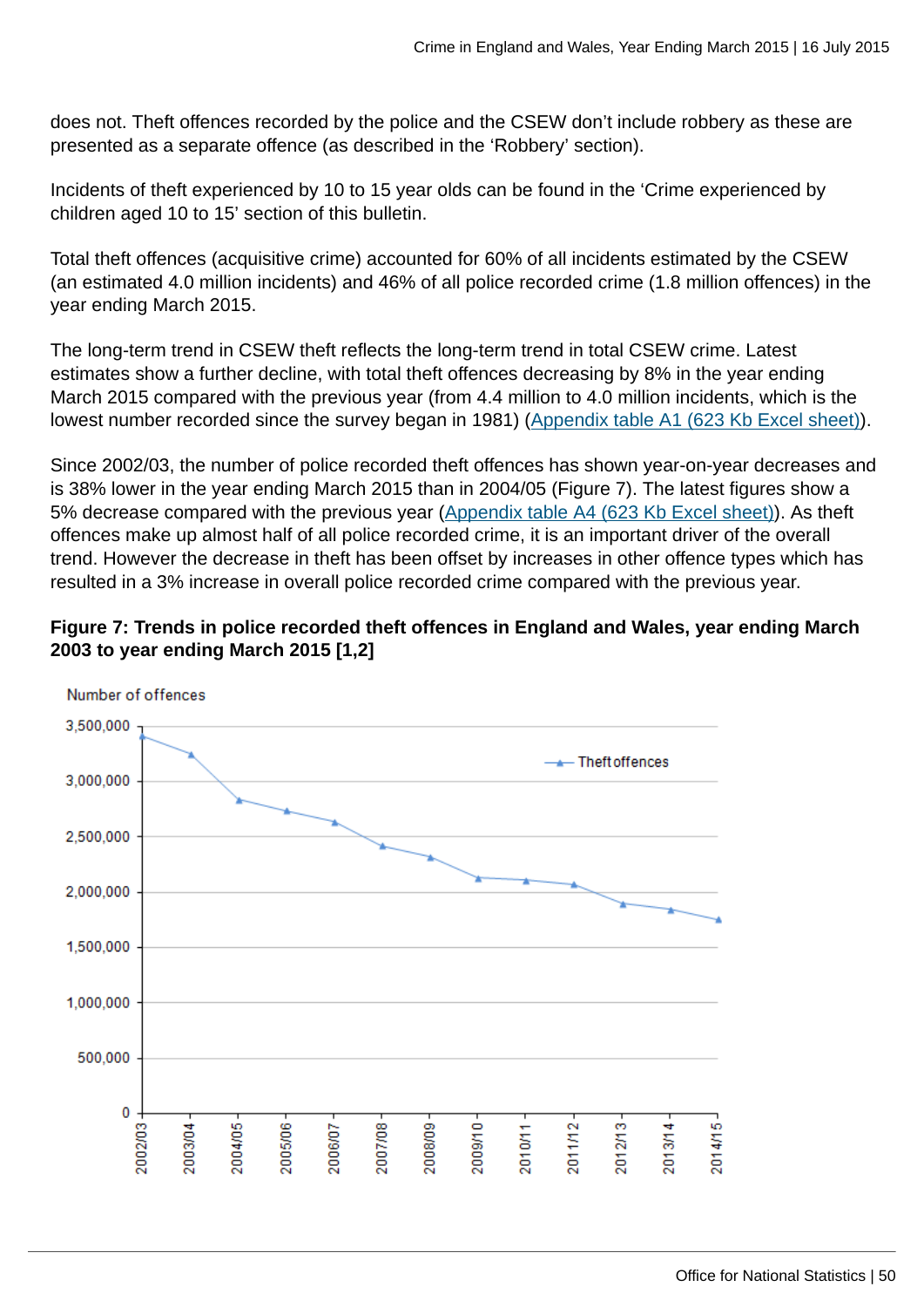#### **Notes:**

- 1. Source: Police recorded crime, Home Office
- 2. Police recorded crime data are not designated as National Statistics.
- 3. The data on this chart refer to crimes recorded in the financial year (April to March).

### **Download chart**

# **XLS** [XLS format](http://www.ons.gov.uk:80/ons/rel/crime-stats/crime-statistics/year-ending-march-2015/chd-7.xls)

(84 Kb)

Further analysis on theft offences, based on the 2013/14 CSEW, was published on 27 November 2014 as part of [Focus on: Property Crime, 2013/14](http://www.ons.gov.uk:80/ons/rel/crime-stats/crime-statistics/focus-on-property-crime--2013-14/index.html).

#### **Notes for Theft offences**

1. Section 5.2 of the [User Guide](http://www.ons.gov.uk:80/ons/guide-method/method-quality/specific/crime-statistics-methodology/user-guides/index.html) has more information.

# **Theft offences - burglary**

The year ending March 2015 Crime Survey for England and Wales (CSEW) estimated 785,000 incidents of domestic burglary. The level of domestic burglary was at a similar level to the previous year with the apparent 1% increase not statistically significant (Tables 11a and 11b). Over the longer term the CSEW indicates that incidents of burglary have fallen. From the mid-1990s to the 2004/05 survey estimates fell sharply followed by a period of gradual decline with some fluctuations (such as the increase seen in 2010/11). It is too early to say whether these latest results represents a change in trends. Over the longer term, CSEW estimates for the year ending March 2015 remain 26% lower than those in the 2004/05 survey and 67% lower than those in the 1995 survey.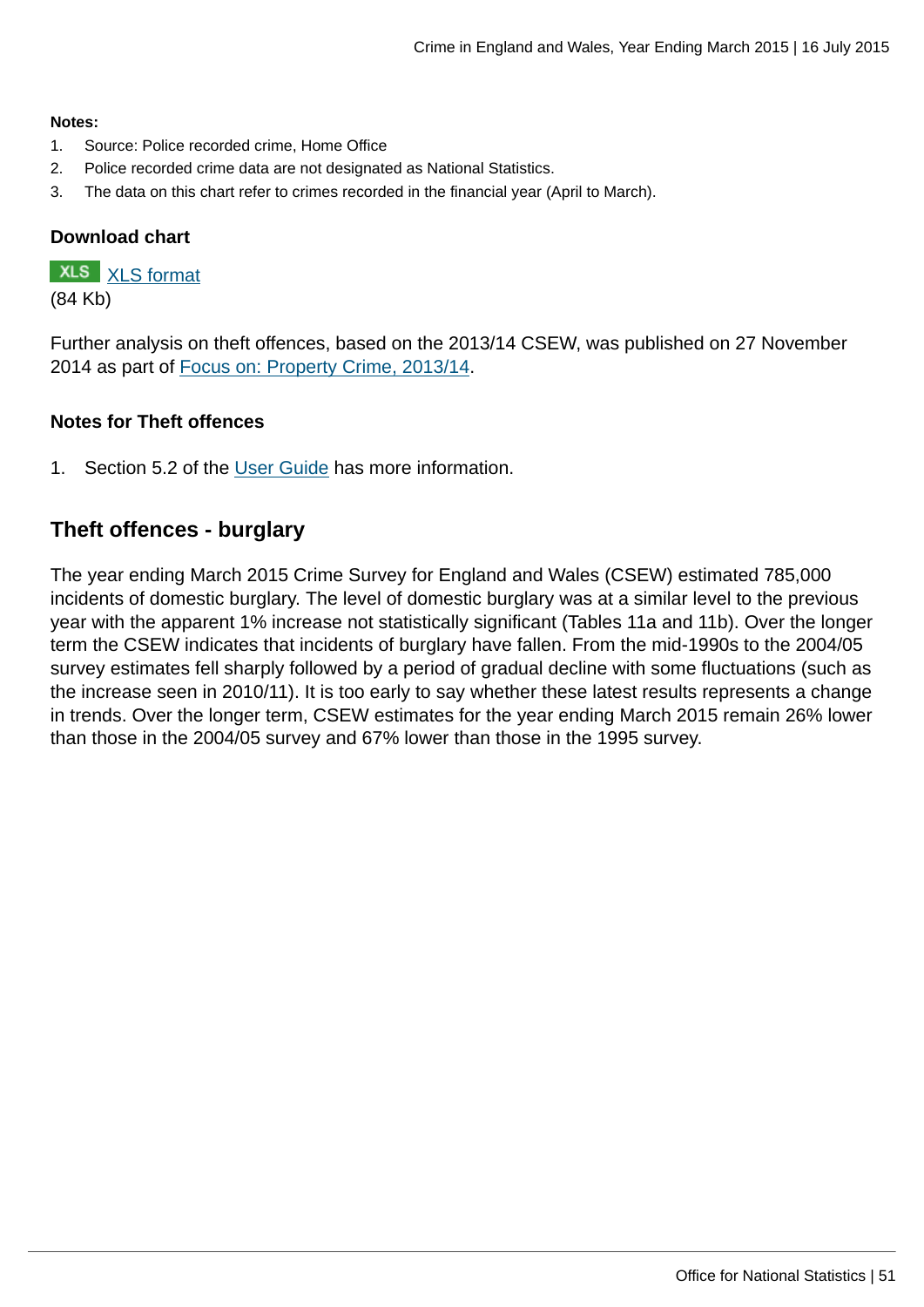### **Figure 8: Trends in Crime Survey for England and Wales domestic burglary, year ending December 1981 to year ending March 2015**



#### **Notes:**

- 1. Source: Crime Survey for England and Wales, Office for National Statistics
- 2. Prior to the year ending March 2002, CSEW respondents were asked about their experience of crime in the previous calendar year, so year-labels identify the year in which the crime took place. Following the change to continuous interviewing, respondents' experience of crime relates to the full 12 months prior to interview (i.e. a moving reference period). Year-labels for year ending March 2002 identify the CSEW year of interview.
- 3. The numbers of incidents are derived by multiplying incidence rates by the population estimates for England and Wales.

#### **Download chart**

**XLS** [XLS format](http://www.ons.gov.uk:80/ons/rel/crime-stats/crime-statistics/year-ending-march-2015/chd-8.xls) (86 Kb)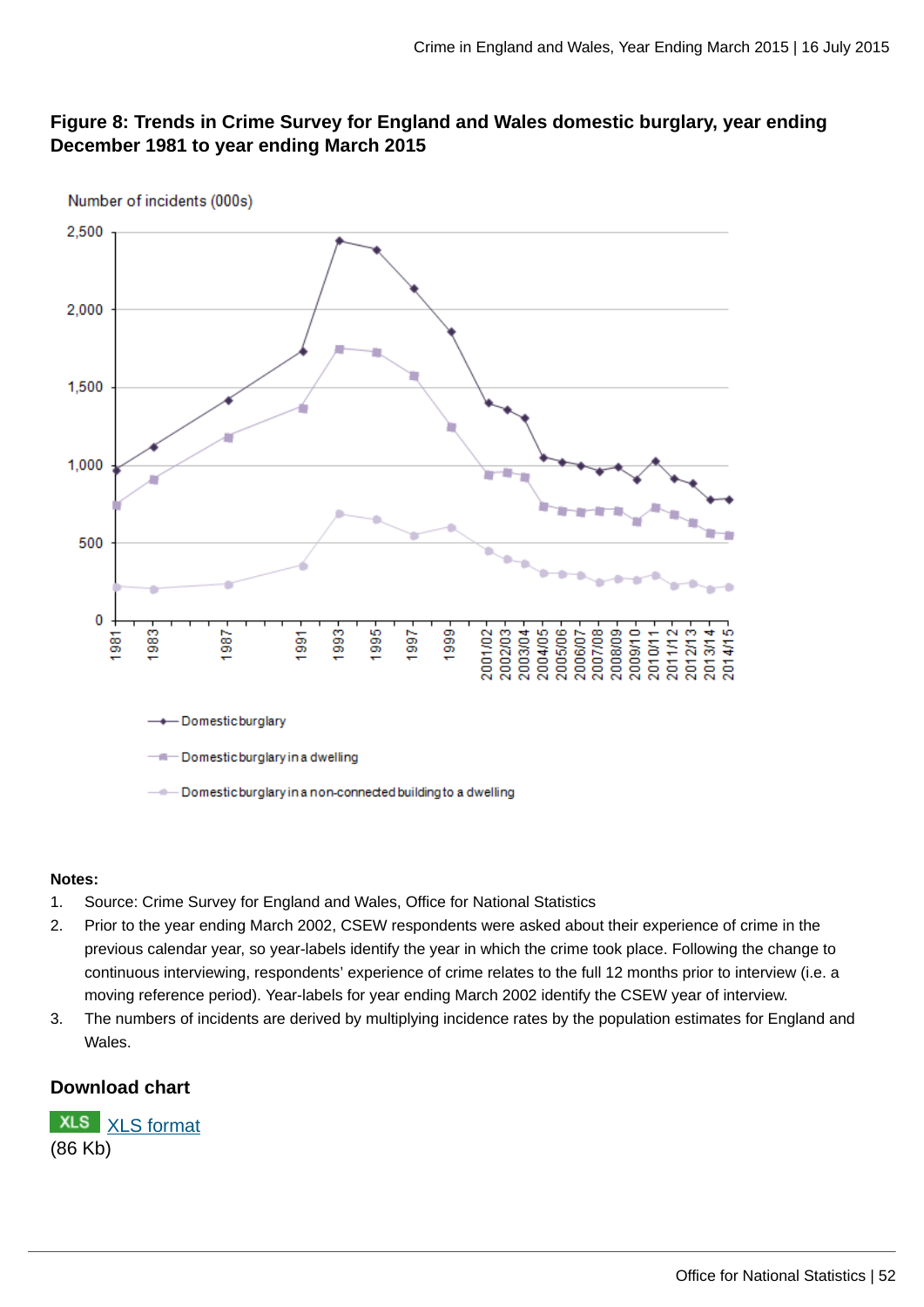Around 3 in 100 households were victims of domestic burglary in the year ending March 2015 CSEW This compares with around 9 in 100 households in the 1995 survey, meaning that households are around 3 times less likely to be a victim of burglary than in 1995 (Tables 11a and 11b). It is widely accepted that improvements to home security have been an important factor in the reduction seen in domestic burglary offences. More recently research ([Morgan, 2014\)](#page-0-0) has mapped the growth and decline in domestic burglary during the 1980s and 1990s with heroin and crack cocaine misuse, which follows a similar pattern and may have also been a contributory factor. Other potential factors are discussed in the 'Existing theories on why property crime has fallen' section of [Focus on: Property Crime, 2013/14](http://www.ons.gov.uk:80/ons/rel/crime-stats/crime-statistics/focus-on-property-crime--2013-14/index.html).

Over time, the sub-categories of CSEW 'domestic burglary in a dwelling' and 'domestic burglary in a non-connected building to a dwelling' have followed similar patterns to that of domestic burglary overall. In the year ending March 2015 there was an apparent 2% decrease in 'domestic burglary in a dwelling' and an apparent 7% increase in 'domestic burglary in a non-connected building to a dwelling' compared with the previous year, though these were not statistically significant.

### **Table 11a: CSEW burglary - number, rate and percentage of incidents [1,2]**

England and Wales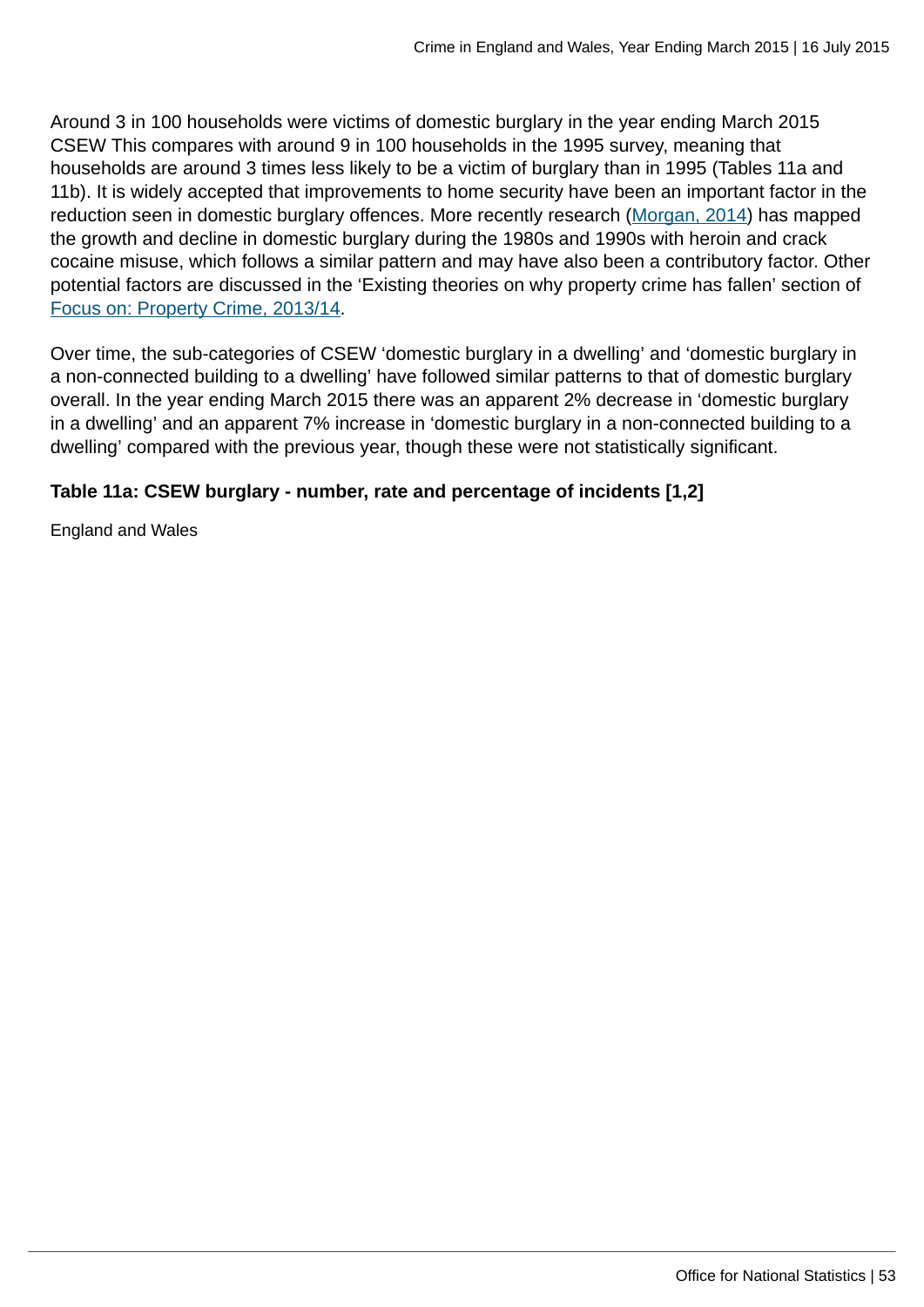|                                                                                | <b>Interviews from:</b> |            |                                                                                   |                  |        |
|--------------------------------------------------------------------------------|-------------------------|------------|-----------------------------------------------------------------------------------|------------------|--------|
|                                                                                | '95                     | '05        | Jan '95 to Dec Apr '04 to Mar Apr '09 to Mar Apr '13 to Mar Apr '14 to Mar<br>'10 | $14^3$           | $15^3$ |
| <b>Number of</b><br>incidents                                                  | Thousands               |            |                                                                                   |                  |        |
| <b>Domestic</b><br>burglary                                                    | 2,389                   | 1,057      | 915                                                                               | 781              | 785    |
| <b>Domestic</b><br>burglary in a<br>dwelling                                   | 1,735                   | 748        | 648                                                                               | 570              | 559    |
| Domestic<br>burglary in a<br>non-connected<br>building to a<br>dwelling        | 654                     | 309        | 266                                                                               | 211              | 225    |
| Incidence<br>rate per 1,000<br>adults                                          |                         |            |                                                                                   |                  |        |
| Domestic<br>burglary                                                           | 115                     | 48         | 40                                                                                | 33               | 33     |
| Domestic<br>burglary in a<br>dwelling                                          | 84                      | 34         | 28                                                                                | 24               | 23     |
| <b>Domestic</b><br>burglary in a<br>non-connected<br>building to a<br>dwelling | 31                      | 14         | 12                                                                                | $\boldsymbol{9}$ | 9      |
| <b>Percentage of</b><br>households<br>that were<br>victims once<br>or more     |                         | Percentage |                                                                                   |                  |        |
| Domestic<br>burglary                                                           | 8.7                     | 3.8        | 3.2                                                                               | 2.6              | 2.7    |
| Domestic<br>burglary in a<br>dwelling                                          | 6.4                     | 2.7        | 2.2                                                                               | 1.9              | 1.9    |
| Domestic<br>burglary in a                                                      | 2.6                     | 1.2        | 1.0                                                                               | 0.7              | 0.8    |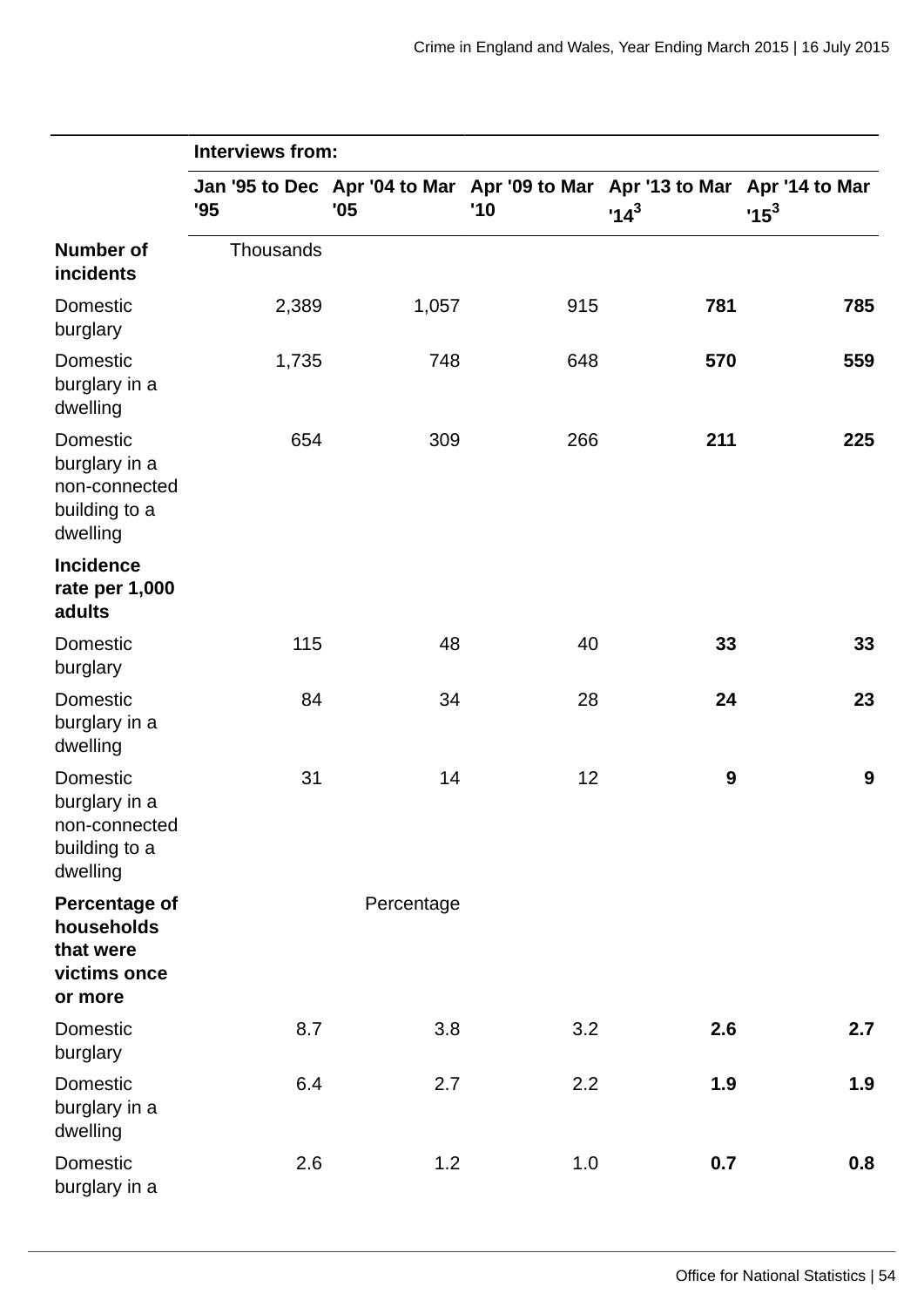|                                              | Interviews from: |        |        |                                                                                      |        |  |  |  |  |
|----------------------------------------------|------------------|--------|--------|--------------------------------------------------------------------------------------|--------|--|--|--|--|
|                                              | '95              | '05    | '10    | Jan '95 to Dec Apr '04 to Mar Apr '09 to Mar Apr '13 to Mar Apr '14 to Mar<br>$14^3$ | $15^3$ |  |  |  |  |
| non-connected<br>building to a<br>dwelling   |                  |        |        |                                                                                      |        |  |  |  |  |
| Unweighted<br>base - number<br>of households | 16,310           | 45,081 | 44,611 | 35,339                                                                               | 33,299 |  |  |  |  |

#### **Table notes:**

- 1. Source: Crime Survey for England and Wales, Office for National Statistics
- 2. Appendix table A1, A2, A3 provide detailed footnotes and data for further years.
- 3. Base sizes for data since the years ending March 2014 and March 2015 are smaller than previous years, due to sample size reductions introduced in April 2012.

### **Download table**

**XLS** [XLS format](http://www.ons.gov.uk:80/ons/rel/crime-stats/crime-statistics/year-ending-march-2015/prt-11a.xls)

(85.5 Kb)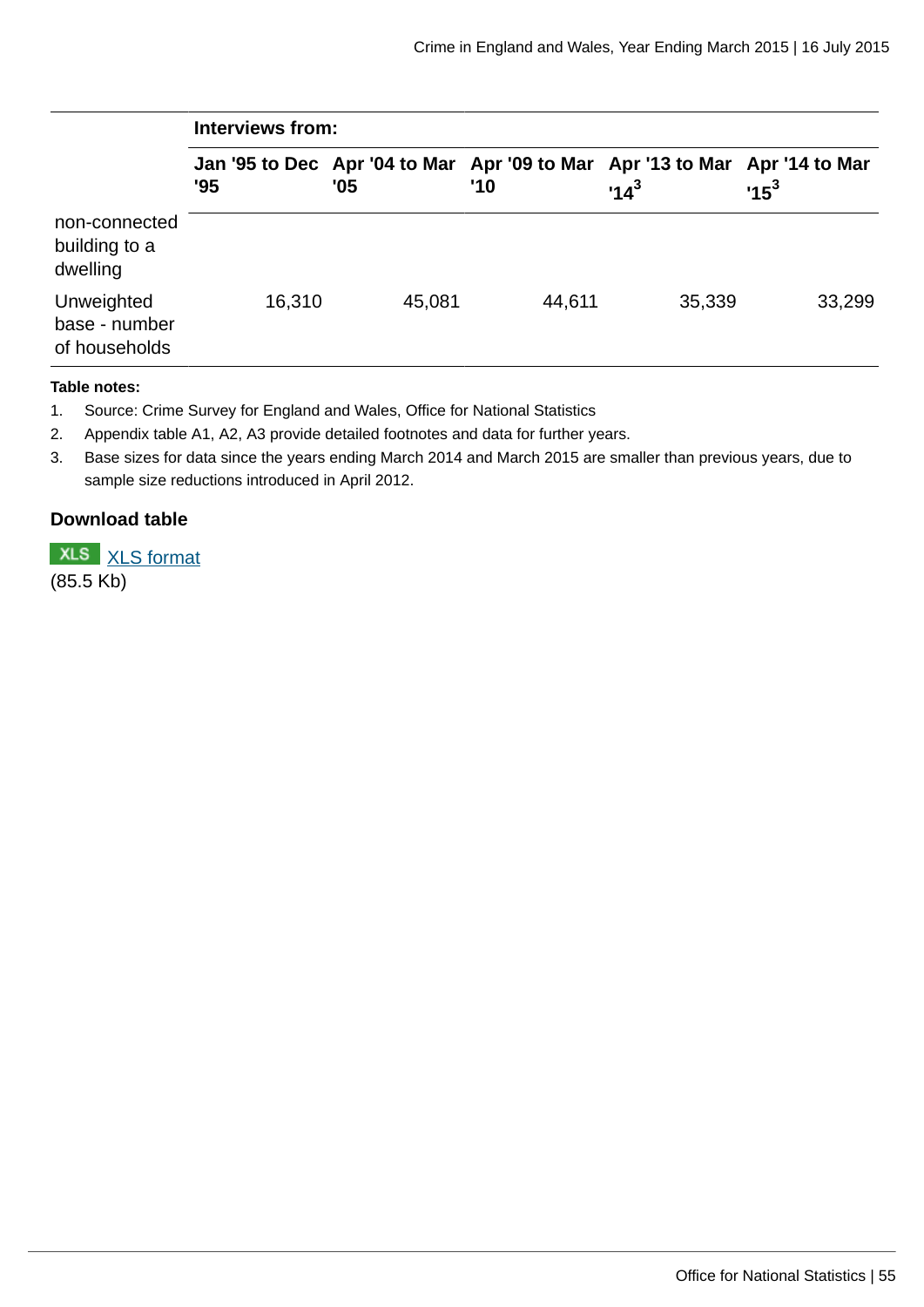Households

# **Table 11b: CSEW burglary - percentage change and statistical significance [1,2]**

England and Wales

|                                                                                | April 2014 to March 2015 compared with: |          |                    |          |                                                 |          |                         |
|--------------------------------------------------------------------------------|-----------------------------------------|----------|--------------------|----------|-------------------------------------------------|----------|-------------------------|
|                                                                                | <b>Jan '95 to Dec '95</b>               |          | Apr '04 to Mar '05 |          | Apr '09 to Mar '10                              |          | Apr '13 to Mar '14      |
| <b>Number</b><br><b>of</b><br>incidents                                        |                                         |          |                    |          | Percentage change and significance <sup>3</sup> |          |                         |
| Domestic<br>burglary                                                           | $-67$                                   | $\star$  | $-26$              | $\star$  | $-14$                                           | $\star$  | $\mathbf{1}$            |
| <b>Domestic</b><br>burglary<br>in a<br>dwelling                                | $-68$                                   | $\star$  | $-25$              | $\ast$   | $-14$                                           | $\star$  | $-2$                    |
| Domestic<br>burglary<br>in a non-<br>connected<br>building<br>to a<br>dwelling | $-66$                                   | $\star$  | $-27$              | $\ast$   | $-15$                                           | $\star$  | $\overline{\mathbf{z}}$ |
| <b>Incidence</b><br>rate per<br>1,000<br>adults                                |                                         |          |                    |          |                                                 |          |                         |
| Domestic<br>burglary                                                           | $-72$                                   | $\star$  | $-31$              | $\ast$   | $-18$                                           | $\star$  | $\boldsymbol{0}$        |
| Domestic<br>burglary<br>in a<br>dwelling                                       | $-72$                                   | $\ast$   | $-31$              | $\ast$   | $-17$                                           | $\star$  | $-3$                    |
| Domestic<br>burglary<br>in a non-<br>connected<br>building<br>to a<br>dwelling | $-70$                                   | $^\star$ | $-33$              | $^\star$ | $-19$                                           | $^\star$ | $\boldsymbol{6}$        |
| Percentagercentage<br>of<br>households<br>that we fignificance <sup>3,4</sup>  | change<br>and                           |          |                    |          |                                                 |          |                         |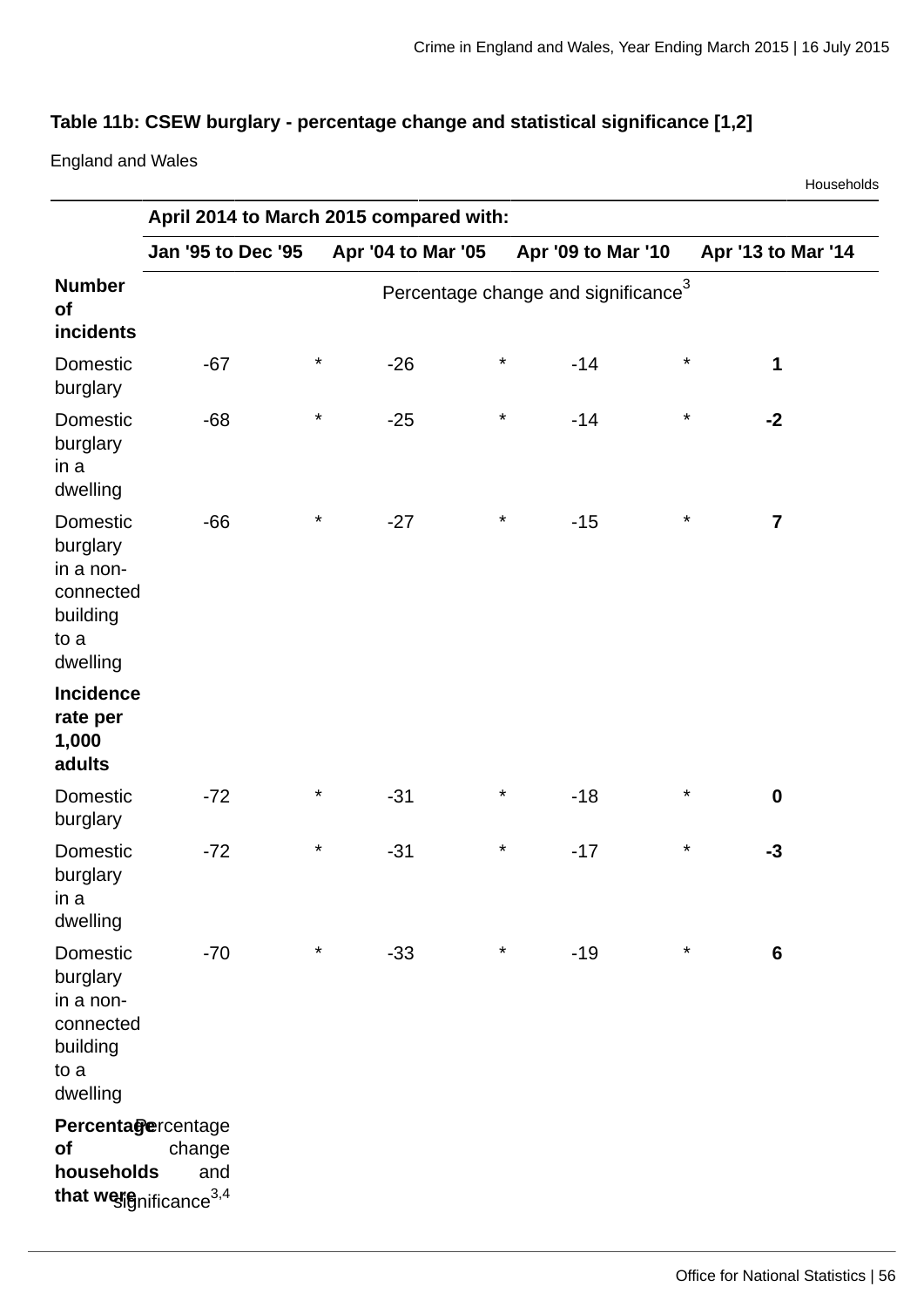|                                                                                       | April 2014 to March 2015 compared with: |          |                    |         |                    |         |                    |  |  |
|---------------------------------------------------------------------------------------|-----------------------------------------|----------|--------------------|---------|--------------------|---------|--------------------|--|--|
|                                                                                       | Jan '95 to Dec '95                      |          | Apr '04 to Mar '05 |         | Apr '09 to Mar '10 |         | Apr '13 to Mar '14 |  |  |
| victims<br>once or<br>more                                                            |                                         |          |                    |         |                    |         |                    |  |  |
| Domestic<br>burglary                                                                  | $-6.0$                                  | $\star$  | $-1.2$             | $\star$ | $-0.5$             | $\star$ | 0.0                |  |  |
| <b>Domestic</b><br>burglary<br>in a<br>dwelling                                       | $-4.5$                                  | $^\star$ | $-0.8$             | $\star$ | $-0.4$             | $\star$ | $-0.1$             |  |  |
| <b>Domestic</b><br>burglary<br>in a non-<br>connected<br>building<br>to a<br>dwelling | $-1.8$                                  | $^\star$ | $-0.4$             | $\star$ | $-0.2$             | $\star$ | 0.1                |  |  |

#### **Table notes:**

- 1. Source: Crime Survey for England and Wales, Office for National Statistics
- 2. Appendix table A1, A2, A3 provide detailed footnotes and data for further years.
- 3. Statistically significant change at the 5% level is indicated by an asterisk.
- 4. The percentage point change presented in the tables may differ from subtraction of the two percentages due to rounding.

#### **Download table**

**XLS** [XLS format](http://www.ons.gov.uk:80/ons/rel/crime-stats/crime-statistics/year-ending-march-2015/prt-11b.xls)

(88 Kb)

The [Crime-recording: making the victim count](https://www.justiceinspectorates.gov.uk/hmic/publication/crime-recording-making-the-victim-count/) report, published by Her Majesty's Inspectorate of Constabulary (HMIC) found that, an estimated 11% of burglary offences that should have been recorded as a crime were not. This level of under-recording was better than for all offences on average (19%).

The police recorded crime statistics measure both domestic burglaries (for example, those against

inhabited dwellings) and non-domestic burglaries (for example, those against businesses) $^{\rm 1}$ . When compared with the previous year, both domestic and non-domestic burglary decreased by 7% (from 211,988 to 197,021 offences and 231,224 to 214,433 respectively) in the year ending March 2015 (Tables 12a and 12b). This continues the downward trend seen over many years and the latest level is around 60% of that recorded by the police in 2004/05.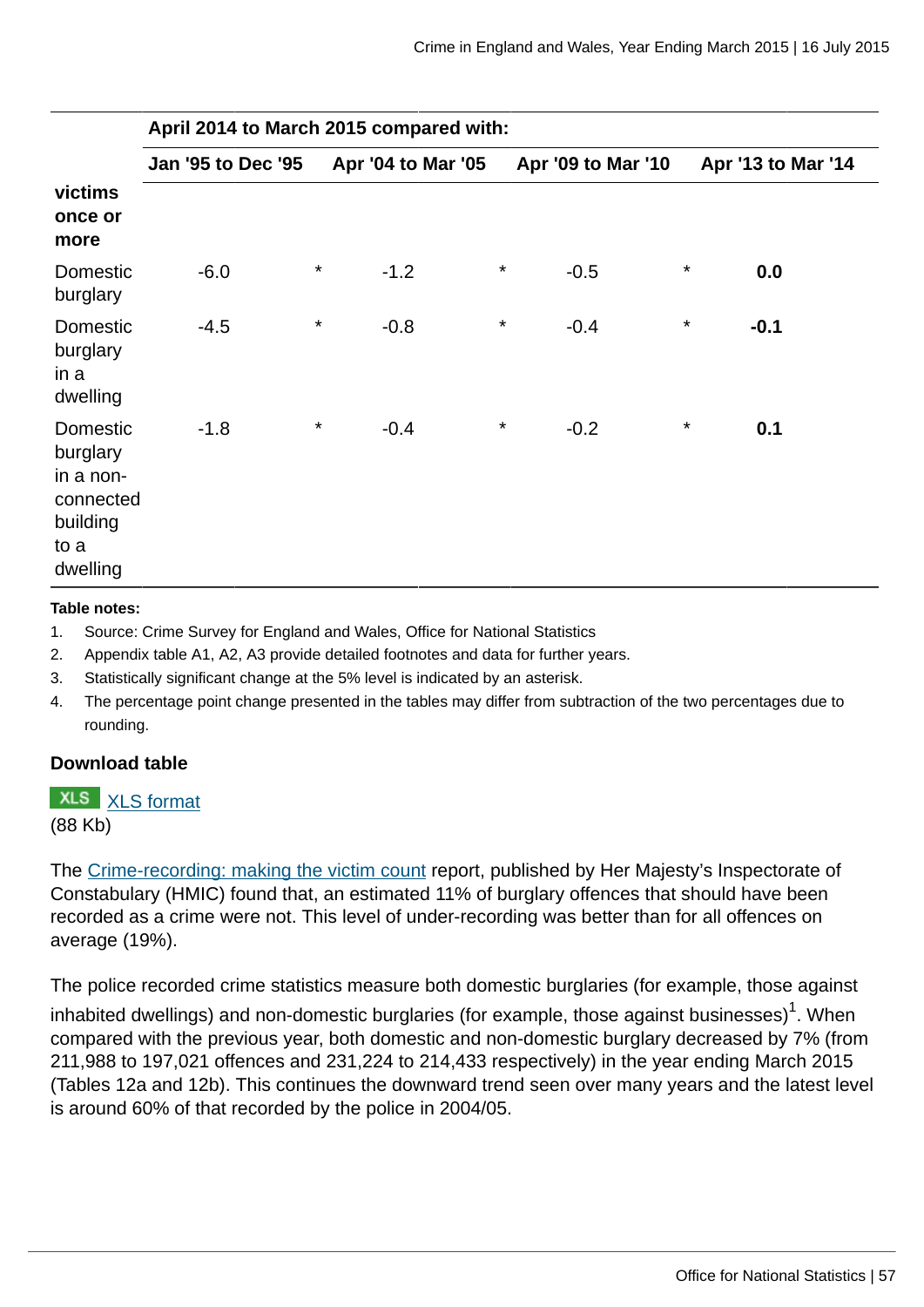### **Table 12a: Police recorded burglary - number and rate of offences [1,2,3,4]**

England and Wales

|                                              |         |         | Apr '04 to Mar '05 Apr '09 to Mar '10 Apr '13 to Mar '14 Apr '14 to Mar '15 |         |
|----------------------------------------------|---------|---------|-----------------------------------------------------------------------------|---------|
| <b>Burglary</b><br><b>offences</b>           | 680,358 | 540,645 | 443,212                                                                     | 411,454 |
| <b>Domestic</b><br>burglary                  | 321,507 | 268,606 | 211,988                                                                     | 197,021 |
| Non-domestic<br>burglary                     | 358,851 | 272,039 | 231,224                                                                     | 214,433 |
| <b>Burglary rate per</b><br>1,000 population | 13      | 10      | 8                                                                           |         |

#### **Table notes:**

- 1. Source: Police recorded crime, Home Office
- 2. Police recorded crime data are not designated as National Statistics.
- 3. Police recorded crime statistics based on data from all 44 forces in England and Wales (including the British Transport Police).
- 4. Appendix table A4 provides detailed footnotes and further years.

#### **Download table**

**XLS** [XLS format](http://www.ons.gov.uk:80/ons/rel/crime-stats/crime-statistics/year-ending-march-2015/prt-12a.xls)

(84 Kb)

### **Table 12b: Police recorded burglary - percentage change [1,2,3,4]**

#### England and Wales

Percentage change

|                          | April 2014 to March 2015 compared with: |                    |                    |    |  |  |
|--------------------------|-----------------------------------------|--------------------|--------------------|----|--|--|
|                          | Apr '04 to Mar '05                      | Apr '09 to Mar '10 | Apr '13 to Mar '14 |    |  |  |
| <b>Burglary offences</b> |                                         | -40                | -24                | -7 |  |  |
| Domestic burglary        |                                         | $-39$              | -27                | -7 |  |  |
| Non-domestic<br>burglary |                                         | $-40$              | $-21$              | -7 |  |  |

#### **Table notes:**

- 1. Source: Police recorded crime, Home Office
- 2. Police recorded crime data are not designated as National Statistics.
- 3. Police recorded crime statistics based on data from all 44 forces in England and Wales (including the British Transport Police).
- 4. Appendix table A4 provides detailed footnotes and further years.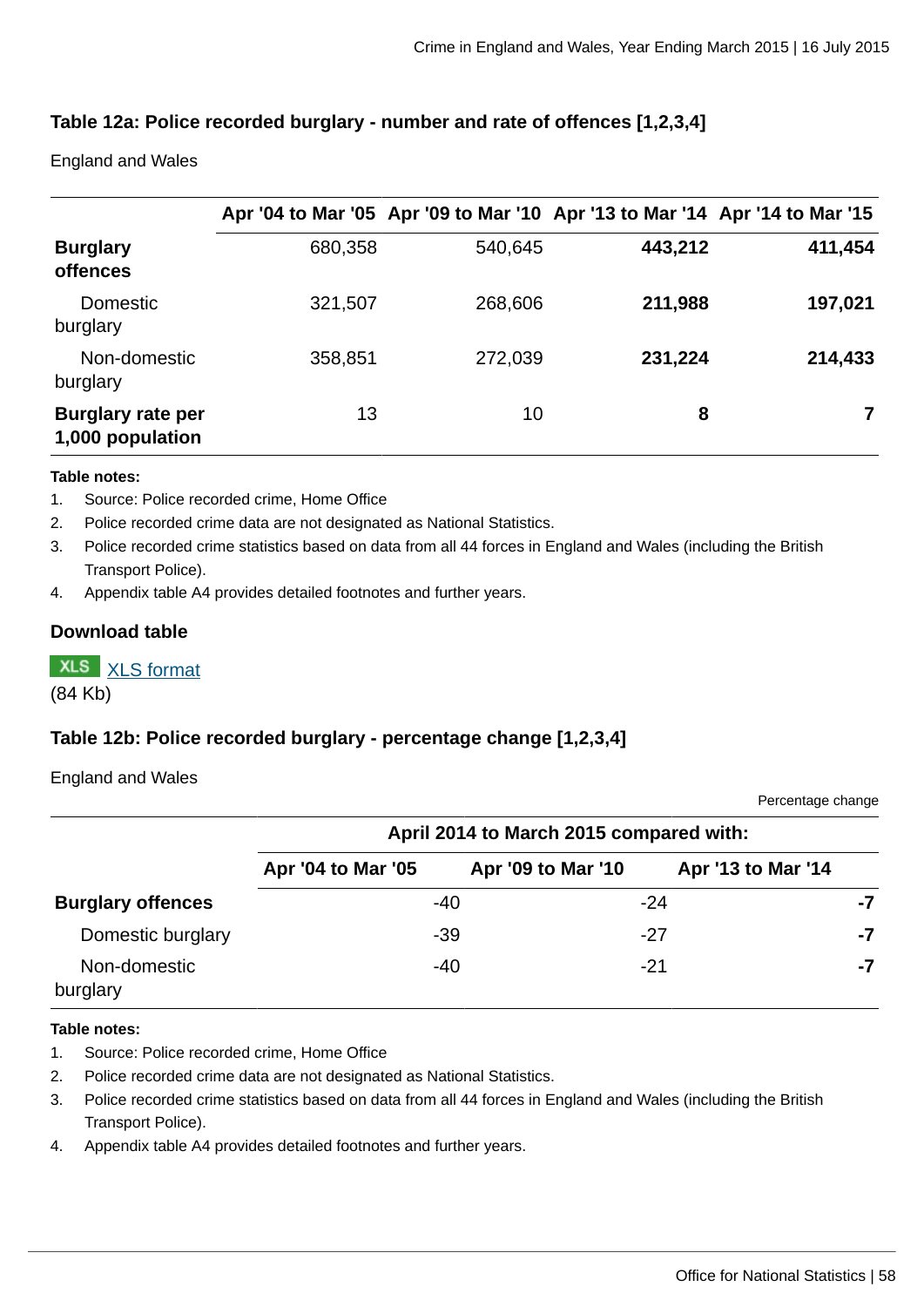#### **Download table**

**XLS** [XLS format](http://www.ons.gov.uk:80/ons/rel/crime-stats/crime-statistics/year-ending-march-2015/prt-12b.xls) (84 Kb)

### **Notes for Theft offences - burglary**

1. Non-domestic burglary covers burglary in a building other than a dwelling, and includes burglaries of sheds and outhouses which do not have an entrance to the home. Section 5.2 of the [User Guide](http://www.ons.gov.uk:80/ons/guide-method/method-quality/specific/crime-statistics-methodology/user-guides/index.html) has more details regarding this crime type.

# **Theft offences – vehicle**

The Crime Survey for England and Wales (CSEW) covers offences against vehicles owned by any member of the household interviewed (including company cars). Estimates of CSEW vehicle-related theft for the year ending March 2015 was similar to that for the previous year, with the apparent 1% decrease not statistically significant (Table 13a and 13b) $^{\rm 1}.$ 

Over the longer term, the CSEW indicates a consistent downward trend in levels of vehicle-related theft, with the latest estimates being 78% lower than in 1995. As shown in Figure 9, the rate of reduction in vehicle offences since the mid-1990s has been striking. It is widely accepted that improvements to vehicle security has been an important factor in the reduction seen in vehicle offences. More recently research [\(Morgan, 2014](#page-0-0)) has mapped the growth and decline in vehicle crime during the 1980s and 1990s with heroin and crack cocaine misuse, which follows a similar pattern and may have also been a contributory factor. Other potential factors are discussed in the 'Existing theories on why property crime has fallen' section of [Focus on: Property Crime, 2013/14](http://www.ons.gov.uk:80/ons/rel/crime-stats/crime-statistics/focus-on-property-crime--2013-14/index.html).

There were an estimated 923,000 vehicle-related thefts in the year ending March 2015 survey, the lowest estimate since the survey began in 1981. Vehicle-owning households were around 5 times less likely to become a victim of vehicle-related theft in the year ending March 2015 than in 1995. Around 4 in 100 vehicle-owning households were victims in the year ending March 2015 CSEW compared with around 20 in 100 households in the 1995 CSEW (Table 13a).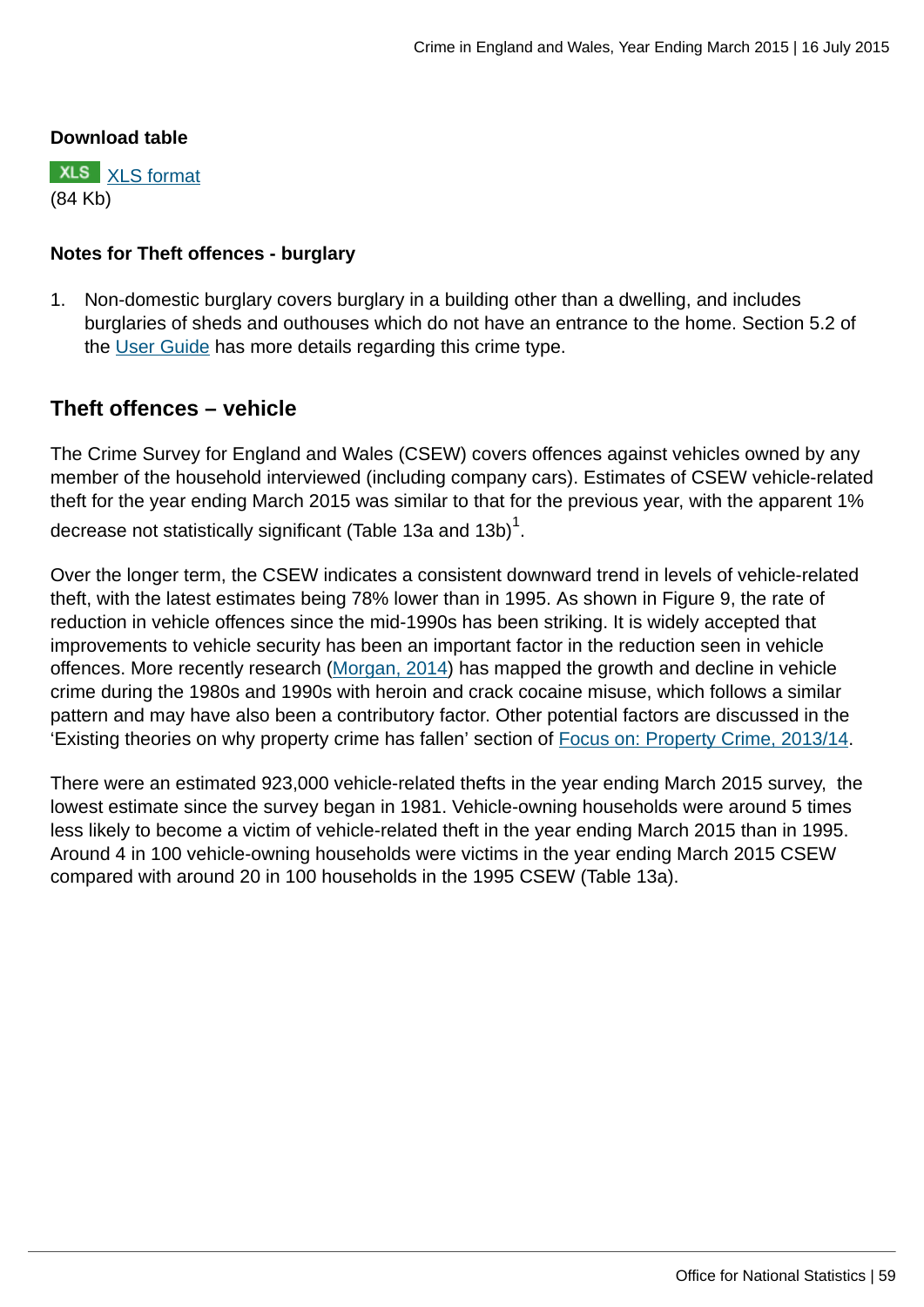### **Figure 9: Trends in Crime Survey for England and Wales, vehicle-related theft, year ending December 1981 to year ending March 2015**



#### **Notes:**

- 1. Source: Crime Survey for England and Wales, Office for National Statistics
- 2. Prior to the year ending March 2002, CSEW respondents were asked about their experience of crime in the previous calendar year, so year-labels identify the year in which the crime took place. Following the change to continuous interviewing, respondents' experience of crime relates to the full 12 months prior to interview (i.e. a moving reference period). Year-labels for year ending March 2002 identify the CSEW year of interview.
- 3. The numbers of incidents are derived by multiplying incidence rates by the population estimates for England and Wales.

#### **Download chart**

**XLS** [XLS format](http://www.ons.gov.uk:80/ons/rel/crime-stats/crime-statistics/year-ending-march-2015/chd-9.xls) (86.5 Kb)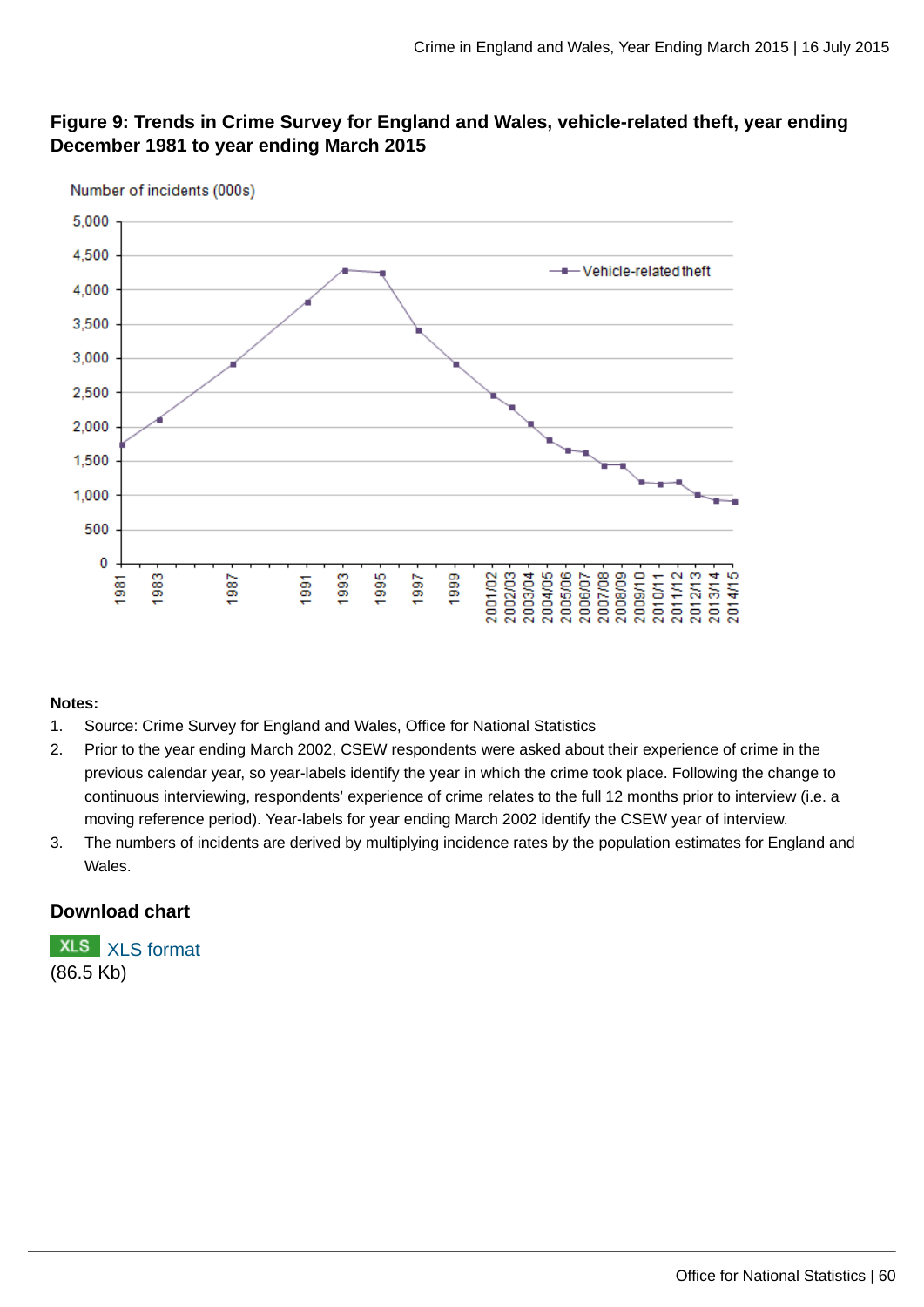Vehicle-owning households

### **Table 13a: CSEW vehicle offences - number, rate and percentage of incidents [1,2]**

England and Wales

|                                                                                                                      |        |                                                                                   |        |        | <b>Interviews from:</b> |
|----------------------------------------------------------------------------------------------------------------------|--------|-----------------------------------------------------------------------------------|--------|--------|-------------------------|
|                                                                                                                      | '95    | Jan '95 to Dec Apr '04 to Mar Apr '09 to Mar Apr '13 to Mar Apr '14 to Mar<br>'05 | '10    | $14^3$ | $15^3$                  |
|                                                                                                                      |        |                                                                                   |        |        | <b>Thousands</b>        |
| Number of<br>vehicle-related<br>theft incidents                                                                      | 4,266  | 1,828                                                                             | 1,198  | 932    | 923                     |
| Vehicle-related<br>theft incidence<br>rate per 1,000<br>vehicle-owning<br>households                                 | 280    | 107                                                                               | 67     | 51     | 50                      |
|                                                                                                                      |        |                                                                                   |        |        | Percentage              |
| Percentage of<br>vehicle-owning<br>households<br>that were<br>victims of<br>vehicle-related<br>theft once or<br>more | 19.7   | 8.2                                                                               | 5.6    | 4.3    | 4.1                     |
| Unweighted<br>base - vehicle<br>owners                                                                               | 11,721 | 35,458                                                                            | 35,618 | 27,749 | 26,339                  |

#### **Table notes:**

1. Source: Crime Survey for England and Wales, Office for National Statistics

2. Appendix table A1, A2, A3 provide detailed footnotes and data for further years.

3. Base sizes for data since the years ending March 2014 and March 2015 are smaller than previous years, due to sample size reductions introduced in April 2012.

### **Download table**

**XLS** [XLS format](http://www.ons.gov.uk:80/ons/rel/crime-stats/crime-statistics/year-ending-march-2015/prt-13a.xls) (85.5 Kb)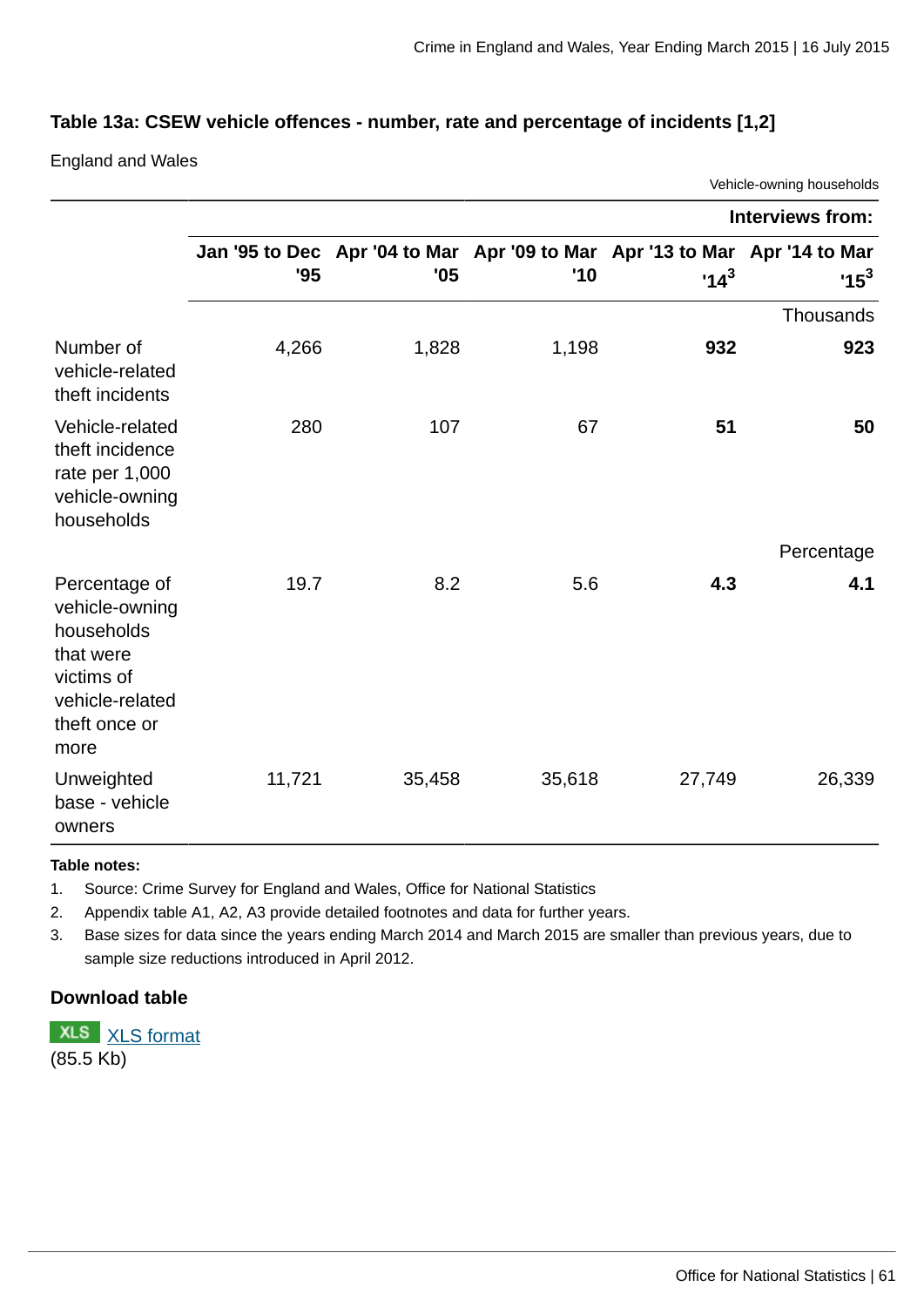### **Table 13b: CSEW vehicle offences - percentage change and statistical significance [1,2]**

England and Wales

Vehicle-owning households

|                                                                                                                                 |                    |          |                    |          | April 2014 to March 2015 compared with:                 |         |                    |  |
|---------------------------------------------------------------------------------------------------------------------------------|--------------------|----------|--------------------|----------|---------------------------------------------------------|---------|--------------------|--|
|                                                                                                                                 | Jan '95 to Dec '95 |          | Apr '04 to Mar '05 |          | Apr '09 to Mar '10                                      |         | Apr '13 to Mar '14 |  |
|                                                                                                                                 |                    |          |                    |          | Percentage change and significance <sup>3</sup>         |         |                    |  |
| Number<br>of<br>vehicle-<br>related<br>theft<br>incidents                                                                       | $-78$              | $^\star$ | $-50$              | $^\star$ | $-23$                                                   | $\star$ | $-1$               |  |
| Vehicle-<br>related<br>theft<br>incidence<br>rate per<br>1,000<br>vehicle-<br>owning<br>households                              | $-82$              | $^\star$ | $-54$              | $\star$  | $-25$                                                   | $\star$ | $-3$               |  |
|                                                                                                                                 |                    |          |                    |          | Percentage point change and significance <sup>3,4</sup> |         |                    |  |
| Percentage<br>of<br>vehicle-<br>owning<br>households<br>that were<br>victims of<br>vehicle-<br>related<br>theft once<br>or more | $-15.6$            | $^\star$ | $-4.1$             | $^\star$ | $-1.4$                                                  | $\star$ | $-0.2$             |  |

#### **Table notes:**

- 1. Source: Crime Survey for England and Wales, Office for National Statistics
- 2. Appendix table A1, A2, A3 provide detailed footnotes and data for further years.
- 3. Statistically significant change at the 5% level is indicated by an asterisk.
- 4. The percentage point change presented in the tables may differ from subtraction of the two percentages due to rounding.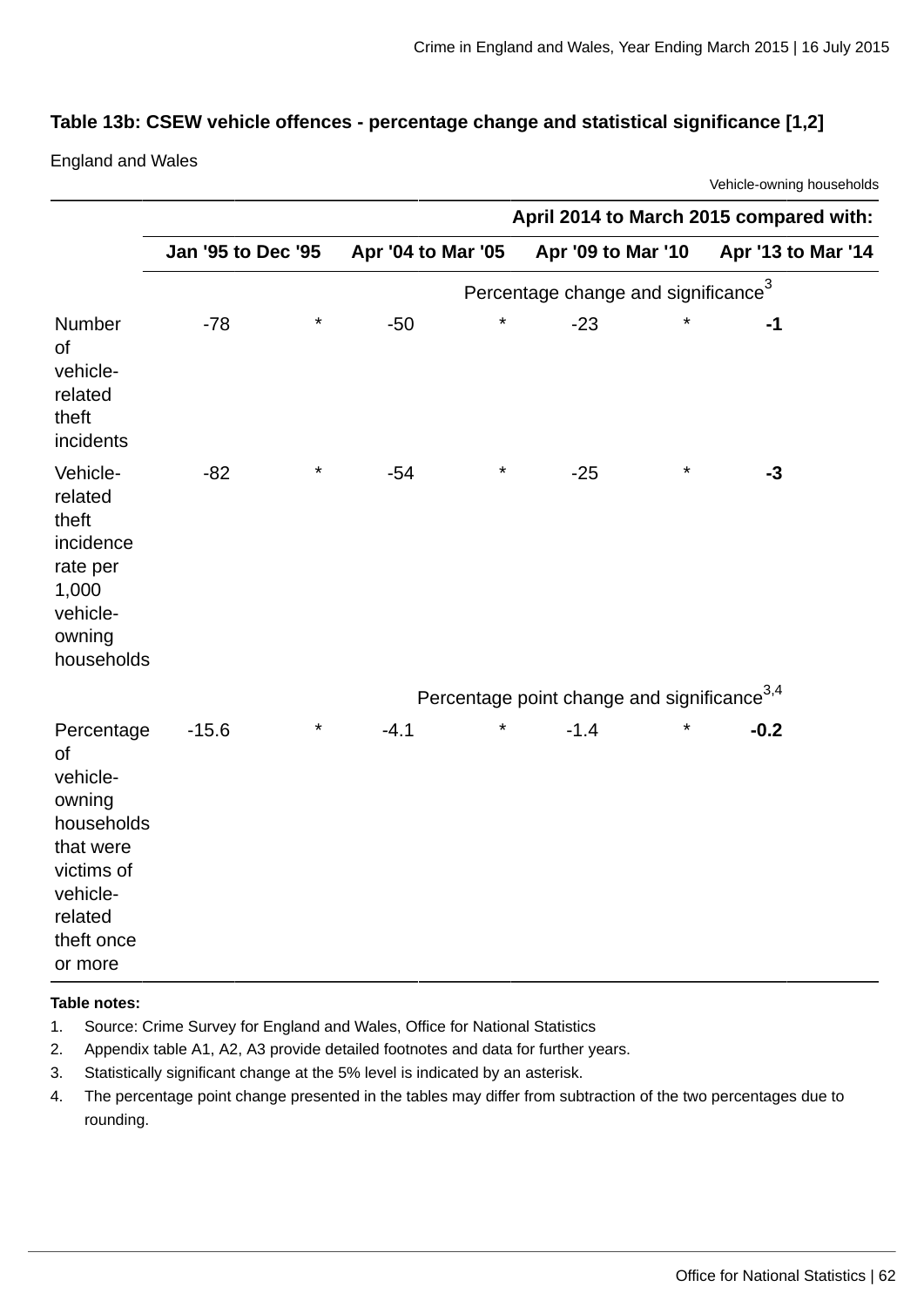#### **Download table**



The police recorded crime category of vehicle offences covers both private and commercial vehicles and shows a fall of 6% in the year ending March 2015, compared with the previous year (Tables 14a and 14b). This follows substantial decreases in this offence group, with a fall of 57% compared with 2004/05, similar to the trend found in the CSEW.

Theft from a vehicle represented about two-thirds of vehicle offences recorded by the police in the year ending March 2015 and was the only category of vehicle offences to record a fall (down 14% to 237,414 offences) compared with the previous year (Tables 14a and 14b). Theft of a motor vehicle increased by 1% (from 75,308 to 75,809) – the first recorded annual increase since the National Crime Recording Standard (NCRS) was introduced in 2002/03. It is likely that the recent incidents involving the theft of high value cars via 'hacking' of keyless locking systems $^2$ , particularly in London, may have contributed to this increase.

Vehicle interference has increased by 88% (from 20,367 to 38,229) in the year ending March 2015 compared with the previous year. This increase is likely to be the result of a change in the guidance in April 2014 within the Home Office Counting Rules (HOCR) with respect to interpreting the motive of the offender in the case of vehicle interference. This change was designed to reduce the burden involved in determining which crime category to record the incident within. This is likely to have led to offences that previously might have been recorded as attempted theft of, or from, a vehicle or criminal damage to a vehicle now being recorded as vehicle interference where the motive of the offender was not clear.

The reductions in vehicle-related theft indicated by the CSEW and police recorded crime are in contrast to the number of motor vehicles licensed in Great Britain, which has increased by 41%, from 25.4 million at the end of 1995 to 35.8 million at the end of March 2015 ([Vehicle Licensing](https://www.gov.uk/government/statistics/vehicle-licensing-statistics-january-to-march-2015) [Statistics, January to March 2015\)](https://www.gov.uk/government/statistics/vehicle-licensing-statistics-january-to-march-2015)<sup>3</sup>.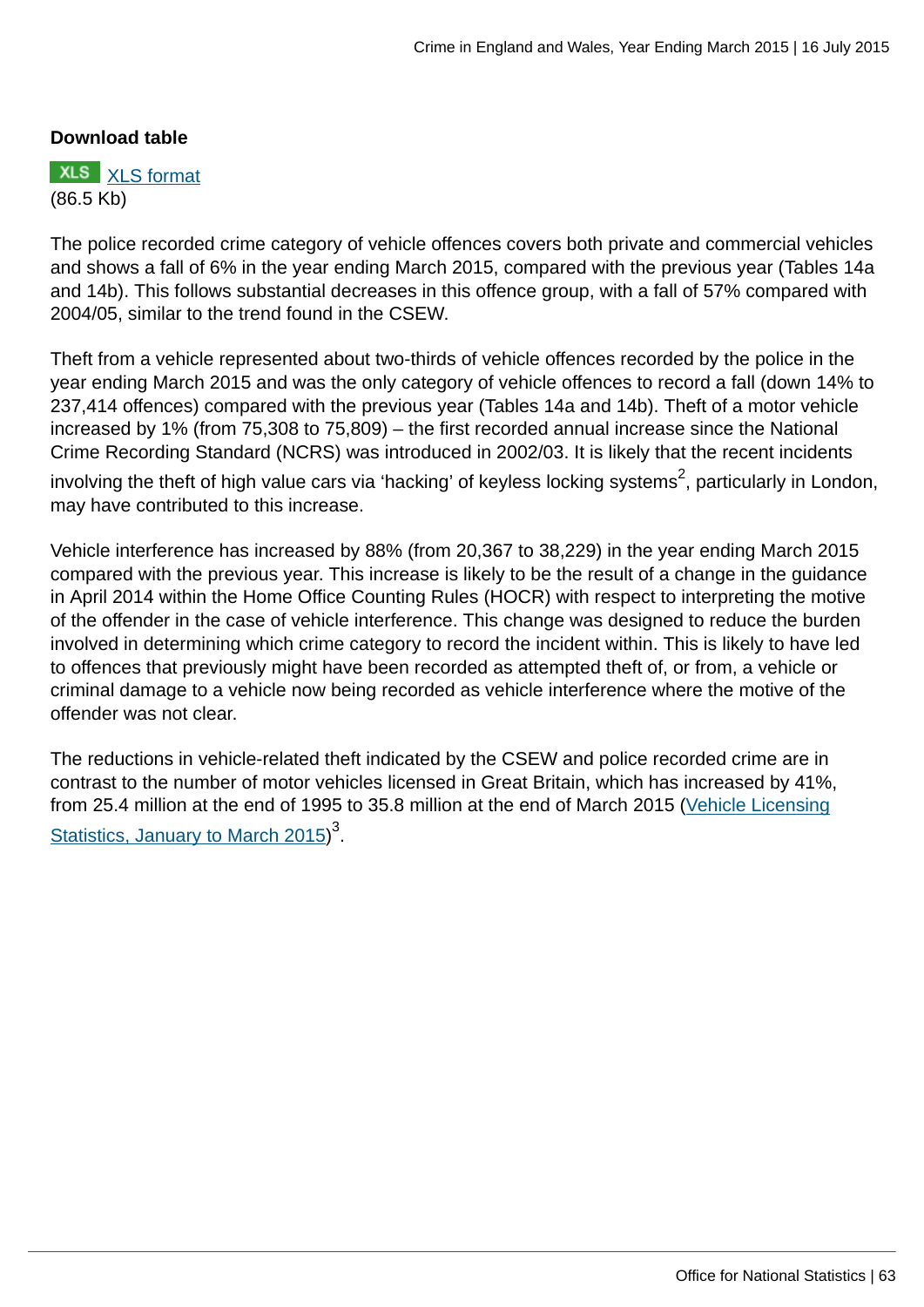### **Table 14a: Police recorded vehicle offences - number and rate of offences [1,2,3,4]**

England and Wales

|                                                         |         |         | Apr '04 to Mar '05 Apr '09 to Mar '10 Apr '13 to Mar '14 Apr '14 to Mar '15 |         |
|---------------------------------------------------------|---------|---------|-----------------------------------------------------------------------------|---------|
| Vehicle offences <sup>5</sup>                           | 820,096 | 494,873 | 372,035                                                                     | 351,452 |
| Theft of a<br>motor vehicle                             | 242,732 | 117,684 | 75,308                                                                      | 75,809  |
| Theft from a<br>vehicle                                 | 500,360 | 339,170 | 276,360                                                                     | 237,414 |
| Vehicle<br>interference                                 | 77,004  | 38,019  | 20,367                                                                      | 38,229  |
| <b>Vehicle offences</b><br>rate per 1,000<br>population | 16      | 9       | 7                                                                           | 6       |

#### **Table notes:**

- 1. Source: Police recorded crime, Home Office
- 2. Police recorded crime data are not designated as National Statistics.
- 3. Police recorded crime statistics based on data from all 44 forces in England and Wales (including the British Transport Police).
- 4. Appendix table A4 provides detailed footnotes and further years.
- 5. Includes theft of motor vehicle (including aggravated vehicle taking), theft from a vehicle, and interfering with a motor vehicle.

#### **Download table**

# **XLS** [XLS format](http://www.ons.gov.uk:80/ons/rel/crime-stats/crime-statistics/year-ending-march-2015/prt-14a.xls)

(83.5 Kb)

#### **Table 14b: Police recorded vehicle offences - percentage change [1,2,3,4]**

#### England and Wales

Percentage change

|                               |                    |                    | April 2014 to March 2015 compared with: |
|-------------------------------|--------------------|--------------------|-----------------------------------------|
|                               | Apr '04 to Mar '05 | Apr '09 to Mar '10 | Apr '13 to Mar '14                      |
| Vehicle offences <sup>5</sup> | -57                | $-29$              | -6                                      |
| Theft of a motor<br>vehicle   | -69                | $-36$              | 1                                       |
| Theft from a vehicle          | -53                | $-30$              | $-14$                                   |
| Vehicle interference          | $-50$              |                    | 88                                      |

#### **Table notes:**

1. Source: Police recorded crime, Home Office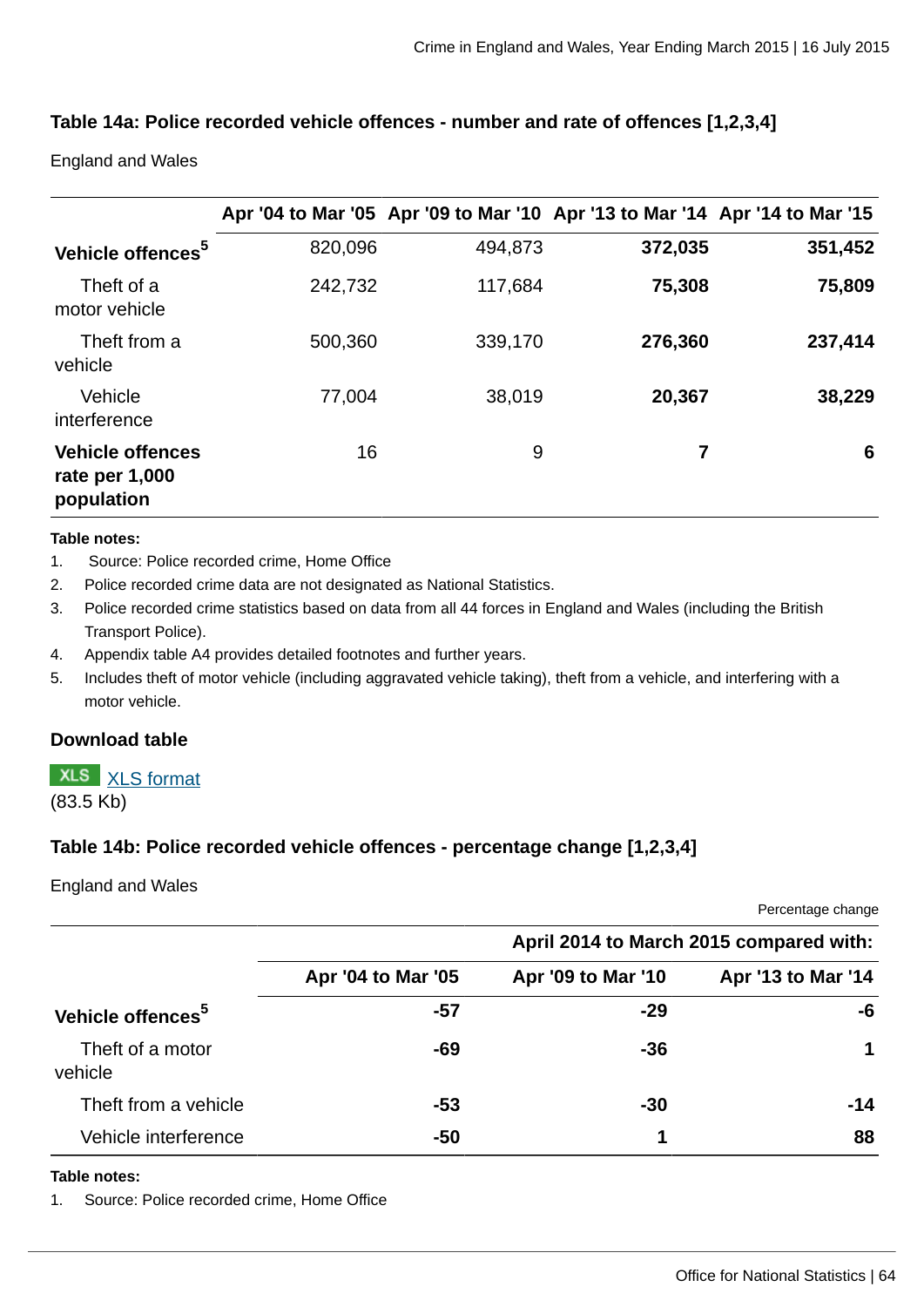- 2. Police recorded crime data are not designated as National Statistics.
- 3. Police recorded crime statistics based on data from all 44 forces in England and Wales (including the British Transport Police).
- 4. Appendix table A4 provides detailed footnotes and further years.
- 5. Includes theft of motor vehicle (including aggravated vehicle taking), theft from a vehicle, and interfering with a motor vehicle.

#### **Download table**

**XLS** [XLS format](http://www.ons.gov.uk:80/ons/rel/crime-stats/crime-statistics/year-ending-march-2015/prt-14b.xls) (83.5 Kb)

#### **Notes for Theft offences – vehicle**

- 1. Section 5.2 of the [User Guide](http://www.ons.gov.uk:80/ons/guide-method/method-quality/specific/crime-statistics-methodology/user-guides/index.html) has more details regarding this crime type.
- 2. As reported by [Autocar](http://www.autocar.co.uk/car-news/industry/high-value-cars-targeted-new-wave-car-crime), 30 October 2014
- 3. Based on the total number of licensed vehicles (including both private and commercial vehicles) in England, Scotland and Wales taken from the Driver and Vehicle Licensing Agency (DVLA) database.

### **Theft offences – other theft of property**

In addition to burglary and vehicle-related thefts, the Crime Survey for England and Wales (CSEW) and police recorded crime both measure other theft of property, although they cover slightly different offences. In the CSEW this comprises: theft from the person; other theft of personal property; bicycle theft; and other household theft. In police recorded crime there are categories for: theft from the person; bicycle theft; shoplifting; and all other theft offences. There are further offence breakdowns available for all other theft offences listed in [Appendix table A4 \(623 Kb Excel sheet\)](http://www.ons.gov.uk:80/ons/rel/crime-stats/crime-statistics/year-ending-march-2015/rft-02.xls).

#### **Theft from the person – CSEW and police recorded crime**

Theft from the person involves offences where there is theft of property, while the property is being carried by, or on the person of, the victim. These include snatch thefts (where an element of force may be used to snatch the property away) and stealth thefts (where the victim is unaware of the offence being committed, for example, pick-pocketing). Unlike robbery, these offences do not involve violence or threats to the victim.

In the year ending March 2015 CSEW, of all 451,000 theft from the person, 45% (205,000) were made up of stealth thefts; there is more information in [Appendix table A1 \(623 Kb Excel sheet\).](http://www.ons.gov.uk:80/ons/rel/crime-stats/crime-statistics/year-ending-march-2015/rft-02.xls) Numbers of snatch thefts were much smaller, accounting for 12% of all theft from the person offences, while attempted snatch and stealth thefts made up the remaining 42%.

CSEW theft from the person decreased by 21% in the year ending March 2015, a statistically significant change (Tables 15a and 15b). Estimates of the volume of theft from the person offences have shown a slight downward trend over the period from the late 1990s, but are subject to some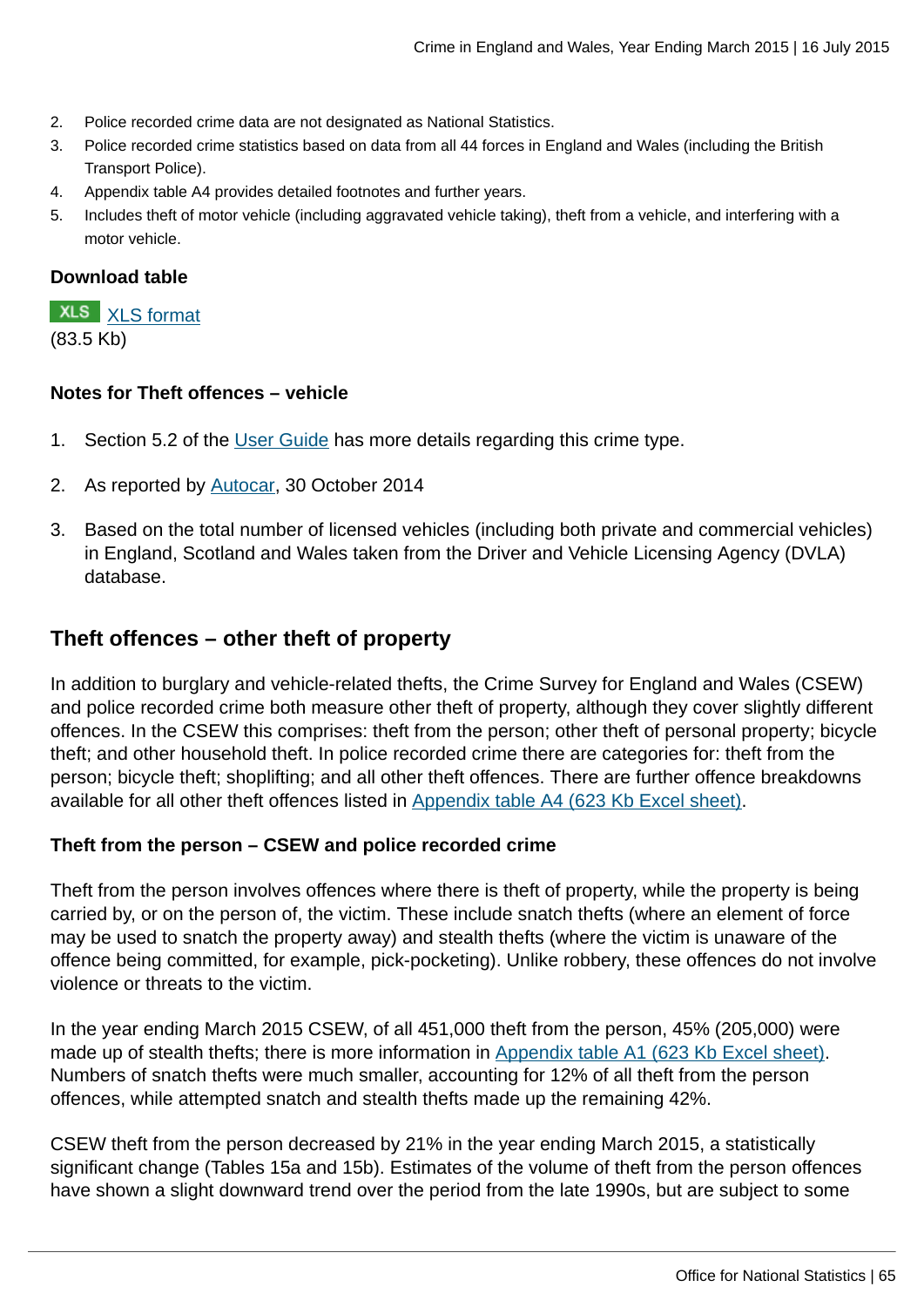fluctuation due to the small numbers of victims interviewed in any one year (Figure 10). However, the current decrease is consistent with the change seen in police recorded crime for this offence type and similar to decreases seen in other theft categories such as other theft of personal property.

The police recorded crime category theft from the person accounts for around 2% of overall police recorded crime. Latest figures showed a 20% decrease in the year ending March 2015 compared with the previous year (Tables 16a and 16b), a similar pattern to that recorded by the CSEW. This is in contrast to recent increases in these offences recorded by the police between 2008/09 and 2012/13, a trend thought to have been driven by theft of smartphones. The latest decrease

may, in part, be explained by improvements to mobile phone security and theft prevention $^{\mathtt{1}},$  as previously there was evidence that theft of smartphones was driving the upward trend in street crime, especially in London $^2$ .

Further analysis of theft from the person figures by police force area shows a mixed picture, with a small number of forces continuing to show increases while most show decreases. However, as with robbery, theft from the person offences are concentrated in the metropolitan areas, with 40% occurring in the Metropolitan Police force area alone in the year ending March 2015 [\(Table P1](http://www.ons.gov.uk:80/ons/rel/crime-stats/crime-statistics/year-ending-march-2015/rft-5.xls) [\(296.5 Kb Excel sheet\)\)](http://www.ons.gov.uk:80/ons/rel/crime-stats/crime-statistics/year-ending-march-2015/rft-5.xls). The latest figures for the Metropolitan Police force area show a decrease of 26% compared with the previous year ([Table P2 \(296.5 Kb Excel sheet\)](http://www.ons.gov.uk:80/ons/rel/crime-stats/crime-statistics/year-ending-march-2015/rft-5.xls)). In addition, the British Transport Police (BTP), who cover crimes that occur on railways and on railway platforms and stations, accounted for 7% of the total thefts from the person offences in the year ending March 2015. BTP showed a 23% decrease in theft from the person offences compared with the previous year.

### **Other household theft – CSEW**

This offence group consists of items stolen from outside the victim's home, and thefts in the victim's dwelling by someone entitled to be there, for example a tradesperson<sup>3</sup>. Overall, the year ending March 2015 survey estimated that there were 760,000 incidents of other household theft (Tables 15a and 15b), making up 11% of all CSEW crime.

There was no change in the level of other household theft based on interviews in the year ending March 2015 compared with the previous year (the apparent 2% decrease was not statistically significant). The latest estimates show levels of other household theft are now around two-thirds of the level recorded in 2011/12, when figures peaked following a period of year-on-year increases starting in 2007/08, and about half of the level seen in the 1995 survey (Figure 10).

The large majority of other household thefts are accounted for by theft from outside a dwelling (90%). Generally these incidents are opportunistic in nature involving theft of garden furniture or household items or furniture taken from outside people's homes $^4$ . The latest estimate for theft from a dwelling is 49% lower than the 1995 survey estimate [\(Appendix table A1 \(623 Kb Excel sheet\)](http://www.ons.gov.uk:80/ons/rel/crime-stats/crime-statistics/year-ending-march-2015/rft-02.xls)).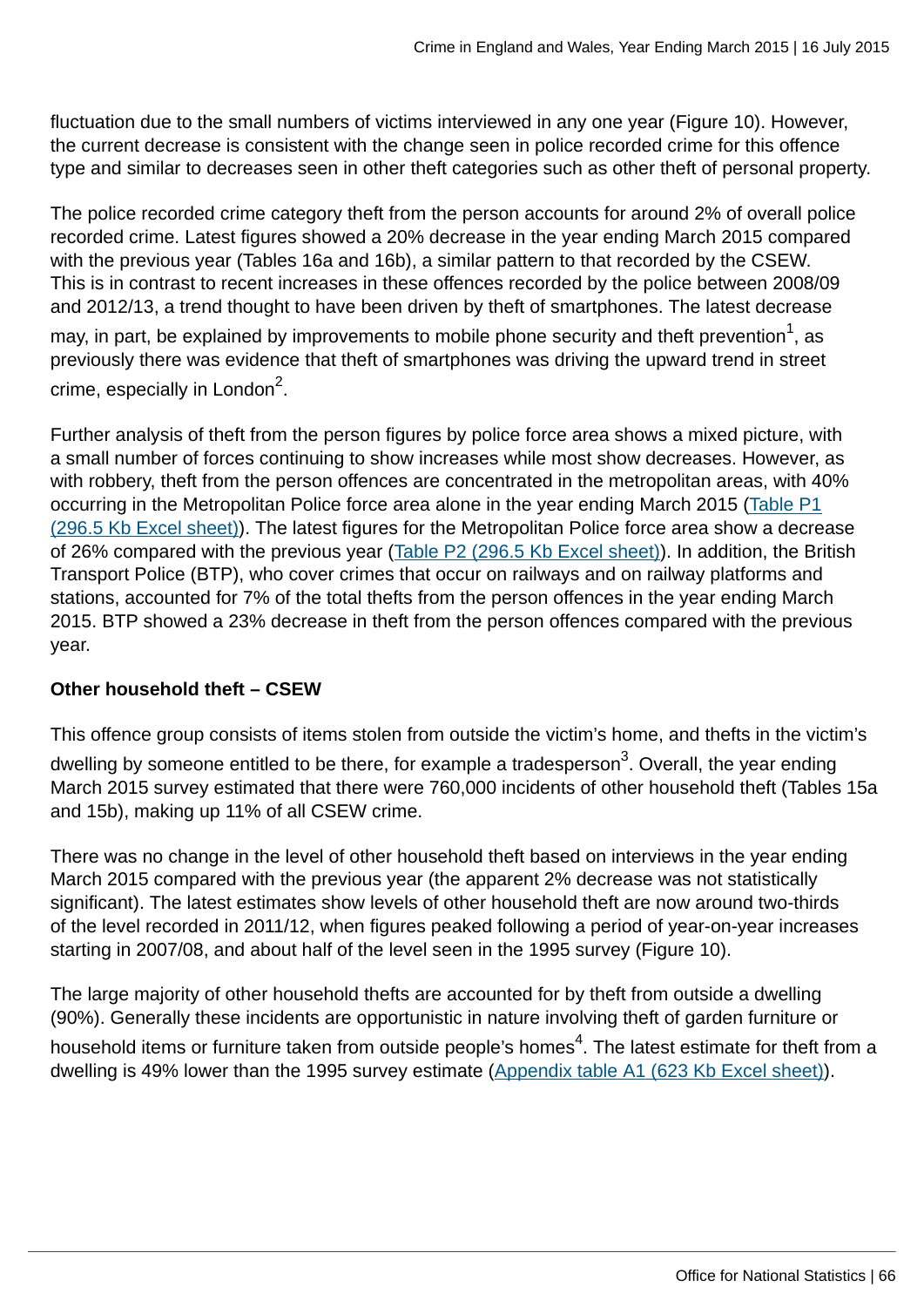### **Figure 10: Trends in Crime Survey for England and Wales, other household theft and theft from the person, year ending December 1981 to year ending March 2015**



Number of incidents (000s)

#### **Notes:**

- 1. Source: Crime Survey for England and Wales, Office for National Statistics.
- 2. Prior to the year ending March 2002, CSEW respondents were asked about their experience of crime in the previous calendar year, so year-labels identify the year in which the crime took place. Following the change to continuous interviewing, respondents' experience of crime relates to the full 12 months prior to interview (i.e. a moving reference period). Year-labels for year ending March 2002 identify the CSEW year of interview.
- 3. The numbers of incidents are derived by multiplying incidence rates by the population estimates for England and Wales.

### **Download chart**

**XLS** [XLS format](http://www.ons.gov.uk:80/ons/rel/crime-stats/crime-statistics/year-ending-march-2015/chd-10.xls) (85 Kb)

### **Other theft of personal property – CSEW**

Other theft of personal property offences are those which involve items stolen from victims while away from the home, but not being carried on the person (such as theft of unattended property in pubs, restaurants, entertainment venues or workplaces). The CSEW estimates that there were around 741,000 incidents of other theft of personal property in the survey year ending March 2015, a statistically significant decrease of 22% compared with the previous year (Tables 15a and 15b).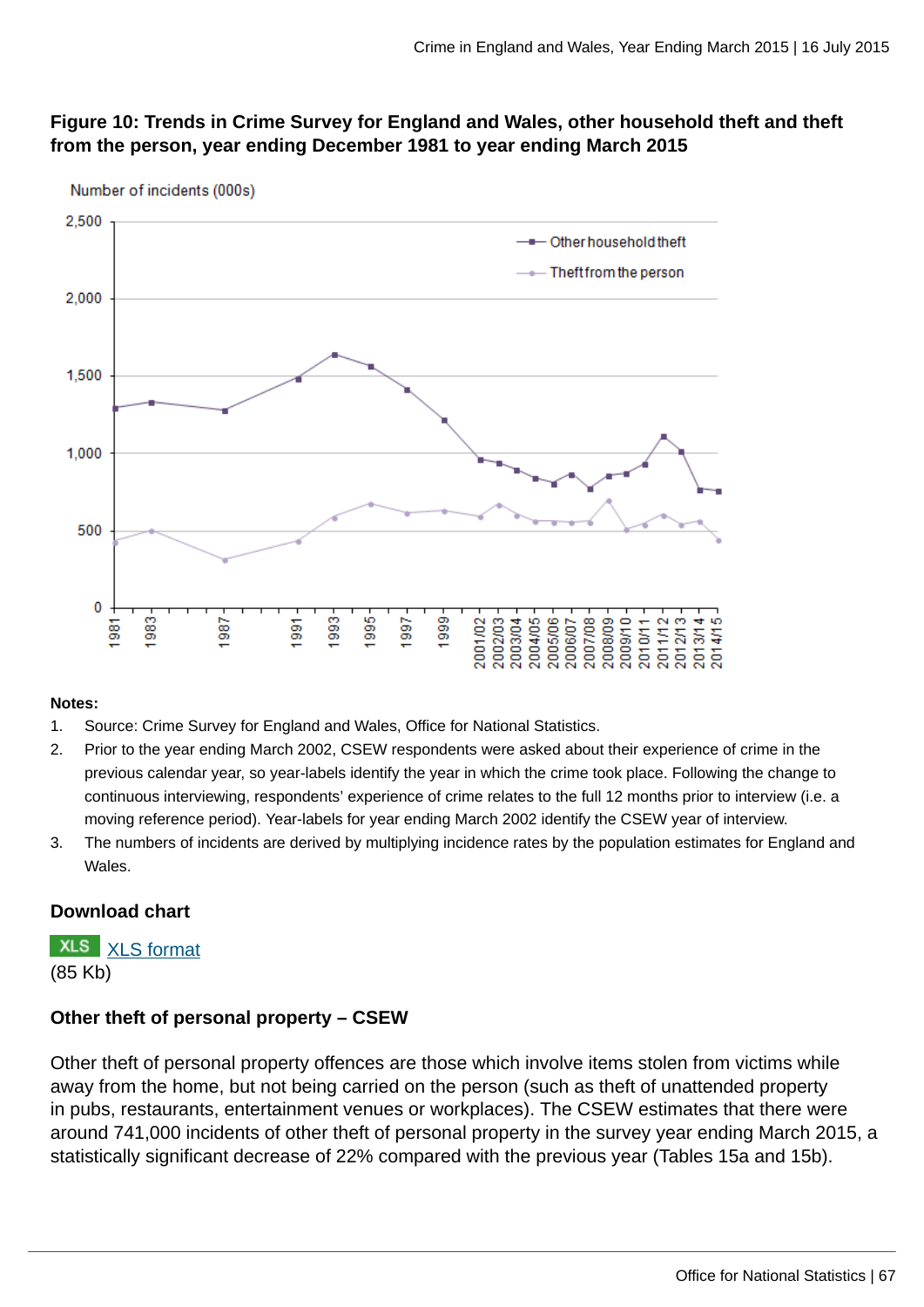Looking at the longer term trend, other theft of personal property saw marked declines between the mid-1990s and the 2004/05 survey after which estimates fluctuated slightly but generally stayed around 1.0 million offences per year. The latest estimate of less than 750,000 offences per year is the lowest recorded by the survey since it began in 1981 and is around a third of the level seen in the 1995 survey.

### **Bicycle theft – CSEW and police recorded crime**

The apparent 2% increase in CSEW bicycle theft, compared with the previous survey year, was not statistically significant (Tables 15a and 15b). The year ending March 2015 CSEW indicates that around 3% of bicycle owning households were victims of bicycle theft in the previous 12 months, down from 6% in the 1995 survey but unchanged from 2013/14.This is one of the lower volume CSEW offence groups and can show large fluctuations from year-to-year. [Appendix table A1 \(623](http://www.ons.gov.uk:80/ons/rel/crime-stats/crime-statistics/year-ending-march-2015/rft-02.xls) [Kb Excel sheet\)](http://www.ons.gov.uk:80/ons/rel/crime-stats/crime-statistics/year-ending-march-2015/rft-02.xls) shows that, like other household theft, these incidents showed a marked decline between 1995 and the 1999 survey, with both small increases and decreases thereafter. The variability means that short term trends have to be interpreted with caution.

Bicycle thefts recorded by the police showed a small decrease of 4% in the year ending March 2015 compared with the previous year (Tables 16a and 16b), remaining at a similar level seen from 2012/13 onwards, and slightly lower than levels seen in the years prior to this. The current level (93,450 offences) is the lowest since the National Crime Recording Standard (NCRS) was first introduced in 2002/03.

### **Shoplifting – police recorded crime**

Shoplifting accounted for 9% of all police recorded crime in the year ending March 2015. The police recorded 326,464 shoplifting offences in this period, a 2% increase compared with the previous year and the highest volume since the introduction of the NCRS in 2002/03. However, this is a smaller increase than the 7% recorded in the year ending March 2014. The longer term trend in shoplifting recorded by the police is different from that seen for other theft offences. While most theft offences saw steady declines over much of the last decade, levels of recorded shoplifting have shown comparatively little change over this time.

Across England and Wales there were 5,386 more shoplifting offences in the year ending March 2015 when compared with the previous year. There were reported increases in 24 of the 43 territorial police force areas in the year ending March 2015, with the Metropolitan police force recording an 11% increase in these offences [\(Table P2 \(296.5 Kb Excel sheet\)\)](http://www.ons.gov.uk:80/ons/rel/crime-stats/crime-statistics/year-ending-march-2015/rft-5.xls).

The [2014 Commercial Victimisation Survey](https://www.gov.uk/government/statistics/crime-against-businesses-findings-from-the-2014-commercial-victimisation-survey) provides an alternative measure of shoplifting (referred to in the survey as 'theft by customers') which includes crimes not reported to the police as well as those that have been. Results from the 2014 survey, which relate to an earlier time period than the latest police recorded crime figures, provided evidence to suggest that the rise in shoplifting recorded by the police (in the year to March 2014 the police were recording a 7% increase in shoplifting) may not have reflected an increase in the actual level of such crimes. Compared with the previous year, the 2014 CVS showed no change in the level of theft by customers (the apparent 29% reduction was not statistically significant<sup>5</sup>, being based on a relatively small sample of between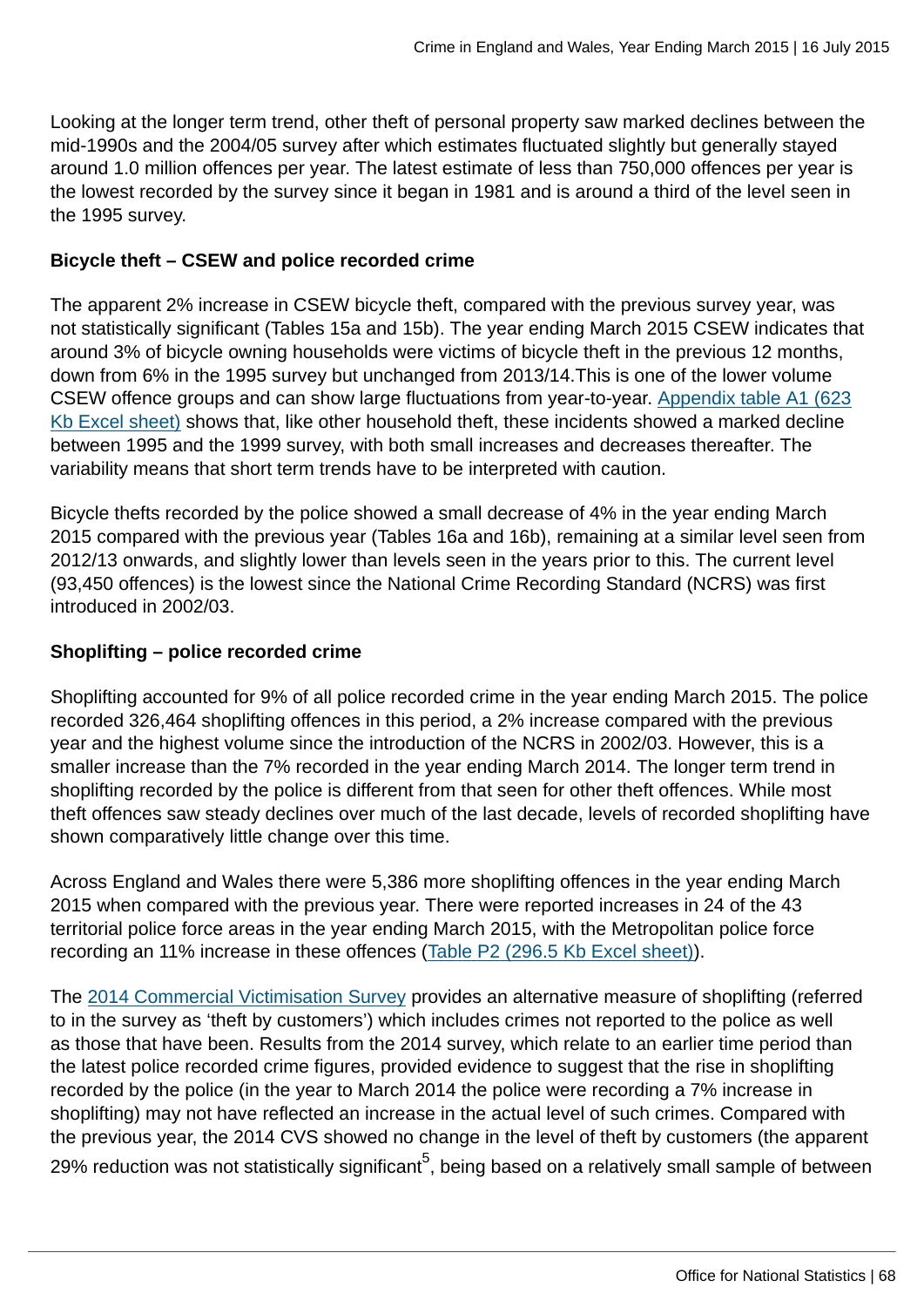1000 and 2000 premises in the wholesale and retail sector). However, the latest estimates provided by the CVS were significantly down (36%) compared with the 2012 survey.

The apparent inconsistency between trends in shoplifting recorded by the police and the CVS may reflect an increase in reporting rates by businesses. While the changes were not statistically significant, the estimated proportion of shoplifting incidents that were reported to the police was 44% in 2014 compared with 42% in 2013 and 41% in 2012. The British Retail Consortium (BRC) have also reported<sup>6</sup> that some retailers are adopting new policies (like those used by the Cooperative supermarket chain $^{7}$ ) leading to a greater proportion of shoplifting offences being reported.

Additionally, increased reporting is consistent with findings from a separate [BRC survey](http://www.brc.org.uk/brc_policy_content.asp?id=263&iCat=48&iSubCat=646&sPolicy=Retail%20Crime&sSubPolicy=BRC%20Retail%20Crime%20Survey) which showed that while their members had experienced decreased levels of shoplifting in 2013/14 compared with 2012/13, the average value of losses experienced had risen. While it is still possible that there have been some genuine rises in the incidence of shoplifting the balance of evidence suggests that the increase in offences recorded by the police could reflect a change in reporting behaviour.

### **All other theft offences – police recorded crime**

The remainder of police recorded theft offences fall into the category 'All other theft offences', which include offences such as blackmail, theft by an employee, and making off without payment (for example, driving away from a petrol station without paying). Within this overall category, there is also an 'Other theft' offence sub-category, which comprises mostly of the theft of unattended items (including both personal property such as wallets or phones, and property from outside peoples' homes, such as garden furniture, as well as metal theft). 'Other theft' accounts for 73% of the overall "all other theft offences" category ([Appendix table A4 \(623 Kb Excel sheet\)\)](http://www.ons.gov.uk:80/ons/rel/crime-stats/crime-statistics/year-ending-march-2015/rft-02.xls).

The most recent police recorded data showed a 4% decrease in all other theft offences, with 493,802 offences in the year ending March 2015 compared with 512,879 offences in the previous year. This decrease continues the downward trend recorded since 2003/04, with the exception of 2009/10 and 2011/12 which saw a brief period of increasing numbers of all other theft offences (Figure 11).

In the year ending March 2015 the police recorded 59,688 making off without payment offences, which was a 16% increase compared with the previous year. Previously there had been steep declines in this particular offence – despite this increase the latest figures remain around 15% lower than the 70,397 offences recorded in 2009/10 ([Appendix table A4 \(623 Kb Excel sheet\)](http://www.ons.gov.uk:80/ons/rel/crime-stats/crime-statistics/year-ending-march-2015/rft-02.xls)).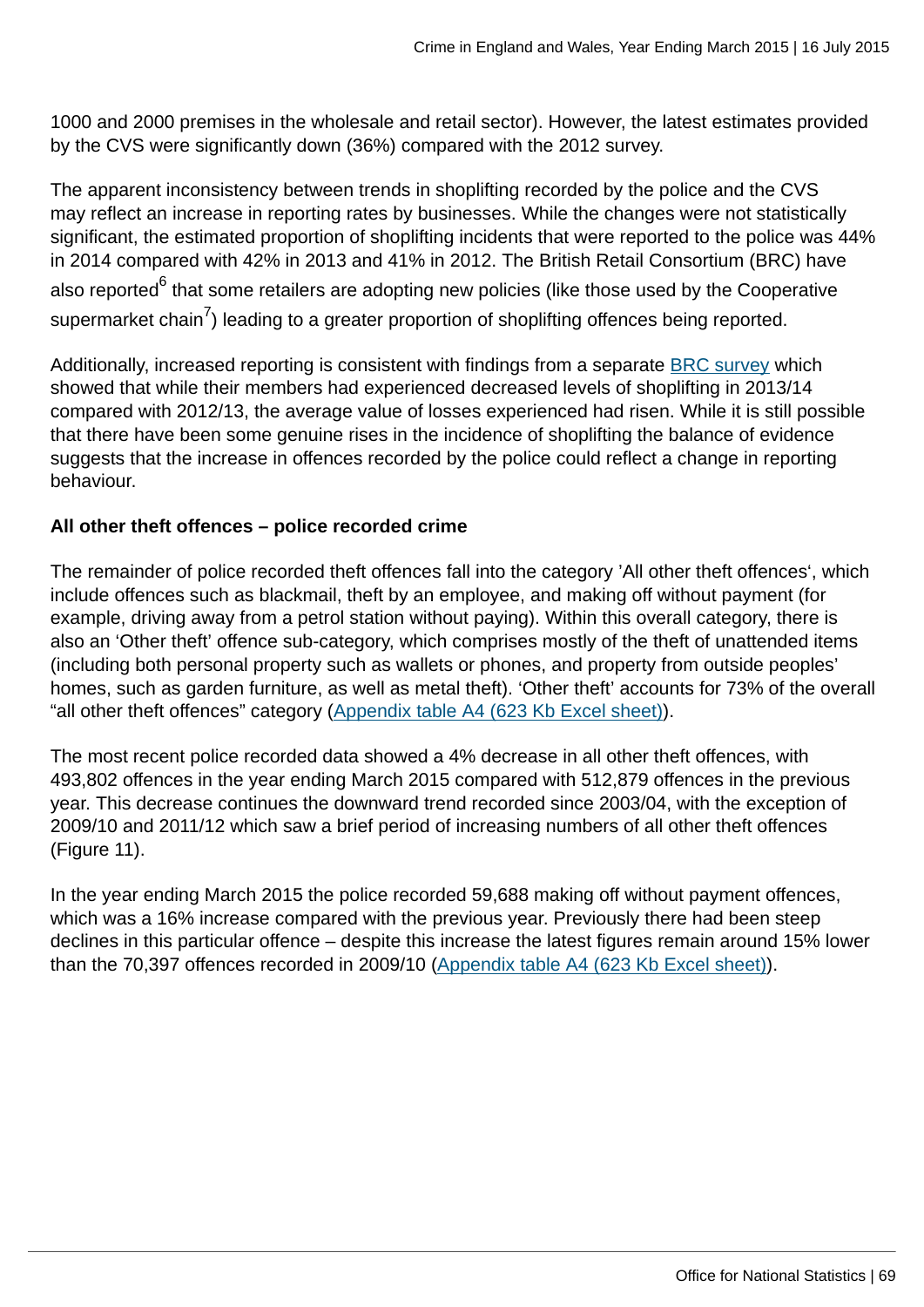### **Figure 11: Trends in police recorded all other theft offences in England and Wales, year ending March 2003 to year ending March 2015 [1,2]**



#### **Notes:**

- 1. Source: Police recorded crime, Home Office
- 2. Police recorded crime are not designated as National Statistics.
- 3. The data on this chart refer to crimes recorded in the financial year (April to March).

#### **Download chart**

**XLS** [XLS format](http://www.ons.gov.uk:80/ons/rel/crime-stats/crime-statistics/year-ending-march-2015/chd-11.xls) (84 Kb)

As well as theft of unattended items, the police recorded 'other theft' subcategory also includes crimes against organisations which are not covered by the CSEW, such as theft of metal or industrial equipment from strategic infrastructure. 'Other theft' offences saw a 7% decrease for the year ending March 2015 compared with the previous year [\(Appendix table A4 \(623 Kb Excel sheet\)](http://www.ons.gov.uk:80/ons/rel/crime-stats/crime-statistics/year-ending-march-2015/rft-02.xls)). This follows a 13% increase between 2009/10 and 2011/12, which was likely to have been caused, in part, by a surge in metal theft (corresponding to a spike in metal prices) over this period. Evidence suggests that such offences are decreasing, a trend that can be linked to the [new metal theft](#page-0-0) [legislation.](#page-0-0) The legislation came into force in May 2013 and increased fines for offences under the Scrap Metal Dealers Act 1964 as well as introducing a new offence for dealers of paying for scrap metal in cash. The Home Office publication [Metal theft, England and Wales, financial year ending](https://www.gov.uk/government/publications/metal-theft-england-and-wales-financial-year-ending-march-2013) [March 2013](https://www.gov.uk/government/publications/metal-theft-england-and-wales-financial-year-ending-march-2013) and Chapter 2 of [Focus on: Property Crime, 2013/14](http://www.ons.gov.uk:80/ons/rel/crime-stats/crime-statistics/focus-on-property-crime--2013-14/index.html) have further information on metal theft.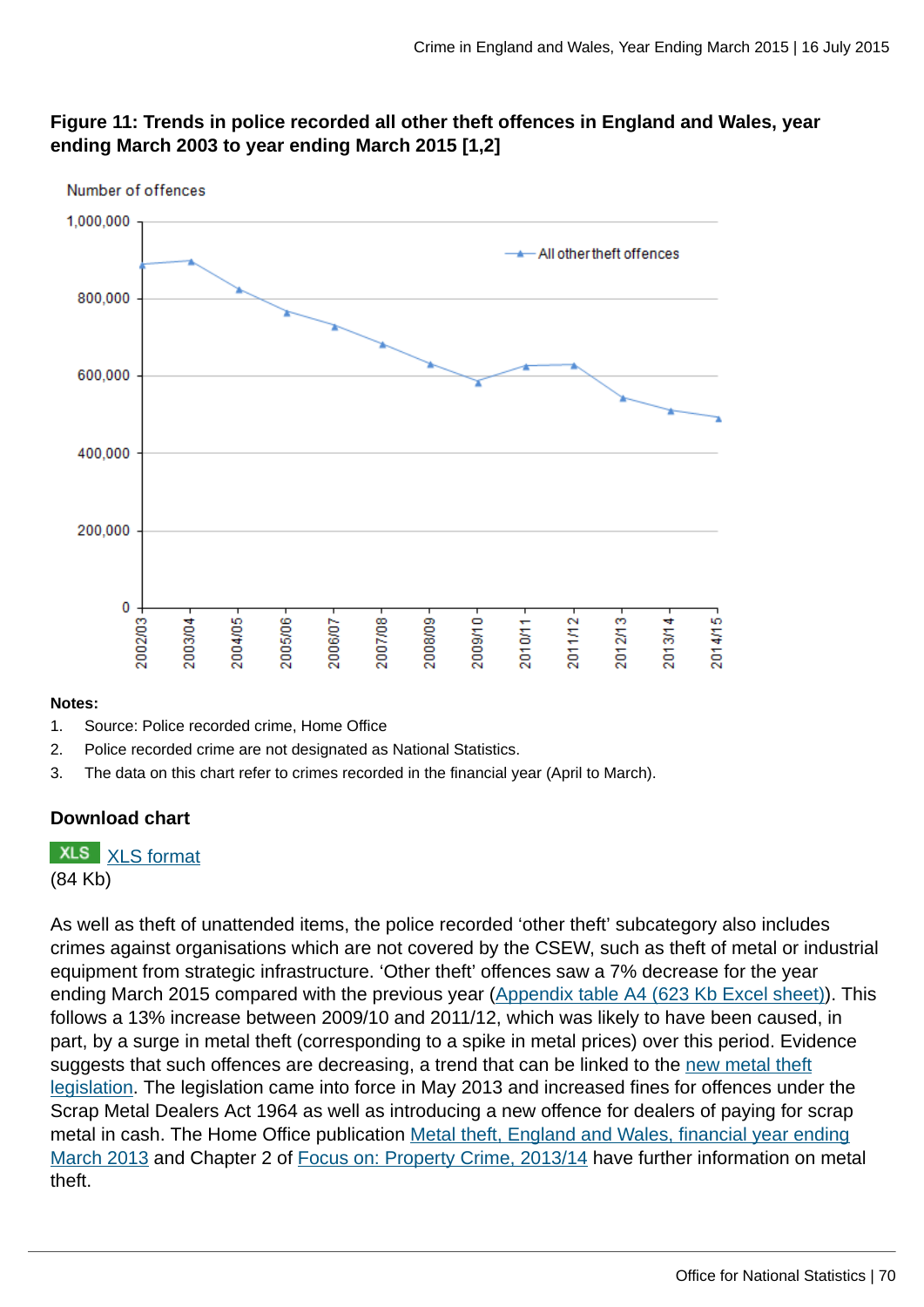### **Table 15a: CSEW other theft of property - number, rate and percentage of incidents [1,2]**

England and Wales

Adults aged 16 and over/households

|                                                                               | Interviews from: |            |       |        |                                                                                      |  |
|-------------------------------------------------------------------------------|------------------|------------|-------|--------|--------------------------------------------------------------------------------------|--|
|                                                                               | '95              | '05        | '10   | $14^3$ | Jan '95 to Dec Apr '04 to Mar Apr '09 to Mar Apr '13 to Mar Apr '14 to Mar<br>$15^3$ |  |
| <b>Number of</b><br>incidents                                                 |                  | Thousands  |       |        |                                                                                      |  |
| Theft from the<br>person                                                      | 680              | 567        | 514   | 567    | 451                                                                                  |  |
| Other theft<br>of personal<br>property                                        | 2,069            | 1,120      | 1,008 | 950    | 741                                                                                  |  |
| Other<br>household theft                                                      | 1,570            | 843        | 875   | 774    | 760                                                                                  |  |
| <b>Bicycle theft</b>                                                          | 660              | 390        | 468   | 375    | 381                                                                                  |  |
| <b>Incidence</b><br>rate per<br>1,000 adults/<br>households                   |                  |            |       |        |                                                                                      |  |
| Theft from the<br>person                                                      | 17               | 14         | 12    | 13     | 10                                                                                   |  |
| Other theft<br>of personal<br>property                                        | 51               | 27         | 23    | 21     | 16                                                                                   |  |
| Other<br>household theft                                                      | 76               | 38         | 38    | 33     | 32                                                                                   |  |
| Bicycle theft:<br>bicycle-owning<br>households                                | 71               | 41         | 45    | 30     | 31                                                                                   |  |
| Percentage<br>of adults/<br>households<br>who were<br>victims once<br>or more |                  | Percentage |       |        |                                                                                      |  |
| Theft from the<br>person                                                      | 1.6              | 1.2        | 1.1   | 1.1    | 0.9                                                                                  |  |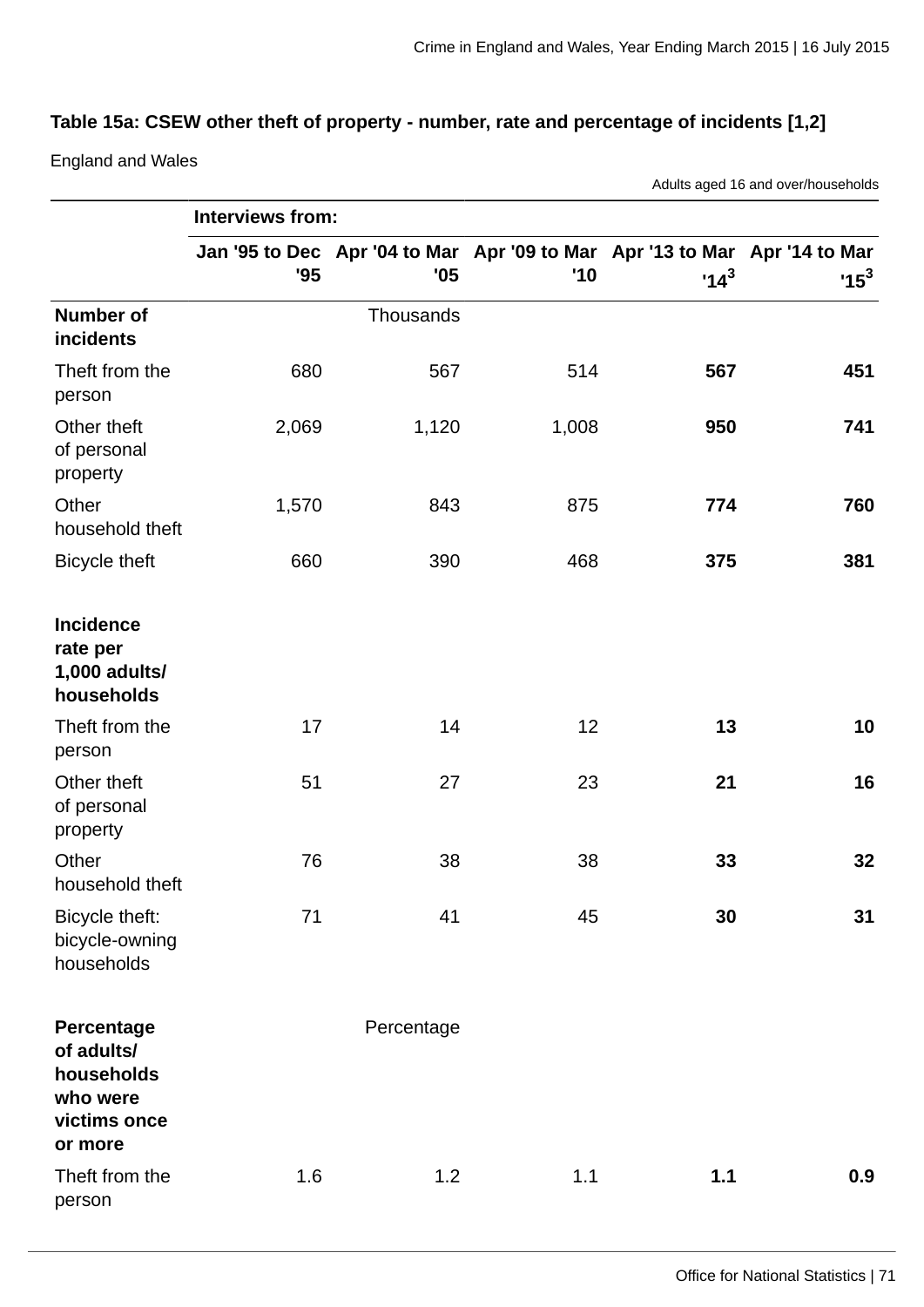|                                                | <b>Interviews from:</b> |                                                                                   |        |        |        |  |
|------------------------------------------------|-------------------------|-----------------------------------------------------------------------------------|--------|--------|--------|--|
|                                                | 95                      | Jan '95 to Dec Apr '04 to Mar Apr '09 to Mar Apr '13 to Mar Apr '14 to Mar<br>'05 | '10    | $14^3$ | $15^3$ |  |
| Other theft<br>of personal<br>property         | 4.1                     | 2.3                                                                               | 2.0    | 1.9    | 1.4    |  |
| Unweighted<br>base - number<br>of adults       | 16,337                  | 45,118                                                                            | 44,559 | 35,371 | 33,350 |  |
| Other<br>household theft                       | 5.1                     | 2.8                                                                               | 2.9    | 2.7    | 2.5    |  |
| Unweighted<br>base - number<br>of households   | 16,310                  | 45,081                                                                            | 44,611 | 35,339 | 33,299 |  |
| Bicycle theft:<br>bicycle-owning<br>households | 6.1                     | 3.6                                                                               | 3.9    | 2.7    | 2.7    |  |
| Unweighted<br>base - bicycle<br>owners         | 6,863                   | 19,378                                                                            | 20,129 | 16,891 | 15,859 |  |

#### **Table notes:**

1. Source: Crime Survey for England and Wales, Office for National Statistics

2. Appendix table A1, A2, A3 provide detailed footnotes and data for further years.

3. Base sizes for data since the years ending March 2014 and March 2015 are smaller than previous years, due to sample size reductions introduced in April 2012.

### **Download table**

**XLS** [XLS format](http://www.ons.gov.uk:80/ons/rel/crime-stats/crime-statistics/year-ending-march-2015/prt-15a.xls) (88 Kb)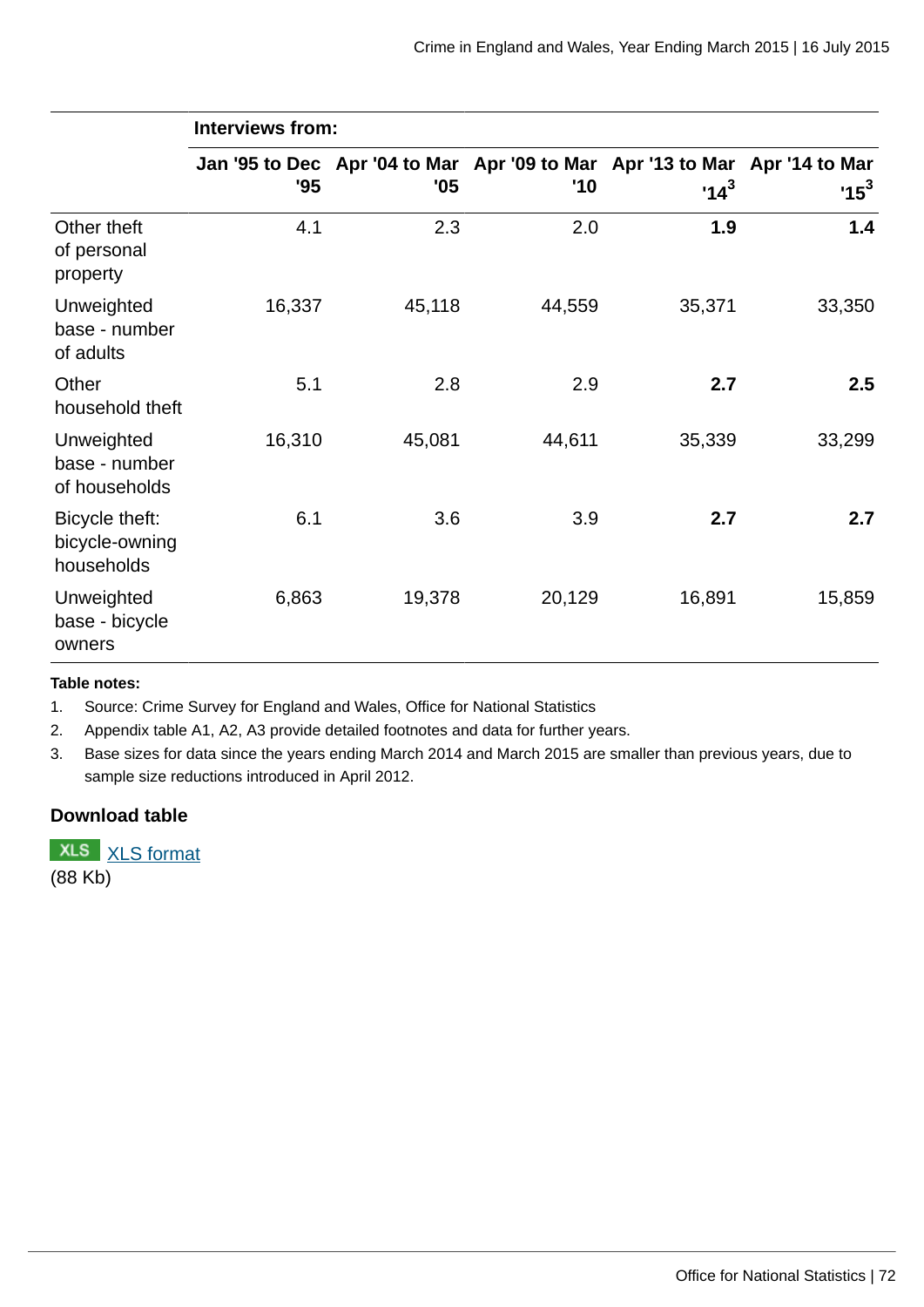# **Table 15b: CSEW other theft of property - percentage change and statistical significance [1,2]**

England and Wales

Adults aged 16 and over/households

|                                                         |                    |          |                    |          | April 2014 to March 2015 compared with: |          |                                                 |         |
|---------------------------------------------------------|--------------------|----------|--------------------|----------|-----------------------------------------|----------|-------------------------------------------------|---------|
|                                                         | Jan '95 to Dec '95 |          | Apr '04 to Mar '05 |          | Apr '09 to Mar '10                      |          | Apr '13 to Mar '14                              |         |
| <b>Number</b><br>of<br>incidents                        |                    |          |                    |          |                                         |          | Percentage change and significance <sup>3</sup> |         |
| <b>Theft</b><br>from the<br>person                      | $-34$              | $\star$  | $-21$              | $\star$  | $-12$                                   |          | $-21$                                           | $\star$ |
| Other<br>theft of<br>personal<br>property               | $-64$              | $\star$  | $-34$              | $\star$  | $-26$                                   | $\star$  | $-22$                                           | $\star$ |
| Other<br>household<br>theft                             | $-52$              | $\star$  | $-10$              | $\ast$   | $-13$                                   | $\star$  | $-2$                                            |         |
| <b>Bicycle</b><br>theft                                 | $-42$              | $\ast$   | $-2$               |          | $-19$                                   | $\star$  | $\mathbf{2}$                                    |         |
| Incidence<br>rate per<br>1,000<br>adults/<br>households |                    |          |                    |          |                                         |          |                                                 |         |
| <b>Theft</b><br>from the<br>person                      | $-41$              | $^\star$ | $-27$              | $^\star$ | $-16$                                   |          | $-21$                                           | $\star$ |
| Other<br>theft of<br>personal<br>property               | $-68$              | $^\star$ | $-39$              | $^\star$ | $-30$                                   | $^\star$ | $-23$                                           | $\star$ |
| Other<br>household<br>theft                             | $-58$              | $\star$  | $-17$              | $\star$  | $-17$                                   | $\star$  | $-3$                                            |         |
| <b>Bicycle</b><br>theft:<br>bicycle-                    | $-57$              | $\star$  | $-26$              | $\star$  | $-32$                                   | $\star$  | $\mathbf{2}$                                    |         |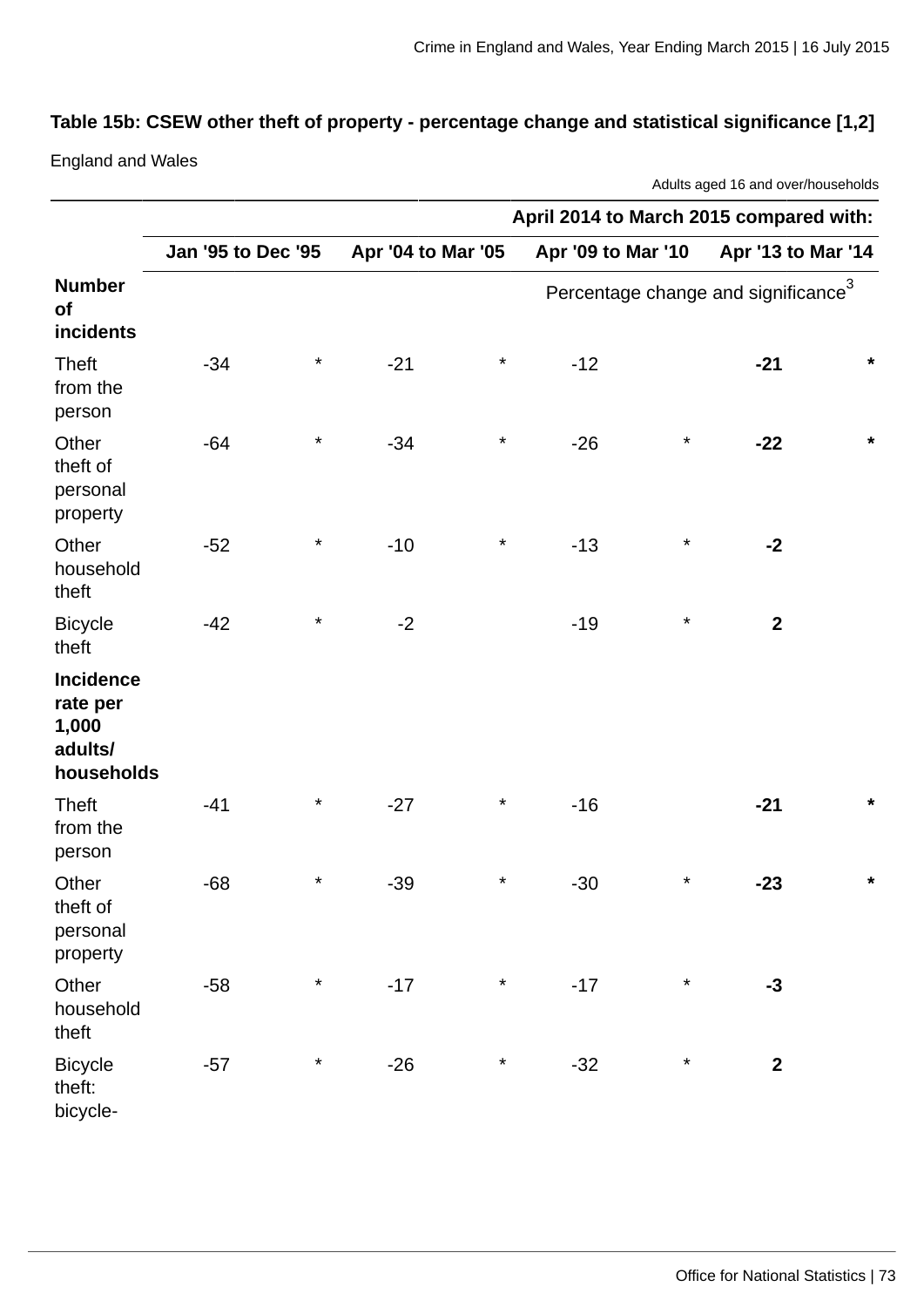|                                                                                     |                    |          |                    |          | April 2014 to March 2015 compared with:                 |          |                    |         |
|-------------------------------------------------------------------------------------|--------------------|----------|--------------------|----------|---------------------------------------------------------|----------|--------------------|---------|
|                                                                                     | Jan '95 to Dec '95 |          | Apr '04 to Mar '05 |          | Apr '09 to Mar '10                                      |          | Apr '13 to Mar '14 |         |
| owning<br>households                                                                |                    |          |                    |          |                                                         |          |                    |         |
| Percentage<br>of adults/<br>households<br>who<br>were<br>victims<br>once or<br>more |                    |          |                    |          | Percentage point change and significance <sup>3,4</sup> |          |                    |         |
| <b>Theft</b><br>from the<br>person                                                  | $-0.7$             | $^\star$ | $-0.3$             | $^\star$ | $-0.2$                                                  | $^\star$ | $-0.3$             | $\star$ |
| Other<br>theft of<br>personal<br>property                                           | $-2.7$             | $\star$  | $-0.9$             | $^\star$ | $-0.6$                                                  | $^\star$ | $-0.5$             | $\star$ |
| Other<br>household<br>theft                                                         | $-2.6$             | $^\star$ | $-0.3$             | $^\star$ | $-0.4$                                                  | $^\star$ | $-0.1$             |         |
| <b>Bicycle</b><br>theft:<br>bicycle-<br>owning<br>households                        | $-3.4$             | $\star$  | $-0.9$             | $^\star$ | $-1.3$                                                  | $^\star$ | 0.0                |         |

#### **Table notes:**

- 1. Source: Crime Survey for England and Wales, Office for National Statistics
- 2. Appendix table A1, A2, A3 provide detailed footnotes and data for further years.
- 3. Statistically significant change at the 5% level is indicated by an asterisk.
- 4. The percentage point change presented in the tables may differ from subtraction of the 2 percentages due to rounding.

# **Download table**

**XLS** [XLS format](http://www.ons.gov.uk:80/ons/rel/crime-stats/crime-statistics/year-ending-march-2015/prt-15b.xls) (90.5 Kb)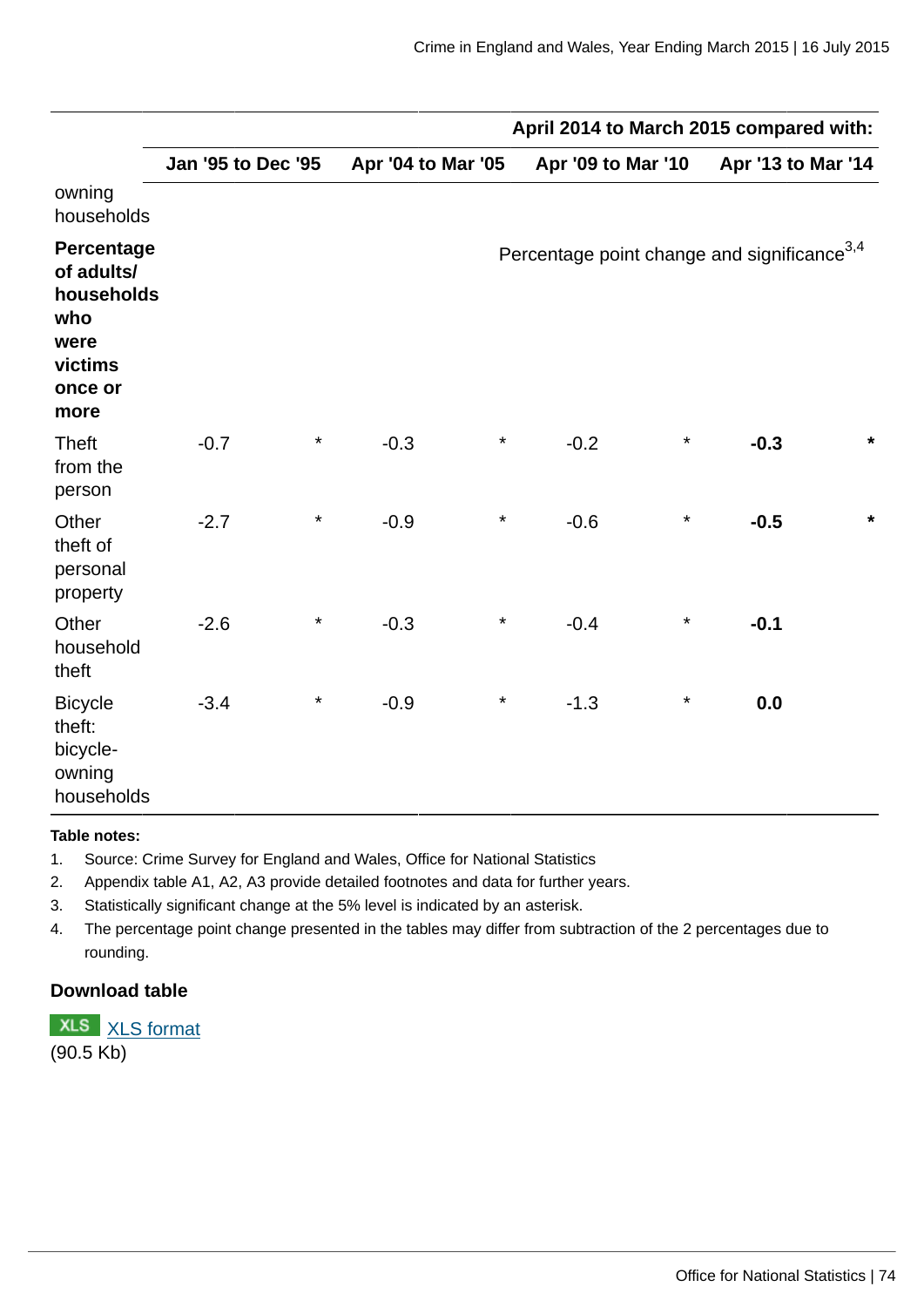# **Table 16a: Police recorded other theft - number and rate of offences [1,2,3,4]**

England and Wales

|                                            |                |                | Apr '04 to Mar '05 Apr '09 to Mar '10 Apr '13 to Mar '14 Apr '14 to Mar '15 |                 |
|--------------------------------------------|----------------|----------------|-----------------------------------------------------------------------------|-----------------|
| Theft from the<br>person                   | 122,081        | 92,247         | 98,280                                                                      | 78,814          |
| <b>Bicycle theft</b>                       | 105,953        | 109,847        | 97,684                                                                      | 93,450          |
| Shoplifting                                | 281,127        | 307,823        | 321,078                                                                     | 326,464         |
| All other theft<br>offences <sup>5,6</sup> | 828,247        | 587,185        | 512,879                                                                     | 493,802         |
| <b>Rate per 1,000</b><br>population        |                |                |                                                                             |                 |
| Theft from the<br>person                   | $\overline{2}$ | $\overline{2}$ | $\overline{2}$                                                              | 1               |
| Bicycle theft                              | $\overline{2}$ | $\overline{2}$ | $\mathbf{2}$                                                                | $\mathbf{2}$    |
| Shoplifting                                | 5              | 6              | 6                                                                           | $6\phantom{1}6$ |
| All other theft<br>offences <sup>5,6</sup> | 16             | 11             | 9                                                                           | 9               |

#### **Table notes:**

- 1. Source: Police recorded crime, Home Office
- 2. Police recorded crime data are not designated as National Statistics.
- 3. Police recorded crime statistics based on data from all 44 forces in England and Wales (including the British Transport Police).
- 4. Appendix table A4 provides detailed footnotes and further years.
- 5. All other theft offences now includes all 'making off without payment' offences recorded since the year ending March 2003. Making off without payment was previously included within the fraud offence group, but following a change in the classification for the year ending March 2014, this change has been applied to previous years of data to give a consistent time series.
- 6. For full range of offences included in all other theft see Appendix table A4

# **Download table**

**XLS** [XLS format](http://www.ons.gov.uk:80/ons/rel/crime-stats/crime-statistics/year-ending-march-2015/prt-16a.xls) (86 Kb)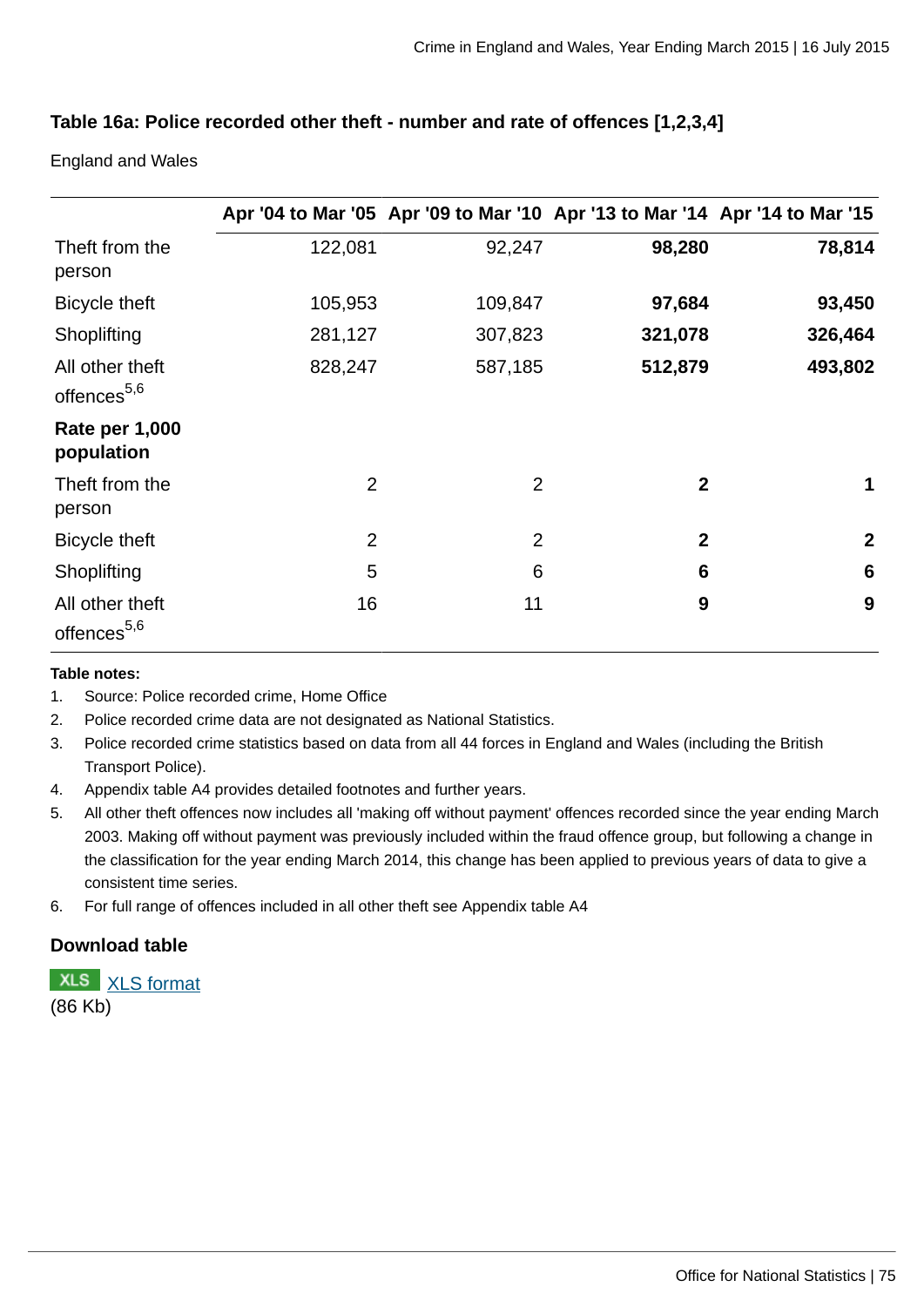Percentage change

# **Table 16b: Police recorded other theft - percentage change [1,2,3,4]**

#### England and Wales

|                                            |                    |                    | $\bullet$ . $\bullet$ $\bullet$ . $\bullet$ . $\bullet$ . $\bullet$ . $\bullet$ . $\bullet$ . $\bullet$ . $\bullet$ . $\bullet$ . $\bullet$ |  |  |
|--------------------------------------------|--------------------|--------------------|---------------------------------------------------------------------------------------------------------------------------------------------|--|--|
|                                            |                    |                    | April 2014 to March 2015 compared with:                                                                                                     |  |  |
|                                            | Apr '04 to Mar '05 | Apr '09 to Mar '10 | Apr '13 to Mar '14                                                                                                                          |  |  |
| Theft from the person                      | $-35$              | $-15$              | $-20$                                                                                                                                       |  |  |
| Bicycle theft                              | $-12$              | $-15$              | -4                                                                                                                                          |  |  |
| Shoplifting                                | 16                 | 6                  | $\mathbf{2}$                                                                                                                                |  |  |
| All other theft<br>offences <sup>5,6</sup> | $-40$              | $-16$              | -4                                                                                                                                          |  |  |

#### **Table notes:**

- 1. Source: Police recorded crime, Home Office
- 2. Police recorded crime data are not designated as National Statistics.
- 3. Police recorded crime statistics based on data from all 44 forces in England and Wales (including the British Transport Police).
- 4. Appendix table A4 provides detailed footnotes and further years.
- 5. All other theft offences now includes all 'making off without payment' offences recorded since the year ending March 2003. Making off without payment was previously included within the fraud offence group, but following a change in the classification for the year ending March 2014, this change has been applied to previous years of data to give a consistent time series.
- 6. For full range of offences included in all other theft see Appendix table A4

## **Download table**

#### **XLS** [XLS format](http://www.ons.gov.uk:80/ons/rel/crime-stats/crime-statistics/year-ending-march-2015/prt-16b.xls)

(84.5 Kb)

## **Notes for Theft offences – other theft of property**

- 1. The Home Office report [Reducing mobile phone theft and improving security](https://www.gov.uk/government/publications/reducing-mobile-phone-theft-and-improving-security) published in September 2014 has more information.
- 2. Based on figures provided by the Metropolitan Police in relation to a freedom of information (FOI) request reported by [London Evening Standard – 4 April 2013](http://www.standard.co.uk/news/crime/bike-mugger-phone-thefts-in-london-soar-to-3754-in-a-year-8559784.html).
- 3. Section 5.2 and Appendix 2 of the [User Guide](http://www.ons.gov.uk:80/ons/guide-method/method-quality/specific/crime-statistics-methodology/user-guides/index.html) have more details on the offences that constitute CSEW other household theft.
- 4. The Nature of Crime tables in [Focus on: Property Crime, 2013/14](http://www.ons.gov.uk:80/ons/rel/crime-stats/crime-statistics/focus-on-property-crime--2013-14/index.html) have more details.
- 5. Percentage changes have been calculated based on rates of 'theft by customers' per 1000 wholesale and retail premises.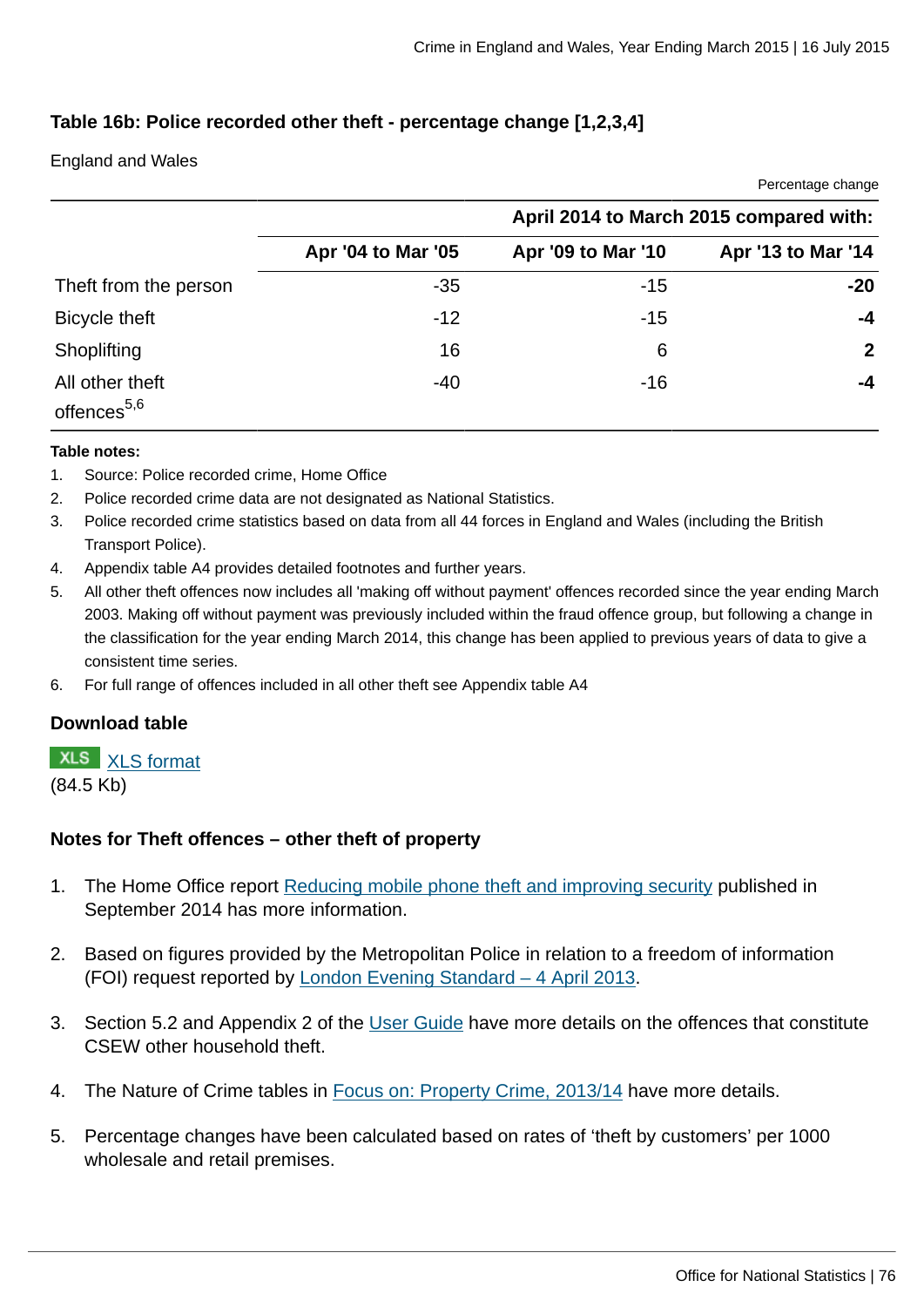- 6. Referred to on page 19 of the [British Retail Consortium Retail Crime Survey 2014](http://www.brc.org.uk/brc_policy_content.asp?iCat=48&iSubCat=646&spolicy=Retail+Crime&sSubPolicy=BRC+Retail+Crime+Survey)
- 7. As reported in the [Nottingham Post](http://www.nottinghampost.com/Nottingham-op-stores-tough-shoplifters/story-20335256-detail/story.html), 18 December 2013.

# **Criminal damage**

Based on the Crime Survey for England and Wales (CSEW) in the year ending March 2015, there were around 1.3 million incidents of criminal damage of personal and household property. The apparent 8% decrease compared with the previous survey year was not statistically significant but follows a long downward trend (Tables 17a and 17b). Figure 12 shows the trend for criminal damage has followed a slightly different pattern compared with most other CSEW crime groups. Criminal damage peaked in the 1993 survey with 3.4 million incidents followed by a series of modest falls (when compared with other CSEW offence types) until the 2003/04 survey (2.4 million offences). There was then a short upward trend until the 2006/07 CSEW (2.9 million offences), after which there were falls to its current level, the lowest since the survey began.





#### **Notes:**

- 1. Source: Crime Survey for England and Wales, Office for National Statistics
- 2. Prior to the year ending March 2002, CSEW respondents were asked about their experience of crime in the previous calendar year, so year-labels identify the year in which the crime took place. Following the change to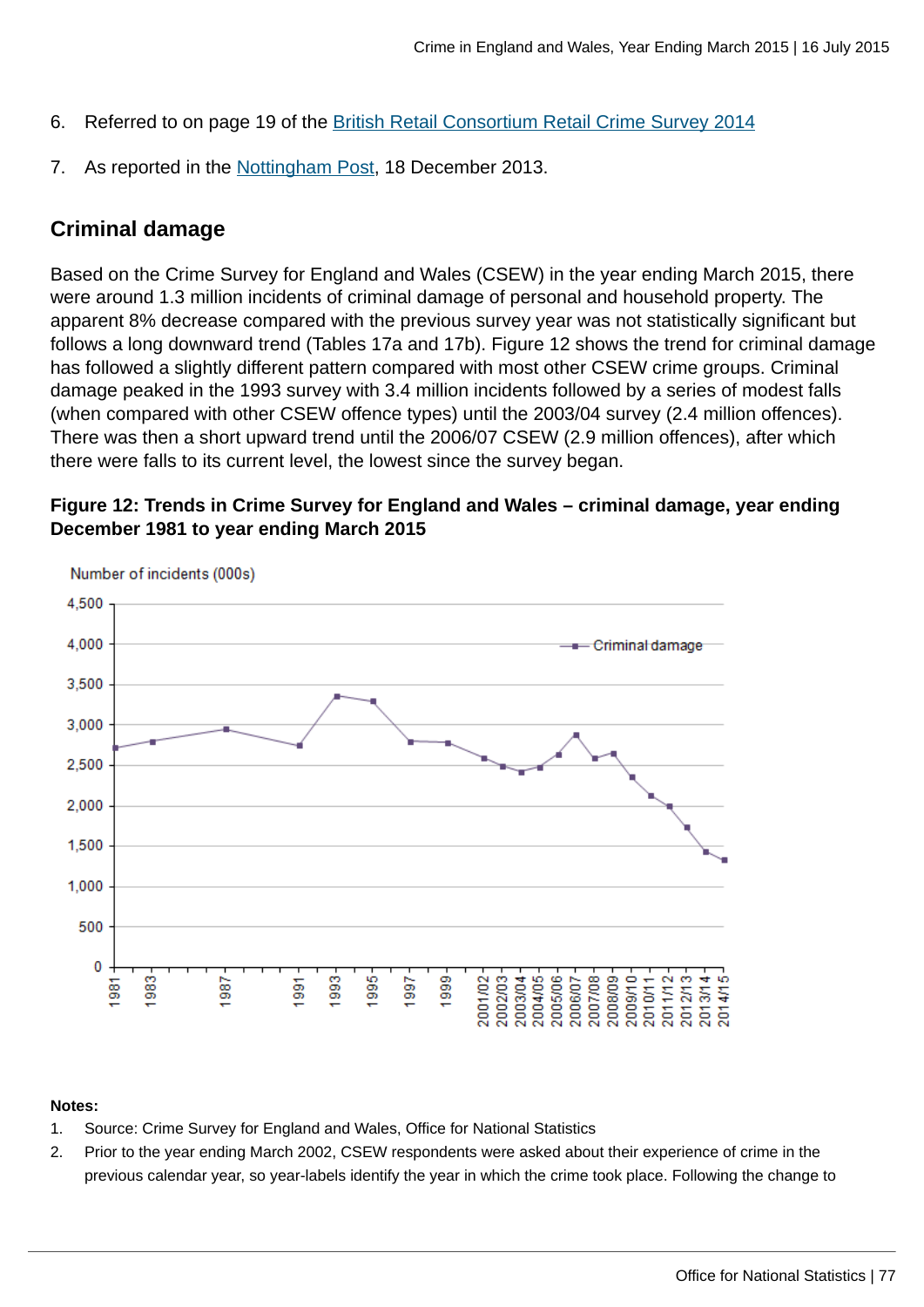continuous interviewing, respondents' experience of crime relates to the full 12 months prior to interview (i.e. a moving reference period). Year-labels for year ending March 2002 identify the CSEW year of interview.

3. The numbers of incidents are derived by multiplying incidence rates by the population estimates for England and Wales.

## **Download chart**

# **XLS** [XLS format](http://www.ons.gov.uk:80/ons/rel/crime-stats/crime-statistics/year-ending-march-2015/chd-12.xls)

(84.5 Kb)

Tables 17a and 17b show the downward trend in this offence group. There were statistically significant decreases when comparing the current figure with those from 5 and 10 years ago. This trend is also reflected in the decline in percentage of households victimised; around 4 in every 100 households were victims of criminal damage in the year ending March 2015, compared with around 10 in every 100 households in 1995.

In the latest year, there was a statistically significant decrease in criminal damage to a vehicle (down 12%). The apparent 2% increase in arson and other criminal damage however, was not statistically significant.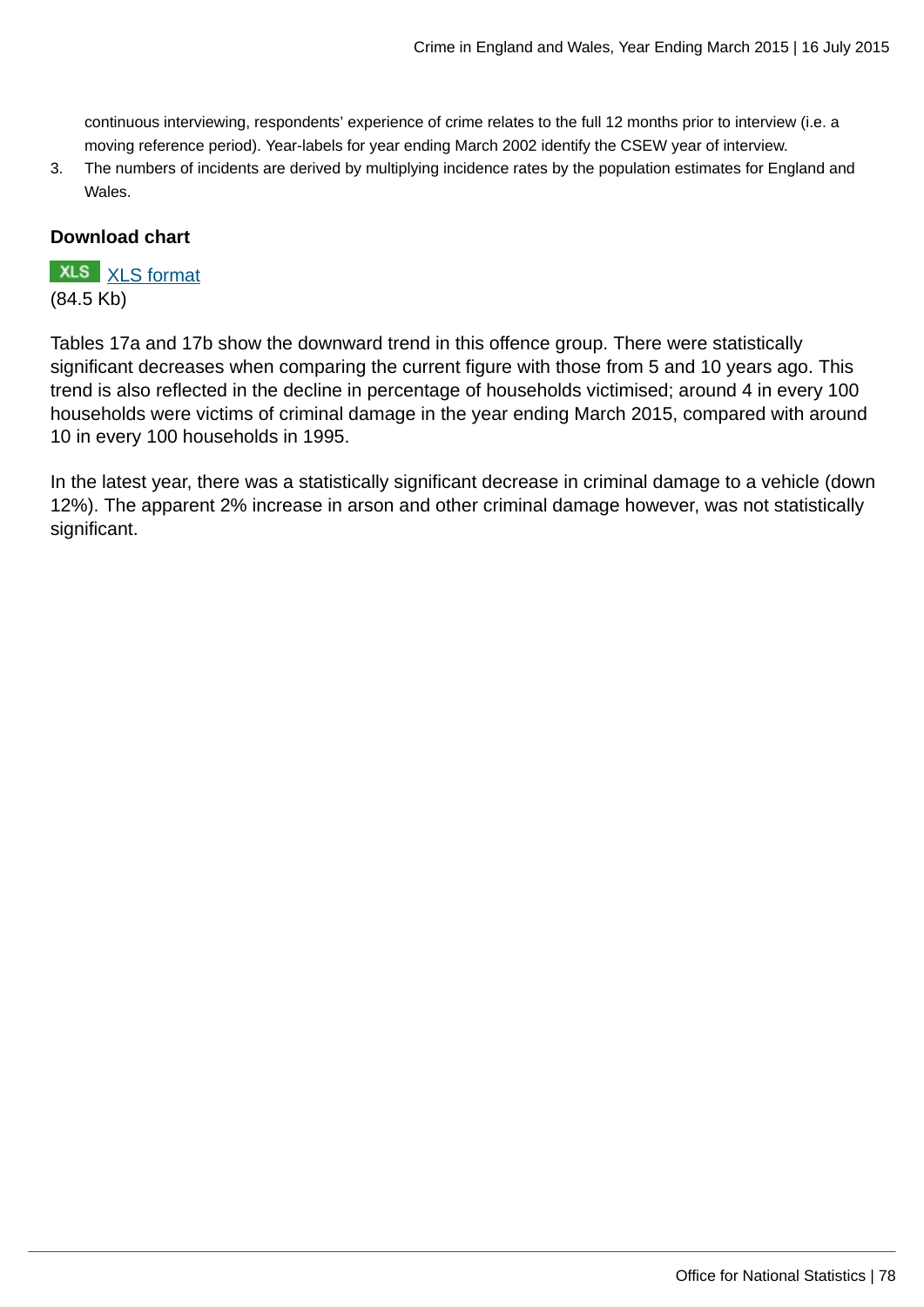# **Table 17a: CSEW criminal damage - number, rate and percentage of incidents [1,2]**

England and Wales

|                                                  |       |                                                                                   |       |        | Households              |
|--------------------------------------------------|-------|-----------------------------------------------------------------------------------|-------|--------|-------------------------|
|                                                  |       |                                                                                   |       |        | <b>Interviews from:</b> |
|                                                  | '95   | Jan '95 to Dec Apr '04 to Mar Apr '09 to Mar Apr '13 to Mar Apr '14 to Mar<br>'05 | '10   | $14^3$ | $15^3$                  |
| <b>Number of</b><br>incidents                    |       |                                                                                   |       |        | Thousands               |
| Criminal<br>damage                               | 3,300 | 2,487                                                                             | 2,359 | 1,446  | 1,334                   |
| Criminal<br>damage to a<br>vehicle               | 1,790 | 1,517                                                                             | 1,537 | 999    | 878                     |
| Arson and<br>other criminal<br>damage            | 1,510 | 970                                                                               | 822   | 448    | 456                     |
| <b>Incidence</b><br>rate per 1,000<br>households |       |                                                                                   |       |        |                         |
| Criminal<br>damage                               | 159   | 112                                                                               | 102   | 61     | 56                      |
| Criminal<br>damage to a<br>vehicle               | 86    | 68                                                                                | 67    | 42     | 37                      |
| Arson and<br>other criminal<br>damage            | 73    | 44                                                                                | 36    | 19     | 19                      |
| <b>Percentage of</b><br>households<br>that were  |       |                                                                                   |       |        | Percentage              |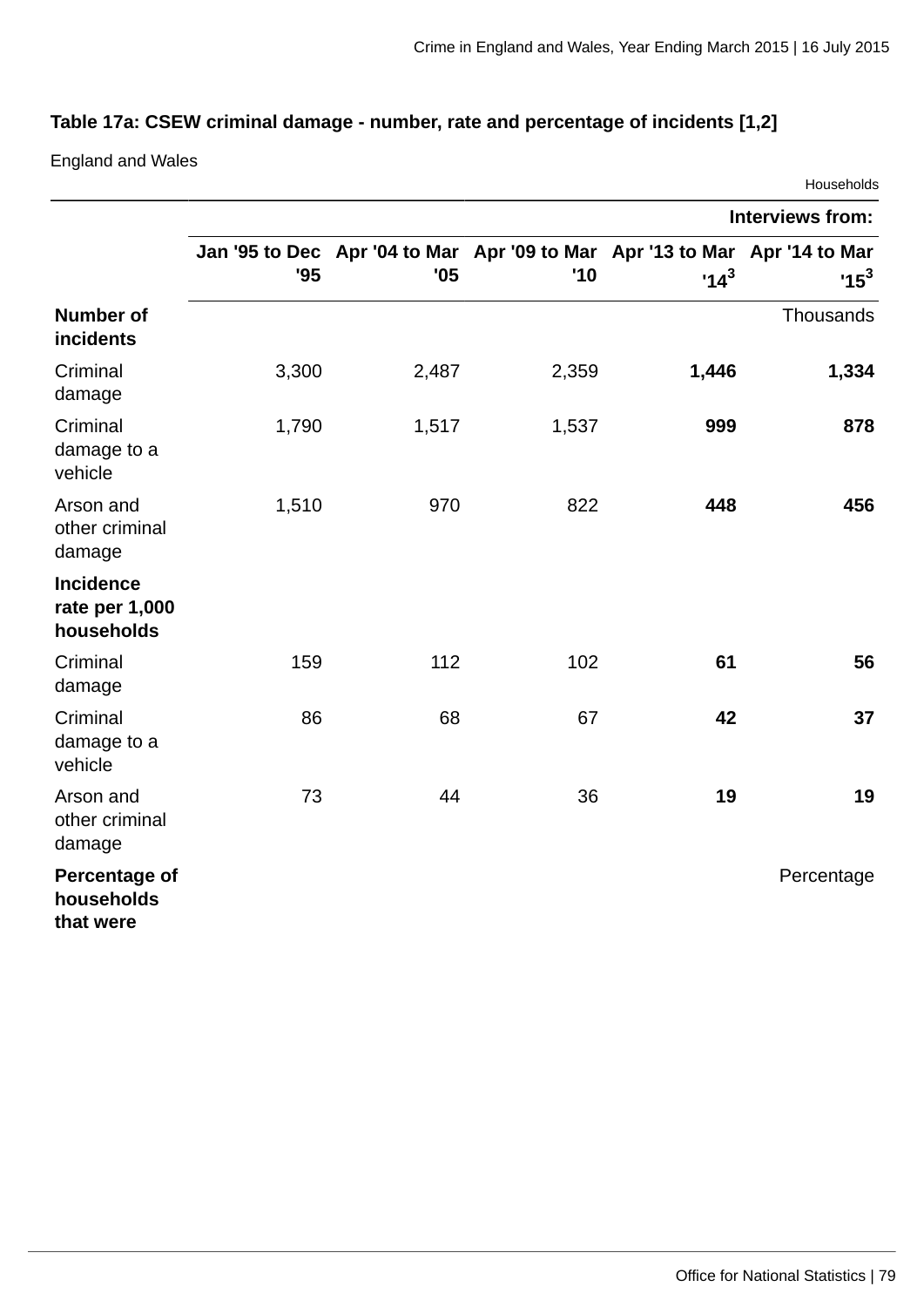|                                              |        |        |        |                                                                                      | Interviews from: |
|----------------------------------------------|--------|--------|--------|--------------------------------------------------------------------------------------|------------------|
|                                              | '95    | '05    | '10    | Jan '95 to Dec Apr '04 to Mar Apr '09 to Mar Apr '13 to Mar Apr '14 to Mar<br>$14^3$ | $15^3$           |
| victims once<br>or more                      |        |        |        |                                                                                      |                  |
| Criminal<br>damage                           | 10.1   | 7.1    | 6.7    | 4.2                                                                                  | 3.8              |
| Criminal<br>damage to a<br>vehicle           | 6.2    | 4.8    | 4.7    | 3.1                                                                                  | 2.6              |
| Arson and<br>other criminal<br>damage        | 4.3    | 2.7    | 2.3    | 1.3                                                                                  | 1.2              |
| Unweighted<br>base - number<br>of households | 16,310 | 45,081 | 44,611 | 35,339                                                                               | 33,299           |

#### **Table notes:**

1. Source: Crime Survey for England and Wales, Office for National Statistics

2. Appendix table A1, A2, A3 provide detailed footnotes and data for further years.

3. Base sizes for data since the years ending March 2014 and March 2015 are smaller than previous years, due to sample size reductions introduced in April 2012.

## **Download table**

**XLS** [XLS format](http://www.ons.gov.uk:80/ons/rel/crime-stats/crime-statistics/year-ending-march-2015/prt-17a.xls) (86 Kb)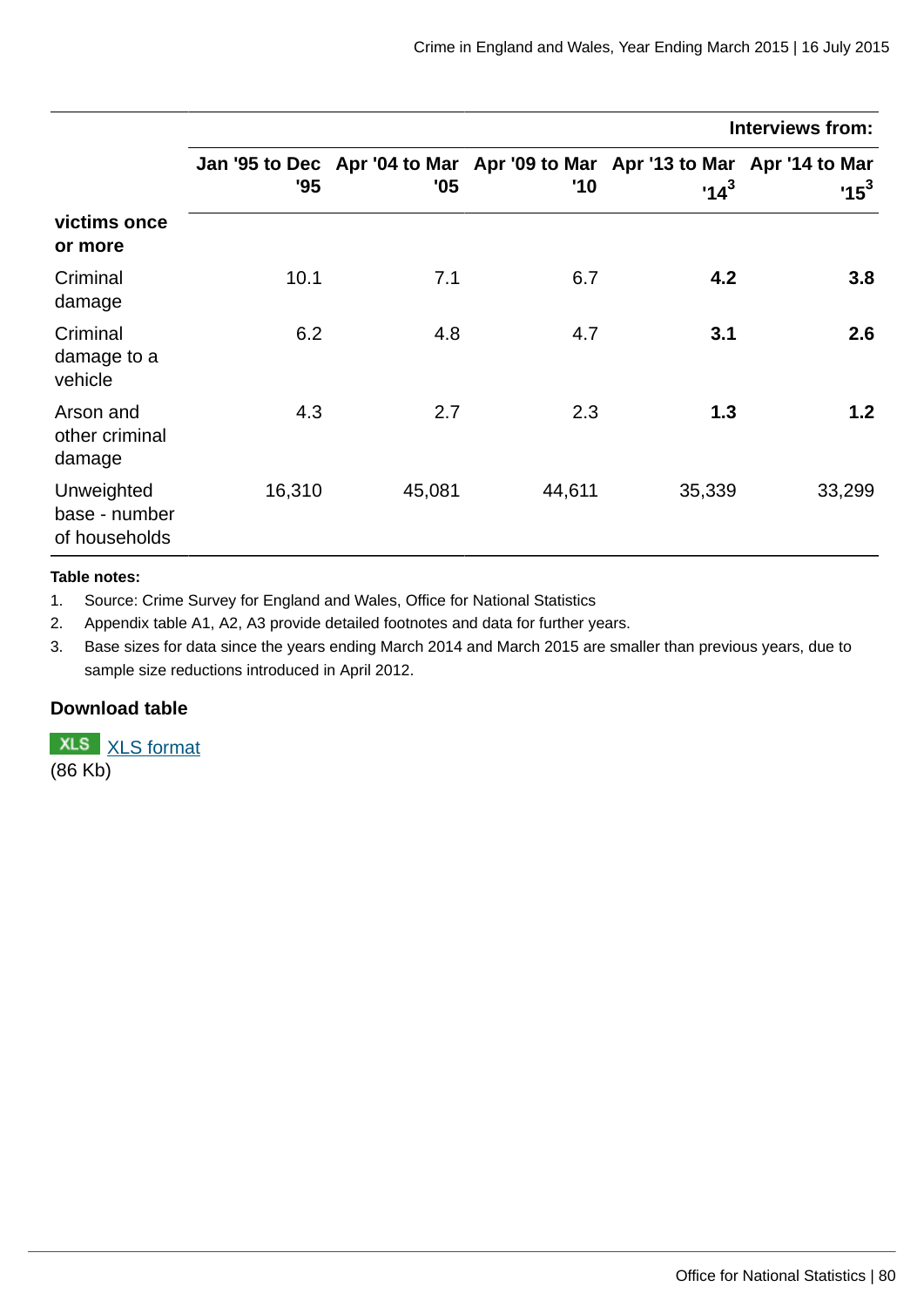# **Table 17b: CSEW criminal damage - percentage change and statistical significance [1,2]**

England and Wales

|                                                        |                           |          |                    |          |                                                         |          |                                                 | Households |
|--------------------------------------------------------|---------------------------|----------|--------------------|----------|---------------------------------------------------------|----------|-------------------------------------------------|------------|
|                                                        |                           |          |                    |          | April 2014 to March 2015 compared with:                 |          |                                                 |            |
|                                                        | <b>Jan '95 to Dec '95</b> |          | Apr '04 to Mar '05 |          | Apr '09 to Mar '10                                      |          | Apr '13 to Mar '14                              |            |
| <b>Number</b><br>of<br>incidents                       |                           |          |                    |          |                                                         |          | Percentage change and significance <sup>3</sup> |            |
| Criminal<br>damage                                     | $-60$                     | $^\star$ | $-46$              | $^\star$ | $-43$                                                   | $\star$  | $-8$                                            |            |
| Criminal<br>damage<br>to a<br>vehicle                  | $-51$                     | $^\star$ | $-42$              | $^\star$ | $-43$                                                   | $\star$  | $-12$                                           | *          |
| Arson<br>and other<br>criminal<br>damage               | $-70$                     | $^\star$ | $-53$              | $^\star$ | $-45$                                                   | $\star$  | $\overline{2}$                                  |            |
| <b>Incidence</b><br>rate per<br>1,000<br>households    |                           |          |                    |          |                                                         |          |                                                 |            |
| Criminal<br>damage                                     | $-65$                     | $^\star$ | $-50$              | $^\star$ | $-46$                                                   | $\star$  | $-9$                                            |            |
| Criminal<br>damage<br>to a<br>vehicle                  | $-58$                     | $^\star$ | $-46$              | $^\star$ | $-45$                                                   | $\star$  | $-13$                                           | $\star$    |
| Arson<br>and other<br>criminal<br>damage               | $-74$                     | $^\star$ | -56                | $^\star$ | $-47$                                                   | $^\star$ | $\mathbf{1}$                                    |            |
| Percentage<br>of<br>households<br>that were<br>victims |                           |          |                    |          | Percentage point change and significance <sup>3,4</sup> |          |                                                 |            |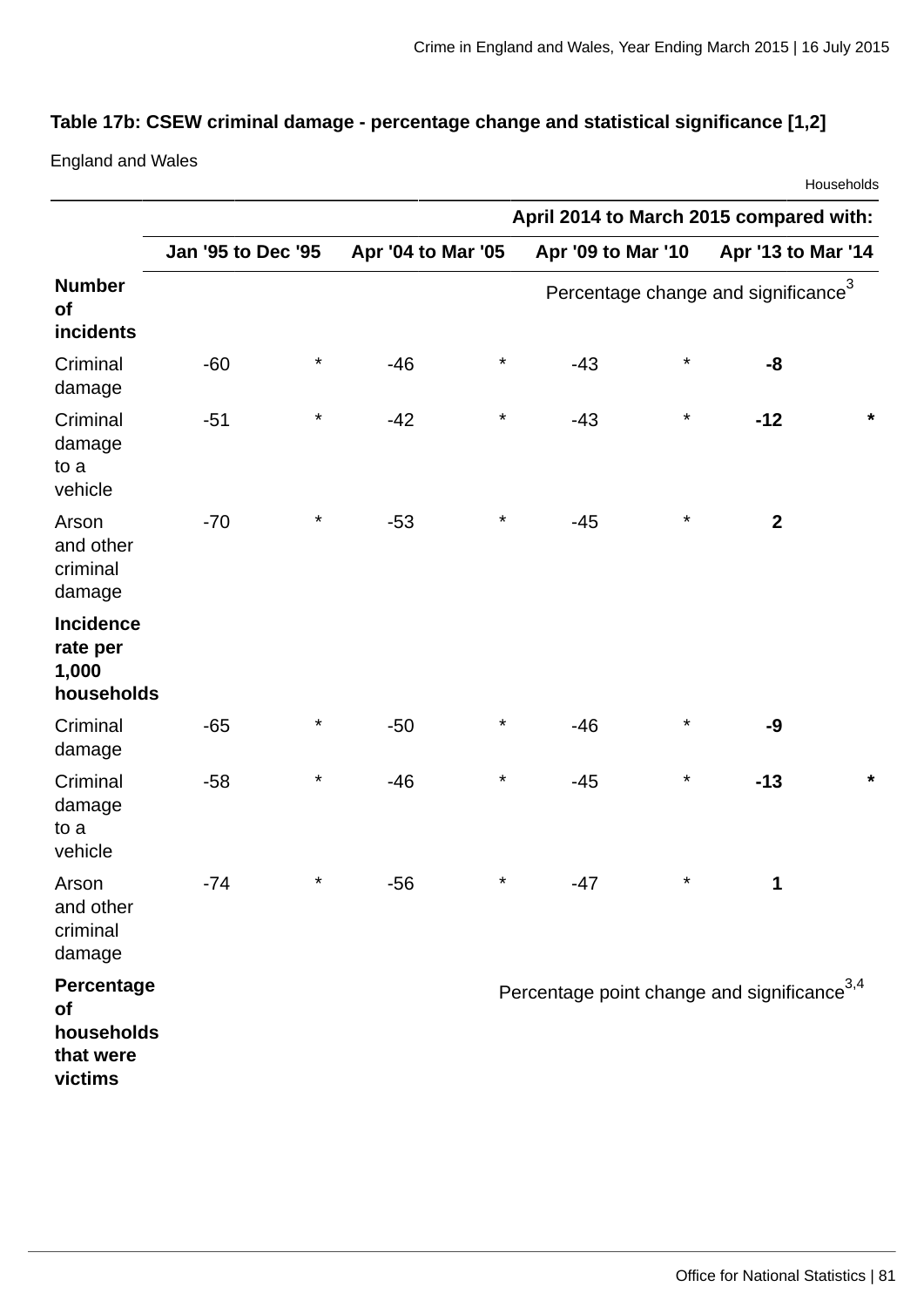|                                          |                           |          |                    |         | April 2014 to March 2015 compared with: |          |                    |         |
|------------------------------------------|---------------------------|----------|--------------------|---------|-----------------------------------------|----------|--------------------|---------|
|                                          | <b>Jan '95 to Dec '95</b> |          | Apr '04 to Mar '05 |         | Apr '09 to Mar '10                      |          | Apr '13 to Mar '14 |         |
| once or<br>more                          |                           |          |                    |         |                                         |          |                    |         |
| Criminal<br>damage                       | $-6.3$                    | $\star$  | $-3.3$             | $\star$ | $-2.9$                                  | $\star$  | $-0.4$             | $\star$ |
| Criminal<br>damage<br>to a<br>vehicle    | $-3.6$                    | $^\star$ | $-2.1$             | $\star$ | $-2.1$                                  | $\star$  | $-0.4$             | $\star$ |
| Arson<br>and other<br>criminal<br>damage | $-3.1$                    | $^\star$ | $-1.5$             | $\star$ | $-1.0$                                  | $^\star$ | 0.0                |         |

#### **Table notes:**

- 1. Source: Crime Survey for England and Wales, Office for National Statistics
- 2. Appendix table A1, A2, A3 provide detailed footnotes and data for further years.
- 3. Statistically significant change at the 5% level is indicated by an asterisk.
- 4. The percentage point change presented in the tables may differ from subtraction of the two percentages due to rounding.

## **Download table**

# **XLS** [XLS format](http://www.ons.gov.uk:80/ons/rel/crime-stats/crime-statistics/year-ending-march-2015/prt-17b.xls)

(92 Kb)

The police recorded crime criminal damage and arson category is a similar offence group (although this also includes victims beyond the household population, like businesses) $^{\rm 1}$ . The <u>Crime-recording:</u> [making the victim count](https://www.justiceinspectorates.gov.uk/hmic/publication/crime-recording-making-the-victim-count/) report, published by Her Majesty's Inspectorate of Constabulary (HMIC), found that nationally, an estimated 14% of criminal damage and arson offences that should have been recorded as crimes were not; this level of under-recording is better than the national average of 19%. The 'Accuracy of the statistics' section has more information.

In the year to March 2015, the criminal damage and arson category was flat overall (Tables 18a and 18b), with an increase in arson offences (up 5% to 19,598) balancing out the drop in criminal damage (down 1% to 484,244 offences). In the long term trends, criminal damage and arson offences was fairly flat from 2002/03 to 2006/07, with marked falls since; this follows a similar trend to the CSEW.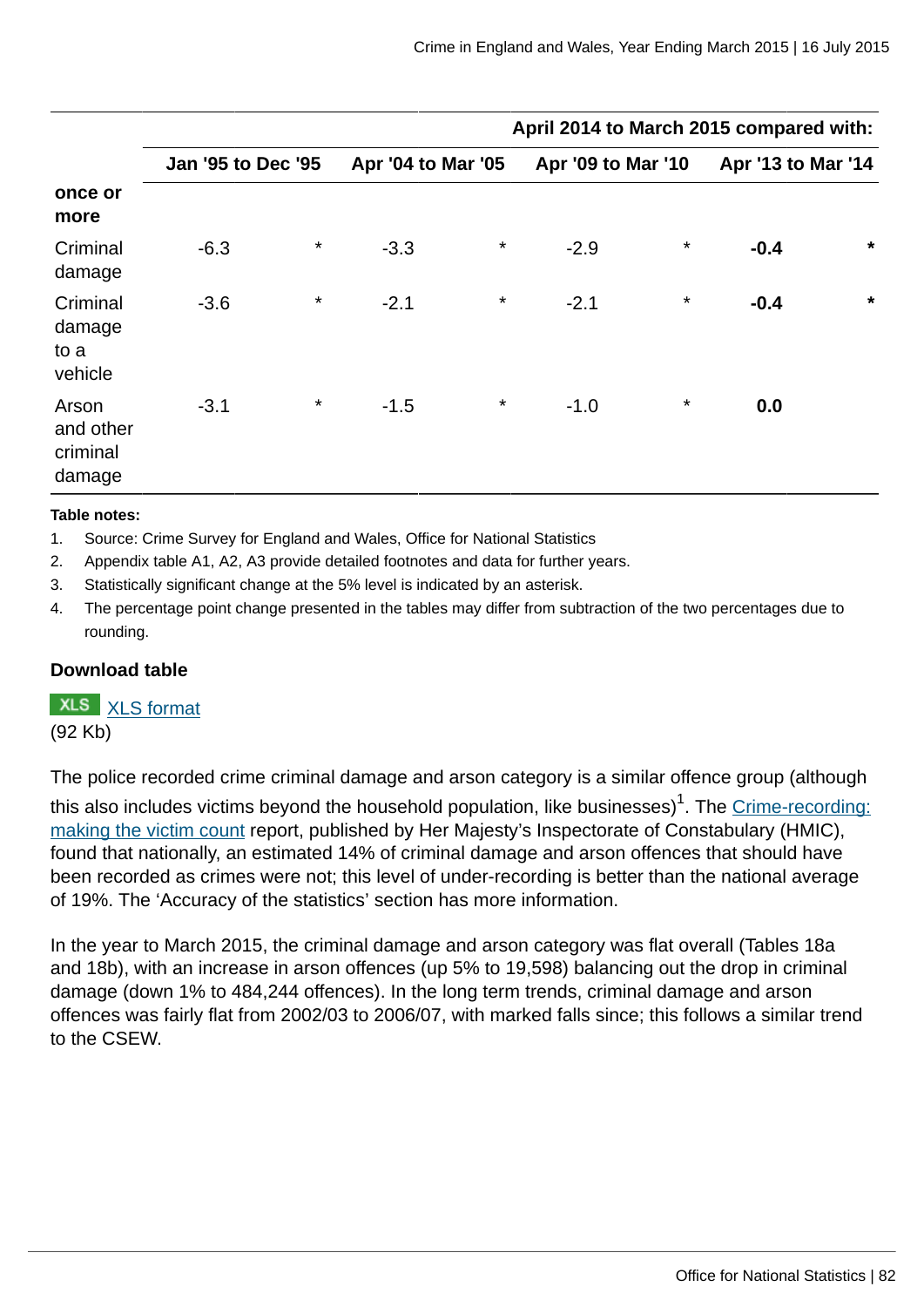# **Table 18a: Police recorded criminal damage and arson offences- number and rate of offences [1,2,3,4]**

England and Wales

|                                                                     |           |         | Apr '04 to Mar '05 Apr '09 to Mar '10 Apr '13 to Mar '14 Apr '14 to Mar '15 |         |
|---------------------------------------------------------------------|-----------|---------|-----------------------------------------------------------------------------|---------|
| <b>Criminal damage</b><br>and arson                                 | 1,187,477 | 800,645 | 506,014                                                                     | 503,842 |
| Arson                                                               | 48,368    | 32,580  | 18,582                                                                      | 19,598  |
| Criminal<br>damage                                                  | 1,139,109 | 768,065 | 487,432                                                                     | 484,244 |
| <b>Criminal damage</b><br>and arson<br>rate per 1,000<br>population | 22        | 15      | 9                                                                           | 9       |

#### **Table notes:**

- 1. Source: Police recorded crime, Home Office
- 2. Police recorded crime data are not designated as National Statistics.
- 3. Police recorded crime statistics based on data from all 44 forces in England and Wales (including the British Transport Police).
- 4. Appendix table A4 provides detailed footnotes and further years.

## **Download table**

# **XLS** [XLS format](http://www.ons.gov.uk:80/ons/rel/crime-stats/crime-statistics/year-ending-march-2015/prt-18a.xls)

(76.5 Kb)

## **Table 18b: Police recorded criminal damage and arson offences - percentage change [1,2,3,4]**

England and Wales

Percentage change

|                                     |                    |                    | April 2014 to March 2015 compared with: |
|-------------------------------------|--------------------|--------------------|-----------------------------------------|
|                                     | Apr '04 to Mar '05 | Apr '09 to Mar '10 | Apr '13 to Mar '14                      |
| <b>Criminal damage and</b><br>arson | -58                | -37                | 0                                       |
| Arson                               | -59                | $-40$              | 5                                       |
| Criminal damage                     | -57                | -37                | -1                                      |

#### **Table notes:**

- 1. Source: Police recorded crime, Home Office
- 2. Police recorded crime data are not designated as National Statistics.
- 3. Police recorded crime statistics based on data from all 44 forces in England and Wales (including the British Transport Police).
- 4. Appendix table A4 provides detailed footnotes and further years.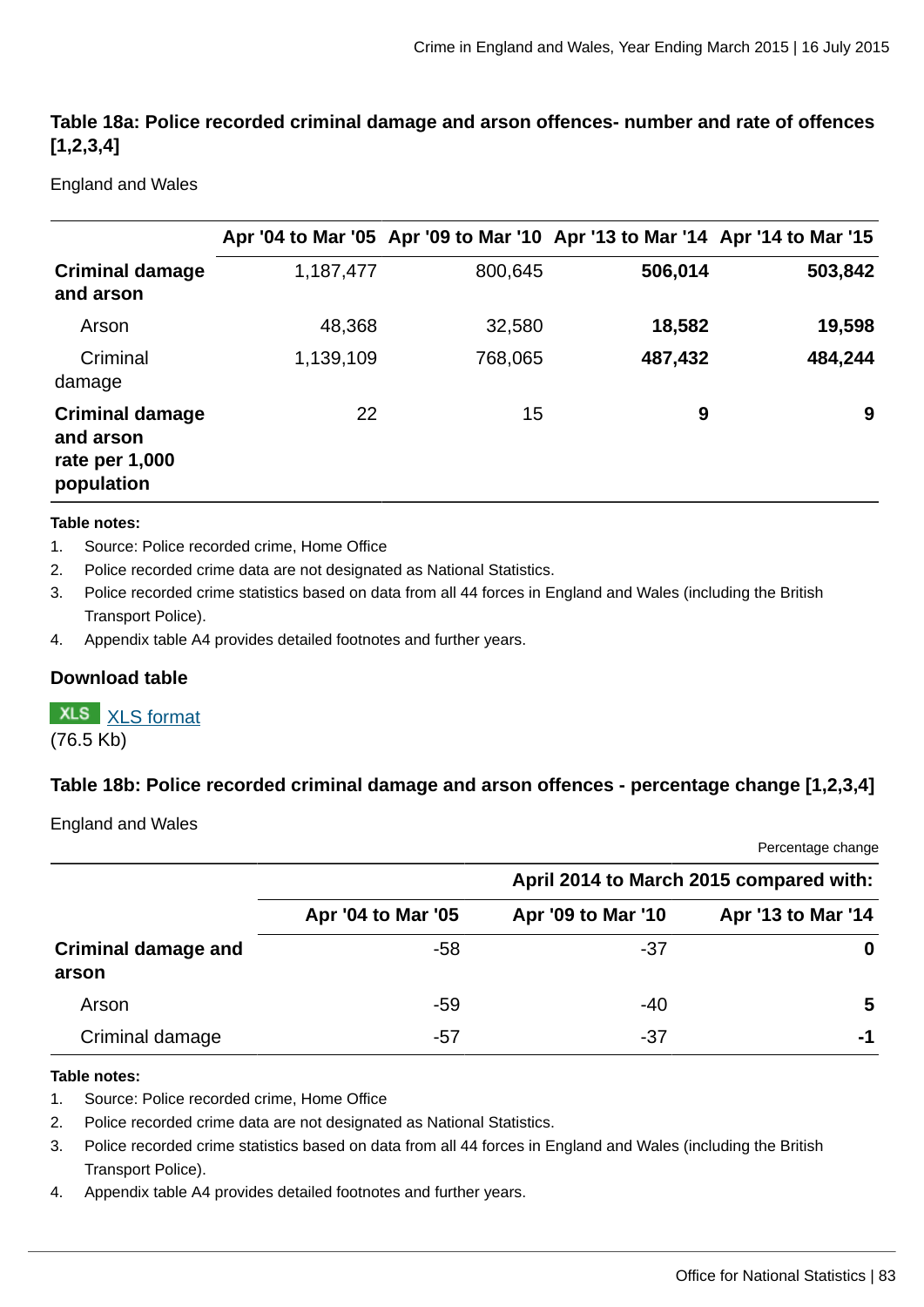#### **Download table**

**XLS** [XLS format](http://www.ons.gov.uk:80/ons/rel/crime-stats/crime-statistics/year-ending-march-2015/prt-18b.xls) (83.5 Kb)

## **Notes for Criminal damage**

1. Section 5.3 of the [User Guide](http://www.ons.gov.uk:80/ons/guide-method/method-quality/specific/crime-statistics-methodology/user-guides/index.html) has more details regarding this crime type.

# **Other crimes against society**

Other crimes against society are offences recorded by the police which do not generally have a specific identifiable victim. They make up around 11% of all police recorded crime. Trends in such offences tend to reflect changes in police workload and activity rather than in levels of criminality.

The group of offences is made of the following categories:

- drug offences
- possession of weapons offences
- public order offences
- miscellaneous crimes against society

Other crimes against society showed an increase of 1% compared with the previous year, with 403,878 offences recorded in the year ending March 2015 (Tables 19a and 19b). Figure 13 shows the trend over time and how each separate offence category contributes to the overall total.

The increase reported this year is the first time that the number of offences in the other crimes against society category has increased since it peaked in the year ending March 2008 (542,656 offences). The marked increases in the recording of these offences between the year ending March 2005 and the year ending March 2008 coincide with the priority placed on increasing the numbers of offences brought to justice associated with a previous government's 2005 to 2008 Public Service Agreement targets. This is particularly reflected in the trend for drug offences and public order offences (the relevant sections have further details). Between the year ending March 2008 and the year ending March 2014, the number of offences against society recorded decreased year-on-year, mainly driven by reductions in public order offences. However, as described below, the latest figure shows a change in trends.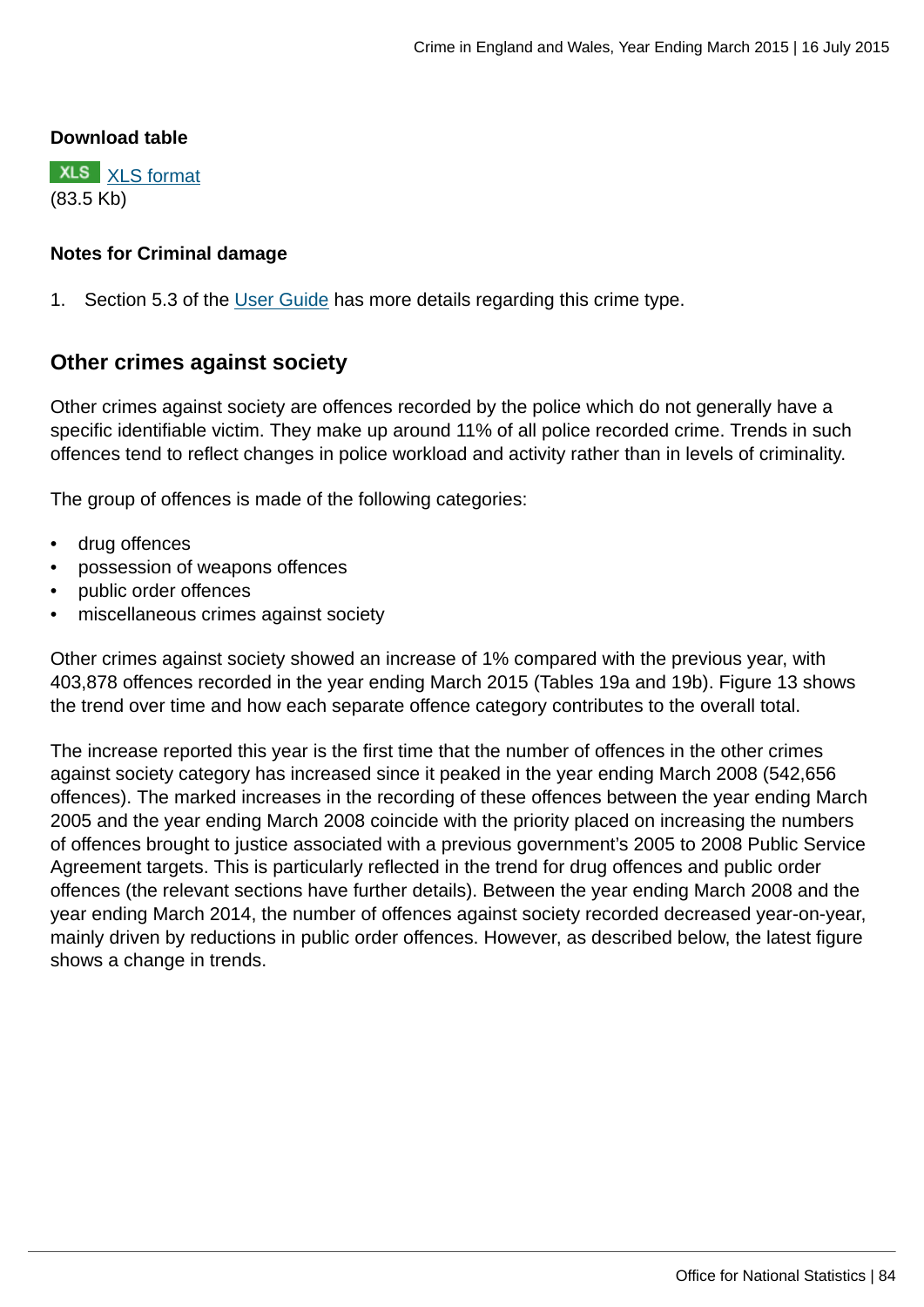

## **Figure 13: Trends in police recorded other crimes against society, England and Wales, year ending March 2003 to year ending March 2015**

#### **Notes:**

- 1. Source: Police recorded crime, Home Office
- 2. Police recorded crime data are not designated as National Statistics.
- 3. The data on this chart refer to crimes recorded in the financial year (April to March)

## **Download chart**

**XLS** [XLS format](http://www.ons.gov.uk:80/ons/rel/crime-stats/crime-statistics/year-ending-march-2015/chd-13.xls) (83.5 Kb)

## **Drug offences**

The police recorded 169,964 drug offences in the year ending March 2015, a decrease of 14% compared with the previous year. Figure 13 shows the trend over time for drug offences, where the number of drug offences steadily rose from the year ending March 2005 until the year ending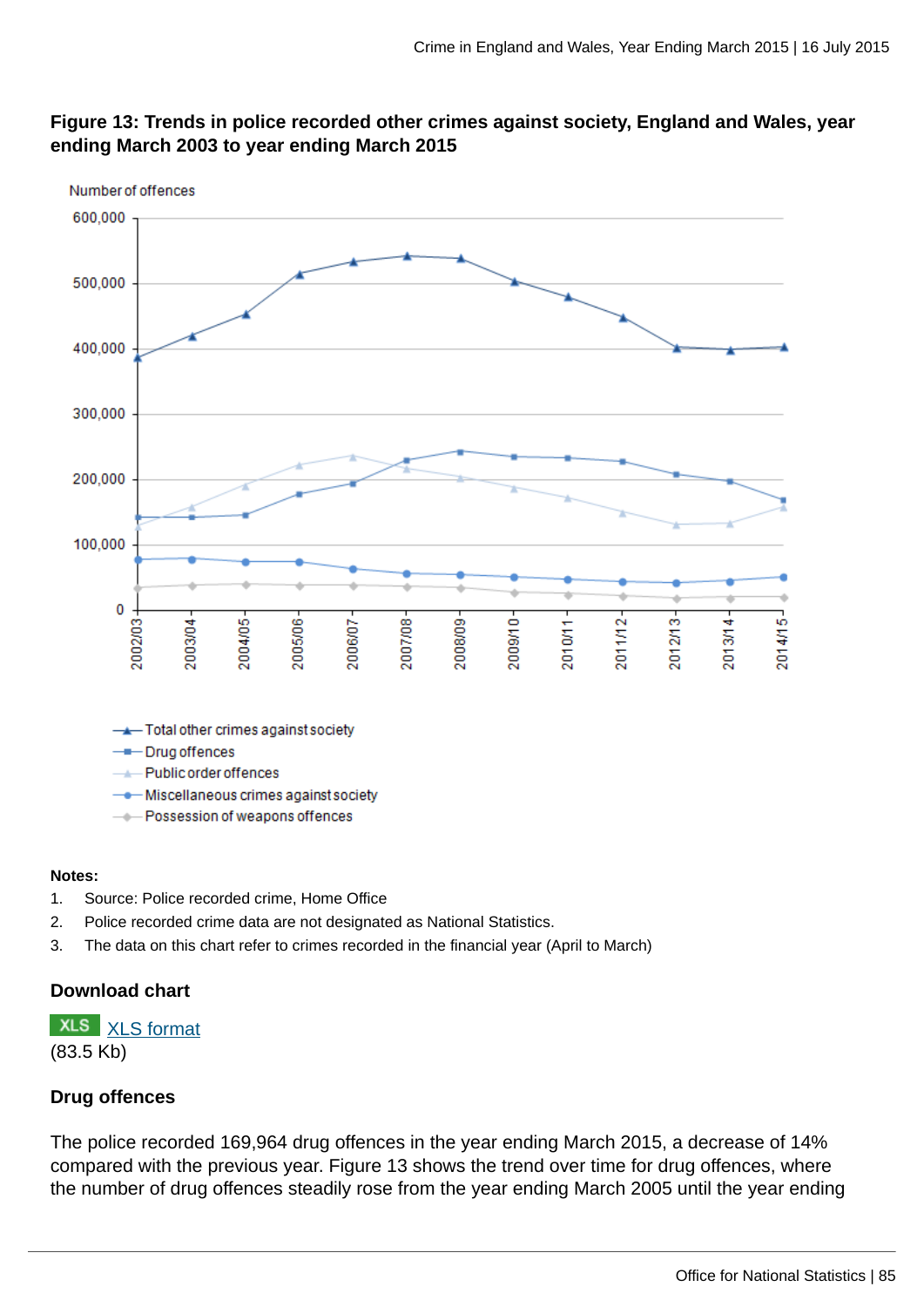March 2009 (peaking at 243,536 offences). They remained fairly consistent at around 230,000 each year until the year ending March 2012, after which they began to fall. Despite recent decreases, the number of drug offences recorded in the year ending March 2015 remains 19% higher than the number recorded in the year ending March 2003.

The number of drug offences recorded by the police is heavily dependent on police activities and priorities; changes over time may reflect changes in the policing of drug crime, rather than real changes in its incidence. The increases in the recording of drug offences between the year ending March 2005 and the year ending March 2009 coincide with the priority placed Public Service Agreement targets. For example, in the past decade the police have been granted powers to issue:

- warnings on the street (rather than at a police station) for possession of cannabis offences (April 2004)
- penalty notices for disorder for possession of cannabis (January 2009)

In the year ending March 2015, possession of cannabis offences accounted for 65% of all police recorded drug offences; this proportion has remained broadly similar since the year ending March 2006 (between 65% and 70%).

The Crime Survey for England and Wales (CSEW) can also be used to investigate trends in drug use. Relevant figures from the CSEW are compiled and published in an annual report by the Home Office: [Drug Misuse: Findings from the 2013 to 2014 Crime Survey for England and Wales](https://www.gov.uk/government/statistics/drug-misuse-findings-from-the-2013-to-2014-csew)<sup>1</sup>. The general trends from the year ending March 2014 report show that overall illicit drug use in the last year among 16 to 59 year olds has increased in comparison to the previous year, and is back to the same level as in the year ending March 2012.

# **Public order offences**

Public order offences cover circumstances where an offender is behaving in a way that causes, or would be likely to cause, alarm, distress or disorder. If there is an identifiable victim against who physical violence is used (or attempted) then this will be recorded as a violent offence, though public order offences may include some offences where injury is threatened. The offences in this category include public fear, alarm or distress, which has been moved from the violence offence group. Affray is also included in this offence group, a person is guilty of affray they use or threaten unlawful violence towards another and their conduct is such as would cause a "person of reasonable firmness" present at the scene to fear for their personal safety.

The latest figures (159,528 offences) show a 19% increase in public order offences compared with the previous year (Table 19b). The majority of this category (60%) was made up of public fear, alarm or distress offences, which showed an 21% increase in the year ending March 2015 compared with the previous year; a rise that is likely to reflect improvements in recording practices. Racially or religiously aggravated public fear, alarm or distress offences also increased (by 21%) in the year ending March 2015, and other offences against the State or public order have increased by 12% on the previous year. Public order offences rose from the year ending March 2003 and peaked in the year ending March 2007 (236,661 offences) and have since shown year-on-year decreases until the year ending March 2013 [\(Appendix table A4 \(623 Kb Excel sheet\)](http://www.ons.gov.uk:80/ons/rel/crime-stats/crime-statistics/year-ending-march-2015/rft-02.xls)). The latest two years have both seen increases reported. Like drug offences, increases in this offence can reflect more police activity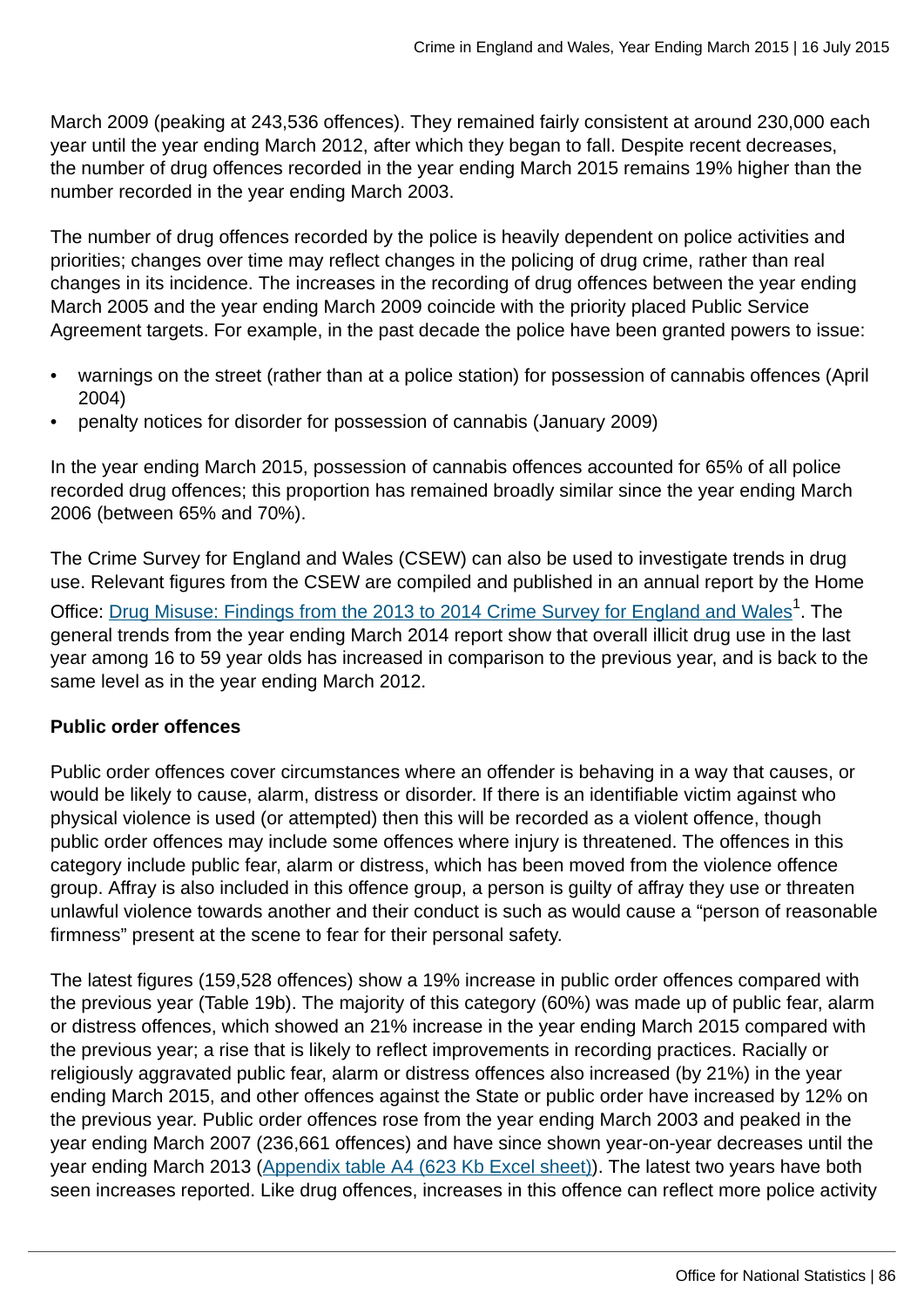and reporting, rather than actual changes in the levels of criminality. Furthermore, as with violent crime, public order offences are more prone to changes in police recording practices and anecdotal evidence from forces suggests a greater proportion of such incidents are being recorded as crimes.

## **Possession of weapons offences**

This offence category covers only weapons possession offences, where there is no direct victim. Any circumstances in which a weapon has been used against a victim would be covered by other relevant victim-based offences. Information regarding offences where firearms or knives and sharp instruments have been used can be found in the 'Offences involving firearms' and 'Offences involving knives and sharp instruments' sections of this release.

The police recorded 21,904 possession of weapon offences in the year ending March 2015, a 6% increase compared with the previous year (20,621, Table 19a and 19b). The number of possession of weapons offences peaked in the year ending March 2005 (40,605 offences), before showing year-on-year decreases until the year ending March 2013 when, similar to public order offences, the numbers have begun rising again. The latest increase has been driven by a rise in the possession of knives and other sharp instruments $^2$  (up 10%) and possession of firearms with intent (up 18%). Both these offences are now at their highest level since the year ending March 2011.

## **Miscellaneous crimes against society**

Miscellaneous crimes against society comprises a variety of offences [\(Appendix table A4 \(623 Kb](http://www.ons.gov.uk:80/ons/rel/crime-stats/crime-statistics/year-ending-march-2015/rft-02.xls) [Excel sheet\)](http://www.ons.gov.uk:80/ons/rel/crime-stats/crime-statistics/year-ending-march-2015/rft-02.xls) has a full list). The largest volume offences include: handling stolen goods, threat to commit criminal damage, obscene publications and perverting the course of justice. The category of 'Wildlife crime', which was previously included in other notifiable offences, has been separated into its own category since the [Crime Statistics, year ending June 2014](http://www.ons.gov.uk:80/ons/rel/crime-stats/crime-statistics/period-ending-june-2014/index.html) release. 'Wildlife crime' is a low volume offence, because the vast majority of wildlife offences are non-notifiable (that is, not recorded by the police) and dealt with at magistrates' courts by other agencies, such as the National Crime Agency and the Border Force.

The police recorded 52,482 miscellaneous crimes against society offences in the year ending March 2015, an increase of 15% compared with the previous year (Table 19b). The number of offences has increased in the last 2 years, after previously showing year-on-year decreases since 2003/04.

The latest increase is, in part, driven by a large rise in the number of obscene publications and protected sexual material offences, which has increased by 72% to 7,960 offences in the year ending March 2015, when compared with the previous year (4,618 offences). This is largely due to an increase in offences related to the making and distribution of indecent photographs or pseudophotographs (including those of children) via the internet or through mobile technology. It is an offence for a person to take or distribute such indecent photographs. The police service is reporting that they are giving more attention to child sexual exploitation and this is likely to have led to more of these offences being identified. In addition, due to the introduction of fly tipping in this category as of April 2014, there was also a large rise in the number of other indictable or triable either way offences (increase of 90% to 4,887). It will take another year before there is a full comparator year for this offence category (when flytipping has been included for both the previous and current year).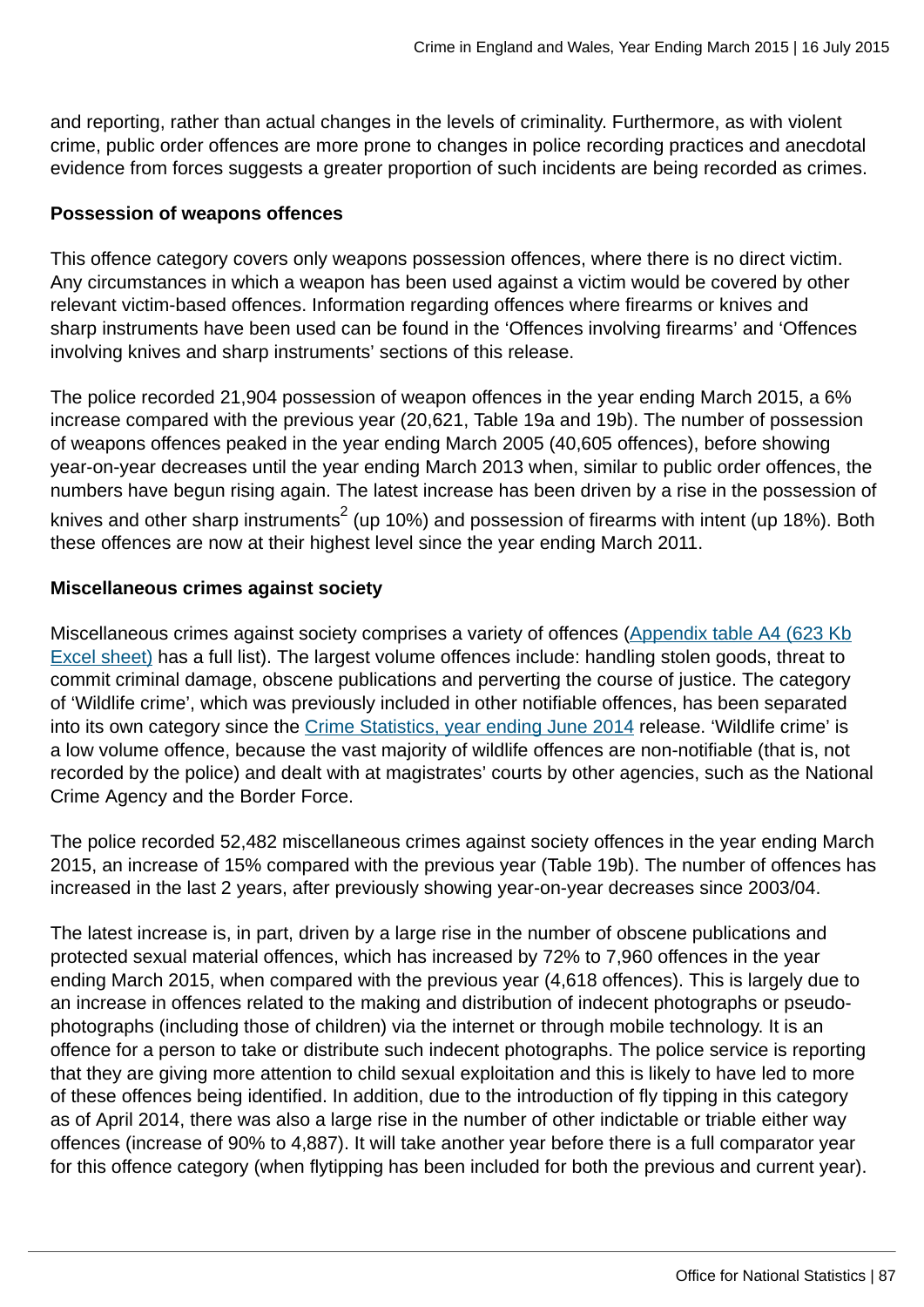There was also a large rise in threats to commit criminal damage (which includes possession of articles with the intent to commit criminal damage, such as spray paint) which increased by 56% from 5,790 offences in the year ending March 2014 to 9,015 offences in the year ending March 2015 [\(Appendix table A4 \(623 Kb Excel sheet\)](http://www.ons.gov.uk:80/ons/rel/crime-stats/crime-statistics/year-ending-march-2015/rft-02.xls)).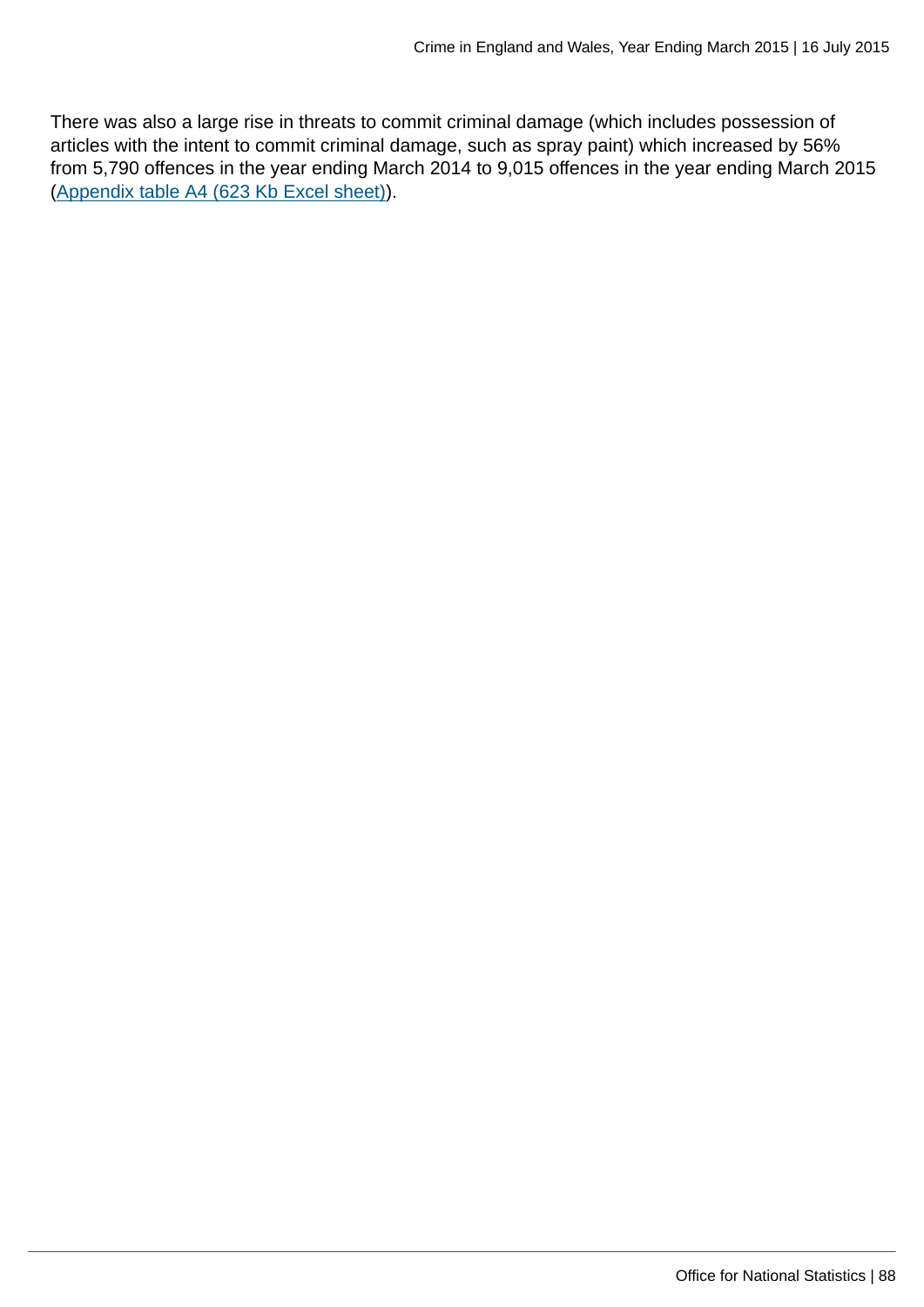# **Table 19a: Police recorded other crimes against society - number and rate of offences [1,2,3,4]**

England and Wales

|                                                         |             |              | Apr '04 to Mar '05 Apr '09 to Mar '10 Apr '13 to Mar '14 Apr '14 to Mar '15 |                         |
|---------------------------------------------------------|-------------|--------------|-----------------------------------------------------------------------------|-------------------------|
| <b>OTHER CRIMES</b><br><b>AGAINST</b><br><b>SOCIETY</b> | 453,825     | 504,649      | 398,677                                                                     | 403,878                 |
| <b>Drug offences</b>                                    | 145,837     | 235,584      | 198,215                                                                     | 169,964                 |
| Trafficking of<br>drugs                                 | 24,190      | 33,223       | 29,348                                                                      | 27,026                  |
| Possession of<br>drugs                                  | 121,647     | 202,361      | 168,867                                                                     | 142,938                 |
| <b>Possession</b><br>of weapons<br>offences             | 40,605      | 28,758       | 20,621                                                                      | 21,904                  |
| <b>Public order</b><br>offences                         | 191,872     | 188,254      | 134,401                                                                     | 159,528                 |
| <b>Miscellaneous</b><br>crimes against<br>society       | 75,511      | 52,053       | 45,440                                                                      | 52,482                  |
| <b>Rate per 1,000</b><br>population                     |             |              |                                                                             |                         |
| <b>OTHER CRIMES</b><br><b>AGAINST</b><br><b>SOCIETY</b> | $9\,$       | 9            | 7                                                                           | $\overline{\mathbf{z}}$ |
| <b>Drug offences</b>                                    | 3           | 4            | 4                                                                           | 3                       |
| <b>Possession</b><br>of weapons<br>offences             | $\mathbf 1$ | $\mathbf 1$  | $\bf{0}$                                                                    | $\boldsymbol{0}$        |
| <b>Public order</b><br>offences                         | 4           | 3            | $\overline{2}$                                                              | 3                       |
| <b>Miscellaneous</b><br>crimes against<br>society       | $\mathbf 1$ | $\mathbf{1}$ | $\mathbf{1}$                                                                | 1                       |

#### **Table notes:**

- 1. Source: Police recorded crime, Home Office
- 2. Police recorded crime data are not designated as National Statistics.
- 3. Police recorded crime statistics based on data from all 44 forces in England and Wales (including the British Transport Police).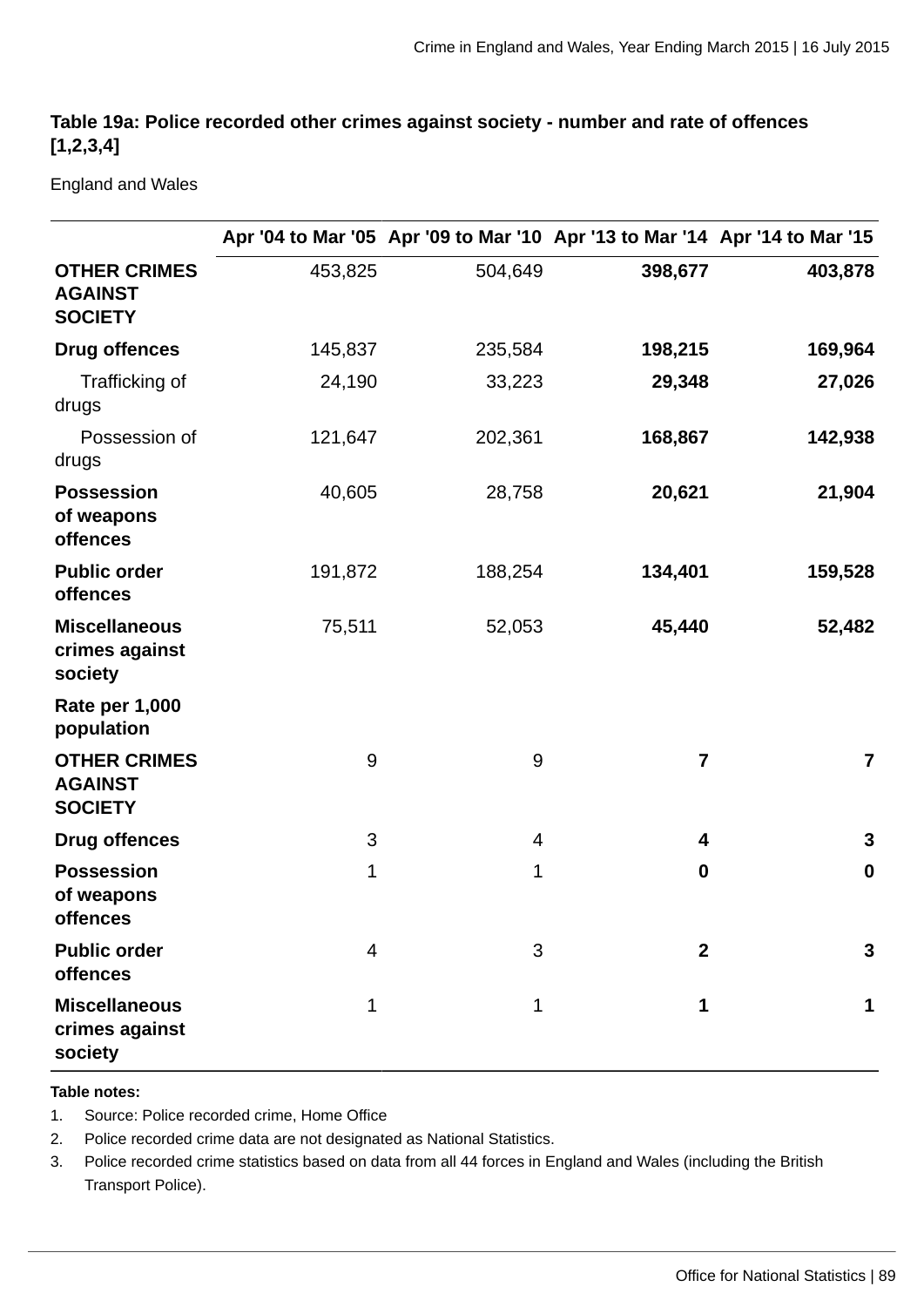4. Appendix table A4 provides detailed footnotes and further years.

#### **Download table**

**XLS** [XLS format](http://www.ons.gov.uk:80/ons/rel/crime-stats/crime-statistics/year-ending-march-2015/prt-19a.xls) (84 Kb)

## **Table 19b: Police recorded other crimes against society - percentage change [1,2,3,4]**

England and Wales

Percentage change

|                                                |                    |                    | April 2014 to March 2015 compared with: |
|------------------------------------------------|--------------------|--------------------|-----------------------------------------|
|                                                | Apr '04 to Mar '05 | Apr '09 to Mar '10 | Apr '13 to Mar '14                      |
| <b>OTHER CRIMES</b><br><b>AGAINST SOCIETY</b>  | $-11$              | $-20$              | 1                                       |
| <b>Drug offences</b>                           | 17                 | $-28$              | $-14$                                   |
| Trafficking of drugs                           | 12                 | $-19$              | -8                                      |
| Possession of drugs                            | 18                 | $-29$              | $-15$                                   |
| <b>Possession of</b><br>weapons offences       | $-46$              | $-24$              | 6                                       |
| <b>Public order offences</b>                   | $-17$              | $-15$              | 19                                      |
| <b>Miscellaneous crimes</b><br>against society | $-30$              | 1                  | 15                                      |

#### **Table notes:**

1. Source: Police recorded crime, Home Office

- 2. Police recorded crime data are not designated as National Statistics.
- 3. Police recorded crime statistics based on data from all 44 forces in England and Wales (including the British Transport Police).
- 4. Appendix table A4 provides detailed footnotes and further years.

## **Download table**

**XLS** [XLS format](http://www.ons.gov.uk:80/ons/rel/crime-stats/crime-statistics/year-ending-march-2015/prt-19b.xls)

(83 Kb)

## **Notes for Other crimes against society**

- 1. The figures for the year ending March 2015 will be published on 23 July 2015.
- 2. Recorded under 10D possession of an article with blade or point.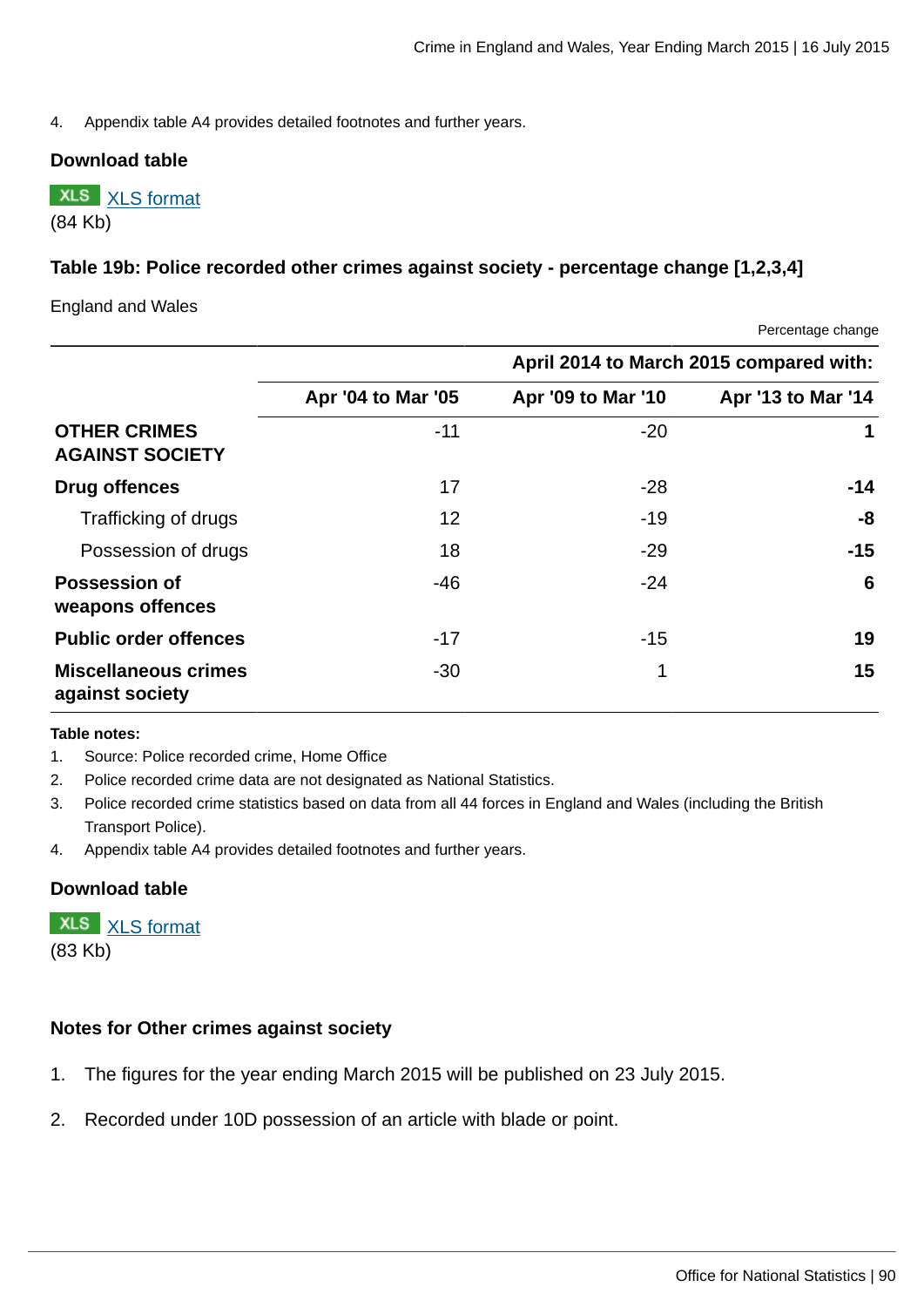# **Fraud**

The extent of fraud is difficult to measure because it is a deceptive crime, often targeted at organisations rather than individuals. Some victims of fraud may be unaware they have been a victim of crime, or that any fraudulent activity has occurred. Others may be reluctant to report the offence to the authorities, feeling embarrassed that they have fallen victim. Fraud is an offence not currently included in the Crime Survey for England and Wales (CSEW) headline estimates, and the level of fraud reported via administrative sources is thought to significantly understate the true level of such crime.

This section draws on a range of sources. No individual source provides a complete measure of the overall extend of fraud offences, but together they help to provide a fuller picture. There is more information on the different sources of fraud data in Section 5.4 of the [User Guide](http://www.ons.gov.uk:80/ons/guide-method/method-quality/specific/crime-statistics-methodology/user-guides/index.html).

## **Recent changes to reporting and recording of fraud statistics**

There have been a number of changes to the presentation of fraud, which were first introduced in the quarterly bulletin, released in July 2013. Since that time, to reflect changes in operational arrangements for reporting and recording of fraud, data presented in the police recorded crime series include offences recorded by Action Fraud, a public facing national reporting centre that records incidents reported directly to them from the public and other organisations. Data from Action Fraud are collated by the National Fraud Intelligence Bureau (NFIB), a government funded initiative run by the City of London Police, who lead national policing on fraud.

Since 1 April 2013, Action Fraud has taken responsibility for the central recording of fraud offences previously recorded by individual police forces $^1$ . To allow for piloting and development of the Action Fraud service this transfer had a phased introduction between April 2011 and March 2013<sup>2,3</sup>. From 1 April 2014, all fraud figures included within overall police recorded crime have been sourced from Action Fraud. This means that for the first time a year on year comparison of recorded fraud offences can be made, as there are two full years of data on centrally reported fraud.

Although Action Fraud receives reports of fraud from victims across the UK, data presented in this bulletin cover fraud offences where the victim resides in England or Wales only, based on the victim's postcode. Currently, Action Fraud data are not included in sub-national tables $^3\!$ 

# **Total fraud offences recorded by Action Fraud**

In the year ending March 2015, a total of 230,630 fraud offences were recorded in England and Wales (Table 20a), equivalent to 4 offences recorded per 1,000 population. This represents a volume increase of 9% compared with the previous year (Table 20b).

The effects of the transition to centralised reporting no longer has a direct effect when considering the year-on-year changes and as a result the rise of 9% reflects an increase in the volume of fraud reported to Action Fraud by victims.

[Appendix table A5 \(623 Kb Excel sheet\)](http://www.ons.gov.uk:80/ons/rel/crime-stats/crime-statistics/year-ending-march-2015/rft-02.xls) shows a more detailed breakdown of the fraud offences recorded by Action Fraud in the year ending March 2015, and indicates that the largest share of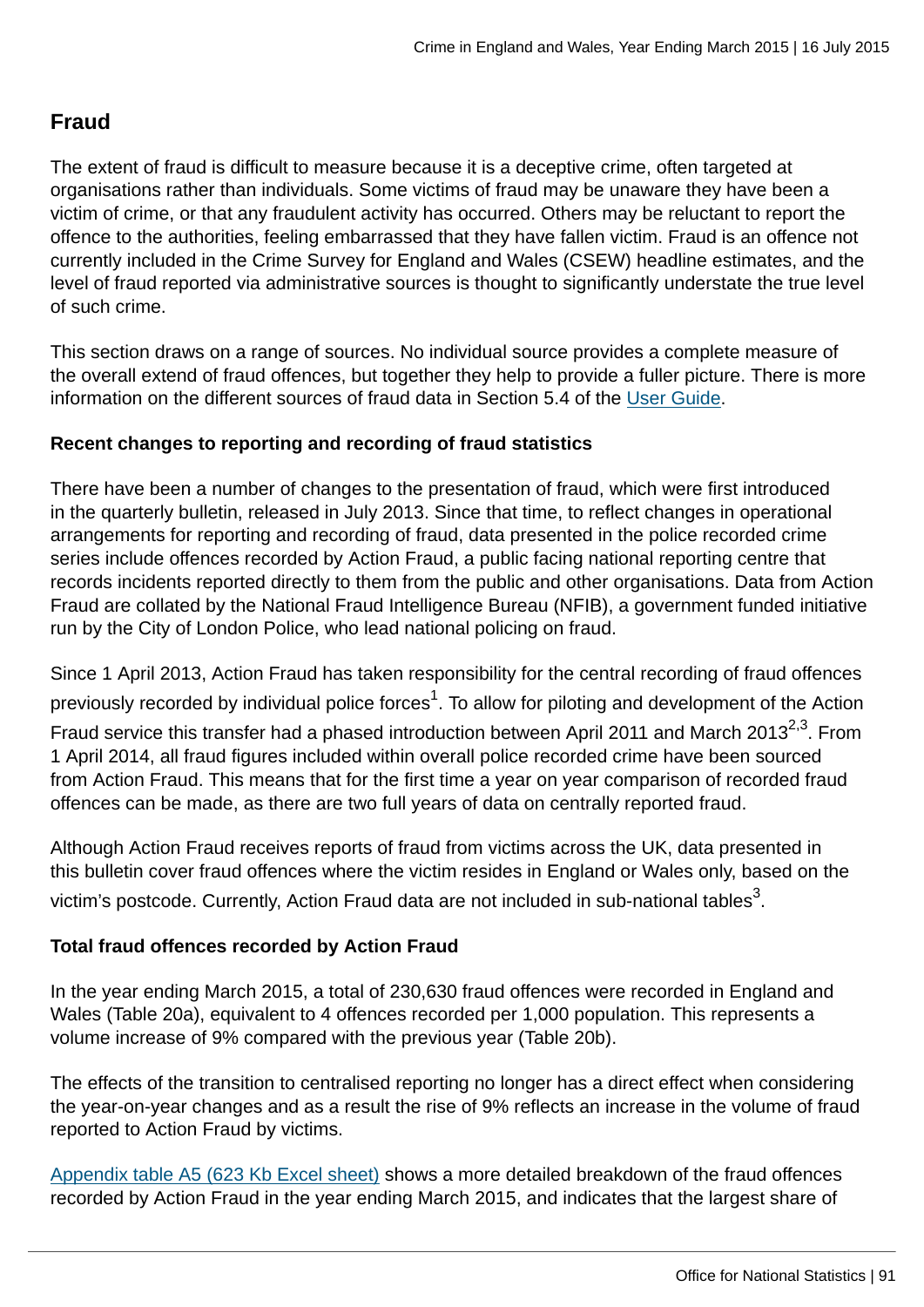offences (43%) were accounted for by non-investment frauds (98,714 offences) $^{\rm 4}$ . This increased 15% from the year ending March 2014. Just under half of non-investment frauds specifically related to frauds involving online shopping and auctions (42,589).

Fewer than 20,000 offences reported to Action Fraud involved cheque, plastic card and online bank accounts. This is much lower than the volume of such frauds estimated from the Crime Survey and figures from industry sources (see below). This is likely to reflect the fact that many individuals who have experienced such crime will not report the incident to Action Fraud, especially if their financial services provider reimburses their losses $^5$ .

There is more information on the types of offences within each of the Action Fraud categories in Section 5.4 of the [User Guide](http://www.ons.gov.uk:80/ons/guide-method/method-quality/specific/crime-statistics-methodology/user-guides/index.html) and [Appendix table A5 \(623 Kb Excel sheet\)](http://www.ons.gov.uk:80/ons/rel/crime-stats/crime-statistics/year-ending-march-2015/rft-02.xls).

For more information on fraud statistics recorded by other industry bodies, see below.

# **Table 20a: Fraud offences recorded by the police and Action Fraud - number and rate of offences [1,2,3]**

England and Wales

|                                                                                  |                    |                    | Percentage change  |
|----------------------------------------------------------------------------------|--------------------|--------------------|--------------------|
|                                                                                  | Apr '09 to Mar '10 | Apr '13 to Mar '14 | Apr '14 to Mar '15 |
| <b>Fraud offences</b><br>recorded by the<br>police and Action<br>Fraud $4,5,6,7$ | 73,259             | 211,229            | 230,630            |
| Fraud rate per 1,000<br>population                                               | 1                  | 4                  | 4                  |

#### **Table notes:**

- 1. Source: Police recorded crime, Home Office and Action Fraud, National Fraud Intelligence Bureau.
- 2. Police recorded crime and Action Fraud data are not designated as National Statistics.
- 3. Police recorded crime statistics based on all data from all 44 forces in England and Wales (including the British Transport Police).
- 4. Action Fraud have taken over the recording of fraud offences on behalf of individual police forces. This process began in April 2011 and was rolled out to all police forces by March 2013. The offences in this table therefore include those recorded by either the police or Action Fraud individually, or both, depending on the time period specified.
- 5. Due to the change in recording of fraud offences being taken over by Action Fraud, caution should be applied when comparing data over this transitional period and with earlier years. The User Guide provides more details including information on transfer date to Action Fraud for each force.
- 6. From Year ending March 2013, forgery offences have been reclassified under miscellaneous crimes against society.
- 7. 'Making off without payment' was previously included in fraud. Since April 2013, it is included in all other theft offences.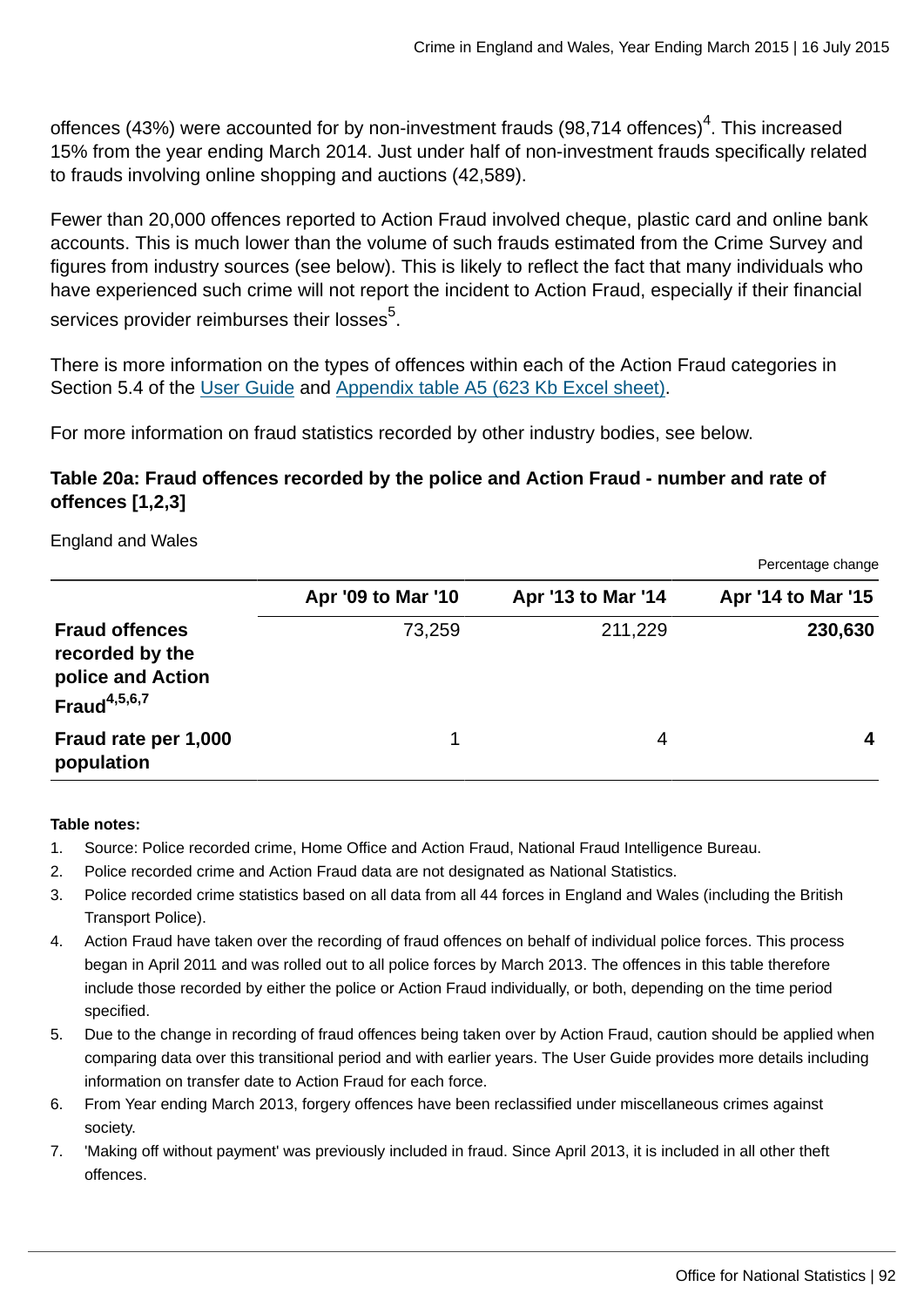#### **Download table**

**XLS** [XLS format](http://www.ons.gov.uk:80/ons/rel/crime-stats/crime-statistics/year-ending-march-2015/prt-20-a.xls) (85.5 Kb)

# **Table 20b: Fraud offences recorded by the police and Action Fraud - percentage change [1,2,3]**

England and Wales

Percentage change

|                                             | April 2014 to March 2015 compared with: |                    |  |  |
|---------------------------------------------|-----------------------------------------|--------------------|--|--|
|                                             | Apr '09 to Mar '10                      | Apr '13 to Mar '14 |  |  |
| <b>Fraud offences recorded</b>              | 215                                     | 9                  |  |  |
| by the police and Action<br>Fraud $4,5,6,7$ |                                         |                    |  |  |

#### **Table notes:**

- 1. Source: Police recorded crime, Home Office and Action Fraud, National Fraud Intelligence Bureau.
- 2. Police recorded crime and Action Fraud data are not designated as National Statistics.
- 3. Police recorded crime statistics based on all data from all 44 forces in England and Wales (including the British Transport Police).
- 4. Action Fraud have taken over the recording of fraud offences on behalf of individual police forces. This process began in April 2011 and was rolled out to all police forces by March 2013. The offences in this table therefore include those recorded by either the police or Action Fraud individually, or both, depending on the time period specified.
- 5. Due to the change in recording of fraud offences being taken over by Action Fraud, caution should be applied when comparing data over this transitional period and with earlier years. The User Guide provides more details including information on transfer date to Action Fraud for each force.
- 6. From Year ending March 2013, forgery offences have been reclassified under miscellaneous crimes against society.
- 7. 'Making off without payment' was previously included in fraud. Since April 2013, it is included in all other theft offences.

#### **Download table**

**XLS** [XLS format](http://www.ons.gov.uk:80/ons/rel/crime-stats/crime-statistics/year-ending-march-2015/prt-20b.xls)

(86 Kb)

#### **Fraud offences reported by industry bodies – overall picture**

In line with recommendations from the [National Statistician's review of crime statistics](http://www.statisticsauthority.gov.uk/national-statistician/ns-reports--reviews-and-guidance/national-statistician-s-reviews/national-statistician-s-review-of-crime-statistics.html) this bulletin draws on additional sources to provide further context on fraud offences. In addition to the offences recorded by Action Fraud, which are included in the police recorded crime series; the National Fraud Intelligence Bureau (NFIB) also currently receive data for investigative purposes directly from two industry bodies: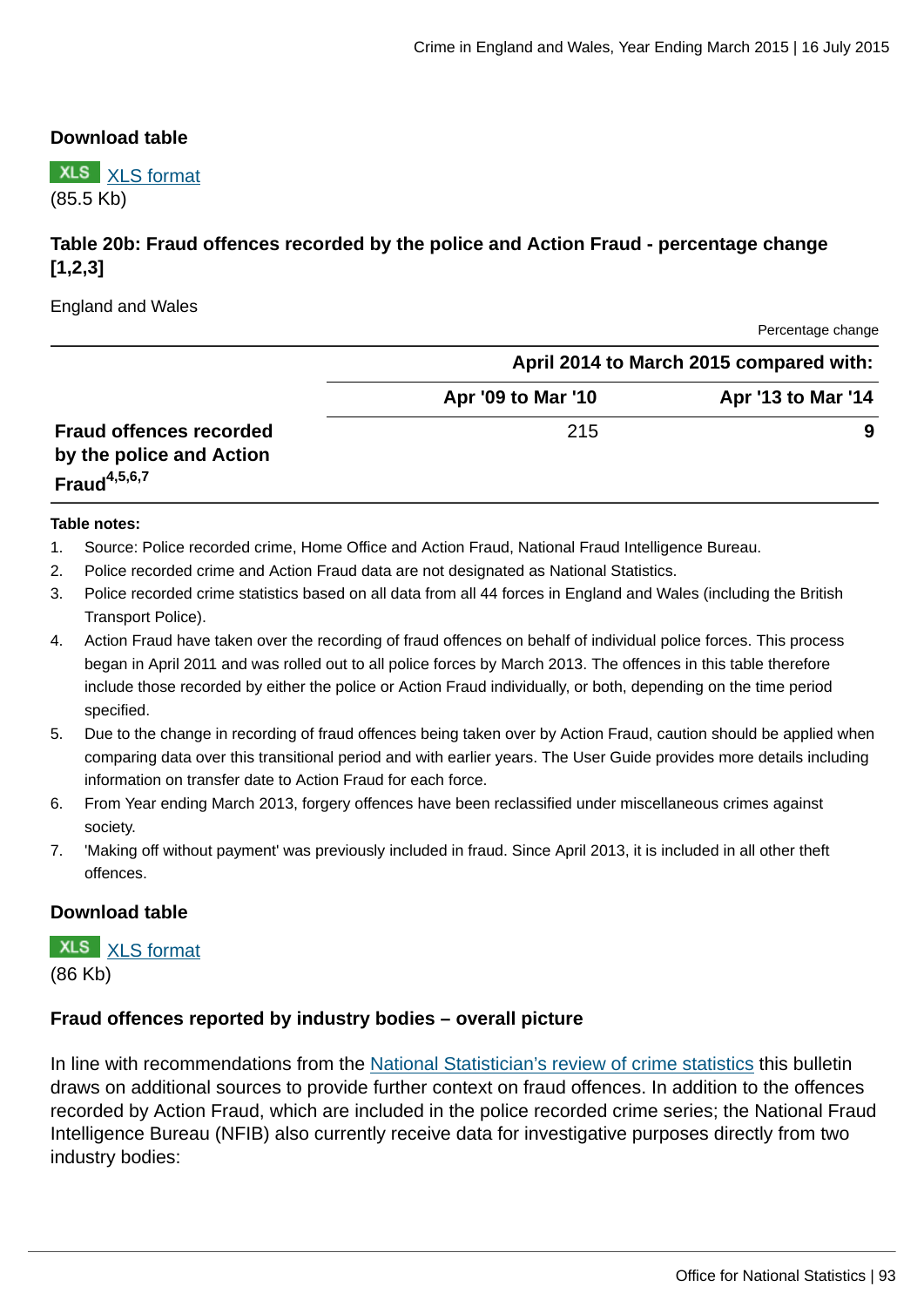- 1. Cifas is a UK-wide fraud prevention service representing around 350 organisations from the public and private sectors. These organisations mainly share data on confirmed cases of fraud, particularly application, identity and first party frauds, via the Cifas National Fraud Database. Data supplied by Cifas to the NFIB are recorded in line with the Home Office Counting Rules (HOCR) for recorded crime.
- 2. Financial Fraud Action UK (FFA UK) is responsible for coordinating activities on fraud prevention in the UK payments industry. FFA UK collates information relating to cheque, plastic card and online bank accounts via its Fraud Intelligence Sharing System (FISS) database, and this is in turn provided to NFIB. FISS is an intelligence tool rather than a fraud reporting tool, and its main purpose is to share actionable intelligence about the criminals or entities relating to fraud offences rather than count the numbers of victims of fraud. As a result, the number of cases presented in Table 21 is considerably less than the total number reported to FFA UK by its members. Comprehensive statistics on these fraud types are published twice yearly by FFA UK.

For further information on the types of fraud covered by Cifas and FFA UK, please see Section 5.4 of the [User Guide](http://www.ons.gov.uk:80/ons/guide-method/method-quality/specific/crime-statistics-methodology/user-guides/index.html).

The data from these two industry bodies relates only to those organisations that are part of the respective membership networks (see the Cifas and FFA UK website for details of membership). Coverage can therefore change as new members join or previous members withdraw. These data are subject to continuing development and we are giving consideration as to whether these can be incorporated within the headline crime statistics in future to give a more comprehensive measure of fraud.

Users should be aware that at this stage the NFIB data sourced from industry bodies cover the United Kingdom as a whole, while all other data in this bulletin refer to England and Wales.

In the year ending March 2015, the NFIB received 389,718 reports of fraud from Cifas and FFA UK (Table 21). These are in addition to the figures reported by Action Fraud, which are part of police recorded crime. Even so, these numbers are a small percentage of the overall reports of fraud these agencies receive (see below for more information). This represents a 17% increase from the previous year (when 333,672 offences were received). There are several possible reasons for this increase:

- the result of improvements in the collection of data for intelligence purposes by FFA UK $^6$
- improvements to administrative systems used for reporting fraud cases to the  $NFB<sup>7</sup>$
- an increase in overall fraud<sup>8</sup>

Of the fraud offences reported by Cifas and FFA UK to the NFIB, 81% were in the category of 'banking and credit industry fraud' (315,578). This category includes fraud involving plastic cards , cheques and online bank accounts which accounted for the majority of the offences recorded in the year ending March 2015. The category also covers payment-related frauds under the subcategory 'Application Fraud' which includes offences that occurred outside of the banking sector; for example, fraudulent applications made in relation to hire purchase agreements, as well as to insurance, telecommunications or retail companies, or public sector organisations. However, they do not include a significant volume of card fraud not reported to the police for investigation.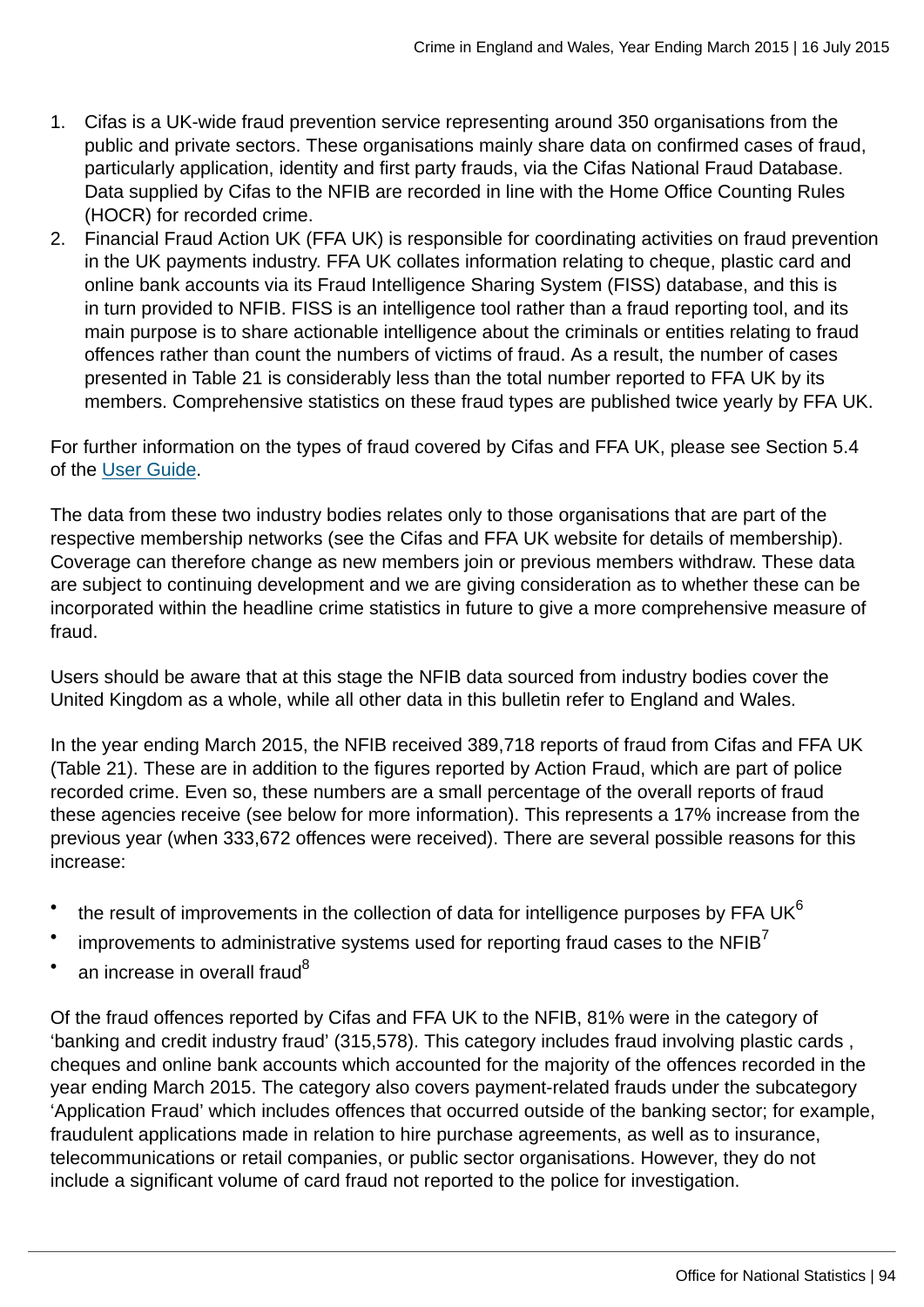Cifas do not currently collect data on 'card not present' fraud $^9$  (which is thought to represent a significant volume of all plastic card fraud), lost or stolen cards and ATM fraud. Like Cifas, FFA UK also does not feed through to the NFIB data on all such frauds at present. This is due to the limited benefits of sharing these cases from an intelligence perspective. As a result these do not appear in the figures in Table 21. FFA UK do however record these frauds via a separate fraud reporting mechanism, and publish data annually on the volume of incidents of frauds on all payment types (including 'card not present'), alongside data on financial fraud losses by the value of losses to customers<sup>10</sup>. In the 2014 calendar year, they reported 1.3 million cases of fraud on UK-issued cards<sup>11</sup>, the most since 2008. Over 1 million of these cases were 'card not present' frauds, making it by far the largest category.

Cifas and FFA UK provide separate feeds to NFIB via their individual databases, however, a proportion of organisations are members of both industry bodies (for more information see both the [Cifas](http://www.cifas.org.uk/cifas_members) and [FFA UK](http://www.financialfraudaction.org.uk/downloads.asp?genre=consumer) websites).

It is possible that there may be some double or triple counting between both these sources and the offences recorded via direct reports from victims to Action Fraud. For example, if police are called to a bank and apprehend an offender for a fraud offence, the police may report this crime to Action Fraud in addition to the bank reporting the same crime to Cifas and/or FFA UK as part of their processes. Experts believe this duplication to be so small that it has an insignificant effect on crime trends, but there is no simple cross-referencing method within NFIB to detect the scale of it.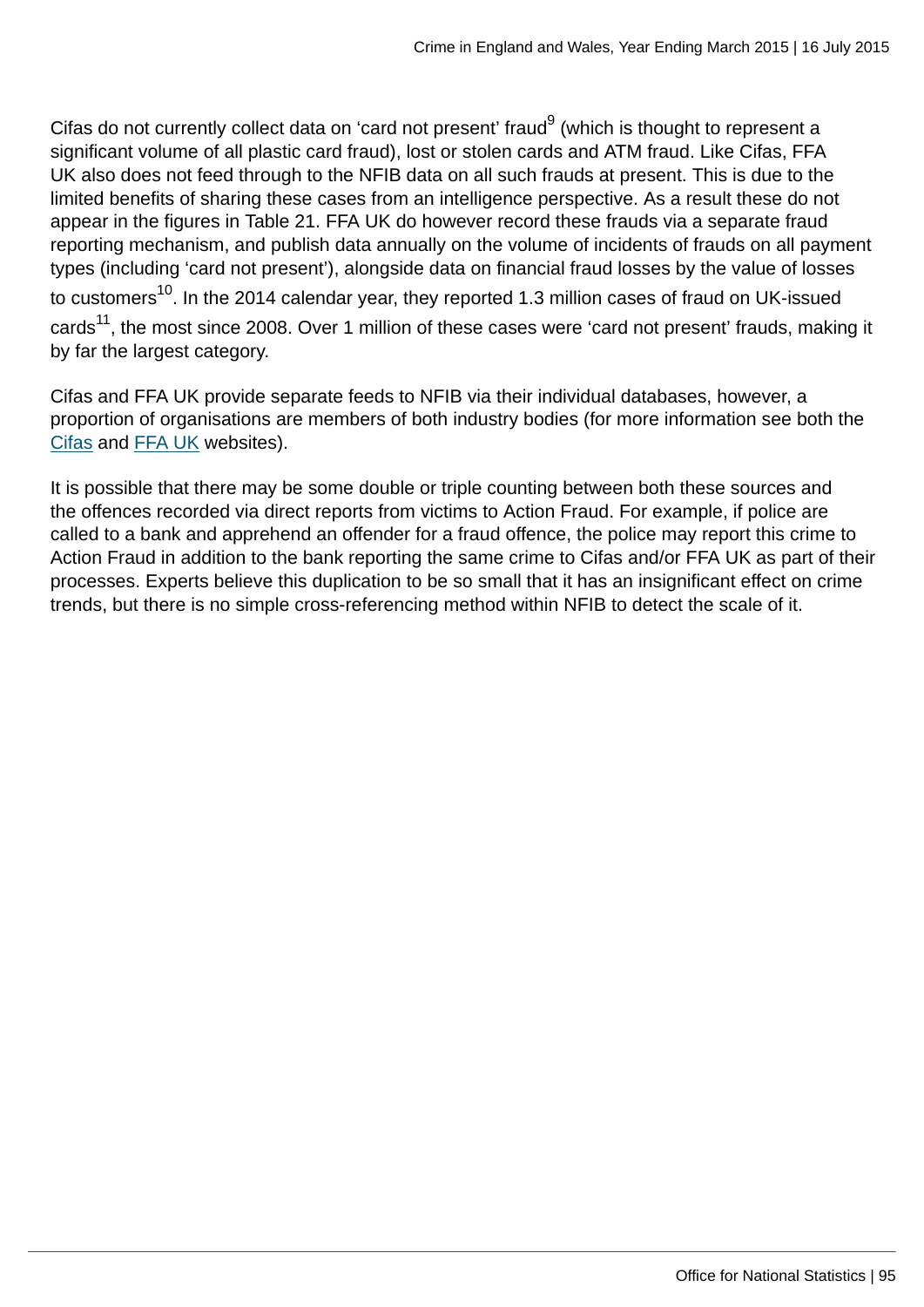Numbers

# **Table 21: Fraud offences, reported by industry bodies to NFIB, year ending March 2015 [1,2,3]**

United Kingdom

|                                                                                   |              |                | <b>NUTILIBETS</b> |
|-----------------------------------------------------------------------------------|--------------|----------------|-------------------|
| Fraud Type <sup>4</sup>                                                           | <b>Cifas</b> | <b>FFA UK</b>  | <b>Total</b>      |
| Banking and credit<br>industry fraud                                              | 206,002      | 109,576        | 315,578           |
| Cheque, Plastic<br><b>Card and Online Bank</b><br>Accounts (not PSP) <sup>5</sup> | 139,665      | 109,576        | 249,241           |
| <b>Application Fraud</b><br>(excluding Mortgages)                                 | 62,196       | 0              | 62,196            |
| Mortgage Related<br>Fraud                                                         | 4,141        | $\overline{0}$ | 4,141             |
| <b>Insurance Related</b><br>Fraud                                                 | 9,224        | $\overline{0}$ | 9,224             |
| <b>Telecom Industry Fraud</b><br>(Misuse of Contracts) <sup>6</sup>               | 64,730       | 0              | 64,730            |
| <b>Business Trading Fraud</b>                                                     | 139          | 0              | 139               |
| <b>Fraudulent Applications</b><br>for Grants from<br><b>Charities</b>             | 47           | $\mathbf 0$    | 47                |
| <b>Total</b>                                                                      | 280,142      | 109,576        | 389,718           |

#### **Table notes:**

- 1. Source: National Fraud Intelligence Bureau7
- 2. Fraud data are not designated as National Statistics.
- 3. From year ending March 2013, this table presents fraud data collated by NFIB from Cifas and Financial Fraud Action UK (FFA UK) only and does not include fraud offences recorded by Action Fraud, which are now represented alongside police recorded crime. Data presented here are therefore not comparable with past published NFIB figures.
- 4. Section 5.4 of the User Guide provides an explanation and examples of fraud offences wihin each category.
- 5. A PSP is a payment service provider (for example Paypal, World Pay) that is not a bank, dealing in electronic money transfers. Fraud offences perpetrated using PSPs fall under 'Online shopping and auctions' (not collected by industry bodies).
- 6. The CIFAS Telecom Industry Fraud figure is substantially higher than that seen in the year ending December 2013 bulletin. This is due to a correction of an error that was caused by the NFIB system not correctly picking up certain CIFAS fraud types.
- 7. Further information on the National Fraud Intelligence Bureau can be found on [https://www.cityoflondon.police.uk/](https://www.cityoflondon.police.uk/advice-and-support/fraud-and-economic-crime/nfib/Pages/default.aspx) [advice-and-support/fraud-and-economic-crime/nfib/Pages/default.aspx](https://www.cityoflondon.police.uk/advice-and-support/fraud-and-economic-crime/nfib/Pages/default.aspx)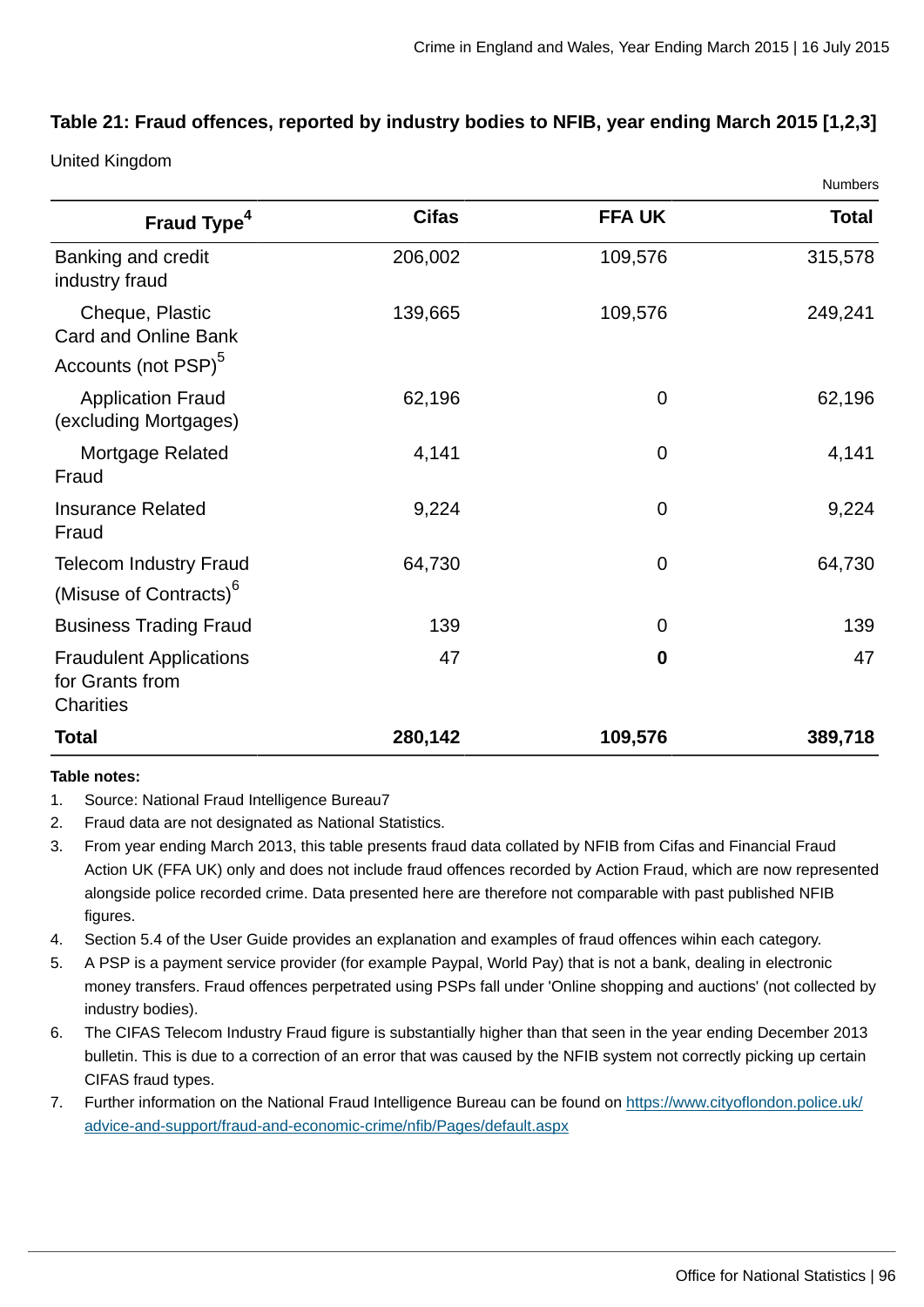## **Download table**



# **Measuring fraud using the Crime Survey for England and Wales (CSEW)**

Fraud is not currently included in the headline CSEW crime estimates. However, the CSEW includes supplementary modules of questions on victimisation across a range of fraud and cyber-crime offences, including plastic card and bank/building society fraud. These are currently reported separately from the headline estimates.

ONS is currently conducting work to extend the main victimisation module in the CSEW to cover elements of fraud and cyber-crime. There is more information in the recently published methodological note [Update – Extending the CSEW to include fraud and cyber crime \(113.5 Kb Pdf\)](http://www.ons.gov.uk:80/ons/guide-method/method-quality/specific/crime-statistics-methodology/methodological-notes/update---extending-the-csew-to-include-fraud-and-cyber-crime.pdf) and in Section 5.4 of the [User Guide.](http://www.ons.gov.uk:80/ons/guide-method/method-quality/specific/crime-statistics-methodology/user-guides/index.html)

Once the new questions are added to the survey it will lead to an increase in the volume of crime measured by it. To give an indication of the scale of including such crimes in the future, a separate piece of analysis was conducted of existing questions from the 2012/13 CSEW. However, this was based on some simple assumptions given the current absence of data on main elements, such as the number of times respondents fell victim within the crime reference period. The analysis showed that together, plastic card fraud and bank and building society fraud could contribute between 3.6 and 3.8 million incidents of crime to the total number of CSEW crimes in that year.

## **Plastic card fraud**

The year ending March 2015 CSEW showed that 4.6% of plastic card owners were victims of card fraud in the last year, a statistically significant decrease from the 5.1% estimated in the year ending March 2014. There have been small reductions in levels of plastic card fraud over the last few years, following a rise between the 2005/06 and 2009/10 surveys (Figure 14). In general, the CSEW trend in plastic card fraud has been consistent with those revealed by industry sources. However, the latest estimate contrasts with the rise being reported by FFA UK.

The current level of victimisation remains higher than more established offences, for example theft from the person and other theft of personal property (0.9% and 1.4% respectively, Table 15). Further analysis, based on the 2011/12 CSEW, was published on 9 May 2013 as part of [Focus on: Property](http://www.ons.gov.uk:80/ons/rel/crime-stats/crime-statistics/focus-on-property-crime--2011-12/rpt-chapter-3---plastic-card-fraud.html) [Crime, 2011/12: Chapter 3 – Plastic card fraud.](http://www.ons.gov.uk:80/ons/rel/crime-stats/crime-statistics/focus-on-property-crime--2011-12/rpt-chapter-3---plastic-card-fraud.html)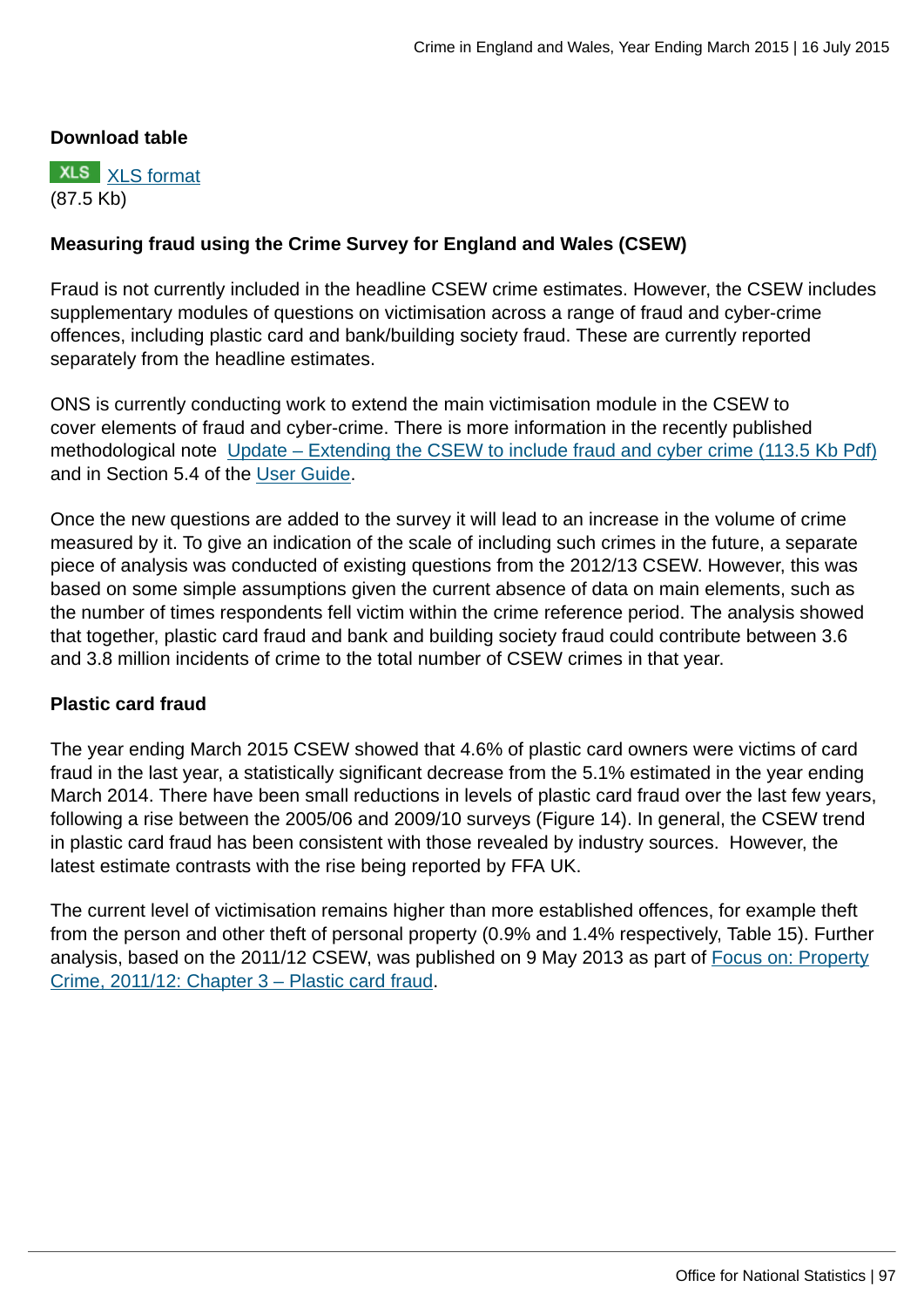



#### **Notes:**

- 1. Source: Crime Survey for England and Wales, Office for National Statistics
- 2. The data on this chart refer to crimes experienced in the 12 months before interview, based on interviews carried out in that financial year (April to March).

## **Download chart**



## **Notes for Fraud**

- 1. Police forces continue to record forgery offences, which fall under 'Other crimes against society' and are not included under 'Fraud offences'. Section 5.4 of the [User Guide](http://www.ons.gov.uk:80/ons/guide-method/method-quality/specific/crime-statistics-methodology/user-guides/index.html) has more information.
- 2. More information regarding the date when each police force transferred responsibility to Action Fraud can be found in Section 5.4 of the [User Guide.](http://www.ons.gov.uk:80/ons/guide-method/method-quality/specific/crime-statistics-methodology/user-guides/index.html)
- 3. Table 5c in the [User Guide](http://www.ons.gov.uk:80/ons/guide-method/method-quality/specific/crime-statistics-methodology/user-guides/index.html) has details on when each local force transferred responsibility for recording to Action Fraud.
- 4. Examples of non-investment frauds include online shopping and auction, computer software service and ticket fraud.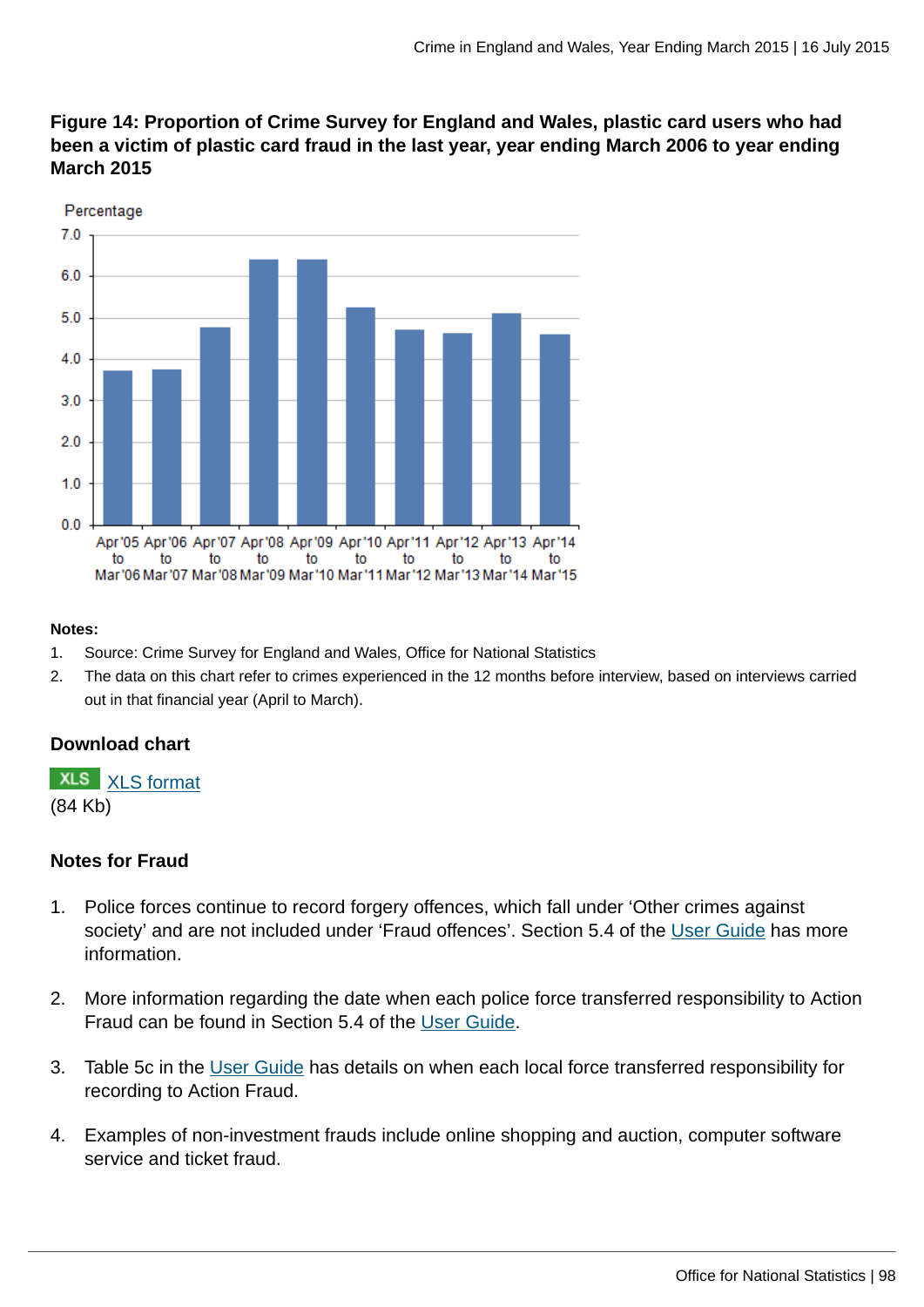- 5. Where the bank reimburses the loss they may report the crime to an industry body such as CIFAS or FFA UK.
- 6. FFA UK made an improvement to its data collection for intelligence purposes during 2013, which has resulted in a considerable increase in the number of incidents reported to the NFIB during 2014.
- 7. A change to the NFIB fraud database allowed better reporting by CIFAS of fraud cases in the category of Telecom Industry Fraud.
- 8. For example, Cifas has reported an increase in plastic card fraud across its members.
- 9. Card not present fraud is where the cardholder and card are not present at the point of sale, for example, fraudulent use of the card online, over the phone or by mail order.
- 10. Fraud case volumes (2008 to 2014) and fraud losses (2004 to 2014) on UK-issued cards are reported in the '[Fraud The Facts 2015'](http://www.financialfraudaction.org.uk/downloads.asp?genre=consumer) publication.
- 11. It is important to note that number of cases relates to the number of accounts defrauded, rather than the number of victims.

# **Crime experienced by children aged 10 to 15**

Since January 2009, the Crime Survey for England and Wales (CSEW) has asked children aged 10 to 15 resident in households in England and Wales about their experience of crime in the previous 12 months.

Findings from the children survey should be interpreted with greater care than for the adult survey data. Reasons for this include:

- changes to the design of the children's questionnaire during the first 3 years of the survey mean the estimates prior to the year ending March 2012 are not comparable with later years
- the number of child interviews that take place in any year (around 3,000) is much smaller than for the main survey (approximately 35,000). This means estimates of crimes against children can fluctuate more than adult estimates due to the much smaller sample size
- as [Millard and Flatley \(2010\)](#page-0-0) note, children are often involved in low-level incidents which may involve an offence in law but may not be viewed by participants, or others, as serious enough to amount to a crime. Two methods for classifying incidents recorded in the survey have been used – 'preferred' and 'broad'. The 'broad' measure counts all incidents which are legally defined as crimes, which may include very low-level incidents between children. The 'preferred' measure takes into account factors which determine the severity of an incident (such as the level of injury, value of items stolen and relationship with the perpetrator). The analysis provided in this chapter uses the 'preferred' measure; tables for the broad measure of crime are available in the

[Appendix tables \(623 Kb Excel sheet\)](http://www.ons.gov.uk:80/ons/rel/crime-stats/crime-statistics/year-ending-march-2015/rft-02.xls)<sup>1</sup>

## **Overall level of crime**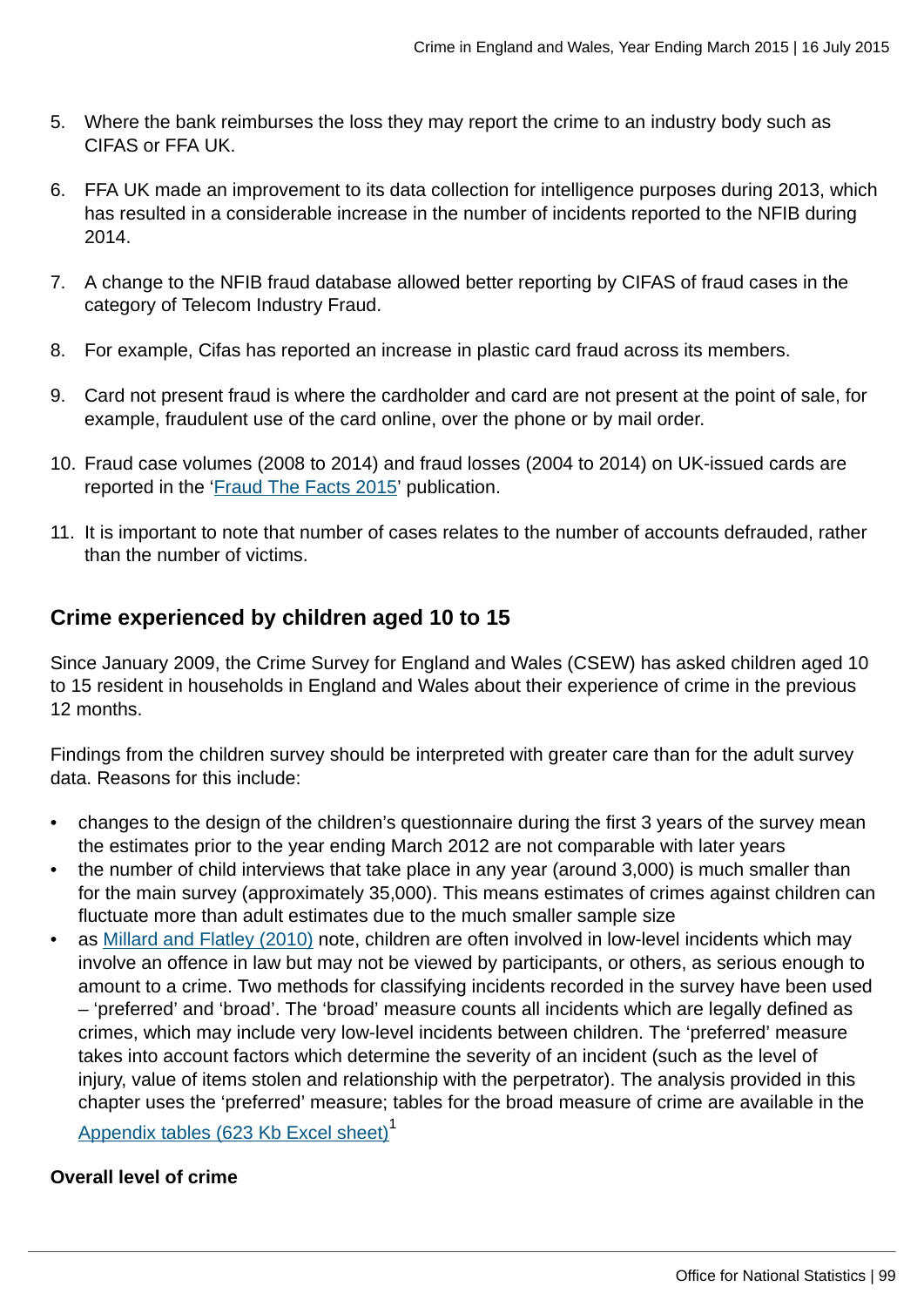Based on CSEW interviews in the year ending March 2015, there were an estimated 709,000 crimes experienced by children aged 10 to 15 using the preferred measure. This showed no change from the previous 12 months, with the 13% decrease not being statistically significant ([Appendix table A8](http://www.ons.gov.uk:80/ons/rel/crime-stats/crime-statistics/year-ending-march-2015/rft-02.xls) [\(623 Kb Excel sheet\)\)](http://www.ons.gov.uk:80/ons/rel/crime-stats/crime-statistics/year-ending-march-2015/rft-02.xls). The number of crimes experienced by children aged 10 to 15 has decreased by a third since 2011/12, the first year that is directly comparable with the current year. This appears to be part of a general trend of decreasing crime against children recorded by the survey, and is inline with recent movements found among adults (which was down 27% over the same period).

In the year ending March 2015, the survey estimated 12% of children aged 10 to 15 were victims of crime. This is the third consecutive year in which the survey has shown that 12% of children aged 10 to 15 were victims of crime.

# **Table 22: CSEW offences experienced by children aged 10 to 15, preferred measure - number, rate and percentage of incidents [1,2,3]**

England and Wales

Children aged 10 to 15

|                                                          | <b>Interviews from:</b>   |                          |                              |                      |                                               |                                    |  |
|----------------------------------------------------------|---------------------------|--------------------------|------------------------------|----------------------|-----------------------------------------------|------------------------------------|--|
|                                                          | Apr '09 to<br>Mar '10 $4$ | Apr '10 to<br>Mar $11^4$ | Apr '11 to<br><b>Mar '12</b> | Mar '13 <sup>5</sup> | Apr '12 to Apr '13 to<br>Mar '14 <sup>5</sup> | Apr '14 to<br>Mar '15 <sup>5</sup> |  |
| Number of incidents<br>(thousands)                       | 1,056                     | 918                      | 1,066                        | 817                  | 810                                           | 709                                |  |
| Incidence rate per<br>1,000 children aged 10<br>to 15    | 266                       | 233                      | 274                          | 213                  | 212                                           | 190                                |  |
| Percentage who were<br>victims once or more              | 14.6                      | 11.6                     | 15.1                         | 12.2                 | 12.1                                          | 11.8                               |  |
| Unweighted base -<br>number of children<br>aged 10 to 15 | 3,762                     | 3,849                    | 3,930                        | 2,879                | 2,933                                         | 2,374                              |  |

#### **Table notes:**

1. Source: Crime Survey for England and Wales, Office for National Statistics

- 2. Some estimates are based on a small number of children, hence caution should be applied; User Guide tables UG7, UG8 and UG9 provide the margins of error around the estimates.
- 3. The 'Preferred measure' takes into account factors identified as important in determining the severity of an incidence (such as level of injury, value of item stolen or damaged, relationship with the perpetrator) while the 'Broad measure' counts all incidents which would be legally defined as crimes and therefore may include low-level incidents between children.
- 4. Question changes during development of the children's questionnaire in the first two years should be considered when interpreting the figures. Comparisons before year ending March 2012 should be interpreted with caution.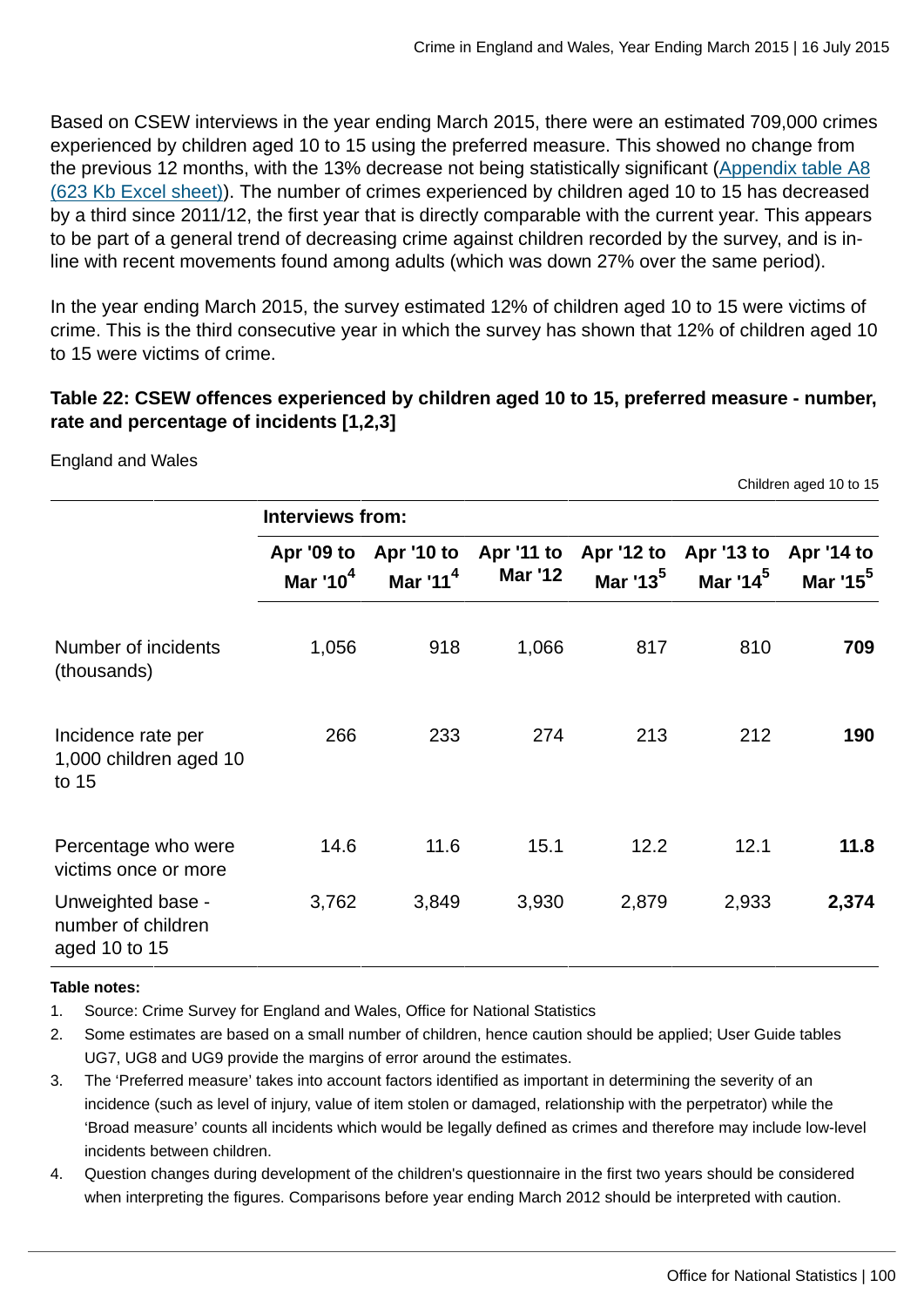5. Base sizes for data from year ending March 2013 onwards are smaller than previous years, due to sample size reductions introduced.

## **Download table**

**XLS** [XLS format](http://www.ons.gov.uk:80/ons/rel/crime-stats/crime-statistics/year-ending-march-2015/prt-22.xls) (88.5 Kb)

## **Violent crime**

Violence in the 10 to 15 year old module of the CSEW differs from the main survey as robbery is still included within this category. Robbery was included in the main CSEW count of violence until recently, it was separated out into its own and became consistent with the police recorded crime offence categories. As well as robbery, wounding and assault currently continue to make up the offence category of violence against 10 to 15 year olds.

The CSEW estimates that there were around 373,000 incidents of violence against children aged 10 to 15 in the year ending March 2015 (Table 23). While the apparent 16% decrease compared with the previous survey year, was not statistically significant the longer trend is downward; the current estimate is 37% lower than the estimate for the year ending March 2012, which was statistically significant [\(Appendix table A8 \(623 Kb Excel sheet\)](http://www.ons.gov.uk:80/ons/rel/crime-stats/crime-statistics/year-ending-march-2015/rft-02.xls)).

Although not directly comparable, the decrease seen in the children's survey was higher than found amongst adults (which recorded a statistically significant decrease of 24% since the year ending March 2012).

While the estimated 16% decrease in violent crime against 10 to 15 year olds over the past twelve months is not statistically significant, the decrease does fit with other sources of information. The Violence and Society Research Group at Cardiff University have found the number of 11 to 17 year olds being admitted to hospitals for treatment following violence declined 18%, from 25,108 in 2013

to 20,553 in 2014 $^2$  (see <u>Sivarajasingam et al. 2015</u>).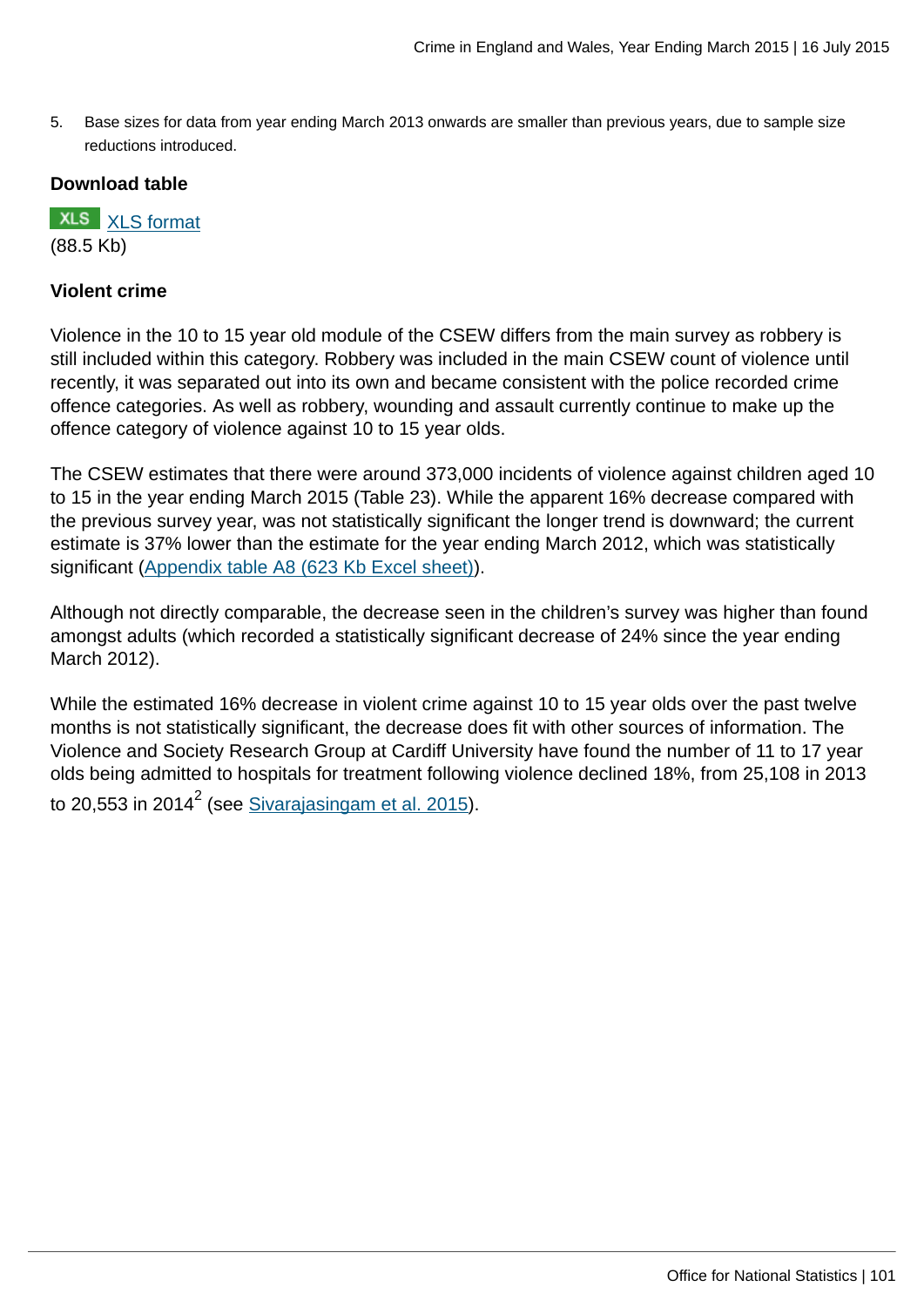# **Table 23: CSEW violence experienced by children aged 10 to 15, preferred measure - number, rate and percentage of incidents [1,2,3]**

#### England and Wales

Children aged 10-15

|                                                                   |                                    |                          |                | <b>Interviews from:</b>                                             |                      |                      |
|-------------------------------------------------------------------|------------------------------------|--------------------------|----------------|---------------------------------------------------------------------|----------------------|----------------------|
|                                                                   | Apr '09 to<br>Mar '10 <sup>4</sup> | Apr '10 to<br>Mar $11^4$ | <b>Mar '12</b> | Apr '11 to Apr '12 to Apr '13 to Apr '14 to<br>Mar '13 <sup>5</sup> | Mar '14 <sup>5</sup> | Mar '15 <sup>5</sup> |
| <b>Number of incidents</b>                                        |                                    |                          |                |                                                                     |                      | Thousands            |
| Violence                                                          | 643                                | 602                      | 591            | 479                                                                 | 445                  | 373                  |
| Wounding                                                          | 130                                | 90                       | 58             | 92                                                                  | 64                   | 55                   |
| Assault with minor<br>injury                                      | 270                                | 337                      | 307            | 212                                                                 | 218                  | 169                  |
| Assault with no<br>injury                                         | 167                                | 118                      | 139            | 107                                                                 | 110                  | 102                  |
| Robbery                                                           | 76                                 | 58                       | 87             | 68                                                                  | 53                   | 47                   |
| <b>Incidence</b><br>rate per<br>1,000<br>children                 |                                    |                          |                |                                                                     |                      |                      |
| Violence                                                          | 162                                | 153                      | 152            | 125                                                                 | 116                  | 100                  |
| Wounding                                                          | 33                                 | 23                       | 15             | 24                                                                  | 17                   | 15                   |
| Assault with minor<br>injury                                      | 68                                 | 86                       | 79             | 55                                                                  | 57                   | 45                   |
| Assault with no<br>injury                                         | 42                                 | 30                       | 36             | 28                                                                  | 29                   | 27                   |
| Robbery                                                           | 19                                 | 15                       | 22             | 18                                                                  | 14                   | 13                   |
| <b>Percentage of</b><br>children who were<br>victims once or more |                                    |                          |                |                                                                     |                      | Percentage           |
| Violence                                                          | 8.5                                | 6.8                      | 7.7            | 6.1                                                                 | 6.5                  | 5.7                  |
| Wounding                                                          | 1.8                                | 1.1                      | 1.0            | 1.0                                                                 | 1.1                  | 0.8                  |
| Assault with minor<br>injury                                      | 3.7                                | 3.7                      | 3.6            | 2.9                                                                 | 3.3                  | 2.8                  |
| Assault with no<br>injury                                         | 2.4                                | 1.7                      | 2.2            | 1.4                                                                 | 1.7                  | 1.6                  |
| Robbery                                                           | 1.3                                | 0.9                      | 1.3            | 1.0                                                                 | 0.7                  | 0.7                  |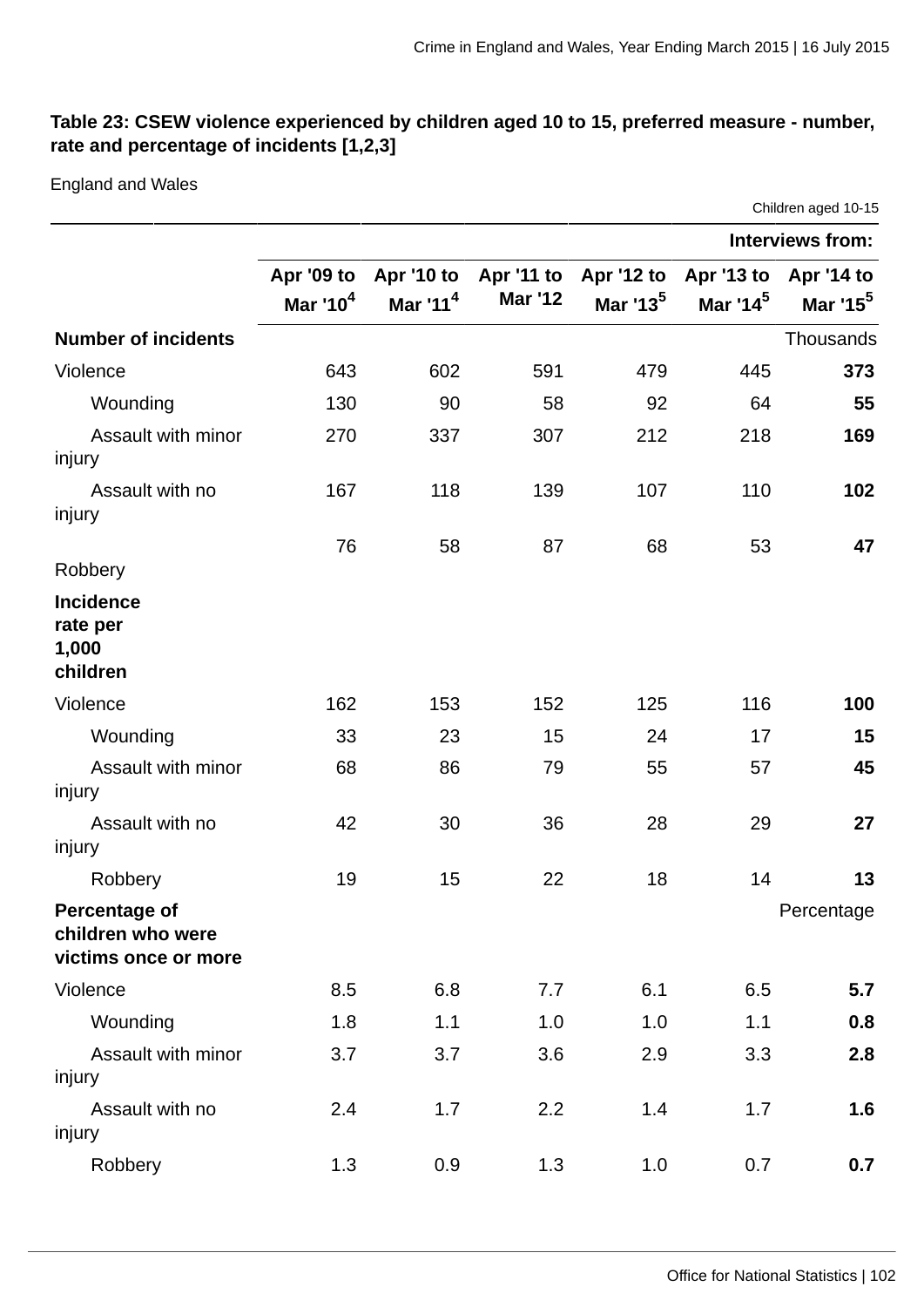|                                                          |             |              |                |                                                                   | Interviews from:          |                      |
|----------------------------------------------------------|-------------|--------------|----------------|-------------------------------------------------------------------|---------------------------|----------------------|
|                                                          | Mar '10 $4$ | Mar '11 $^4$ | <b>Mar '12</b> | Apr '09 to Apr '10 to Apr '11 to Apr '12 to Apr '13 to Apr '14 to | Mar '13 $^5$ Mar '14 $^5$ | Mar '15 <sup>5</sup> |
| Unweighted base -<br>number of children<br>aged 10 to 15 | 3,762       | 3.849        | 3.930          | 2,879                                                             | 2.933                     | 2,374                |

#### **Table notes:**

- 1. Source: Crime Survey for England and Wales, Office for National Statistics
- 2. Some estimates are based on a small number of children, hence caution should be applied; User Guide tables UG7, UG8 and UG9 provide the margins of error around the estimates.
- 3. The 'Preferred measure' takes into account factors identified as important in determining the severity of an incidence (such as level of injury, value of item stolen or damaged, relationship with the perpetrator) while the 'Broad measure' counts all incidents which would be legally defined as crimes and therefore may include low-level incidents between children.
- 4. Question changes during development of the children's questionnaire in the first two years should be considered when interpreting the figures. Comparisons before year ending March 2012 should be interpreted with caution.
- 5. Base sizes for data from year ending March 2013 onwards are smaller than previous years, due to sample size reductions introduced.

#### **Download table**

**XLS** [XLS format](http://www.ons.gov.uk:80/ons/rel/crime-stats/crime-statistics/year-ending-march-2015/prt-23.xls) (91 Kb)

## **Property offences**

For the children's survey, property offences are restricted to personal crimes only. Any household theft or criminal damage to the house/vehicle will be recorded when the adult respondent from the household completes the survey themselves.

Three offences from the children's data – theft from or outside the dwelling, bicycle theft, and criminal damage – are all designated as household offences for adults on the CSEW. These are restricted to occasions where the property stolen or damaged belonged solely to the child respondent. This methodology is designed to restrict the possibility of double counting within the estimates, however some may still remain.

In the survey for the year ending March 2015, there were 278,000 incidents of theft, and 59,000 incidents of criminal damage to personal property experienced by children aged 10 to 15 (Table 24). In all, 6% of children were victims of theft at least once, with the largest theft category being other theft of personal property (4% of children were victims); 1% experienced criminal damage to personal property [\(Appendix table A10 \(623 Kb Excel sheet\)\)](http://www.ons.gov.uk:80/ons/rel/crime-stats/crime-statistics/year-ending-march-2015/rft-02.xls).

Unlike violent offences, property offences experienced by children show no consistent increasing or decreasing trend over the past few years. For many offences, this is similar to what is reported amongst adults – for example, since the year ending March 2010 (when the children survey was first introduced), instances of personal theft offences (theft from the person and other personal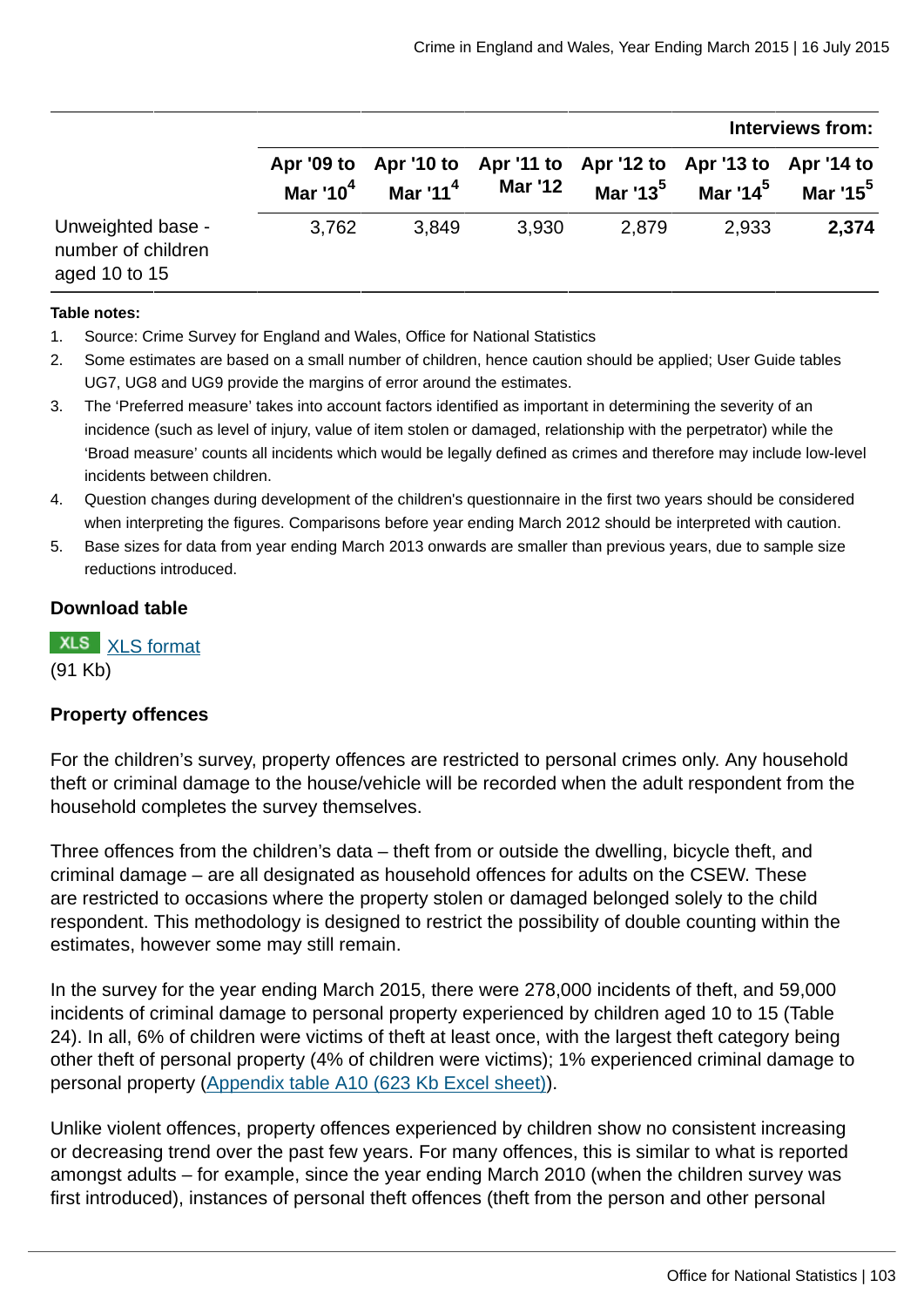Children aged 10 to 15

theft) both surveys peaked in the year ending March 2012. Evidence from Focus On Property Crime publications suggest this was related to a reported increase in the theft of items such as mobile phones<sup>3</sup>.

# **Table 24: CSEW property offences experienced by children aged 10 to 15, preferred measure - number, rate and percentage of incidents [1,2,3]**

England and Wales

**Interviews from: Apr '09 to Mar '10<sup>4</sup> Apr '10 to Mar '11<sup>4</sup> Apr '11 to Mar '12 Apr '12 to Mar '13<sup>5</sup> Apr '13 to Mar '14<sup>5</sup> Apr '14 to Mar '15<sup>5</sup> Number of incidents** Thousands Thousands Thousands Thousands Thousands Thousands Thousands Thousands Thousands Thousands Thousands Thousands Thousands Thousands Thousands Thousands Thousands Thousands Thousands Thousands Theft offences 364 288 435 304 322 **278** Theft from the person 61 35 55 42 49 **53** Oher theft of personal property 209 171 263 208 225 **172** Theft from the dwelling/outside the dwelling<sup>6</sup> 20 25 40 22 18 **29** Bicycle theft<sup>6</sup> 73 58 77 32 30 24 Criminal damage to personal property<sup>6</sup> 49 28 40 34 43 **59 Incidence rate per 1,000 children** Theft offences 92 73 112 79 84 **75** Theft from the person 15 9 14 11 13 **14** Oher theft of personal property 53 43 67 54 59 **46** Theft from the dwelling/outside the dwelling<sup>6</sup> 5 6 10 6 5 **8**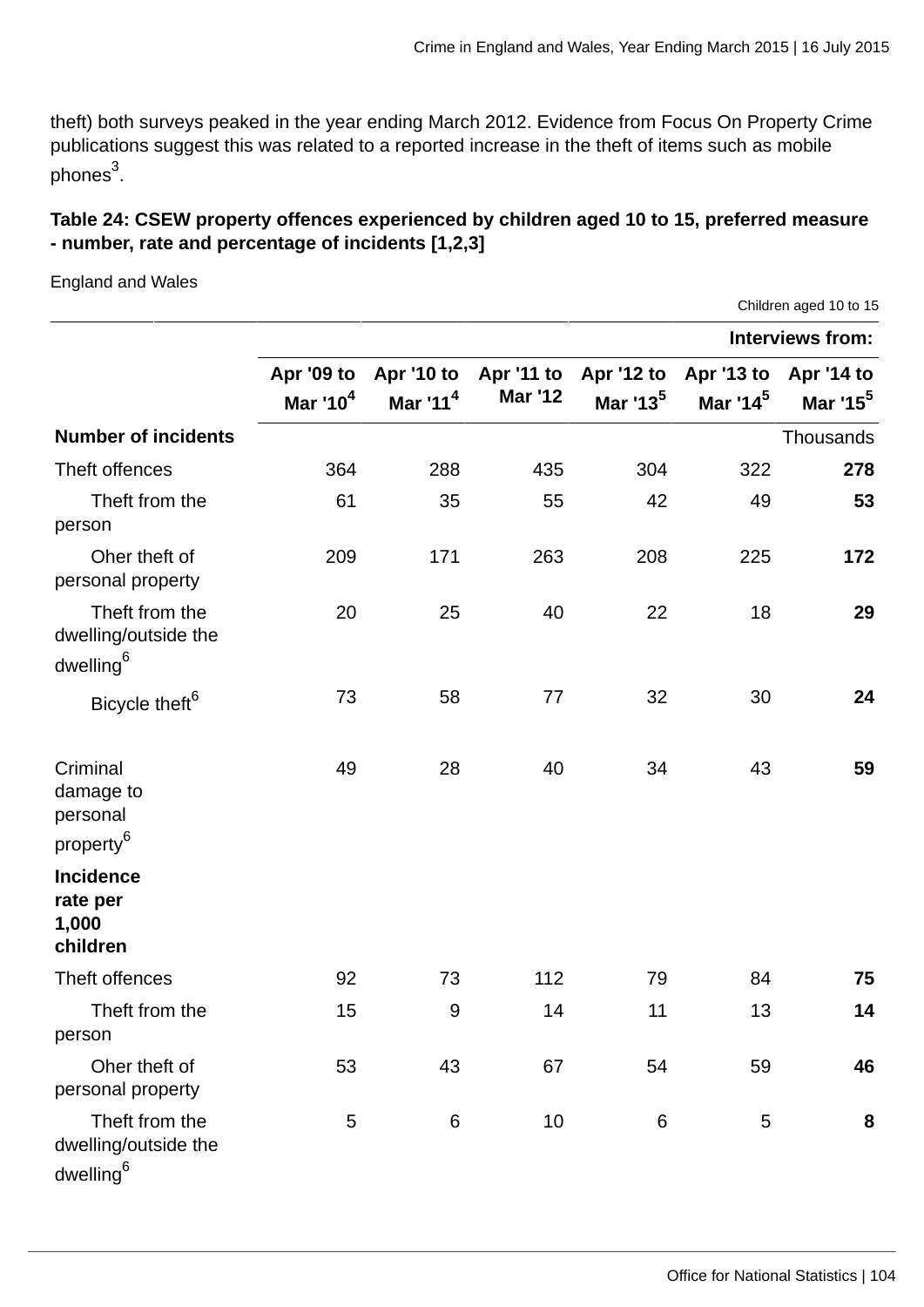|                                                                 | <b>Interviews from:</b>            |                          |                              |                      |                                               |                                    |
|-----------------------------------------------------------------|------------------------------------|--------------------------|------------------------------|----------------------|-----------------------------------------------|------------------------------------|
|                                                                 | Apr '09 to<br>Mar '10 <sup>4</sup> | Apr '10 to<br>Mar $11^4$ | Apr '11 to<br><b>Mar '12</b> | Mar '13 <sup>5</sup> | Apr '12 to Apr '13 to<br>Mar '14 <sup>5</sup> | Apr '14 to<br>Mar '15 <sup>5</sup> |
| Bicycle theft <sup>6</sup>                                      | 18                                 | 15                       | 20                           | 8                    | 8                                             | $6\phantom{1}$                     |
| Criminal damage to<br>personal property <sup>6</sup>            | 12                                 | $\overline{7}$           | 10                           | $9\,$                | 11                                            | 16                                 |
| Percentage of<br>children who were<br>victims once or more      |                                    |                          |                              |                      |                                               | Percentage                         |
| Theft offences                                                  | 7.4                                | 5.4                      | 8.1                          | 6.5                  | 6.2                                           | 5.9                                |
| Theft from the<br>person                                        | 0.9                                | 0.7                      | 1.2                          | 0.9                  | 0.7                                           | 1.1                                |
| Oher theft of<br>personal property                              | 4.4                                | 3.1                      | 4.9                          | 4.4                  | 4.4                                           | 3.8                                |
| Theft from the<br>dwelling/outside the<br>dwelling <sup>6</sup> | 0.5                                | 0.5                      | 0.7                          | 0.5                  | 0.4                                           | 0.6                                |
| Bicycle theft <sup>6</sup>                                      | 1.6                                | 1.2                      | 1.5                          | 0.8                  | 0.7                                           | 0.5                                |
| Criminal damage to<br>personal property <sup>6</sup>            | 0.7                                | 0.4                      | 0.8                          | 0.8                  | 0.9                                           | 1.3                                |
| Unweighted base -<br>number of children<br>aged 10 to 15        | 3,762                              | 3,849                    | 3,930                        | 2,879                | 2,933                                         | 2,374                              |

#### **Table notes:**

- 1. Source: Crime Survey for England and Wales, Office for National Statistics
- 2. Some estimates are based on a small number of children, hence caution should be applied; User Guide tables UG7, UG8 and UG9 provide the margins of error around the estimates.
- 3. The 'Preferred measure' takes into account factors identified as important in determining the severity of an incidence (such as level of injury, value of item stolen or damaged, relationship with the perpetrator) while the 'Broad measure' counts all incidents which would be legally defined as crimes and therefore may include low-level incidents between children.
- 4. Question changes during development of the children's questionnaire in the first two years should be considered when interpreting the figures. Comparisons before year ending March 2012 should be interpreted with caution.
- 5. Base sizes for data from year ending March 2013 onwards are smaller than previous years, due to sample size reductions introduced.
- 6. These offences are designated as 'household offences for adults on the CSEW (respondents reply on behalf of the household) but are presented here as 'personal' offences when the property stolen or damaged solely belonged to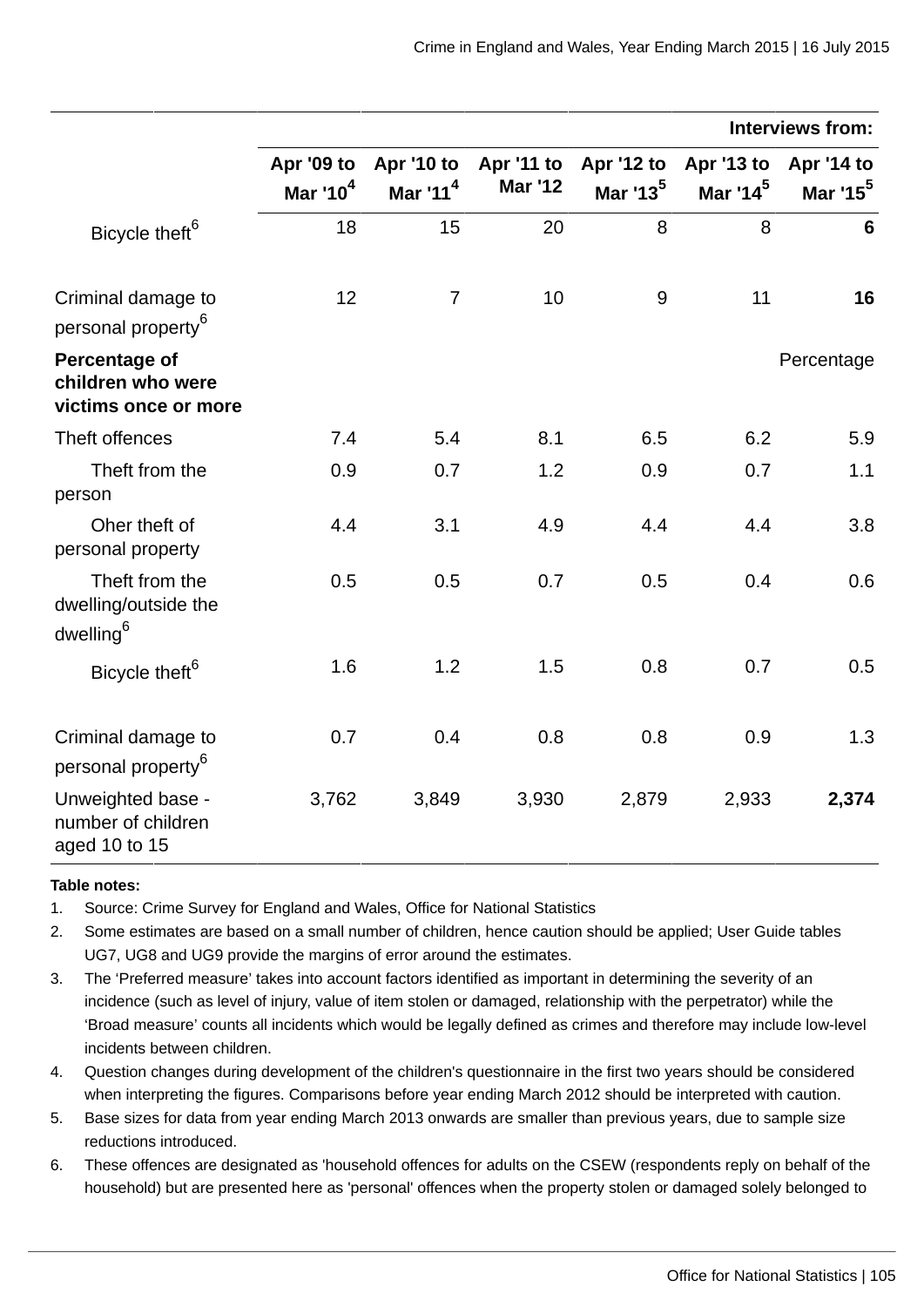the child respondent. This broadens the scope of personal victimisation but may also result in double-counting of offences on the adult survey; the extent to which this happens will be evaluated in future.

## **Download table**

**XLS** [XLS format](http://www.ons.gov.uk:80/ons/rel/crime-stats/crime-statistics/year-ending-march-2015/prt-24.xls) (92.5 Kb)

## **Notes for Crime experienced by children aged 10 to 15**

- 1. More information about the preferred and broad measures of crime against children can be found in the [User Guide](http://www.ons.gov.uk:80/ons/guide-method/method-quality/specific/crime-statistics-methodology/user-guides/index.html).
- 2. Calendar years are used in this analysis.
- 3. See for instance, the chapter on mobile phone theft in [Focus On Property Crime 2011/12](http://www.ons.gov.uk:80/ons/rel/crime-stats/crime-statistics/focus-on-property-crime--2011-12/rpt-section-2---focus-on-mobile-phone-theft.html), and the overview chapter of [Focus On Property Crime 2013/14](http://www.ons.gov.uk:80/ons/rel/crime-stats/crime-statistics/focus-on-property-crime--2013-14/index.html).

# **Anti-social behaviour**

## **Incidents recorded by the police**

Figures recorded by the police relating to anti-social behaviour (ASB) can be considered alongside police recorded (notifiable) crime to provide a more comprehensive view of the crime and disorder that comes to the attention of the police. It is important to note that any incident of ASB which results in a notifiable offence will be included in police recorded crime figures (and excluded from the ASB counts). This is to ensure there are no overlaps between the two series.

The police record ASB incidents in accordance with the National Standard for Incident Recording (NSIR); Section 5.7 of the [User Guide](http://www.ons.gov.uk:80/ons/guide-method/method-quality/specific/crime-statistics-methodology/user-guides/index.html) has further details. These figures are not currently accredited National Statistics. A review by Her Majesty's Inspectorate of Constabulary [\(HMIC\) in 2012](http://www.hmic.gov.uk/publication/review-police-crime-incident-reports-20120125/) found significant variation in the recording of ASB incidents across police forces. It is also known that occasionally police forces may be duplicating some occurrences of a singular ASB incident where multiple reports by different callers have been made.

Following the HMIC review in 2012, it was also found that there was a wide variation in the quality of decision making associated with the recording of ASB $^{\rm 1}$ . HMIC found instances of:

- forces failing to identify crimes, instead wrongly recording them as ASB
- reported ASB not being recorded on force systems, for instance if the victim had reported it directly to the neighbourhood team or via email (as opposed to by telephone)
- reported ASB being recorded as something else, such as suspicious behaviour
- incidents that were not ASB being recorded as ASB

Furthermore, data on ASB incidents before and after the year ending March 2012 are not directly comparable, owing to a change in the classification used for ASB incidents. From April 2012, ASB incidents also include data from the British Transport Police, so direct comparisons can only be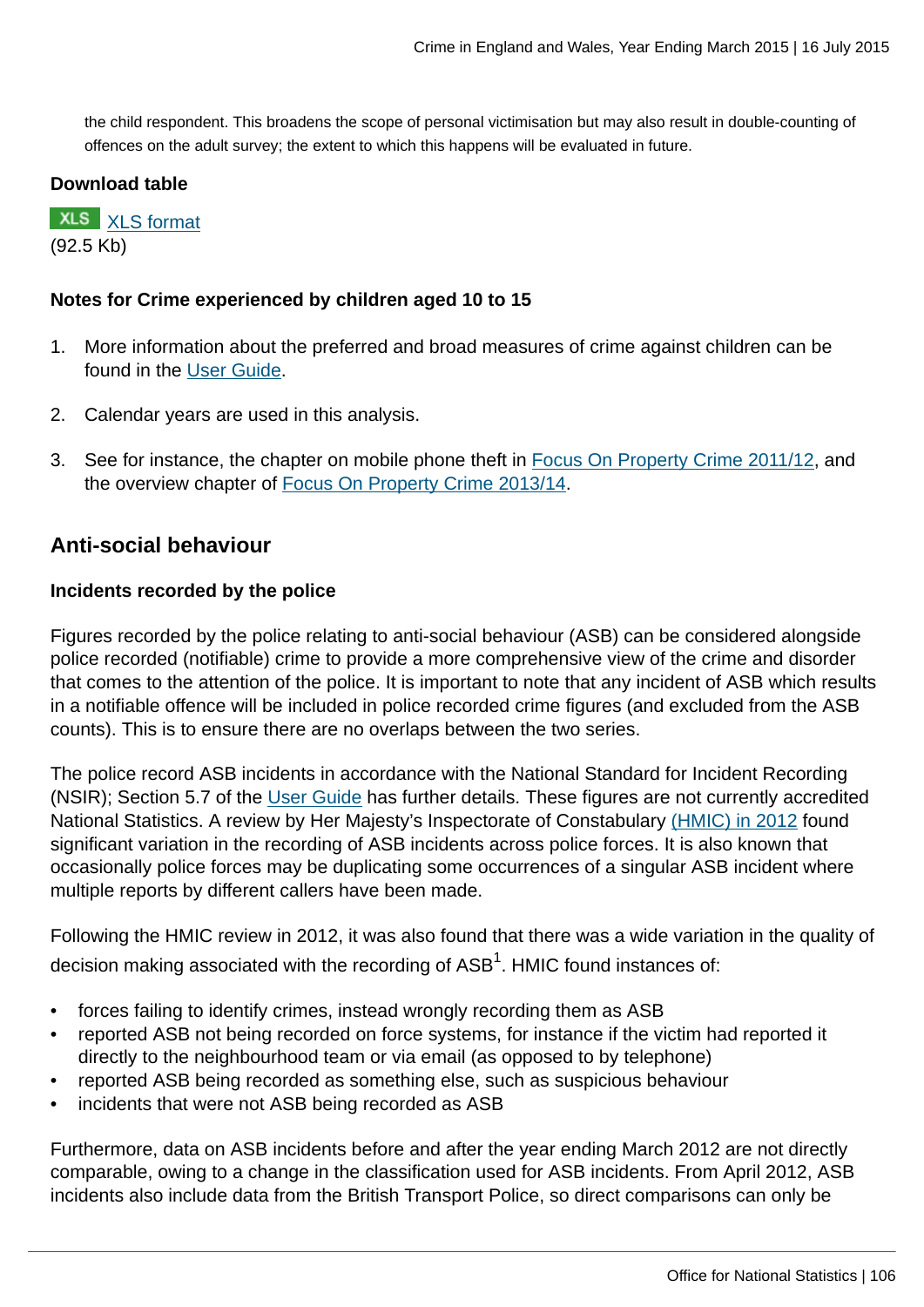made from 2012/13 onwards. The police recorded 2.0 million incidents of ASB in the year ending March 2015. This compares with the 3.8 million notifiable crimes recorded by the police over the same period (Figure 15). The number of ASB incidents recorded by the police in the year ending March 2015 decreased by 8%, compared with the previous year.

# **Figure 15: Police recorded crime and anti-social behaviour incidents in England and Wales, year ending March 2008 to year ending March 2015**



#### **Notes:**

- 1. Sources: Police recorded crime, Home Office / ASB incidents: years ending March 2008 to 2010 National Policing Improvement Agency (NPIA); year ending 2011 - Her Majesty's Inspectorate of Constabulary (HMIC); from year ending March 2012 onwards - Home Office
- 2. Police recorded crime and ASB incident data are not designated as National Statistics.
- 3. Following a different approach to recording ASB incidents data, figures from year ending March 2012 onwards are not directly comparable with previous years; see Chapter 5 of the User Guide for more information.
- 4. ASB incidents exclude British Transport Police.
- 5. The data on this chart refer to crimes recorded in the financial year (April to March).

# **Download chart**

## **XLS** [XLS format](http://www.ons.gov.uk:80/ons/rel/crime-stats/crime-statistics/year-ending-march-2015/chd-15.xls) (86.5 Kb)

From the year ending March 2012, a new set of 3 simplified categories for ASB was introduced (further details are available in Chapter 5 of the [User Guide](http://www.ons.gov.uk:80/ons/guide-method/method-quality/specific/crime-statistics-methodology/user-guides/index.html)):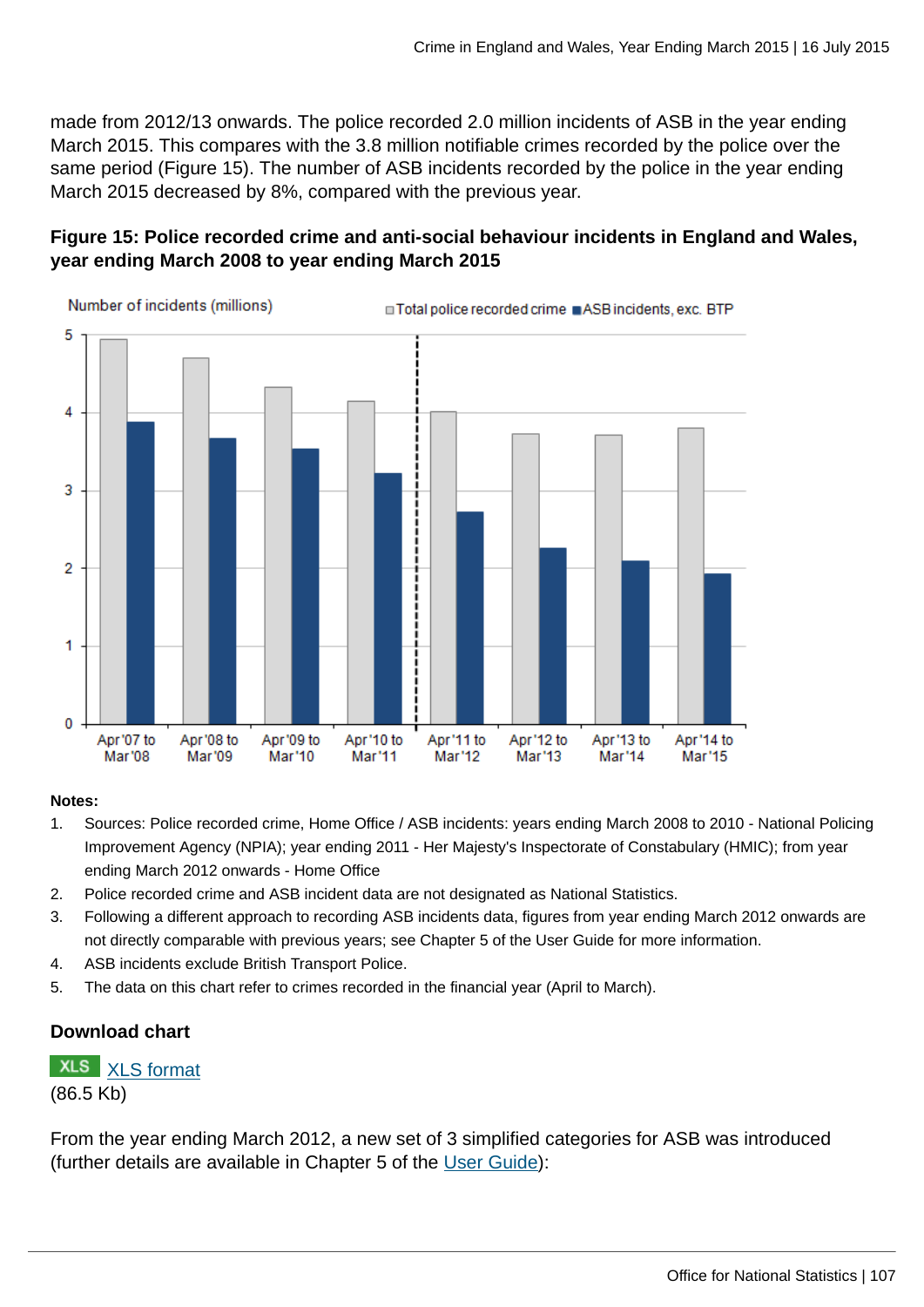- 1. 'Nuisance' captures incidents where an act, condition, thing or person causes trouble, annoyance, irritation, inconvenience, offence or suffering to the local community in general rather than to individual victims.
- 2. 'Personal' captures incidents that are perceived as either deliberately targeted at an individual or group, or having an impact on an individual or group rather than the community at large.
- 3. 'Environmental' captures incidents where individuals and groups have an impact on their surroundings, including natural, built and social environments.

All forces adopted these new definitions, though in the [HMIC report](http://www.hmic.gov.uk/media/a-step-in-the-right-direction-the-policing-of-anti-social-behaviour.pdf) it was found that 35% of all incidents reviewed were incorrectly categorised; this should be taken into account when considering ASB incident figures.

In the year ending March 2015, 67% of the ASB incidents categorised by the police were identified as nuisance; 27% as personal; and 6% as environmental (Figure 16). This distribution may reflect propensity of reporting rather than the actual distribution of ASB by type.

# **Figure 16: Categories of anti-social behaviour incidents in England and Wales, year ending March 2015**



#### **Notes:**

- 1. Source: Police recorded incidents, Home Office
- 2. ASB incident data are not designated as National Statistics.
- 3. Figures include British Transport Police.
- 4. The data on this chart refer to crimes recorded in the financial year (April to March).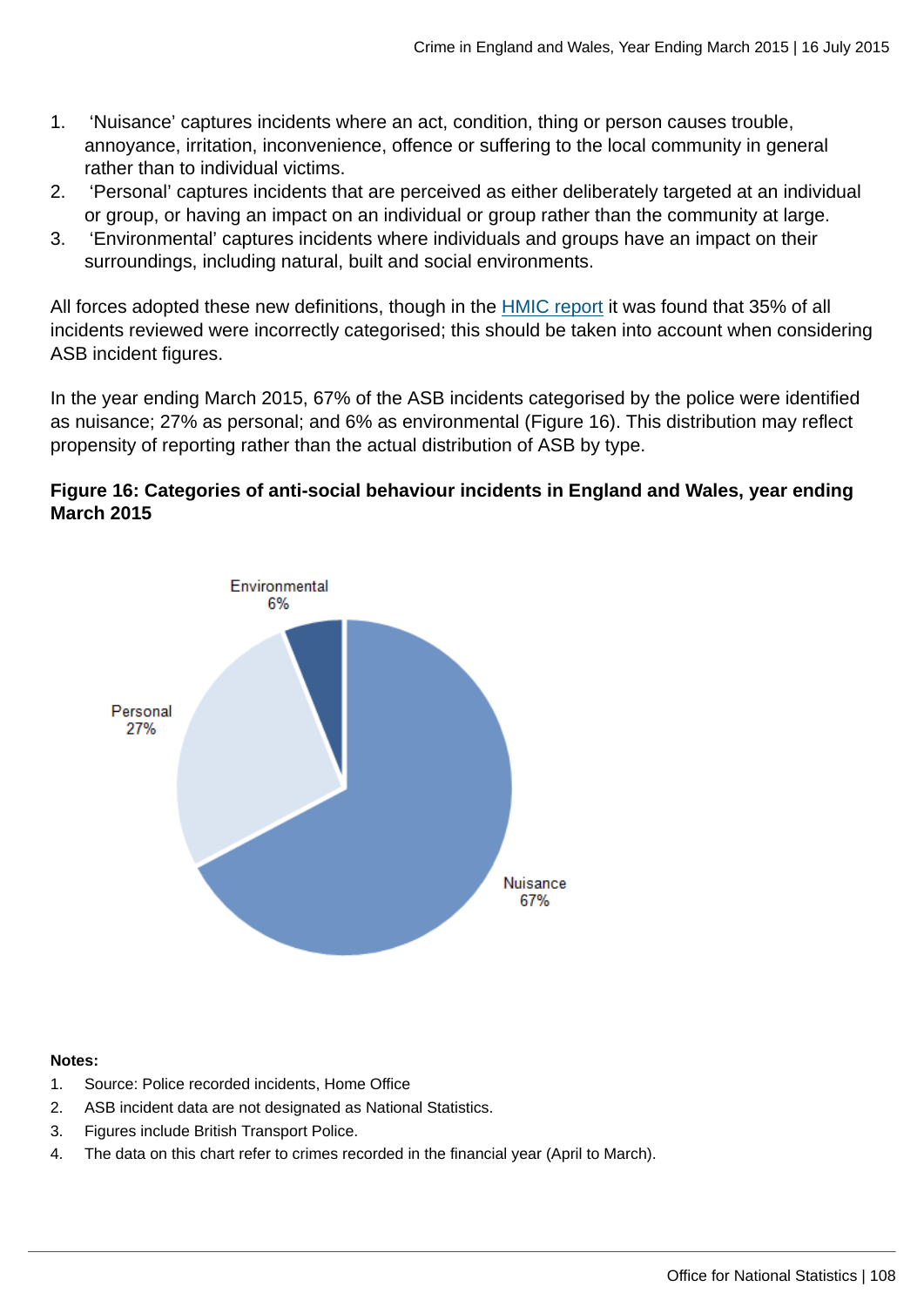#### **Download chart**

**XLS** [XLS format](http://www.ons.gov.uk:80/ons/rel/crime-stats/crime-statistics/year-ending-march-2015/chd-16.xls) (82.5 Kb)

#### **CSEW measures of anti-social behaviour**

Questions about respondents' actual experiences of ASB in their local area were added to the year ending March 2012 Crime Survey for England and Wales (CSEW) to expand on existing questions about perceived ASB. These questions asked whether the respondent had personally experienced or witnessed ASB in their local area and, if so, what types.

In the year ending March 2015, 28% of adults indicated that they had personally experienced or witnessed at least one of the ASB problems asked about in their local area in the previous year (Table 25), which has not changed from the previous year. This included 10% of adults who experienced or witnessed drink related anti-social behaviour and 8% who witnessed or experienced groups hanging around on the streets.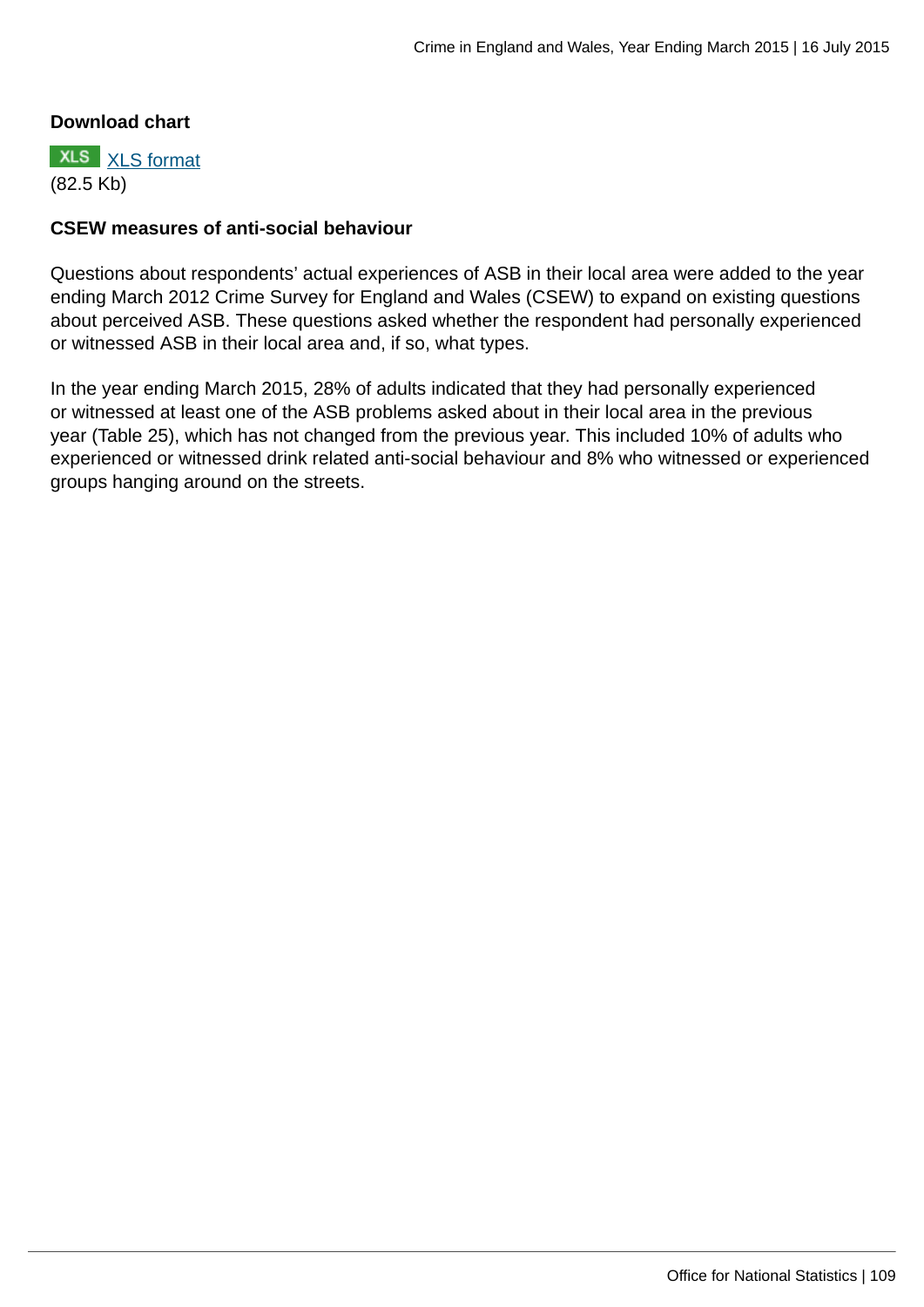## **Table 25: CSEW experiences of anti-social behaviour, years ending March 2014 and March 2015 [1]**

England and Wales

|                                                                               |                    |                    | Adults aged 16 and over                    |
|-------------------------------------------------------------------------------|--------------------|--------------------|--------------------------------------------|
|                                                                               |                    |                    | April 2014 to March<br>2015 compared with: |
|                                                                               | Apr '13 to Mar '14 | Apr '14 to Mar '15 | Apr '13 to Mar '14                         |
|                                                                               |                    | Percentages        | Statistically significant<br>difference    |
| Personally<br>experienced/witnessed<br>anti-social behaviour in<br>local area | 28.5               | 27.8               |                                            |
| Types of anti-<br>social behaviour<br>experienced/<br>witnessed <sup>2</sup>  |                    |                    |                                            |
|                                                                               |                    |                    |                                            |
| Drink related behaviour<br>Groups hanging around<br>on the streets            | 9.6<br>8.6         | 9.8<br>8.5         |                                            |
| Inconsiderate<br>behaviour <sup>3</sup>                                       | 5.3                | 5.3                |                                            |
| Loud music or other<br>noise                                                  | 5.1                | 5.3                |                                            |
| Litter, rubbish or dog-<br>fouling                                            | 4.1                | 4.6                |                                            |
| Vandalism, criminal<br>damage or graffiti                                     | 3.7                | 4.0                |                                            |
| Vehicle related<br>behaviour <sup>4</sup>                                     | 3.1                | 3.8                | $\star$                                    |
| People using or dealing<br>drugs                                              | 3.0                | 3.7                | $\star$                                    |
| People being<br>intimidated, verbally<br>abused or harassed                   | 3.3                | 3.4                |                                            |
| Nuisance neighbours                                                           | 2.8                | 3.0                |                                            |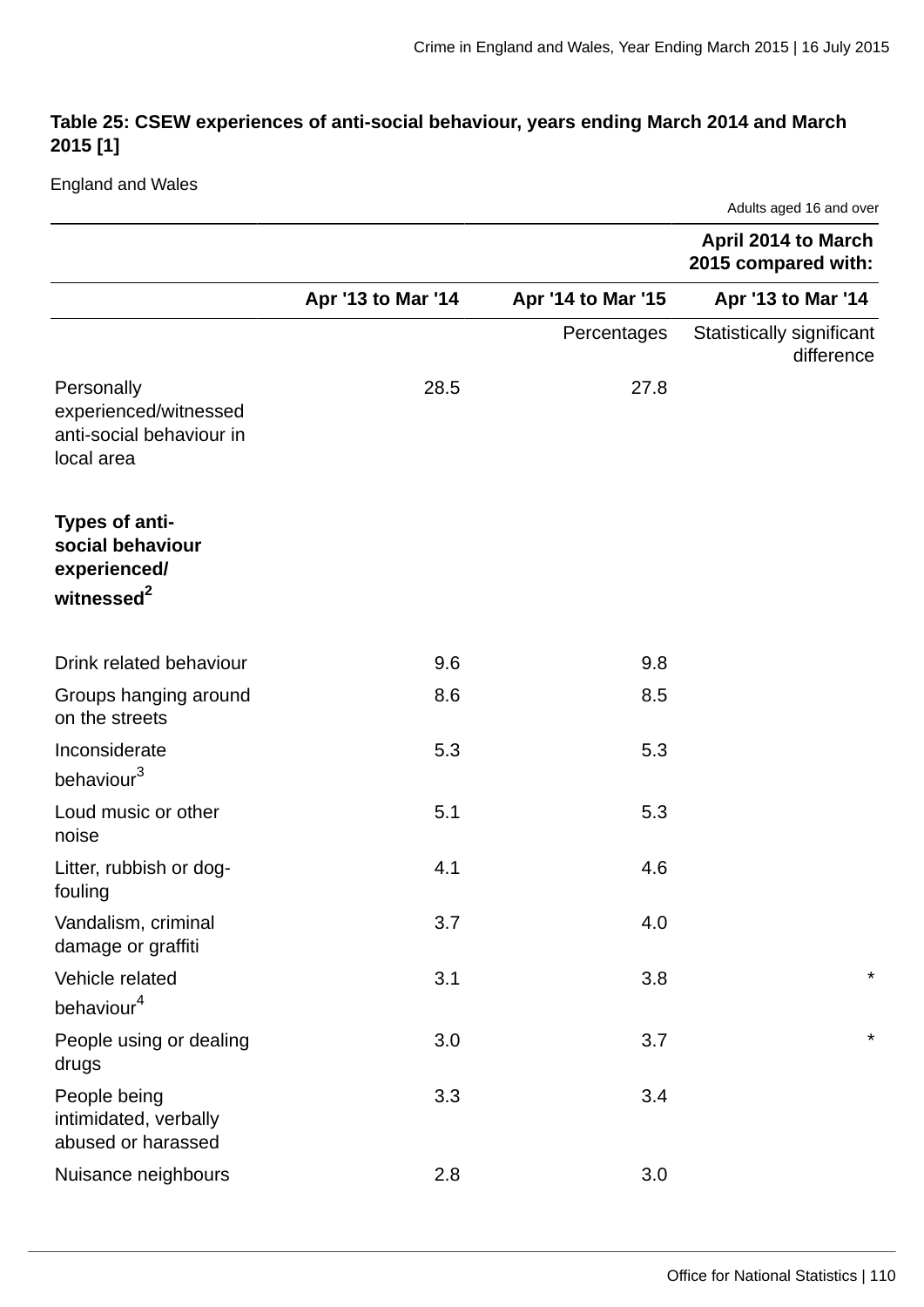|                                                                            |                    |                    | <b>April 2014 to March</b><br>2015 compared with: |
|----------------------------------------------------------------------------|--------------------|--------------------|---------------------------------------------------|
|                                                                            | Apr '13 to Mar '14 | Apr '14 to Mar '15 | Apr '13 to Mar '14                                |
| Begging, vagrancy or<br>homeless people                                    | 0.9                | 1.0                |                                                   |
| Out of control or<br>dangerous dogs                                        | 0.6                | 0.8                |                                                   |
| People committing<br>inappropriate or<br>indecent sexual acts in<br>public | 0.2                | 0.3                |                                                   |
| Other anti-social<br>behaviour                                             | 1.8                | 1.8                |                                                   |
| Unweighted base-<br>number of adults                                       | 35,348             | 33,332             |                                                   |

#### **Table notes:**

1. Source: Crime Survey for England and Wales, Office for National Statistics

- 2. Respondents can experience more than one type of anti-social behaviour, so percentages will not sum to the total that experienced/witnessed anti-social behaviour in their local area.
- 3. Includes repeated/inappropriate use of fireworks; youths kicking/throwing balls in inappropriate areas; cycling/ skateboarding in pedestrian areas or obstructing pavements; people throwing stones/bottles/eggs, etc.
- 4. Includes inconvenient/illegal parking; abandoned vehicles; speeding cars/motorcycles; car revving; joyriding, etc.

#### **Download table**

# **XLS** [XLS format](http://www.ons.gov.uk:80/ons/rel/crime-stats/crime-statistics/year-ending-march-2015/prt-25.xls)

(86.5 Kb)

The CSEW also contains a separate set of questions asking respondents about perceptions of problems with different types of ASB in their local area; 7 of these are used to provide an overall index of perceived ASB. In the year ending March 2015 CSEW, 11% of adults perceived there to be a high level of ASB in their local area (Table 26), which was no change on the previous year (the 1% drop was not statistically significant).

Since the year ending March 2005 the CSEW has consistently estimated that around a quarter of adults perceive a problem in their local area with "people using or dealing drugs" and almost a third perceive "rubbish or litter lying around" as a problem in their local area. Other anti-social behaviour indicators have tended to show declines over this time period, with the most pronounced decline for the 'Abandoned or burnt-out cars' category, which peaked at 24% in 2002/03 and has subsequently fallen each year down to 2% of adults in the year ending March 2015 [\(Table D9 \(381.5 Kb Excel](http://www.ons.gov.uk:80/ons/rel/crime-stats/crime-statistics/year-ending-march-2015/rft-3.xls) [sheet\)\)](http://www.ons.gov.uk:80/ons/rel/crime-stats/crime-statistics/year-ending-march-2015/rft-3.xls).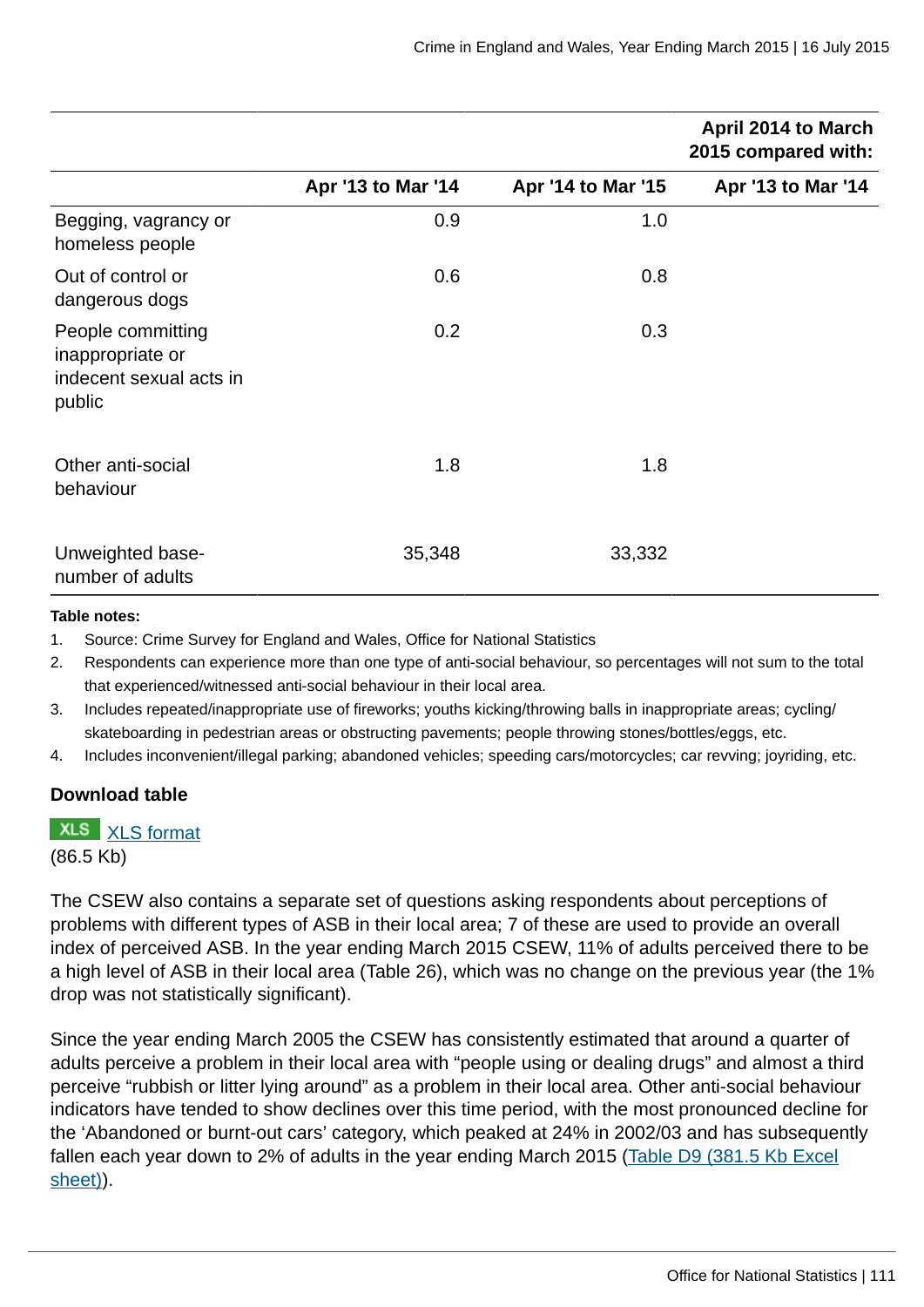## **Table 26: CSEW trends in the anti-social behaviour indicators, years ending December 1996 to March 2015 [1,2]**

## England and Wales

|                                                                       |                                     |                                                                    |                              |                              |                              | Adults aged 16 and over                                    |
|-----------------------------------------------------------------------|-------------------------------------|--------------------------------------------------------------------|------------------------------|------------------------------|------------------------------|------------------------------------------------------------|
|                                                                       |                                     |                                                                    |                              |                              |                              | <b>April 2014</b><br>to March<br>2015<br>compared<br>with: |
|                                                                       | <b>Jan '96 to</b><br><b>Dec '96</b> | Apr '04 to<br><b>Mar '05</b>                                       | Apr '09 to<br><b>Mar '10</b> | Apr '13 to<br><b>Mar '14</b> | Apr '14 to<br><b>Mar '15</b> | Apr '13 to<br><b>Mar '14</b>                               |
|                                                                       |                                     |                                                                    |                              |                              | Percentages                  | Statistically<br>significant<br>difference                 |
| High level<br>of perceived<br>anti-social<br>behaviour <sup>3</sup>   |                                     | 17.0                                                               | 14.4                         | 12.1                         | 11.0                         |                                                            |
|                                                                       |                                     | Percentage saying there is a very/fairly big problem in their area |                              |                              |                              |                                                            |
| Rubbish or<br>litter lying<br>around                                  | 26.0                                | 29.9                                                               | 28.3                         | 29.3                         | 28.8                         |                                                            |
| People using<br>or dealing<br>drugs                                   | 20.9                                | 25.7                                                               | 26.0                         | 24.9                         | 24.3                         |                                                            |
| People<br>being drunk<br>or rowdy<br>in public<br>places <sup>3</sup> |                                     | 22.4                                                               | 23.9                         | 19.3                         | 18.3                         |                                                            |
| <b>Teenagers</b><br>hanging<br>around on<br>the streets               | 23.5                                | 30.6                                                               | 27.0                         | 19.9                         | 17.3                         | $^\star$                                                   |
| Vandalism,<br>graffiti<br>and other<br>deliberate                     | 24.3                                | 28.3                                                               | 22.9                         | 16.5                         | 16.0                         |                                                            |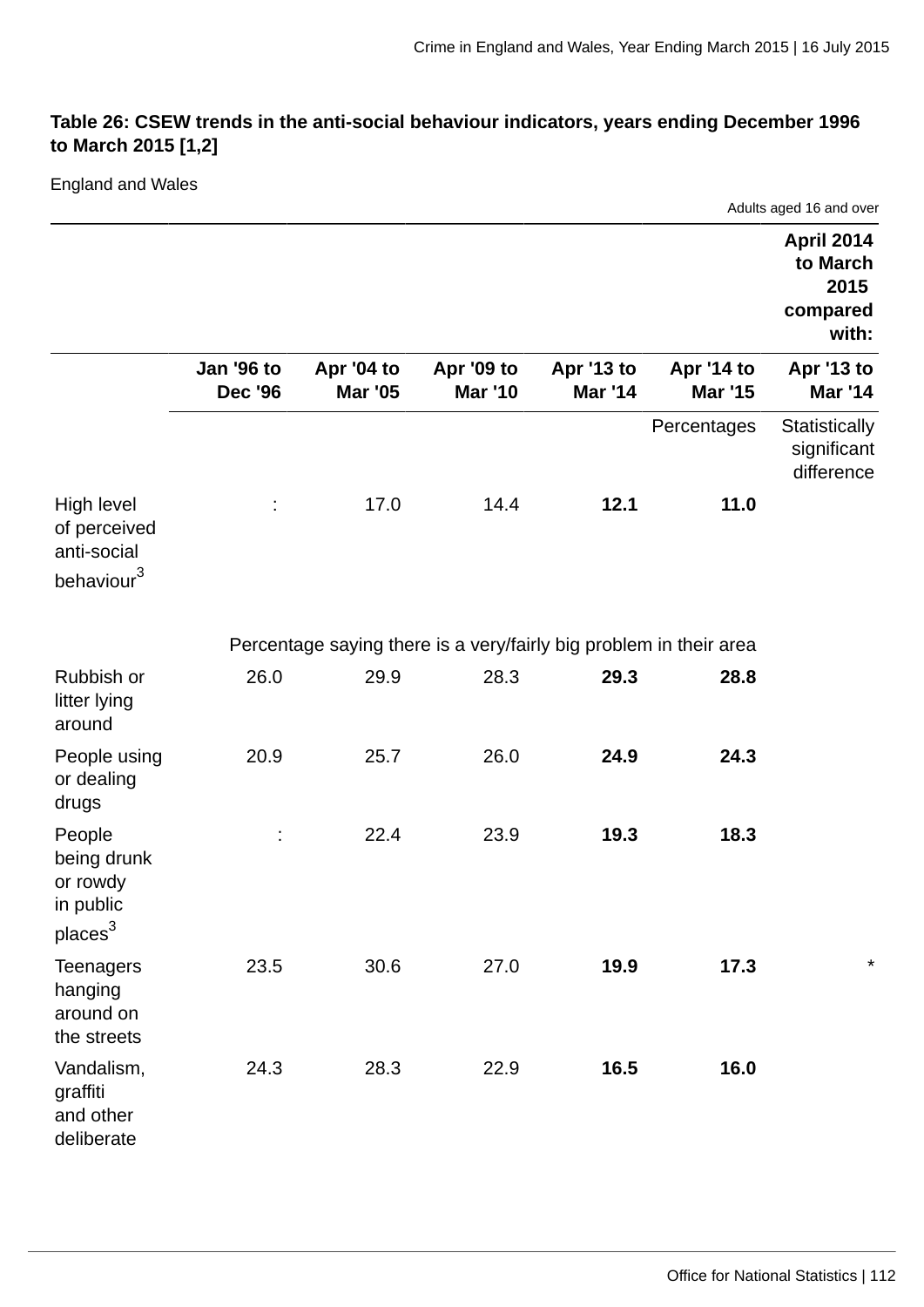|                                                           |                              |                              |                              |                              |                              | <b>April 2014</b><br>to March<br>2015<br>compared<br>with: |
|-----------------------------------------------------------|------------------------------|------------------------------|------------------------------|------------------------------|------------------------------|------------------------------------------------------------|
|                                                           | Jan '96 to<br><b>Dec '96</b> | Apr '04 to<br><b>Mar '05</b> | Apr '09 to<br><b>Mar '10</b> | Apr '13 to<br><b>Mar '14</b> | Apr '14 to<br><b>Mar '15</b> | Apr '13 to<br><b>Mar '14</b>                               |
| damage to<br>property                                     |                              |                              |                              |                              |                              |                                                            |
| <b>Noisy</b><br>neighbours<br>or loud<br>parties          | 7.7                          | 9.1                          | 11.0                         | 11.0                         | 11.8                         |                                                            |
| Abandoned<br>or burnt-out<br>$\text{cars}^3$              | ÷,                           | 11.6                         | 4.8                          | 2.3                          | 2.4                          |                                                            |
| Unweighted<br>base-<br>number of<br>adults <sup>4,5</sup> | 7,625                        | 42,937                       | 42,390                       | 8,742                        | 8,190                        |                                                            |

#### **Table notes:**

- 1. Source: Crime Survey for England and Wales, Office for National Statistics
- 2. The Annual trend and demographic table D9 contains further years data.
- 3. The question on abandoned or burn-out cars was introduced in 2000 and the question on people being drunk or rowdy in public places was introduced in 2001.
- 4. Unweighted bases refer to the question relating to people using or dealing drugs. Other bases will be similar.
- 5. From April 2011 the number of respondents asked questions about their perceptions of problems in the local area was reduced (from a full sample) to a half sample and from April 2012 was reduced to a quarter sample.

#### **Download table**

**XLS** [XLS format](http://www.ons.gov.uk:80/ons/rel/crime-stats/crime-statistics/year-ending-march-2015/prt-26.xls)

(88 Kb)

It is difficult to directly compare the two CSEW measures (perceptions of and experiences of ASB) since the list of ASB categories used in the experience-based questions is more expansive than those asked of respondents in relation to their perceptions. They also measure different things; actual experiences and perceptions. It is likely someone can experience an ASB incident without necessarily believing that it is part of a problem in their local area, if it was an isolated occurrence, for example. The frequency or number of incidents experienced, coupled with the perceived extent and seriousness of a problem, will also vary from person to person.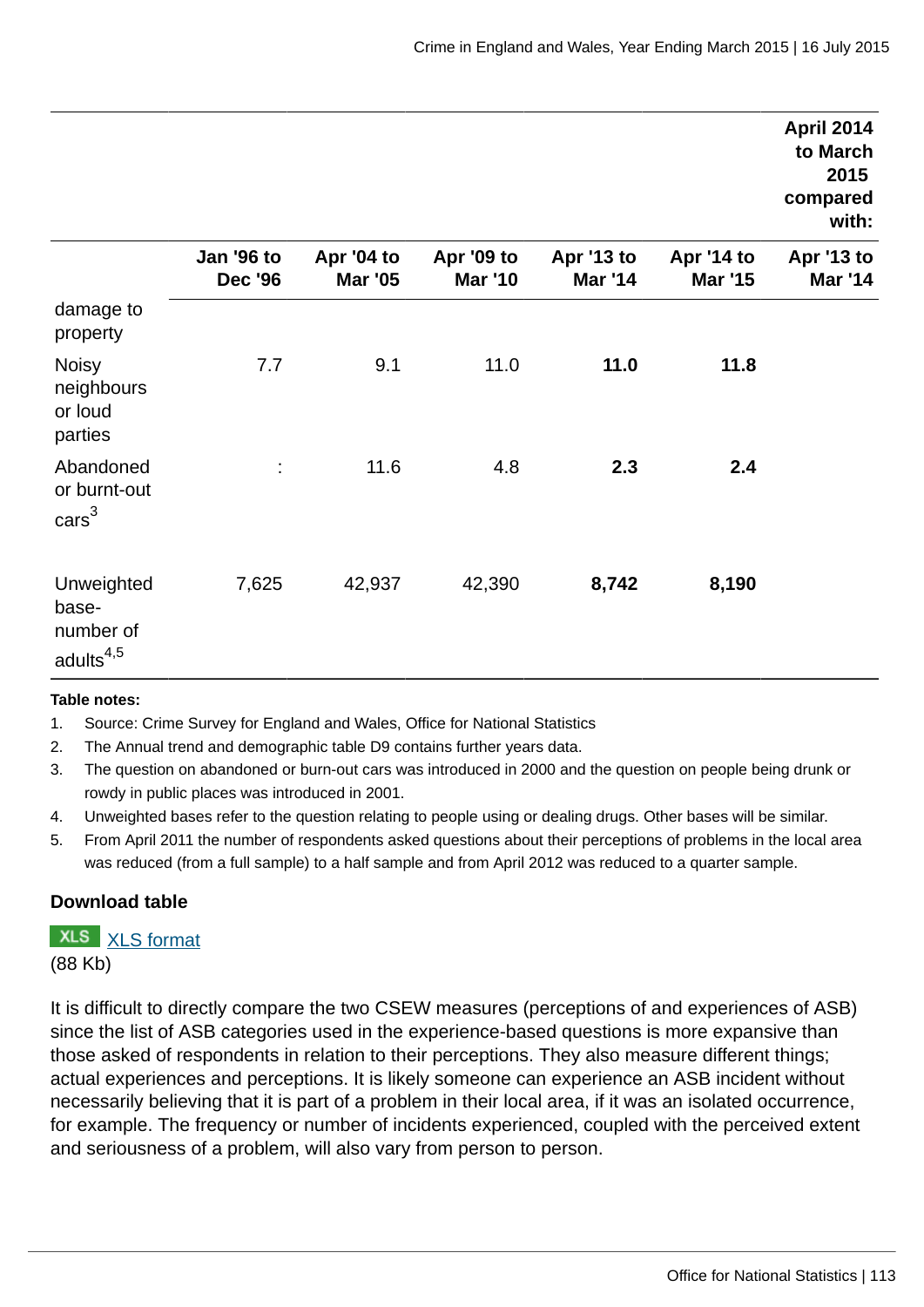### **Notes for Anti-social behaviour**

1. The HMIC report: [A step in the right direction: The policing of anti-social behaviour](http://www.hmic.gov.uk/media/a-step-in-the-right-direction-the-policing-of-anti-social-behaviour.pdf) has further details.

## **Other non-notifiable crimes**

The police recorded crime series is restricted to offences which are, or can be, tried at a Crown

Court and a few additional closely related summary offences $^1$ . A range of non-notifiable offences may be dealt with by the police issuing an out of court disposal or by prosecution at court. Offences dealt with at court may also include some offences that have been identified by other agencies – for example, prosecutions by TV Licensing or by the Driver and Vehicle Licensing Agency (DVLA) for vehicle registration offences.

Data on these offences provide counts of offences where action has been brought against an offender and guilt has either been ascertained in court, or the offender has admitted culpability through acceptance of a penalty notice. These offences generally only come to light through the relevant authorities looking to identify offending behaviour. These figures help fill a gap in the coverage of the main Crime Survey for England and Wales (CSEW) and police recorded crime statistics.

The most recent data available on non-notifiable crimes are for the year ending December 2014. Key findings include the following:

- cases brought to court in the year ending December 2014 resulted in over 1.0 million convictions for non-notifiable offences, an increase of 3% from the previous year (Tables 27a and 27b)<sup>2</sup>
- around 29,000 Penalty Notices for Disorder were issued for non-notifiable offences in the year ending December 2014 a decrease of 17% from the previous vear $3$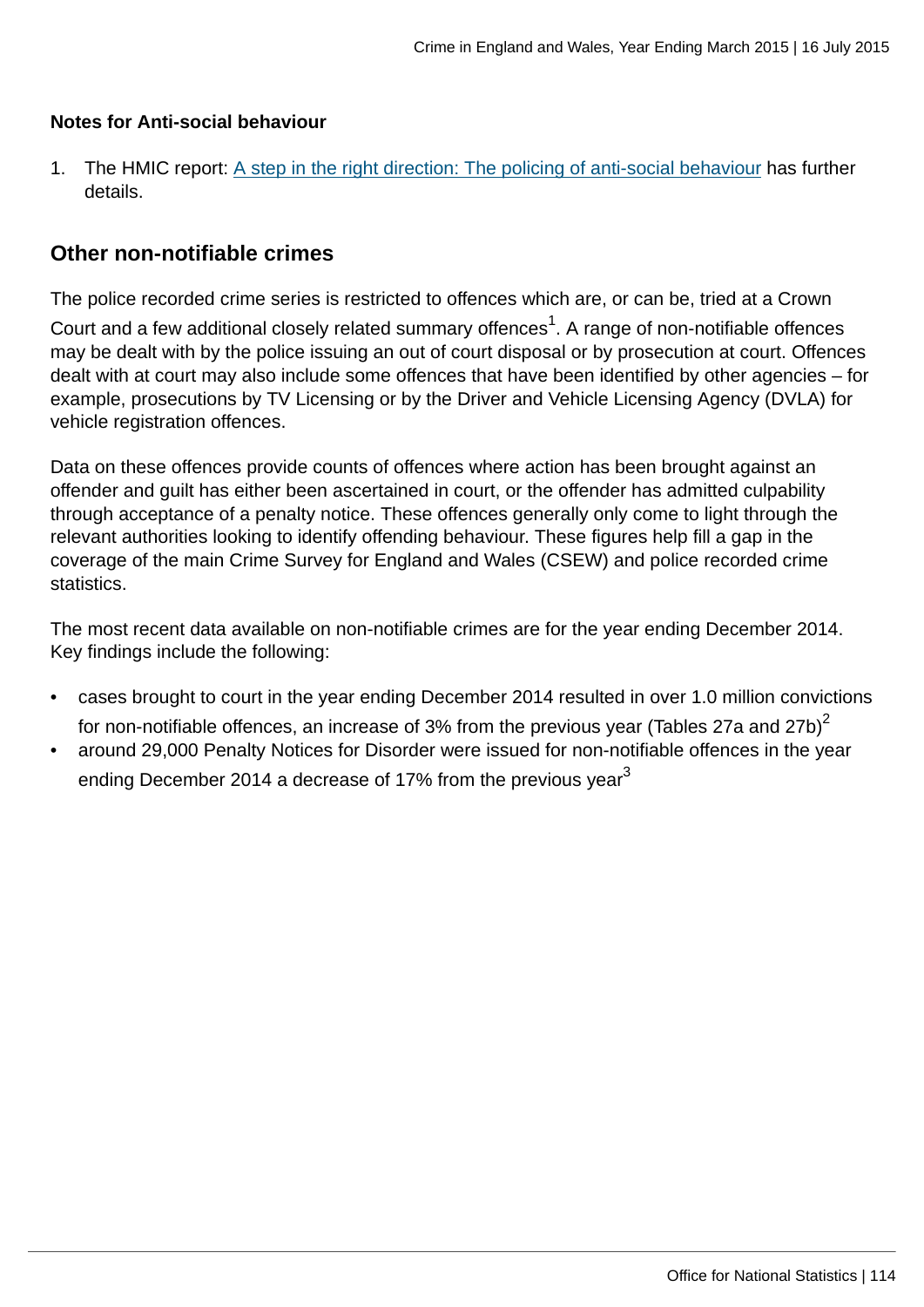## **Table 27a: Non-notifiable crimes dealt with by the courts/Penalty Notices for Disorder number and rate [1]**

England and Wales

|                                                                                   | Apr '09 to Mar '10 <sup>2</sup> | <b>Jan '13 to Dec '13</b> | <b>Jan '14 to Dec 14</b> |
|-----------------------------------------------------------------------------------|---------------------------------|---------------------------|--------------------------|
| Non-notifiable<br>convictions                                                     | 1,239                           | 984                       | 1,017                    |
| (thousands) <sup>3</sup>                                                          |                                 |                           |                          |
| Incidence rate (per                                                               | 23                              | 18                        | 18                       |
| 1,000 population) $4,5$                                                           |                                 |                           |                          |
| <b>Non-notifiable Penalty</b><br><b>Notices for Disorder</b><br>(thousands) $6,7$ | 63                              | 34                        | 29                       |
| Incidence rate (per<br>1,000 population) $4,5$                                    | 1                               | 1                         |                          |

#### **Table notes:**

1. Source: Ministry of Justice Criminal Justice Statistics Quarterly Update to Dec 2014 (Tables 1.2, 2.1, 3.4)

2. Comparisons are made against the year ending March 2010. This is the earliest point in the published time series.

3. Figures for non-notifiable convictions apply to offenders aged 10 and over.

- 4. The year to December 2014 incidence rate is calculated using ONS mid-2013 census based population estimates. Other figures are also calculated using mid-year population estimates from previous years.
- 5. Numbers will be affected by the size of the resident population relative to the transient or visiting populations and may therefore over-represent the number of crimes relative to the real population of potential offenders.
- 6. Penalty Notices for Disorder, both higher and lower tier offences, issued to offenders aged 16 and over.

7. Includes British Transport Police from 2011.

#### **Download table**

**XLS** [XLS format](http://www.ons.gov.uk:80/ons/rel/crime-stats/crime-statistics/year-ending-march-2015/prt-27a.xls) (87 Kb)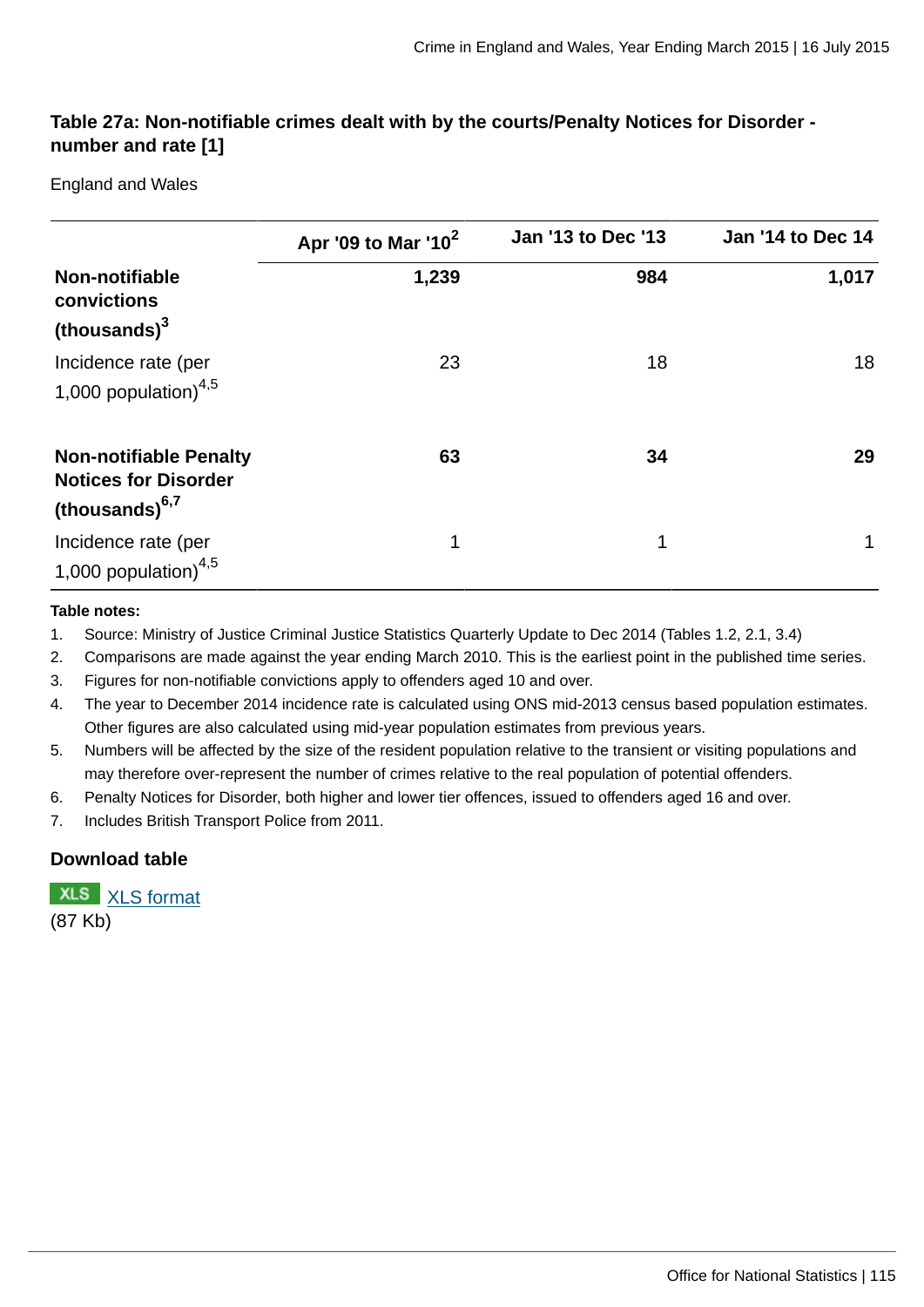Percentage change

## **Table 27b: Non-notifiable crimes dealt with by the courts/Penalty Notices for Disorder percentage change [1]**

#### England and Wales

|                                                                      |                                  | <b>TURNING ORIGINAL</b> |  |  |
|----------------------------------------------------------------------|----------------------------------|-------------------------|--|--|
|                                                                      | Jan '14 to Dec '14 compared with |                         |  |  |
|                                                                      | Apr '09 to Mar $10^2$            | Jan '13 to Dec 13       |  |  |
| Non-notifiable convictions <sup>3</sup>                              | $-18$                            | 3                       |  |  |
| Incidence rate <sup>4,5</sup>                                        | $-21$                            | 3                       |  |  |
| <b>Non-notifiable Penalty</b><br>Notices for Disorder <sup>6,7</sup> | -54                              | $-17$                   |  |  |
| Incidence rate <sup>4,5</sup>                                        | -56                              |                         |  |  |

#### **Table notes:**

- 1. Source: Ministry of Justice Criminal Justice Statistics Quarterly Update to Dec 2014 (Tables 1.2, 2.1, 3.4)
- 2. Comparisons are made against the year ending March 2010. This is the earliest point in the published time series.
- 3. Figures for non-notifiable convictions apply to offenders aged 10 and over.
- 4. The year to December 2014 incidence rate is calculated using ONS mid-2013 census based population estimates. Other figures are also calculated using mid-year population estimates from previous years.
- 5. Numbers will be affected by the size of the resident population relative to the transient or visiting populations and may therefore over-represent the number of crimes relative to the real population of potential offenders.
- 6. Penalty Notices for Disorder, both higher and lower tier offences, issued to offenders aged 16 and over.
- 7. Includes British Transport Police from 2011.

#### **Download table**

#### **XLS** [XLS format](http://www.ons.gov.uk:80/ons/rel/crime-stats/crime-statistics/year-ending-march-2015/prt-27b.xls)

(87 Kb)

The police and, increasingly, local authorities, have powers to issue penalty notices for a range of traffic offences; the police issued 1.15 million Fixed Penalty Notices (over 60% of which related to speeding) in 2013 $^4$ .

#### **Notes for Other non-notifiable crimes**

- 1. The Notifiable Offence List includes all indictable and triable-either-way offences (that is, offences which could be tried at a Crown Court) and a few additional closely related summary offences (which would be dealt with by magistrates' courts). Appendix 1 of the [User Guide](http://www.ons.gov.uk:80/ons/guide-method/method-quality/specific/crime-statistics-methodology/user-guides/index.html) has more information on the classifications used for notifiable crimes recorded by the police.
- 2. The latest figures available from the Ministry of Justice (MoJ) relate to all offences for the year ending December 2014 and thus lag the CSEW and police recorded series by 3 months but are included to give a fuller picture.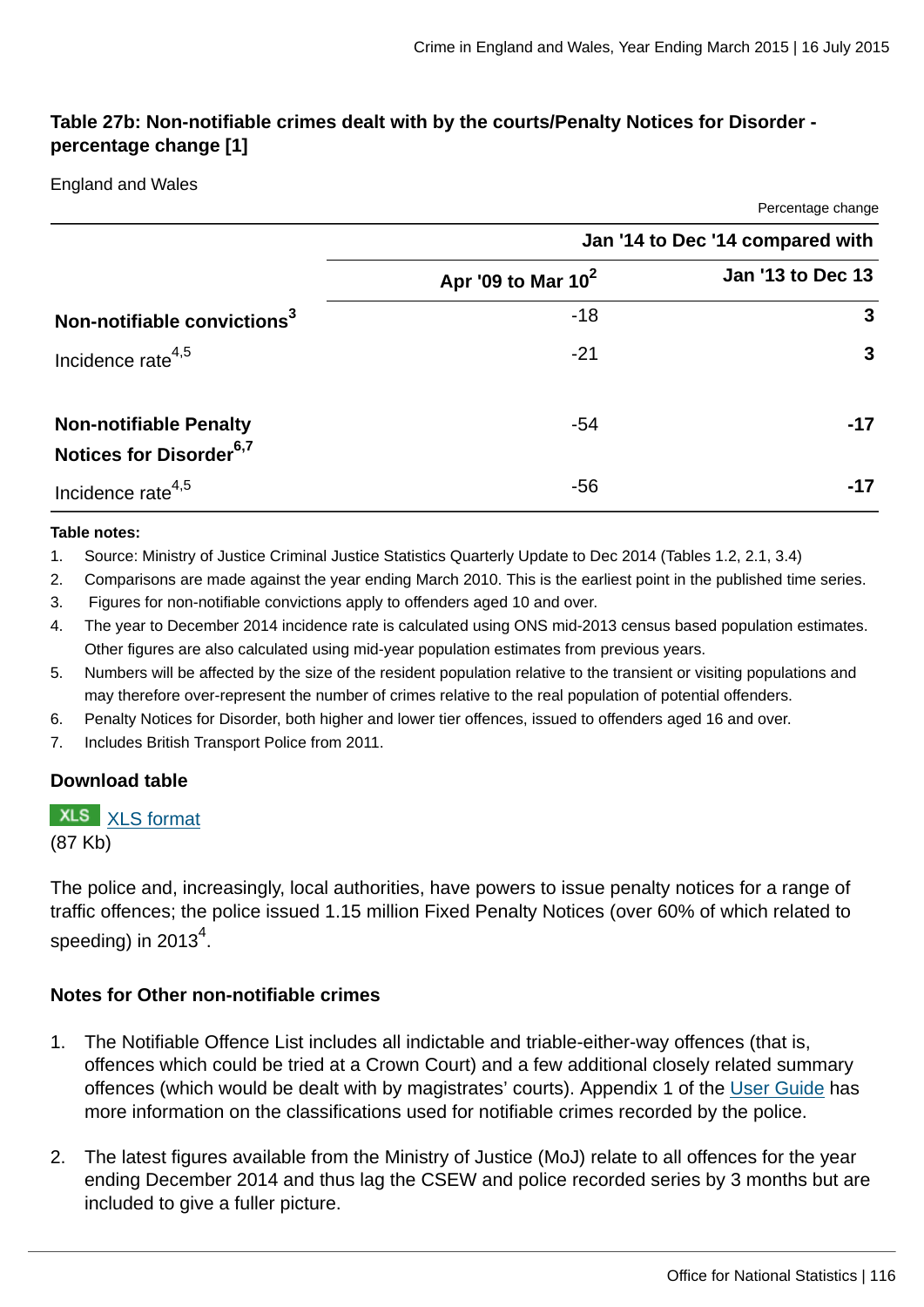- 3. Figures from the MoJ's [Criminal Justice Statistics Quarterly Update to December 2014](https://www.gov.uk/government/statistics/criminal-justice-system-statistics-quarterly-december-2014) (Tables 1.2, 2.1, 3.4).
- 4. Figures from the Home Office's [Police Powers and Procedures 2013/14](https://www.gov.uk/government/publications/police-powers-and-procedures-england-and-wales-year-ending-31-march-2014/police-powers-and-procedures-england-and-wales-year-ending-31-march-2014) publication.

# **Commercial Victimisation Survey**

In order to address the significant gap in crime statistics that existed for crimes against businesses, the [National Statistician's review of crime statistics](http://www.statisticsauthority.gov.uk/national-statistician/ns-reports--reviews-and-guidance/national-statistician-s-reviews/national-statistician-s-review-of-crime-statistics.html) (National Statistician, 2011), recommended that the Home Office continue to implement its plans for a telephone survey of businesses.

The 2014 Commercial Victimisation Survey (CVS) $^{\rm 1}$  provided information on the volume and type of crime committed against business premises in England and Wales across three sectors: 'Wholesale and retail'; 'Accommodation and food'; and 'Agriculture, forestry and fishing'. Between them, these 3 sectors accounted for just under a third of all business premises in England and Wales in 2014.

The 2013 and 2012 CVS's covered a slightly different set of business sectors. For 2013 $^2$  the same sectors as 2014 were covered with the addition of 'Arts, entertainment and recreation'. The 2012 $^3$  CVS also included 'Wholesale and retail'; 'Accommodation and food'; and additionally 'Manufacturing'; and 'Transportation and storage'.

Headline figures for the number of crimes against businesses premises in the sectors covered by the CVS are included in this bulletin.

In the 2014 CVS there were an estimated total of 4,123,000 crimes experienced by business premises in the wholesale and retail sector. The apparent decrease of 30% compared with the 2013 CVS (5,915,000 crimes) was not statistically significant. However, comparing the 2014 CVS with the 2012 CVS there was a 47% statistically significant decrease. Between the 2012 and 2014 surveys estimated levels of shoplifting and burglary showed statistically significant decreases.

In the accommodation and food sector, the 2014 CVS estimated a total of 565,000 crimes against premises. The apparent 2% fall compared with the 2013 CVS (575,000 crimes) was not statistically significant. However, comparing the 2014 CVS with the 2012 CVS (985,000 crimes) there was a 43% statistically significant decrease over this time period. Between the 2012 and 2014 surveys estimated levels of theft and burglary showed statistically significant decreases.

In the 2014 CVS there were an estimated total of 95,000 crimes experienced by business premises in the agriculture, forestry and fishing sector. The apparent decrease of 29% compared with the 2013 CVS (133,000 crimes) was not statistically significant. This sector was not included in the 2012 CVS.

Of the three sectors surveyed in 2014, the highest levels of victimisation were seen for 'Wholesale and retail' premises (41% of premises experienced crime) and least prevalent in 'Agriculture, forestry and fishing' premises (26% of premises experienced crime in the 2014 CVS).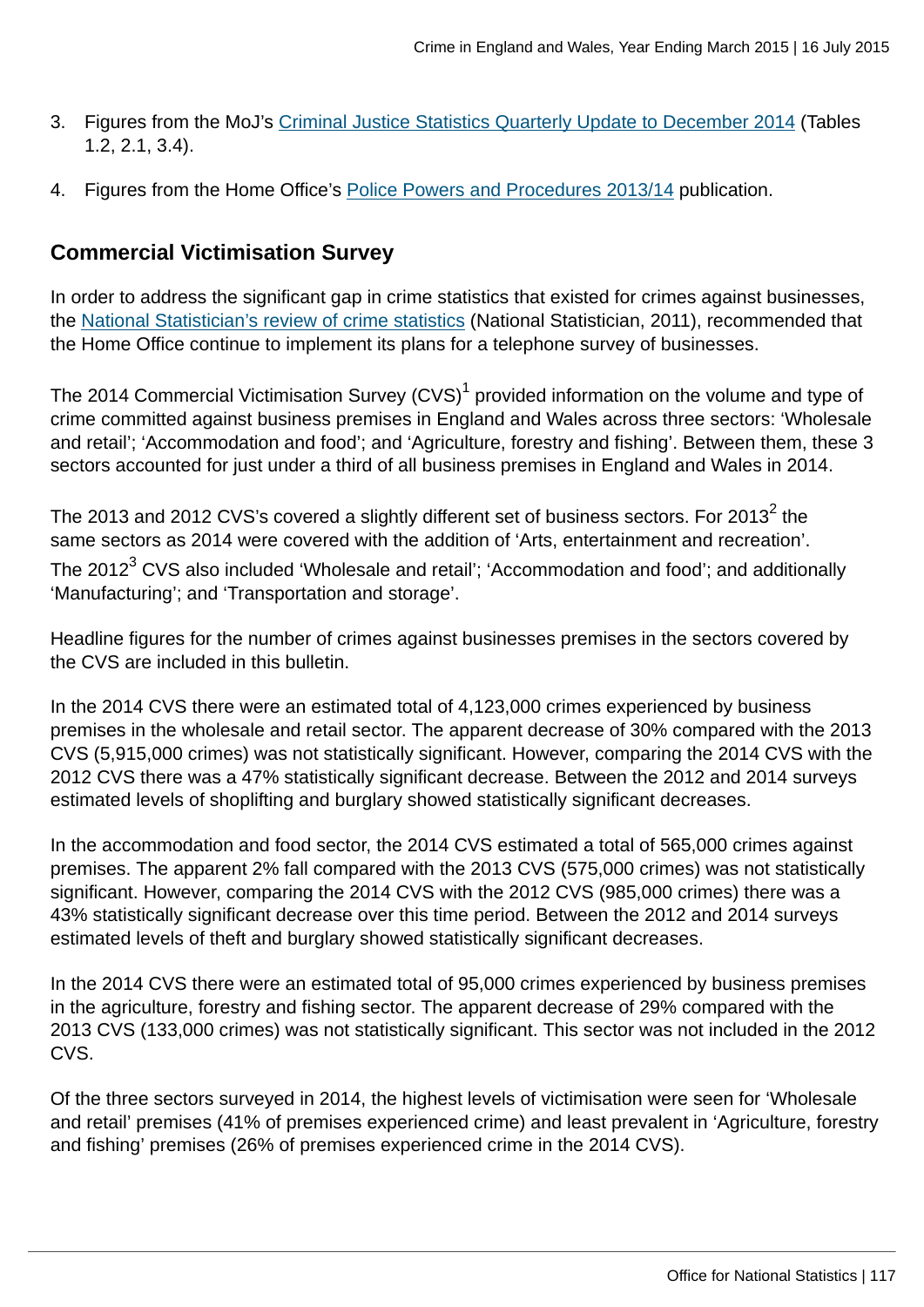## **Table 28: Crime experienced by businesses, by industry sector, 2012, 2013 and 2014 CVS [1]**

England and Wales

|                                       | All CVS crime <sup>2</sup>      | <b>AII CVS</b>                          | <b>AII CVS</b>                                     |
|---------------------------------------|---------------------------------|-----------------------------------------|----------------------------------------------------|
|                                       | (numbers of<br>incidents, 000s) | crime<br>(rate per $1,000$<br>premises) | crime<br>(% of premises that<br>experienced crime) |
| 2012                                  |                                 |                                         |                                                    |
| Wholesale and retail                  | 7,708                           | 19,701                                  | 53                                                 |
| Accommodation and<br>food             | 985                             | 7,361                                   | 43                                                 |
| Transportation and<br>storage         | 324                             | 5,824                                   | 40                                                 |
| Manufacturing                         | 164                             | 1,500                                   | 30                                                 |
| 2013                                  |                                 |                                         |                                                    |
| Wholesale and retail                  | 5,915                           | 17,261                                  | 45                                                 |
| Accommodation and<br>food             | 575                             | 4,565                                   | 42                                                 |
| Arts, entertainment and<br>recreation | 196                             | 4,660                                   | 45                                                 |
| Agriculture, forestry and<br>fishing  | 133                             | 1,475                                   | 30                                                 |
| 2014                                  |                                 |                                         |                                                    |
| Wholesale and retail                  | 4,123                           | 13,070                                  | 41                                                 |
| Accommodation and<br>food             | 565                             | 4,677                                   | 37                                                 |
| Agriculture, forestry and<br>fishing  | 95                              | 1,131                                   | 26                                                 |

#### **Table notes:**

1. Source: 2012, 2013 and 2014 Commercial Victimisation Survey, Home Office

2. Data may not sum to totals shown due to rounding.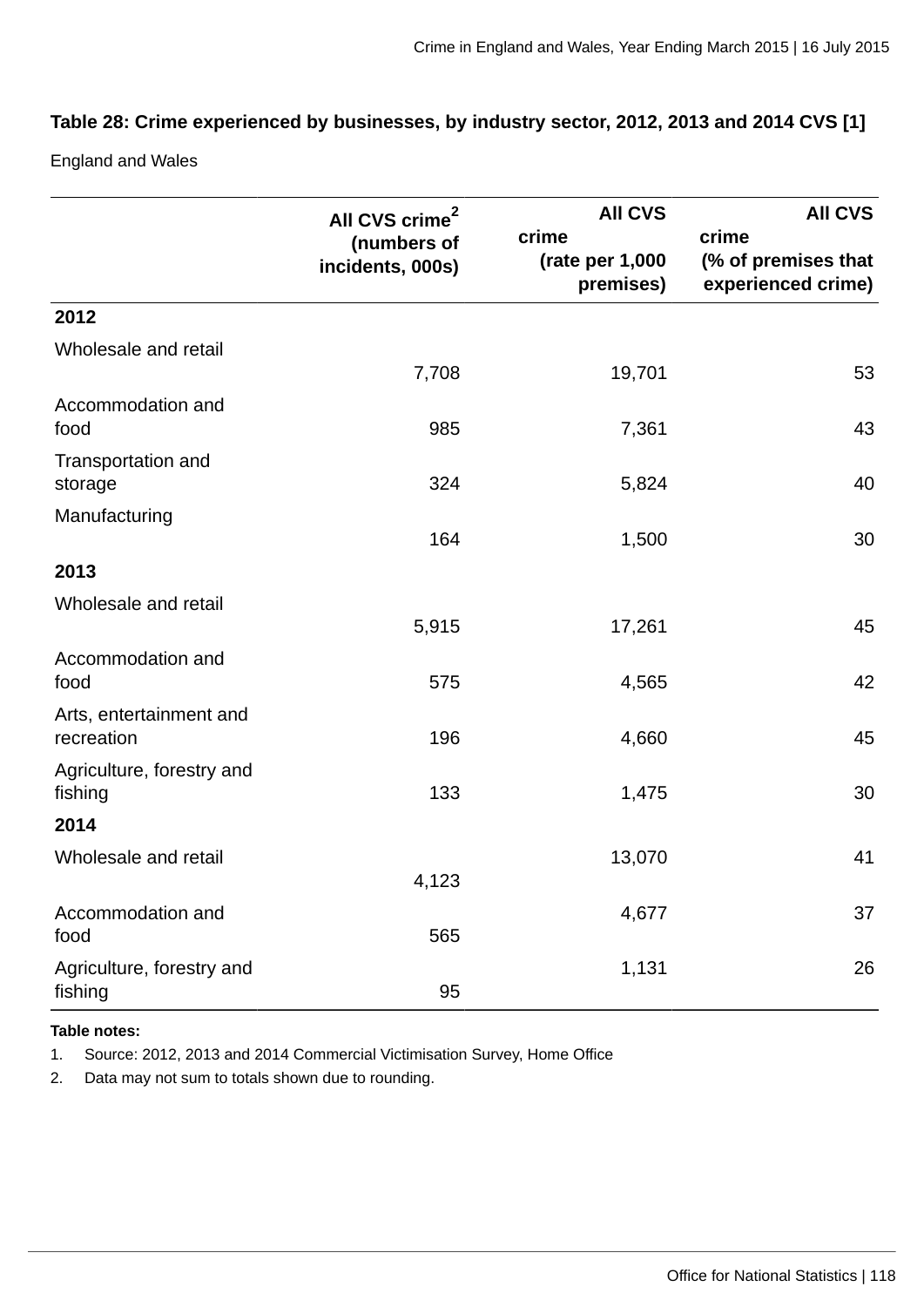#### **Download table**

**XLS** [XLS format](http://www.ons.gov.uk:80/ons/rel/crime-stats/crime-statistics/year-ending-march-2015/prt-28.xls) (85.5 Kb)

### **Notes for Commercial Victimisation Survey**

- 1. The Home Office's 2014 findings: [Crimes against businesses: Findings from the 2014](https://www.gov.uk/government/statistics/crime-against-businesses-findings-from-the-2014-commercial-victimisation-survey) [Commercial Victimisation Survey](https://www.gov.uk/government/statistics/crime-against-businesses-findings-from-the-2014-commercial-victimisation-survey)
- 2. The Home Office's 2013 findings: [Headline findings from the 2013 Commercial Victimisation](https://www.gov.uk/government/publications/crime-against-businesses-headline-findings-from-the-2013-commercial-victimisation-survey) [Survey](https://www.gov.uk/government/publications/crime-against-businesses-headline-findings-from-the-2013-commercial-victimisation-survey) and [Detailed findings from the 2013 Commercial Victimisation Survey](https://www.gov.uk/government/publications/crime-against-businesses-detailed-findings-from-the-2013-commercial-victimisation-survey)
- 3. The Home Office 2012 findings: [Headline findings from the 2012 Commercial Victimisation](https://www.gov.uk/government/publications/crime-against-businesses-headline-findings-from-the-2012-commercial-victimisation-survey--2) [Survey](https://www.gov.uk/government/publications/crime-against-businesses-headline-findings-from-the-2012-commercial-victimisation-survey--2) and [Detailed findings from the 2012 Commercial Victimisation Survey](https://www.gov.uk/government/publications/crime-against-businesses-detailed-findings-from-the-2012-commercial-victimisation-survey)

## **Data sources – coverage and coherence**

### **Crime Survey for England and Wales**

The Crime Survey for England and Wales (CSEW) is a face-to-face survey in which people resident in households in England and Wales are asked about their experiences of crime in the 12 months prior to the interview. It covers both children aged 10-15 and adults aged 16 and over, but does not cover those living in group residences (such as care homes, student halls of residence and prisons), or crimes against commercial or public sector bodies. Respondents are interviewed in their own homes by trained interviewers using a structured questionnaire that is administered on a laptop computer using specialist survey software. The questions asked do not use technical terms or legal definitions, but are phrased in plain English language.

The information collected during the interview is later reviewed by a team of specialist coders employed by the survey contractors (currently TNS-BMRB) who determine whether or not what was reported amounts to a crime in law and, if so, what offence has been experienced. This 'offence coding' aims to reflect the Home Office Counting Rules for recorded crime that govern how the police record offences reported to them. The CSEW is able to capture all offences experienced by those interviewed, not just those that have been reported to, and recorded by, the police. It covers a broad range of victim-based crimes experienced by the resident household population. However, there are some serious but relatively low volume offences, such as homicide and sexual offences, which are not included in its main estimates. The survey also currently excludes fraud and cyber crime though there is ongoing development work to address this gap, as described in the recently published methodological note [Update – Extending the CSEW to include fraud and cyber crime](http://www.ons.gov.uk:80/ons/guide-method/method-quality/specific/crime-statistics-methodology/methodological-notes/update---extending-the-csew-to-include-fraud-and-cyber-crime.pdf) [\(113.5 Kb Pdf\).](http://www.ons.gov.uk:80/ons/guide-method/method-quality/specific/crime-statistics-methodology/methodological-notes/update---extending-the-csew-to-include-fraud-and-cyber-crime.pdf) This [infographic](http://www.ons.gov.uk:80/ons/rel/crime-stats/crime-statistics/period-ending-june-2014/info-what-does-csew-cover.html) sets out what is and is not covered by the CSEW.

Since it began, the CSEW has been conducted by an independent (from government or the police) survey research organisation using trained interviewers to collect data from sampled respondents. The interviewers have no vested interest in the results of the survey. For the crime types and population groups it covers, the CSEW has a consistent methodology and is unaffected by changes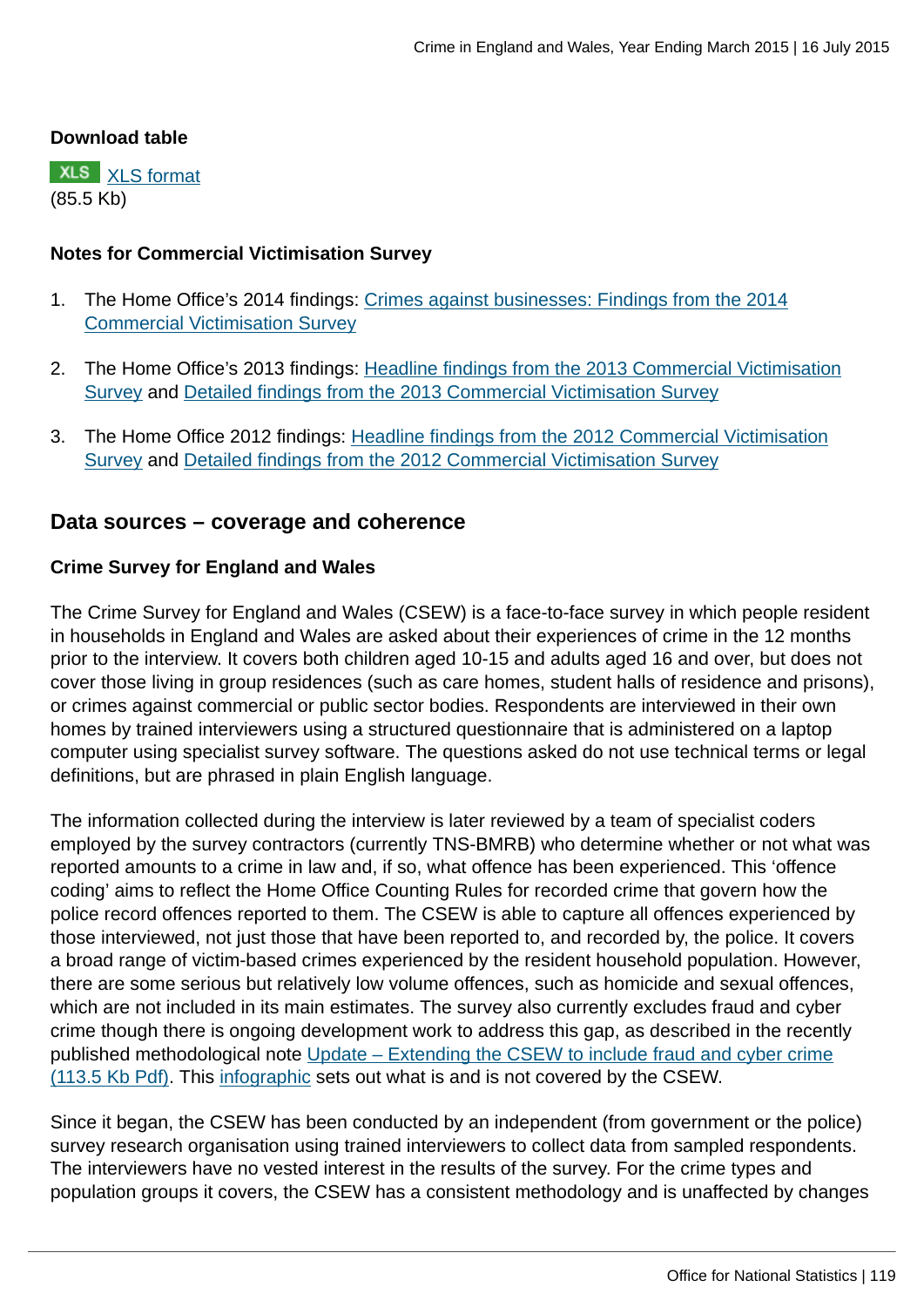in levels of public reporting to the police, recording practice or police activity. As such, the survey is widely seen to operate as an independent reality-check of the police figures. The independence of the survey has been further strengthened by the transfer of responsibility from the Home Office to ONS in April 2012.

The CSEW has a higher number of reported offences than police recorded crime as the survey is able to capture all offences by those interviewed, not just those that have been reported to the police and then recorded. However, it does cover a narrower range of offences than the police recorded crime collection.

The CSEW has necessary exclusions from its main count of crime (for example, homicide, crimes against businesses and other organisations, and drug possession). The survey also excludes sexual offences from its main crime count given the sensitivities around reporting this in the context of a face-to-face interview. However, at the end of the main interview there is a self-completion element (via a computer), where adults aged 16 to 59 are asked about their experience of domestic and sexual violence, and these results are reported separately $^{\rm 1}$ .

Since the survey started in 1982 (covering crime experienced in 1981) a core module of victimisation questions has asked about a range of offences experienced either by the household (such as burglary) or by the individual respondent (such as robbery). The methodologies employed have remained unchanged since the survey started enabling a consistent measure of crimes committed against individuals to be created over the last thirty years. One such methodology involves the estimates only including the first five incidents in any series of repeat crimes (known as capping) in order to ensure that estimates are not affected by respondents who report an extremely high number of crimes which may be variable between years. With recent attention placed on where

the cap currently sits $^2$  (with only the first five incidents included), ONS have initiated a programme of work to investigate the effect of capping on a range of crime types and whether increasing the cap (or removing it entirely) would improve the estimates. Further information on the programme of work being conducted by ONS in relation to capping is available in the methodological note ['High](http://www.ons.gov.uk:80/ons/guide-method/method-quality/specific/crime-statistics-methodology/methodological-notes/index.html) [frequency repeat victimisation in CSEW](http://www.ons.gov.uk:80/ons/guide-method/method-quality/specific/crime-statistics-methodology/methodological-notes/index.html)'.

Offences such as fraud, cyber attacks, and online harassment have not traditionally been part of the core modules on the CSEW. Recent development work by ONS has led to the inclusion of new questions on the survey from April 2015 which will in future publications enable the CSEW to measure and understand the nature of these newer types of crime. Further information and details of the timetable by which ONS plan to publish these estimates can be found in the methodological note ['Update – Extending the CSEW to include fraud and cyber crime \(113.5 Kb Pdf\)](http://www.ons.gov.uk:80/ons/guide-method/method-quality/specific/crime-statistics-methodology/methodological-notes/update---extending-the-csew-to-include-fraud-and-cyber-crime.pdf)'.

Since the survey is based on a sample of the population, estimates have a margin of quantifiable (and non quantifiable) error associated with them. The latter includes:

- when respondents have recalled crimes in the reference period that actually occurred outside that period ('telescoping')
- crimes that did occur in the reference period that were not mentioned at all (either because respondents failed to recall a fairly trivial incident or, conversely, because they did not want to disclose an incident, such as a domestic assault)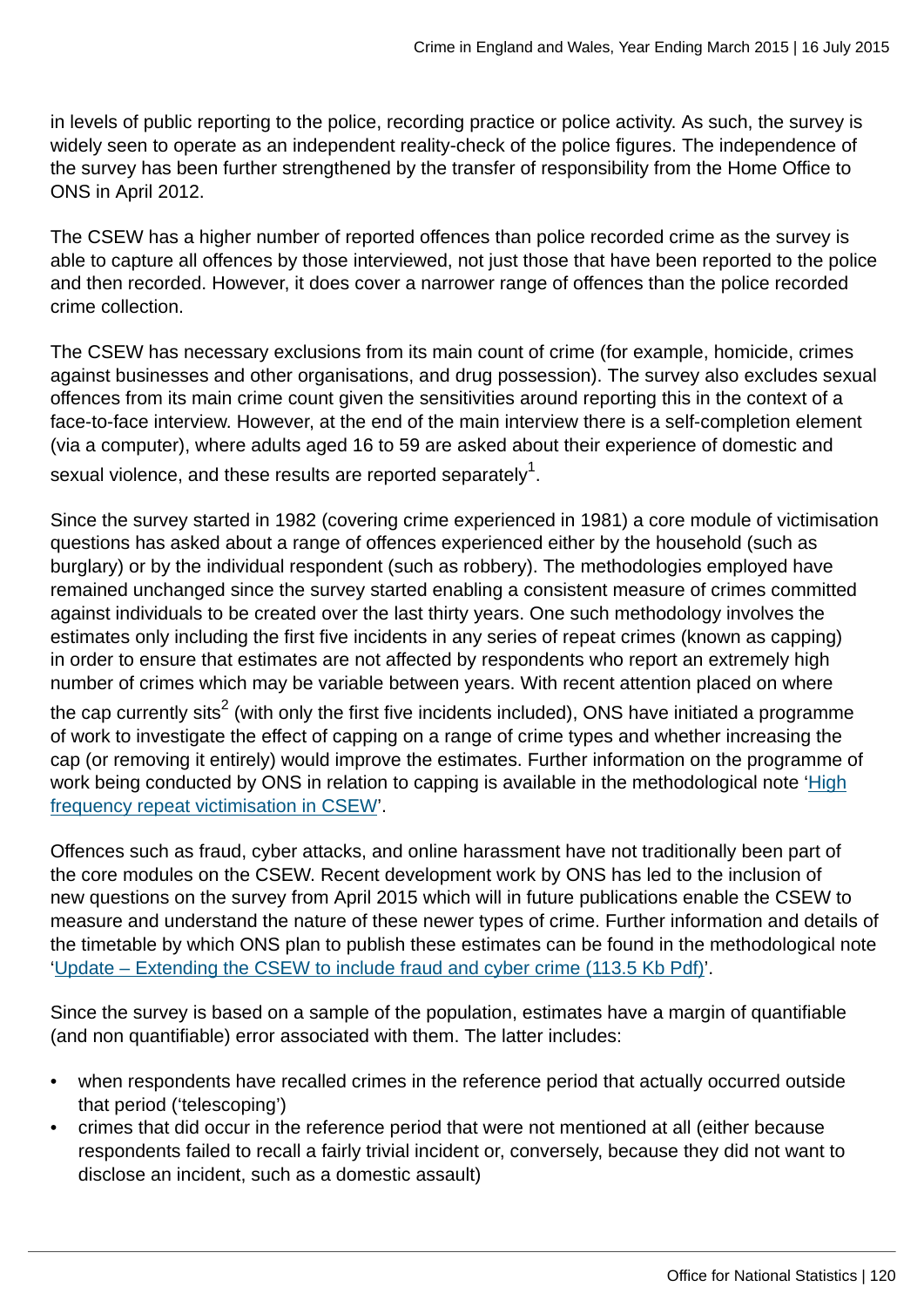- respondents saying they reported a crime to the police when they did not (a 'socially desirable' response)
- some incidents reported during the interview being miscoded ('interviewer/coder error')

In 2009, the CSEW was extended to cover children aged 10 to 15, and this release also incorporates results from this element of the survey. However, the main analysis and commentary is restricted to adults and households due to the long time series for which comparable data are available.

The CSEW has a nationally representative sample of around 35,000 adults and 3,000 children (aged 10 to 15 years) per year. The response rates for the survey in 2014/15 were 70% for adults and 60% for children. The survey is weighted to adjust for possible non-response bias and to ensure the sample reflects the profile of the general population. The [CSEW technical report](http://www.ons.gov.uk:80/ons/guide-method/method-quality/specific/crime-statistics-methodology/user-guides/index.html) has more details of the methodology.

## **Police recorded crime and other sources of crime statistics**

Police recorded crime figures are supplied by the 43 territorial police forces of England and Wales, plus the British Transport Police, via the Home Office, to ONS. The coverage of police recorded crime is defined by the Notifiable Offence List $^3$ , which includes a broad range of offences, from murder to minor criminal damage, theft and public order offences. However, there are some, mainly less serious offences, that are excluded from the recorded crime collection. These 'non-notifiable' crimes include many incidents that might generally be considered to be anti-social behaviour, but that may also be crimes in law (including by-laws) such as littering, begging and drunkenness. Other non-notifiable offences include driving under the influence of alcohol, parking offences and TV licence evasion. These offences are not covered in either of the main two series and are separately reported on in this release to provide additional context.

Police recorded crime is the primary source of sub-national crime statistics and for relatively serious, but low volume, crimes that are not well measured by a sample survey. It covers victims (including, for example, residents of institutions and tourists as well as the resident population) and sectors (for example, commercial bodies) excluded from the CSEW sample. Recorded crime has a wider coverage of offences, for example covering homicide, sexual offences, and crimes without a specific, identifiable victim (referred to as 'Other crimes against society') not included in the main CSEW crime count. Police recorded crime also provides good measures of well-reported crimes, but does not cover any crimes that are not reported to, or discovered by, the police. It is also affected by changes in reporting and recording practices. Like any administrative data, police recorded crime will be affected by the rules governing the recording of data, by the systems in place, and by operational decisions in respect of the allocation of resources.

As well as the main police recorded crime series, there are additional collections providing detail on offences involving the use of knives and firearms, which are too low in volume to be measured reliably by the CSEW.

This quarterly statistical bulletin also draws on data from other sources to provide a more comprehensive picture. These include incidents of anti-social behaviour recorded by the police (which fall outside the coverage of notifiable offences), non-notifiable crimes dealt with by the courts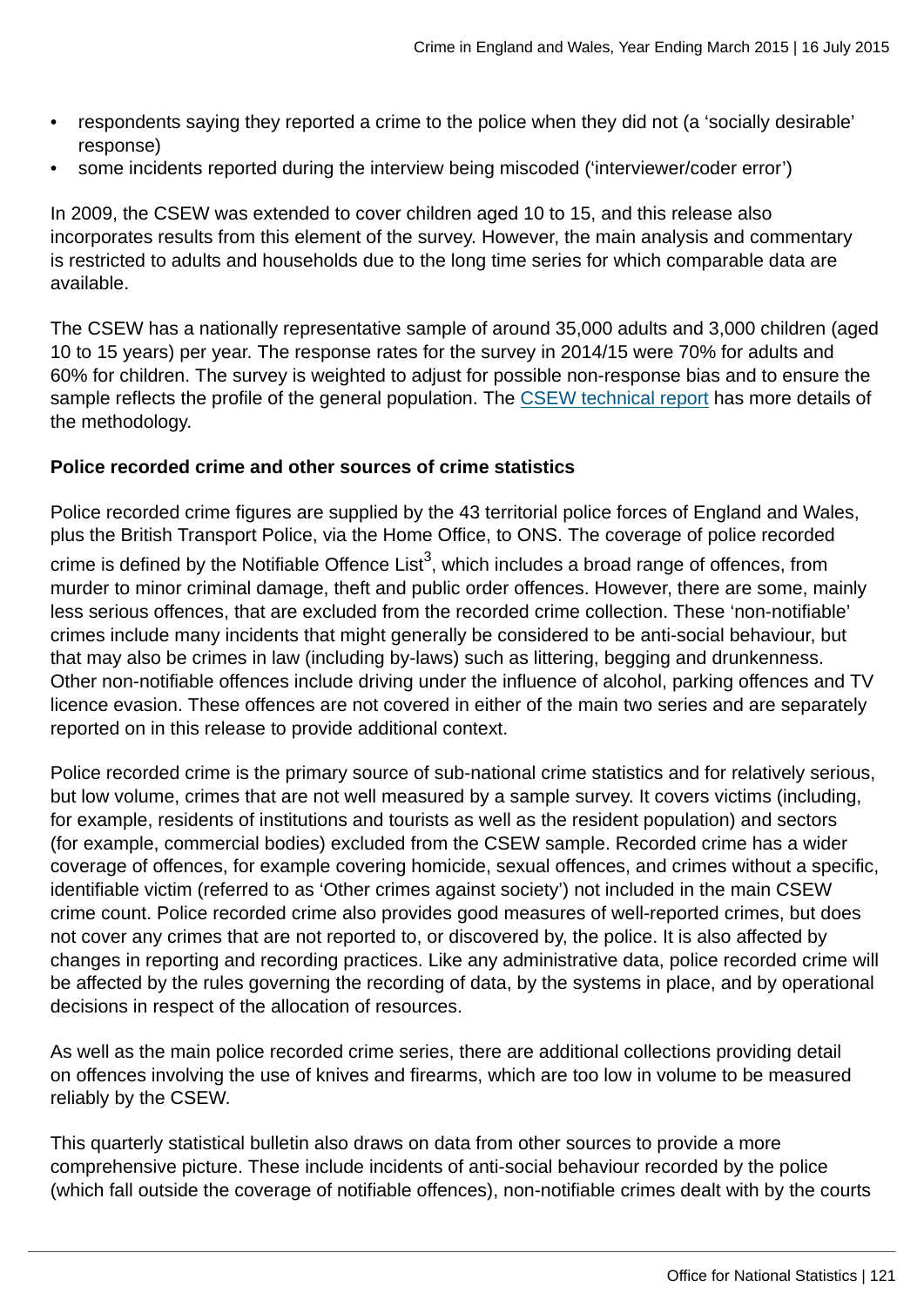(also outside the coverage of recorded crime or the CSEW), crime reports from the National Fraud Intelligence Bureau and the results of the Commercial Victimisation Surveys (based on a nationally representative sample of business premises in selected sectors each year).

More details of these sources can be found in the [User Guide to Crime Statistics for England and](http://www.ons.gov.uk:80/ons/guide-method/method-quality/specific/crime-statistics-methodology/user-guides/index.html) [Wales](http://www.ons.gov.uk:80/ons/guide-method/method-quality/specific/crime-statistics-methodology/user-guides/index.html). Information on UK and international comparisons can be found in the 'International and UK comparisons' section.

#### **Strengths and limitations of the CSEW and police recorded crime**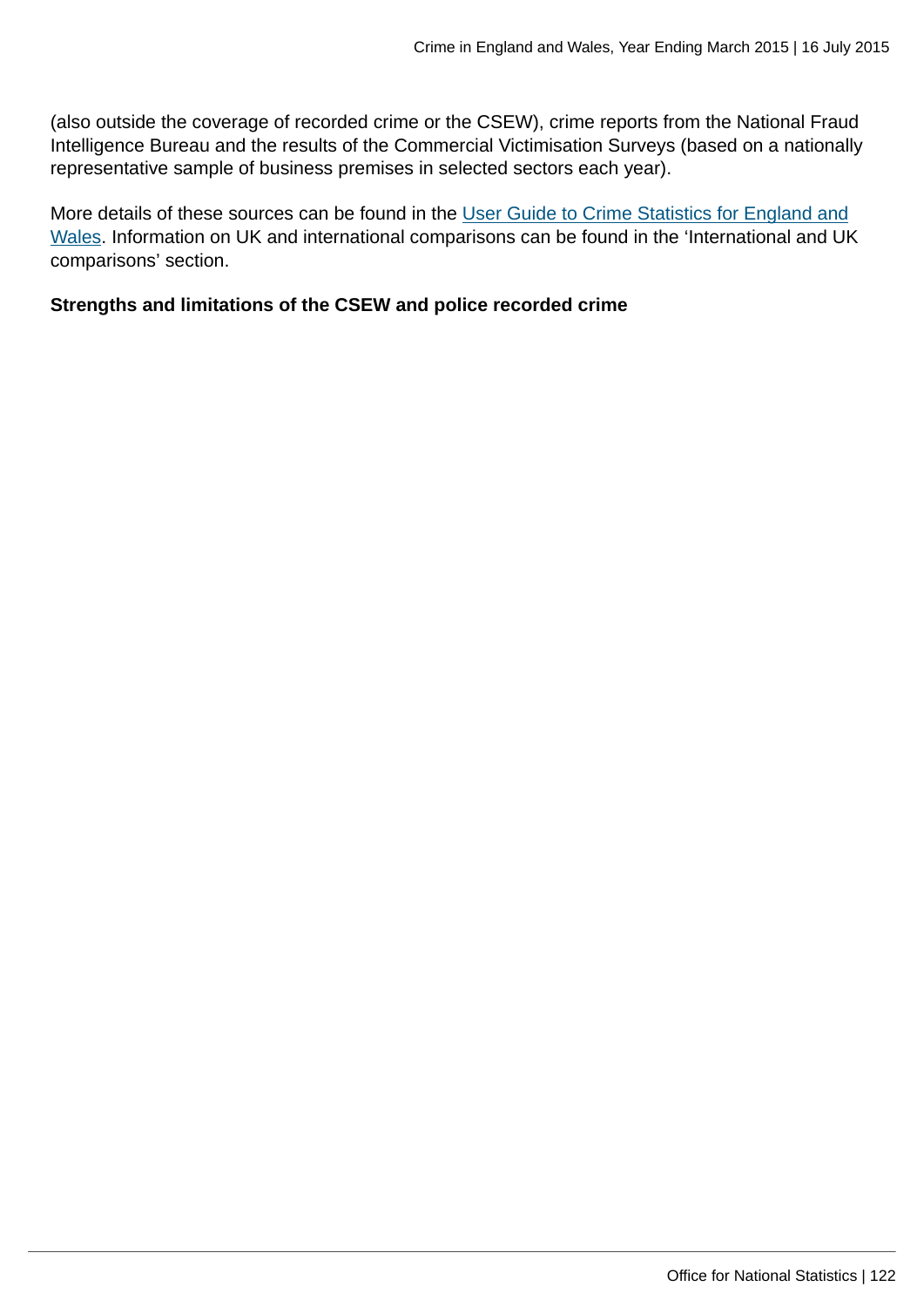#### **Survey for England and Wales Police recorded crime**

#### **Strengths Strengths**

Large nationally representative sample survey which provides a good measure of long-term trends for the crime types and the population it covers (that is, those resident in households)

Consistent methodology over time

Covers crimes not reported to the police and is not affected by changes in police recording practice; therefore is a more reliable measure of long term trends

Coverage of survey extended in 2009 to include children aged 10 to 15 resident in households

Independent collection of crime figures

### **Limitations Limitations**

Survey is subject to error associated with sampling and respondents recalling past events

Excludes crimes against businesses and those not resident in households (for example, residents of institutions and visitors)

Headline estimates exclude offences that are difficult to estimate robustly (such as sexual offences) or that have no victim who can be interviewed (for example, homicides, and drug offences)

Excludes fraud and cyber crime

Has wider offence coverage and population coverage than the CSEW

Good measure of offences that are well-reported to the police

Is the primary source of local crime statistics and for lower-volume crimes (for example, homicide)

Provides whole counts (rather than estimates that are subject to sampling variation)

Time lag between occurrence of crime and reporting results tends to be short, providing an indication of emerging trends

Excludes offences that are not reported to, or not recorded by, the police and does not include less serious offences dealt with by magistrates courts (for example, motoring offences)

Trends can be influenced by changes in recording practices or police activity

There are concerns about the quality of recording – crimes may not be recorded consistently across police forces and so the true level of recorded crime may be understated

Not possible to make long-term comparisons due to fundamental changes in recording practice introduced in 1998 and 2002/03 $4$ 

## **Notes for Data sources – coverage and coherence**

1. [Focus on: Violent Crime and Sexual Offences, 2013/14](http://www.ons.gov.uk:80/ons/rel/crime-stats/crime-statistics/focus-on-violent-crime-and-sexual-offences--2013-14/index.html) has more detailed information.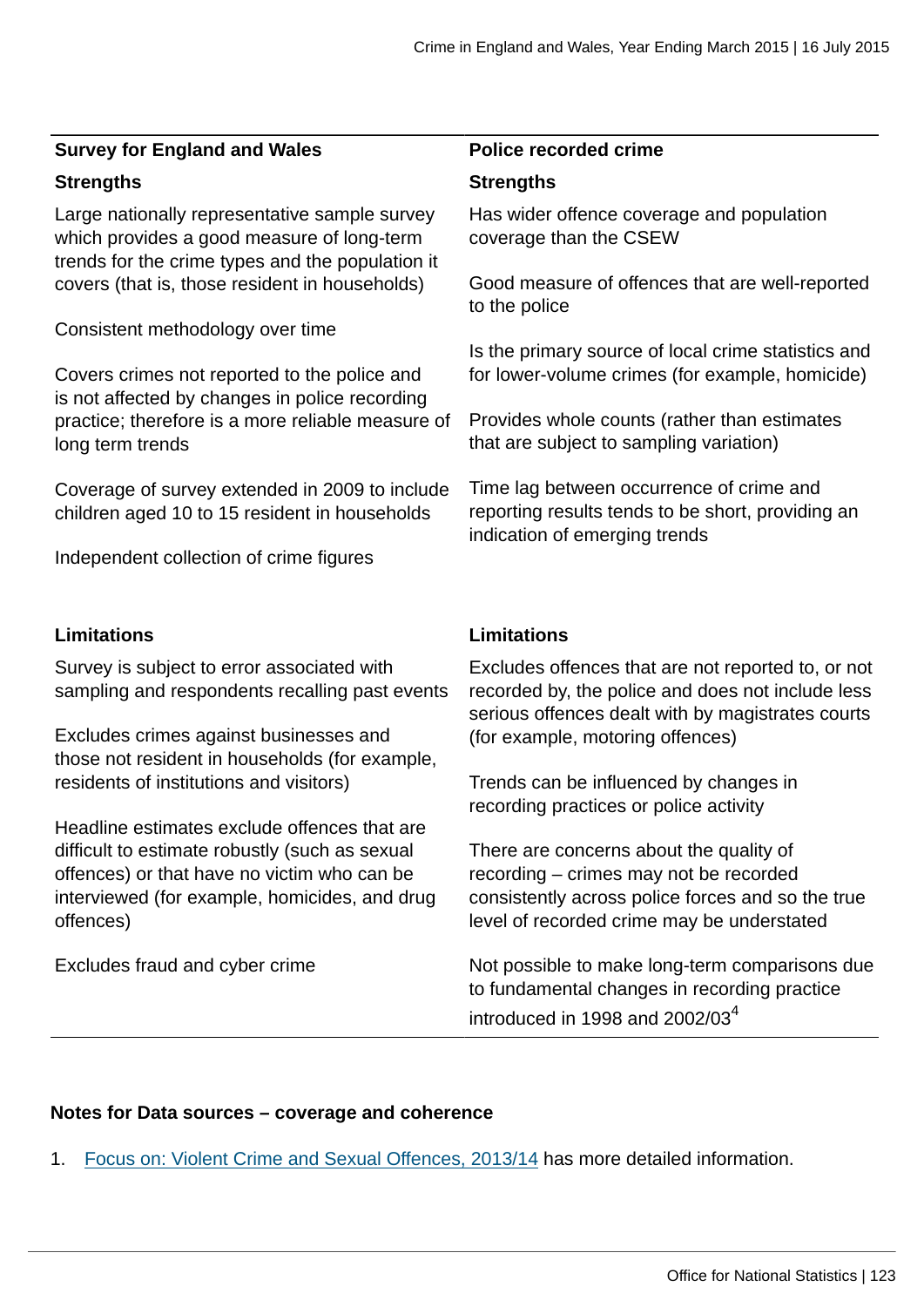- 2. See for example, [this article](https://theconversation.com/official-statistics-mask-extent-of-domestic-violence-in-the-uk-43087) authored by Professor Sylvia Walby, published on The Conversation, 15 June 2015.
- 3. The Notifiable Offence List includes all indictable and triable-either-way offences (offences which could be tried at a crown court) and a few additional closely related summary offences (which would be dealt with by magistrates' courts). Appendix 1 of the [User Guide](http://www.ons.gov.uk:80/ons/guide-method/method-quality/specific/crime-statistics-methodology/user-guides/index.html) has more information on the classifications used for notifiable crimes recorded by the police.
- 4. Section 3.3 of the [User Guide](http://www.ons.gov.uk:80/ons/guide-method/method-quality/specific/crime-statistics-methodology/user-guides/index.html) has more information.

# **Accuracy of the statistics**

Being based on a sample survey, Crime Survey for England and Wales (CSEW) estimates are subject to a margin of error. Unless stated otherwise, all changes in CSEW estimates described in the main text are statistically significant at the 5% level. Since the CSEW estimates are based on a sample survey, it is good practice to publish confidence intervals alongside them; these provide a measure of the reliability of the estimates. Details of where these are published, including further information on statistical significance can be found in Chapter 8 of the [User Guide.](http://www.ons.gov.uk:80/ons/guide-method/method-quality/specific/crime-statistics-methodology/user-guides/index.html)

Police recorded crime figures are a by-product of a live administrative system which is continually being updated as incidents are logged as crimes and subsequently investigated. Some incidents initially recorded as crime may, on further investigation, be found not to be a crime (described as being "no crimed"). Other justifications for a previously recorded crime being "no crimed" include, an incident being recorded in error, or transferred to another force. Some offences may change category, for example from theft to robbery (Section 3.2 of the [User Guide](http://www.ons.gov.uk:80/ons/guide-method/method-quality/specific/crime-statistics-methodology/user-guides/index.html) has further details of the process involved from recording a crime to the production of statistics). The police return provisional figures to the Home Office on a monthly basis and each month they may supply revised totals for previously supplied months. The Home Office Statistics Unit undertake a series of validation checks on receipt of the data and query outliers with forces who may then re-submit data. Details of these validation checks are given in Section 3.3 of the [User Guide,](http://www.ons.gov.uk:80/ons/guide-method/method-quality/specific/crime-statistics-methodology/user-guides/index.html) and the differences in data published between the current and preceding publications can be found in [Table QT1a \(208.5 Kb Excel sheet\).](http://www.ons.gov.uk:80/ons/rel/crime-stats/crime-statistics/year-ending-march-2015/rft-4.xls)

Police recording practice is governed by the Home Office Counting Rules (HOCR) and the National Crime Recording Standard (NCRS). The HOCR have existed in some form since the 1920s, with substantial changes in 1998.

The NCRS was introduced in April 2002 following a critical report from Her Majesty's Inspectorate of Constabulary (HMIC) in 2000 (Povey, 2000), which showed there was a problem with differing interpretation of the HOCR that resulted in inconsistent recording practices across forces.

The Audit Commission carried out regular independent audits of police data quality between 2003/04 and 2006/07. In their final assessment, published in September 2007 ([Audit Commission](http://webarchive.nationalarchives.gov.uk/20150216142613/http:/archive.audit-commission.gov.uk/auditcommission/nationalstudies/communitysafety/Pages/policedataquality0607.aspx.html), 2007), they commented that "The police have continued to make significant improvements in crime recording performance and now have better quality crime data than ever before".

However, both the UK Statistics Authority (2010) and the National Statistician [\(2011](http://www.statisticsauthority.gov.uk/national-statistician/ns-reports--reviews-and-guidance/national-statistician-s-reviews/national-statistician-s-review-of-crime-statistics.html)) have highlighted concerns about the absence of such periodic audits. A HMIC quality review in 2009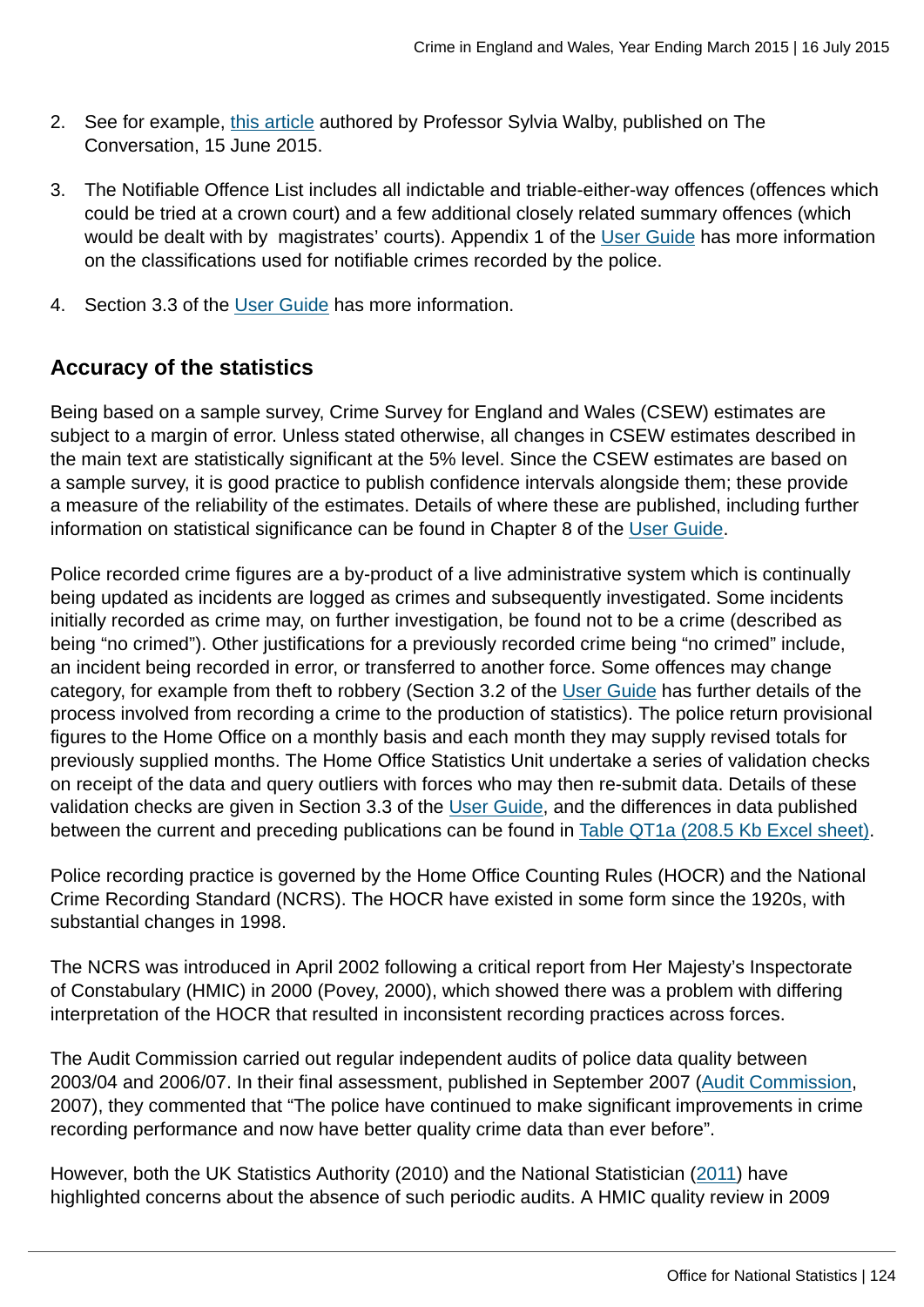into the way in which police forces record the most serious violence (which at the time was part of a central government target) found some variation in recording, which they partly attributed to the lack of independent monitoring of crime records. In line with a recommendation by the National Statistician, HMIC carried out a review of police crime and incident reports in all forces in England and Wales during 2011 ([HMIC, 2012\)](http://www.hmic.gov.uk/publication/review-police-crime-incident-reports-20120125/) and a full national inspection of crime data integrity was undertaken during 2014 [\(HMIC, 2014](https://www.justiceinspectorates.gov.uk/hmic/publication/crime-recording-making-the-victim-count/)).

ONS analysis published in January 2013 used a 'comparable' sub-set of offences covered by both the CSEW and police recorded crime in order to compare the relationship between the two series. This analysis showed that between the years ending March 2003 and 2007 the reduction in the volume of crime measured by the two series was similar, but between the years ending March 2007 and 2012 the gap between the two series widened, with the police recorded crime series showing a faster rate of reduction. A possible explanation for this is a gradual erosion of compliance with the NCRS, such that a growing number of crimes reported to the police are not being captured in crime recording systems. The [Analysis of Variation in Crime trends](http://www.ons.gov.uk:80/ons/guide-method/method-quality/specific/crime-statistics-methodology/methodological-notes/index.html) methodological note has more details.

Statistics based on police recorded crime data do not currently meet the required standard for designation as National Statistics.

Additionally, as part of the [inquiry by the Public Administration Select Committee \(PASC\)](http://www.parliament.uk/business/committees/committees-a-z/commons-select/public-administration-select-committee/news/crime-stats-substantive/) into crime statistics allegations of under-recording of crime by the police have been made. In the PASC inquiry, the Chief Inspector of Constabulary, Sir Tom Winsor, outlined how HMIC would be undertaking an inspection of the integrity of police recorded crime during 2014. Findings from the inspections of crime recording processes and practices have helped provide further information on the level of compliance across England and Wales.

HMIC's inspection methodology involved audits of a sample of reports of crime received either through incidents reported by the public, crimes directly reported to a police crime bureau, and those reports referred by other agencies directly to specialist departments within a force. HMIC's aim was to check whether correct crime recording decisions were made in each case. Inspections were carried out between December 2013 and August 2014; a total of 10,267 reports of crime recorded between November 2012 and October 2013 across all 43 police forces in England and Wales were reviewed.

The final report on findings from the HMIC inspections, [Crime-recording: making the victim count,](https://www.justiceinspectorates.gov.uk/hmic/publication/crime-recording-making-the-victim-count/) was published on 18 November 2014 and separate [crime data integrity force reports](https://www.justiceinspectorates.gov.uk/hmic/publication/crime-data-integrity-force-reports/) for each of the 43 police forces in England and Wales were published on 27 November 2014.

Based on an audit of a large sample of records, HMIC concluded that, across England and Wales as a whole, an estimated 1 in 5 offences (19%) that should have been recorded as crimes were not. The greatest levels of under-recording were seen for violence against the person offences (33%) and sexual offences (26%). However, there was considerable variation in the level of underrecording across the different offence types investigated. For other crime types: an estimated 14% of criminal damage and arson offences that should have been recorded as crimes were not; 14% of robbery offences; 11% of burglary offences; and 17% of other offences (excluding fraud).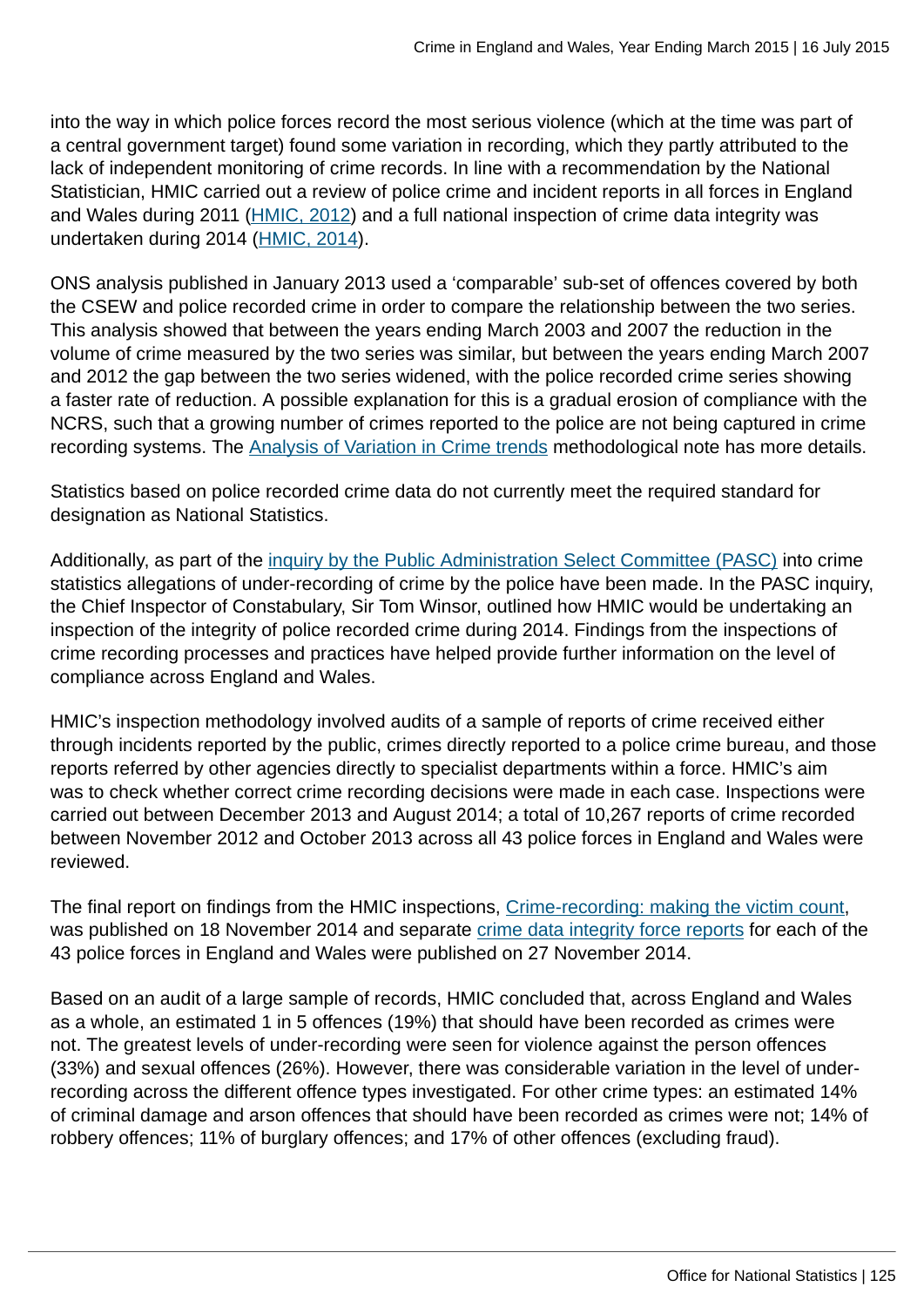The final HMIC [report](https://www.justiceinspectorates.gov.uk/hmic/publication/crime-recording-making-the-victim-count/) outlines several recommendations to strengthen recording practices in forces including improved training for those involved in crime recording, better auditing and tightening of recording processes. More detail can be found in the [User Guide.](http://www.ons.gov.uk:80/ons/guide-method/method-quality/specific/crime-statistics-methodology/user-guides/index.html)

Current increases seen in both certain crime types in police recorded crime data, and across various police forces, are likely to be influenced by the implementation of the HMIC recommendations. As a result these trends should be interpreted with caution.

Further evidence suggesting that there has been a recent improvement in compliance with the NCRS can be seen from updated analysis comparing trends in the CSEW and police recorded crime (presented in Section 4.2 of the [User Guide\)](http://www.ons.gov.uk:80/ons/guide-method/method-quality/specific/crime-statistics-methodology/user-guides/index.html). This shows that the gap between the two series is narrowing; suggesting that improvements to recording practices may be partly responsible for increases in recorded crime.

## **Interpreting data on police recorded crime**

The renewed focus on the quality of crime recording means that caution is needed when interpreting statistics on police recorded crime. While we know that it is likely that improvements in compliance with the NCRS have led to increases in the number of crimes recorded by the police it is not possible to quantify the scale of this, or assess how this effect varied between different police forces. Police recorded crime for England and Wales as a whole has increased by 3% when compared with the previous year, and 26 police forces have recorded overall increases in levels of crime.

Apparent increases in police force area data may reflect a number of factors including tightening of recording practice, increases in reporting by victims and also genuine increases in the levels of crime.

It is thought that incidents of violence are more open to subjective judgements about recording and thus more prone to changes in police practice. A number of forces have also shown large increases in sexual offences, which are likely to be due to the 'Yewtree effect', although improved compliance with recording standards for sexual offences is also likely to have been a factor.

# **Users of Crime Statistics**

There is significant interest in crime statistics and a diverse range of users. These include elected national and local representatives (such as MPs, Police and Crime Commissioners and local councillors), police forces, those delivering support or services to victims of crime, lobby groups, journalists, academic researchers, teachers and students.

These statistics are used by central and local government and the police service for planning and monitoring service delivery and for resource allocation. The statistics are also used to inform public debate about crime and the public policy response to it. Further information about the uses of crime statistics is available in the [Crime Statistics Quality and Methodology Information report](http://www.ons.gov.uk:80/ons/guide-method/method-quality/quality/quality-information/crime-and-justice/index.html).

From November 2014 to January 2015 we conducted a user engagement exercise to help assess the extent to which police recorded crime statistics meet users' needs in light of concerns over the quality of the data raised by Her Majesty's Inspectorate of Constabulary (HMIC) in its recent report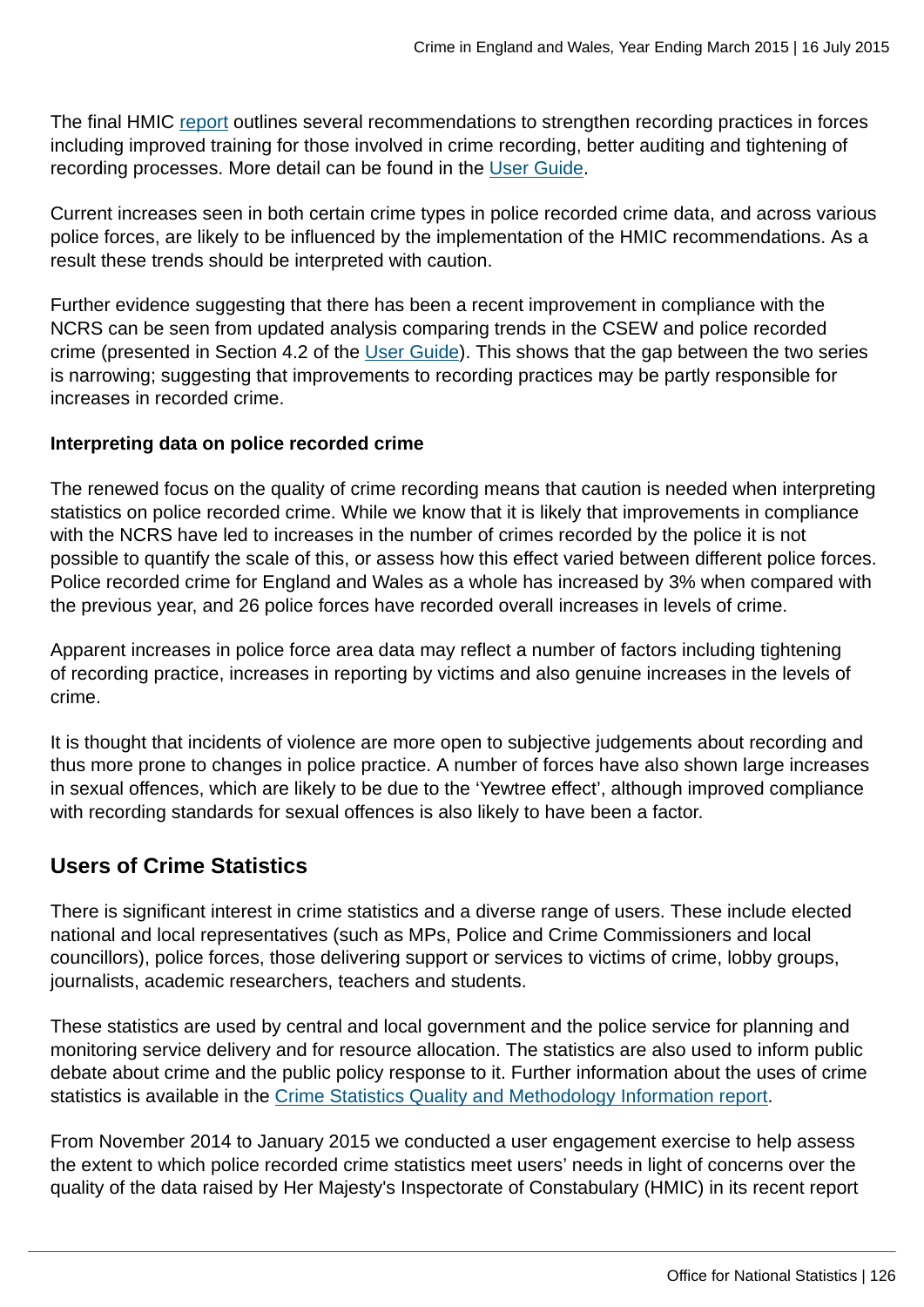[Crime Recording: making the victim count](http://www.justiceinspectorates.gov.uk/hmic/wp-content/uploads/crime-recording-making-the-victim-count.pdf). We asked users if the findings would affect how people used the data, and how we might improve the statistics to better meet user needs. Feedback from users who took part indicated that:

- the majority will continue to use Police Recorded Crime Statistics, despite some concerns over their accuracy
- many said that it was now more important to continue to have clear commentary in statistical bulletins to highlight the limitations of the data
- many said they would use the data more cautiously in future and apply more caveats
- the majority used Police Recorded Crime data, because it is the best source available or the only data that fulfils their purpose
- the majority thought it was very important or fairly important to have an improved level of accuracy for them to continue using the statistics

A fuller report detailing [responses](http://www.ons.gov.uk:80/ons/about-ons/get-involved/consultations-and-user-surveys/satisfaction-surveys/crime-statistics-survey/index.html) to the user engagement exercise was published in May 2015.

## **International and UK comparisons**

There are currently no recognised international standards for crime recording. International comparisons are limited due to the differing legal systems that underpin crime statistics and processes for collecting and recording crimes.

## **Crimes recorded by the police**

The system for recording crime in England and Wales by the police is widely recognised by international standards to be one of the best in the world. Few other jurisdictions have attempted to develop such a standardised approach to crime recording and some of those that have base their approach on the England and Wales model (for example, Australia, Northern Ireland). Therefore, it is difficult to make international comparisons of levels of recorded crime given the lack of consistency in definitions, legal systems and police or criminal justice recording practices.

The legal system in Northern Ireland is based on that of England and Wales and the Police Service for Northern Ireland (PSNI) has the same notifiable offence list for recorded crime as used in England and Wales. In addition, the PSNI has adopted the National Crime Recording Standard (NCRS) and Home Office Counting Rules for recorded crime that applies in England and Wales. Therefore there is broad comparability between the recorded crime statistics in Northern Ireland and England and Wales.

However, recorded crime statistics for England and Wales are not directly comparable with those in Scotland. The recorded crime statistics for Scotland are collected on the basis of the Scottish Crime Recording Standard, which was introduced in 2004. Like its counterpart in England and Wales, it aims to give consistency in crime recording. The main principles of the Scottish Crime Recording Standard are similar to the National Crime Recording Standard for England and Wales with regard to when a crime should be recorded.

However, there are differences between the respective counting rules. For example, the 'Principal Crime Rule' in England and Wales states that if a sequence of crimes in an incident, or alternatively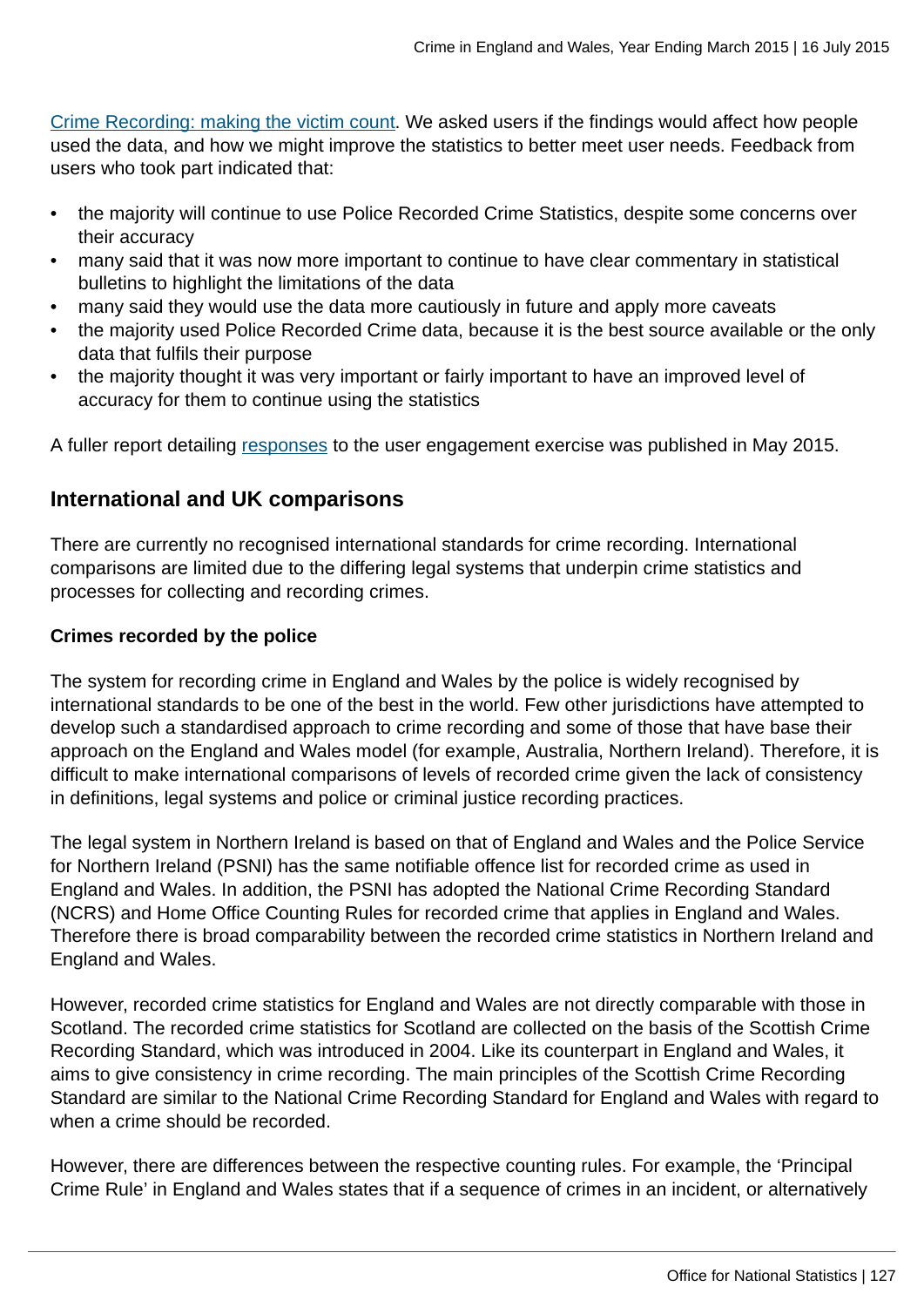a complex crime, contains more than 1 crime type, then the most serious crime should be counted. For example, an incident where an intruder breaks into a home and assaults the sole occupant would be recorded as 2 crimes in Scotland, while in England and Wales it would be recorded as 1 crime.

Differences in legislation and common law have also to be taken into account when comparing the crime statistics for England/Wales and Scotland.

## **Victimisation surveys**

A number of countries run their own national victimisation surveys and they all broadly follow a similar model to the Crime Survey for England and Wales (CSEW) in attempting to obtain information from a representative sample of the population resident in households about their experience of criminal victimisation. The US National Crime and Victimisation Survey (NCVS) is the longest running, established in 1973 and there are similar surveys in other countries including Australia, Canada, Finland, France, Germany, the Netherlands, Sweden and New Zealand. However, while these surveys have a similar objective they are not conducted using a standard methodology. Sampling (frames and of households/individuals) and modes of interview (for example face-to-face interviewing, telephone interviewing, self-completion via the web) differ, as do the crime reference periods (last 5 years, last 12 months, last calendar year) over which respondents are asked about their victimisation experience. Similarly, there is a lack of standardisation in question wording and order. Response rates vary considerably across the world, as do methods to adjust for any resulting possible non-response bias; therefore, it becomes extremely difficult to make valid comparisons between the surveys.

There have been attempts in the past to run international surveys on a standard basis and the International Crime and Victimisation Survey (ICVS) was initiated by a group of European criminologists with expertise in national crime surveys. The survey aimed to produce estimates of victimisation that could be used for international comparisons. The first survey was run in 1989 and was repeated in 1992, 1996 and 2004/5. All surveys were based upon a 2,000 sample of the population, and in most countries, surveys were carried out with computer-assisted telephone interviewing. A pilot ICVS-2, intended to test alternative and cheaper modes of data collection including self-completion via the web, was carried out in a limited number of countries in 2010.

However, despite the attempt to obtain a standardised and comparable approach to all of the surveys, this was never successfully achieved. While a standard questionnaire was used in all countries, alongside a standard mode of interviewing, important differences remained in the approach to sampling, translation of questions into different national languages, interview lengths and response rates which make comparisons problematic.

Both Scotland and Northern Ireland have their own separate victimisation surveys that, like the CSEW, complement their recorded crime figures.

The Northern Ireland Crime Survey (NICS) closely mirrors the format and content of the CSEW, using a very similar methodology with continuous interviewing and a face-to-face interview with a nationally representative sample of adults (16 years and over), using a similar set of questions. Thus, results from the two surveys are broadly comparable.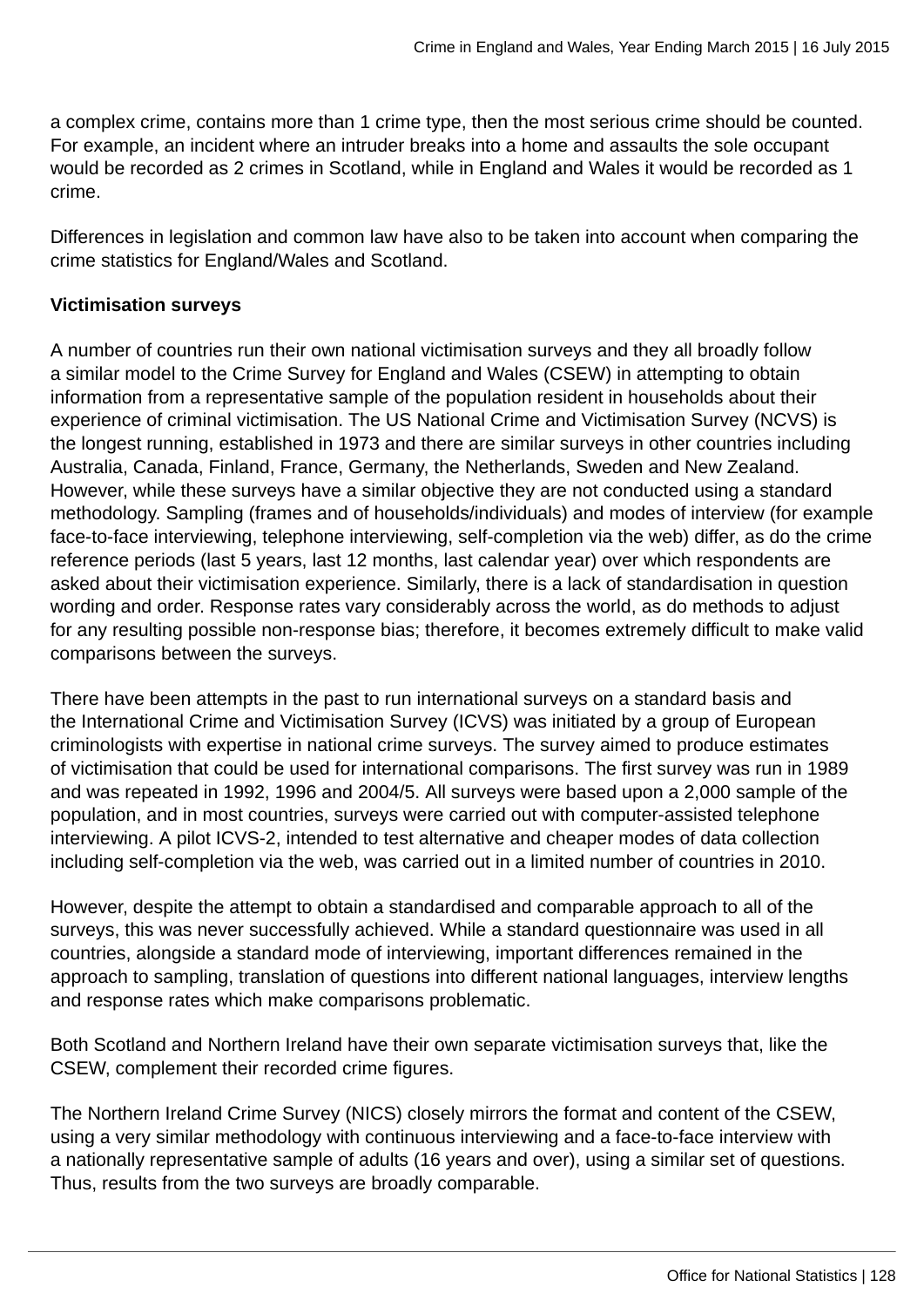The Scottish Crime and Justice Survey (SCJS) also follows a similar format to the CSEW, having a shared antecedence in the British Crime Survey (whose sample during some rounds of the survey in the 1980s covered Scotland, south of the Caledonian Canal). There are differences in the crimes/ offence classifications to reflect the differing legal systems, but the results from the surveys are broadly comparable.

# **List of products**

Release tables published alongside this commentary include a set of bulletin tables containing the data tables and numbers appearing behind graphs in this publication, and more detailed estimates and counts of crime levels as set out in the table below.

The following are associated with the production of crime statistics:

- 1. [Crime statistics publications on the Home Office website](https://www.gov.uk/government/organisations/home-office/series/crime-statistics)
- 2. [Historic police recorded crime](https://www.gov.uk/government/publications/historical-crime-data)
- 3. [National Statistician's Review of Crime Statistics](http://www.statisticsauthority.gov.uk/national-statistician/ns-reports--reviews-and-guidance/national-statistician-s-reviews/national-statistician-s-review-of-crime-statistics.html)
- 4. [Previous quarterly publication](http://www.ons.gov.uk:80/ons/rel/crime-stats/crime-statistics/year-ending-december-2014/index.html)
- 5. [User Guide to Crime Statistics for England and Wales](http://www.ons.gov.uk:80/ons/guide-method/method-quality/specific/crime-statistics-methodology/user-guides/index.html)
- 6. [Guide to Finding Crime Statistics](http://www.ons.gov.uk:80/ons/guide-method/method-quality/specific/crime-statistics-methodology/guide-to-finding-crime-statistics/index.html)
- 7. [2013/14 Crime Survey for England and Wales Technical Report Volume 1](http://www.ons.gov.uk:80/ons/guide-method/method-quality/specific/crime-statistics-methodology/user-guides/index.html)
- 8. [Analysis of variation in crime trends](http://www.ons.gov.uk:80/ons/guide-method/method-quality/specific/crime-statistics-methodology/methodological-notes/index.html) (methodological note)
- 9. [Future Dissemination Strategy Summary of Responses](http://www.ons.gov.uk:80/ons/about-ons/get-involved/consultations-and-user-surveys/consultations/future-dissemination-strategy-for-the-publication-of-national-statistics-on-crime-in-england-and-wales/index.html)
- 10. [Methodological note: Presentational changes to National Statistics on police recorded crime in](http://www.ons.gov.uk:80/ons/guide-method/method-quality/specific/crime-statistics-methodology/methodological-notes/index.html) [England and Wales](http://www.ons.gov.uk:80/ons/guide-method/method-quality/specific/crime-statistics-methodology/methodological-notes/index.html)
- 11. [Methodological note: Presentational and methodological improvements to National Statistics on](http://www.ons.gov.uk:80/ons/guide-method/method-quality/specific/crime-statistics-methodology/methodological-notes/index.html) [the Crime Survey for England and Wales](http://www.ons.gov.uk:80/ons/guide-method/method-quality/specific/crime-statistics-methodology/methodological-notes/index.html)
- 12. [Update Extending the CSEW to include fraud and cyber crime](http://www.ons.gov.uk:80/ons/guide-method/method-quality/specific/crime-statistics-methodology/methodological-notes/index.html) (methodological note)
- 13. ['An overview of hate crime in England and Wales'](https://www.gov.uk/government/publications/an-overview-of-hate-crime-in-england-and-wales) (published 17 December 2013)
- 14. ['Focus on Violent Crime and Sexual Offences, 2013/14'](http://www.ons.gov.uk:80/ons/rel/crime-stats/crime-statistics/focus-on-violent-crime-and-sexual-offences--2013-14/index.html) (published 12 February 2015)
- 15. '[Focus on Public Perceptions of Crime and the Police, and the Personal Well-being of Victims,](http://www.ons.gov.uk:80/ons/rel/crime-stats/crime-statistics/focus-on-public-perceptions-of-crime-and-the-police--and-the-personal-well-being-of-victims--2013-to-2014/index.html) [2013 to 2014](http://www.ons.gov.uk:80/ons/rel/crime-stats/crime-statistics/focus-on-public-perceptions-of-crime-and-the-police--and-the-personal-well-being-of-victims--2013-to-2014/index.html)' (published 26 March 2015)
- 16. ['Focus on Property Crime, 2013/14](http://www.ons.gov.uk:80/ons/rel/crime-stats/crime-statistics/focus-on-property-crime--2013-14/index.html)' (published 27 November 2014)

Anonymised datasets from the Crime Survey for England and Wales (in SPSS format) currently are available on:

- the [UK Data Service](http://ukdataservice.ac.uk/) through the [Economic and Social Data Service \(ESDS\)](http://www.esds.ac.uk/government/)
- Virtual Micro data Laboratory [\(VML](http://www.ons.gov.uk:80/ons/about-ons/business-transparency/freedom-of-information/what-can-i-request/virtual-microdata-laboratory--vml-/index.html)).

In addition to these National Statistics releases, provisional police recorded crime data drawn from local management information systems sit behind, street level figures released each month, via [Police recorded crime, street level mapping tool](http://www.police.uk/).

Crime statistics for Scotland are available from the [Scottish Government.](http://www.scotland.gov.uk/Topics/Statistics/Browse/Crime-Justice/PubRecordedCrime)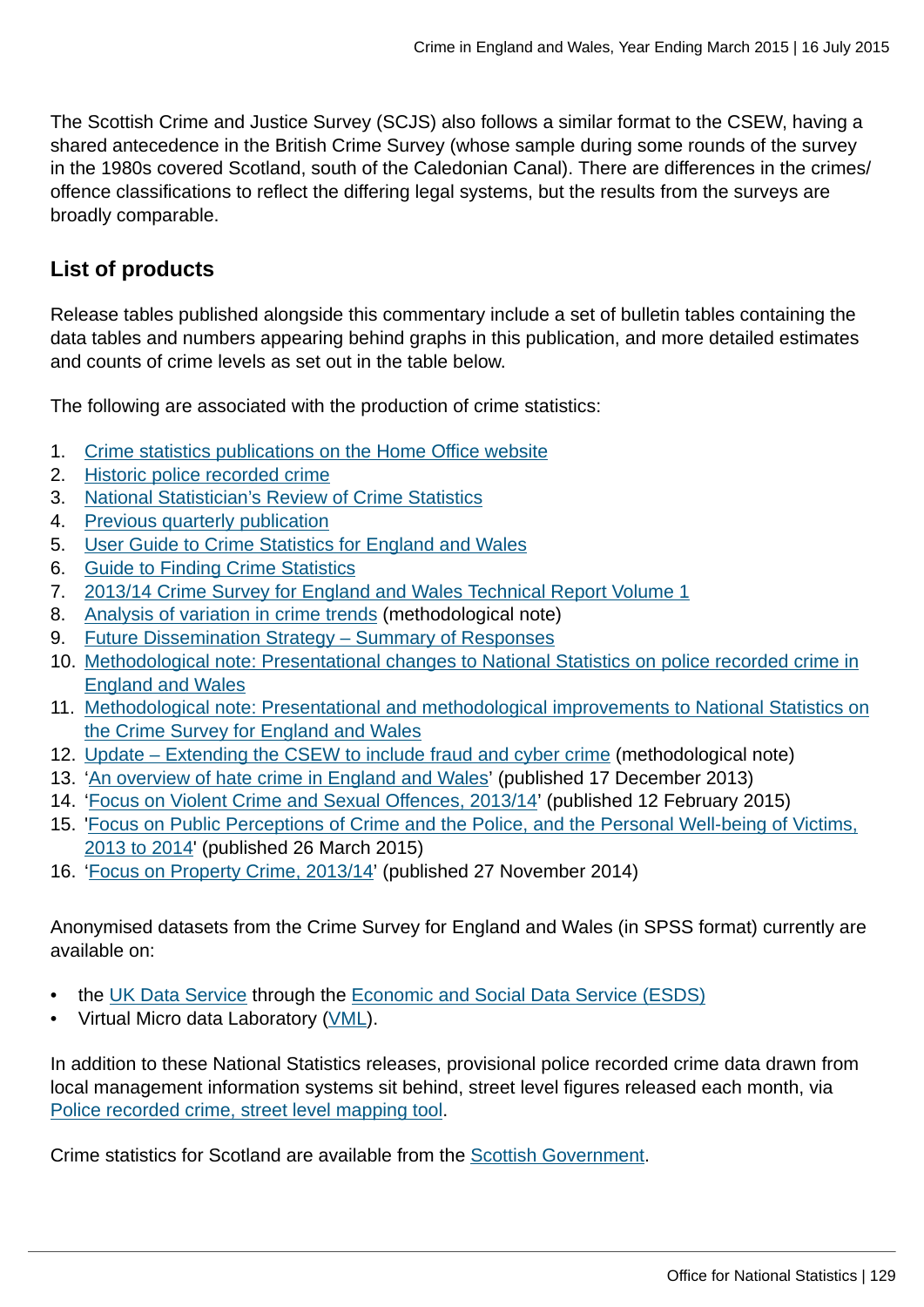Crime statistics for Northern Ireland are available from the [Police Service of Northern Ireland](http://www.psni.police.uk/directory/updates/updates_statistics/update_crime_statistics.htm).

## **References**

Audit Commission, 2007, Police data quality 2006/07: ['Improving data quality to make places safer](http://archive.audit-commission.gov.uk/auditcommission/nationalstudies/communitysafety/Pages/policedataquality0607.aspx.html) [in England and Wales'](http://archive.audit-commission.gov.uk/auditcommission/nationalstudies/communitysafety/Pages/policedataquality0607.aspx.html)

British Retail Consortium, 2014, '[BRC retail crime survey 2014'](http://www.brc.org.uk/brc_policy_content.asp?id=263&iCat=48&iSubCat=646&sPolicy=Retail%20Crime&sSubPolicy=BRC%20Retail%20Crime%20Survey)

Cifas, 2014, ['Cifas members](http://www.cifas.org.uk/cifas_members)'

Department for Transport, 2015, ['Vehicle Licensing Statistics, January to March 2015'](https://www.gov.uk/government/statistics/vehicle-licensing-statistics-january-to-march-2015)

Evening Standard, 2013, ['Bike mugger phone thefts in London soar to 3,754 in a year'](http://www.standard.co.uk/news/crime/bike-mugger-phone-thefts-in-london-soar-to-3754-in-a-year-8559784.html)

Financial Fraud Action UK, 2014, ['Fraud The Facts 2014](http://www.financialfraudaction.org.uk/Fraud-the-Facts-2014.asp)'

Financial Fraud Action UK, 2015 ['Scams and computer viruses contribute to fraud increases- calls](http://www.financialfraudaction.org.uk/cms/assets/1/2014%20annual%20fraud%20figures%20release%20-%20final.pdf) [for national awareness campaign](http://www.financialfraudaction.org.uk/cms/assets/1/2014%20annual%20fraud%20figures%20release%20-%20final.pdf)'

Health and Social Care Information Centre (HSCIC), 2014, '[Provisional Monthly Hospital Episode](http://www.hscic.gov.uk/article/2021/Website-Search?productid=14896&q=Provisional+Monthly+Hospital+Episode+Statistics+for+Admitted+Patient+Care%2c+Outpatients+and+Accident+and+Emergency+Data+&sort=Relevance&size=10&page=1&area=both#top) [Statistics for Admitted Patient Care, Outpatients and Accident and Emergency Data – April 2013 to](http://www.hscic.gov.uk/article/2021/Website-Search?productid=14896&q=Provisional+Monthly+Hospital+Episode+Statistics+for+Admitted+Patient+Care%2c+Outpatients+and+Accident+and+Emergency+Data+&sort=Relevance&size=10&page=1&area=both#top) [March 2014'](http://www.hscic.gov.uk/article/2021/Website-Search?productid=14896&q=Provisional+Monthly+Hospital+Episode+Statistics+for+Admitted+Patient+Care%2c+Outpatients+and+Accident+and+Emergency+Data+&sort=Relevance&size=10&page=1&area=both#top)

Health and Social Care Information Centre (HSCIC), 2015 ['Female Genital Mutilation \(FGM\) -](http://www.hscic.gov.uk/catalogue/PUB16773/fgm-dec-2014-exp-qual.pdf) [December 2014, Experimental Statistics'](http://www.hscic.gov.uk/catalogue/PUB16773/fgm-dec-2014-exp-qual.pdf)

Her Majesty's Inspectorate of Constabulary (HMIC), 2012a, '[A step in the right direction: The](http://www.hmic.gov.uk/publication/a-step-in-the-right-direction-the-policing-of-anti-social-behaviour/) [policing of anti-social behaviour'](http://www.hmic.gov.uk/publication/a-step-in-the-right-direction-the-policing-of-anti-social-behaviour/)

Her Majesty's Inspectorate of Constabulary (HMIC), 2012b, '[The crime scene: A review of police](http://www.hmic.gov.uk/publication/review-police-crime-incident-reports-20120125/) [crime and incident reports](http://www.hmic.gov.uk/publication/review-police-crime-incident-reports-20120125/)'

Her Majesty's Inspectorate of Constabulary (HMIC), 2014a, '[Crime data integrity force reports](https://www.justiceinspectorates.gov.uk/hmic/publication/crime-data-integrity-force-reports/)'

Her Majesty's Inspectorate of Constabulary (HMIC), 2014b, '[Crime-recording: making the victim](https://www.justiceinspectorates.gov.uk/hmic/publication/crime-recording-making-the-victim-count/) [count'](https://www.justiceinspectorates.gov.uk/hmic/publication/crime-recording-making-the-victim-count/)

Her Majesty's Inspectorate of Constabulary (HMIC), 2014c, ['Everyone's business: Improving the](http://www.hmic.gov.uk/publication/improving-the-police-response-to-domestic-abuse/) [police response to domestic abuse](http://www.hmic.gov.uk/publication/improving-the-police-response-to-domestic-abuse/)'

Her Majesty's Inspectorate of Constabulary (HMIC) and Her Majesty's Crown Prosecution Service Inspectorate (HMCPSI), 2012, '[Forging the links: Rape investigation and prosecution'](http://www.hmic.gov.uk/publication/forging-the-links-rape-investigation-and-prosecution/)

Home Office, 2013a, ['Crime against businesses: Detailed findings from the 2012 Commercial](https://www.gov.uk/government/publications/crime-against-businesses-detailed-findings-from-the-2012-commercial-victimisation-survey) [Victimisation Survey](https://www.gov.uk/government/publications/crime-against-businesses-detailed-findings-from-the-2012-commercial-victimisation-survey)'

Home Office, 2013b, ['Metal theft, England and Wales, financial year ending March 2013'](https://www.gov.uk/government/publications/metal-theft-england-and-wales-financial-year-ending-march-2013)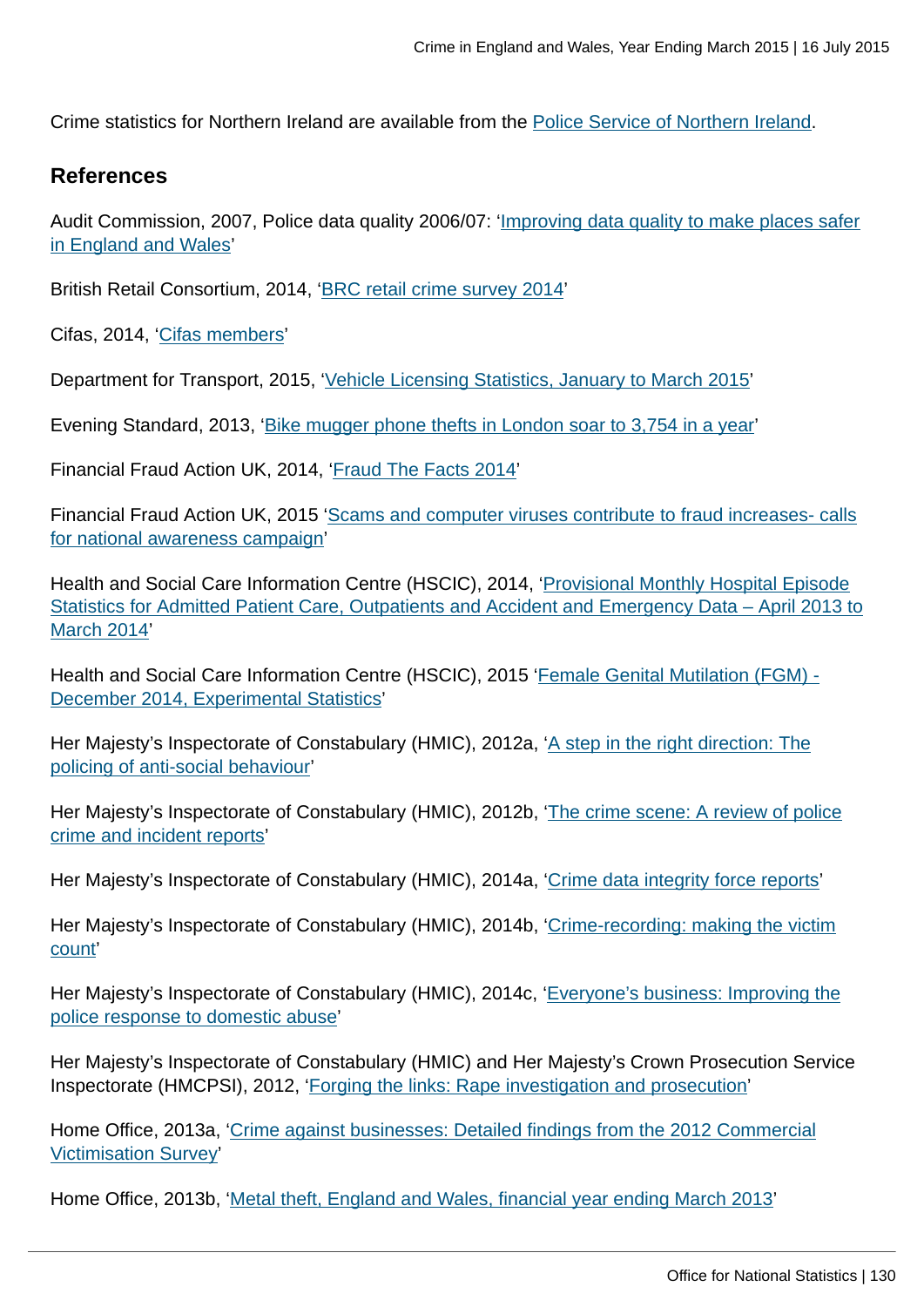Home Office, Ministry of Justice and Office for National Statistics, 2013, ['An overview of sexual](https://www.gov.uk/government/publications/an-overview-of-sexual-offending-in-england-and-wales) [offending in England and Wales](https://www.gov.uk/government/publications/an-overview-of-sexual-offending-in-england-and-wales)'

Home Office, 2014a, ['Crime against businesses: Detailed findings from the 2013 Commercial](https://www.gov.uk/government/publications/crime-against-businesses-detailed-findings-from-the-2013-commercial-victimisation-survey) [Victimisation Survey](https://www.gov.uk/government/publications/crime-against-businesses-detailed-findings-from-the-2013-commercial-victimisation-survey)'

Home Office, 2014b, ['Crime against businesses: Headline findings from the 2013 Commercial](https://www.gov.uk/government/publications/crime-against-businesses-headline-findings-from-the-2013-commercial-victimisation-survey) [Victimisation Survey](https://www.gov.uk/government/publications/crime-against-businesses-headline-findings-from-the-2013-commercial-victimisation-survey)'

Home Office, 2014c, ['Drug Misuse: Findings from the 2013 to 2014 Crime Survey for England and](https://www.gov.uk/government/statistics/drug-misuse-findings-from-the-2013-to-2014-csew) [Wales](https://www.gov.uk/government/statistics/drug-misuse-findings-from-the-2013-to-2014-csew)'

Home Office, 2014d, ['Police powers and procedures England and Wales 2012/13](https://www.gov.uk/government/publications/police-powers-and-procedures-england-and-wales-2012-to-2013)'

Home Office, 2014e, ['Reducing mobile phone theft and improving security](https://www.gov.uk/government/publications/reducing-mobile-phone-theft-and-improving-security)'

Home Office, 2015a, ['Crime against businesses: findings from the 2014 Commercial Victimisation](https://www.gov.uk/government/publications/crime-against-businesses-headline-findings-from-the-2013-commercial-victimisation-survey) [Survey'](https://www.gov.uk/government/publications/crime-against-businesses-headline-findings-from-the-2013-commercial-victimisation-survey)

Home Office, 2015b '[An evaluation of government/law enforcement interventions aimed at reducing](#page-0-0) [metal theft](#page-0-0)'

Metropolitan Police, 2014, ['Commission of an independent review into rape investigation](http://content.met.police.uk/News/Commission-of-an-independent-review-into-rape-investigation/1400024447530/1257246745756)'

Millard, B. and Flatley, J. (Eds), ['Experimental statistics on victimisation of children aged 10 to 15:](http://https://www.gov.uk/government/publications/experimental-statistics-on-victimisation-of-children-aged-10-to-15-british-crime-survey-year-ending-december-2009) [Findings from the British Crime Survey for the year ending December 2009'](http://https://www.gov.uk/government/publications/experimental-statistics-on-victimisation-of-children-aged-10-to-15-british-crime-survey-year-ending-december-2009), Home Office Statistical Bulletin 10/11

Ministry of Justice, 2014, ['Criminal justice statistics quarterly update to June 2014'](https://www.gov.uk/government/statistics/criminal-justice-system-quarterly-statistics-june-2014)

Morgan, N., 2014, ['The heroin epidemic of the 1980s and 1990s and its effect on crime trends – then](#page-0-0) [and now: Technical Report'](#page-0-0)

National Statistician, 2011, ['National Statistician's Review of crime statistics for England and Wales](http://www.statisticsauthority.gov.uk/national-statistician/ns-reports--reviews-and-guidance/national-statistician-s-reviews/national-statistician-s-review-of-crime-statistics.html)'

Nottingham Post, 2013, '[Nottingham Co-op stores to get tough on shoplifters](http://www.nottinghampost.com/Nottingham-op-stores-tough-shoplifters/story-20335256-detail/story.html)'

Office for National Statistics, 2012, ['Trends in crime – A short story 2011/12'](http://www.ons.gov.uk:80/ons/rel/crime-stats/crime-statistics/period-ending-march-2012/trends-in-crime--a-short-story.html)

Office for National Statistics, 2013a, '[Analysis of variation in crime trends: A study of trends in](http://www.ons.gov.uk:80/ons/guide-method/method-quality/specific/crime-statistics-methodology/methodological-notes/index.html) ['comparable crime' categories between the Crime Survey of England and Wales and the police](http://www.ons.gov.uk:80/ons/guide-method/method-quality/specific/crime-statistics-methodology/methodological-notes/index.html) [recorded crime series between 1981 and 2011/12'](http://www.ons.gov.uk:80/ons/guide-method/method-quality/specific/crime-statistics-methodology/methodological-notes/index.html)

Office for National Statistics, 2013b, '[Focus on: Property Crime, 2011/12](http://www.ons.gov.uk:80/ons/rel/crime-stats/crime-statistics/focus-on-property-crime--2011-12/index.html)'

Office for National Statistics, 2013c, ['Future dissemination strategy: Summary of responses](http://www.ons.gov.uk:80/ons/about-ons/get-involved/consultations-and-user-surveys/consultations/future-dissemination-strategy-for-the-publication-of-national-statistics-on-crime-in-england-and-wales/index.html)'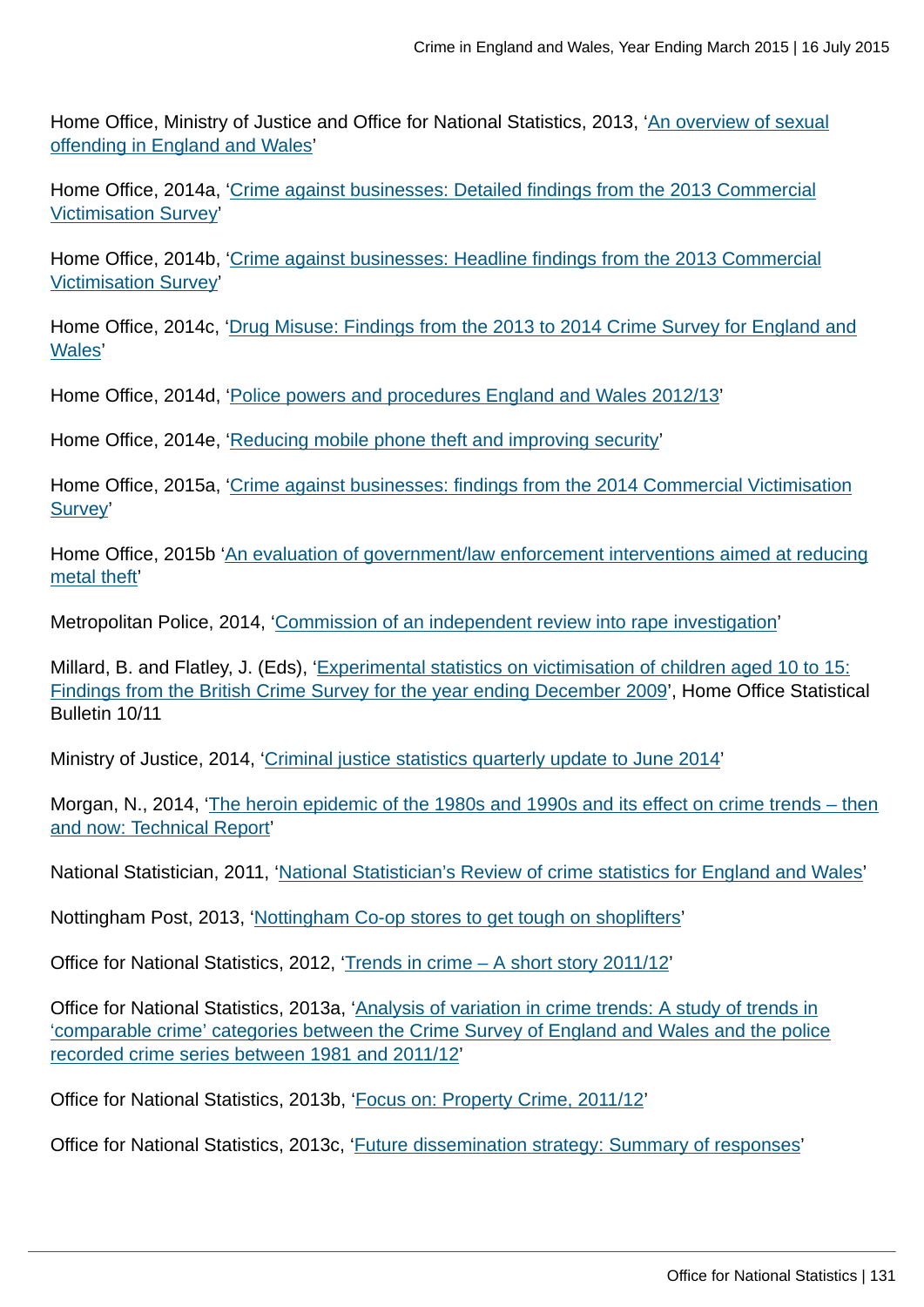Office for National Statistics, 2013d, '[Presentational changes to National Statistics on police](http://www.ons.gov.uk:80/ons/guide-method/method-quality/specific/crime-statistics-methodology/methodological-notes/index.html) [recorded crime in England and Wales'](http://www.ons.gov.uk:80/ons/guide-method/method-quality/specific/crime-statistics-methodology/methodological-notes/index.html)

Office for National Statistics, 2013e, '[Short Story on Anti-Social Behaviour, 2011/12'](http://www.ons.gov.uk:80/ons/rel/crime-stats/crime-statistics/short-story-on-anti-social-behaviour--2011-12/index.html)

Office for National Statistics, 2014a, '[Action Plan to address requirements from UK statistics](http://www.ons.gov.uk:80/ons/guide-method/method-quality/specific/crime-statistics-methodology/uk-statistics-authority-assessment/index.html) [authority assessment – Progress update](http://www.ons.gov.uk:80/ons/guide-method/method-quality/specific/crime-statistics-methodology/uk-statistics-authority-assessment/index.html)'

Office for National Statistics, 2014b, '[Crime Statistics Quality and Methodology Information](http://www.ons.gov.uk:80/ons/guide-method/method-quality/quality/quality-information/crime-and-justice/index.html)'

Office for National Statistics, 2014c, ['Discussion paper on the coverage of crime statistics'](http://www.ons.gov.uk:80/ons/guide-method/method-quality/specific/crime-statistics-methodology/methodological-notes/index.html)

Office for National Statistics, 2014d, '[Focus on: Property Crime, 2013/14](http://www.ons.gov.uk:80/ons/rel/crime-stats/crime-statistics/focus-on-property-crime--2013-14/index.html)'

Office for National Statistics, 2014e, '[Focus on: Violent Crime and Sexual Offences, 2013/14'](http://www.ons.gov.uk:80/ons/rel/crime-stats/crime-statistics/focus-on-violent-crime-and-sexual-offences--2013-14/index.html)

Office for National Statistics, 2014f, ['Presentational and methodological improvements to National](http://www.ons.gov.uk:80/ons/guide-method/method-quality/specific/crime-statistics-methodology/methodological-notes/index.html) [Statistics on the Crime Survey for England and Wales](http://www.ons.gov.uk:80/ons/guide-method/method-quality/specific/crime-statistics-methodology/methodological-notes/index.html)'

Office for National Statistics, 2014g, '[What does the Crime Survey for England and Wales cover?'](http://www.ons.gov.uk:80/ons/rel/crime-stats/crime-statistics/period-ending-june-2014/info-what-does-csew-cover.html)

Office for National Statistics, 2015a, '[User Guide to Crime Statistics for England and Wales'](http://www.ons.gov.uk:80/ons/guide-method/method-quality/specific/crime-statistics-methodology/user-guides/index.html)

Office for National Statistics, 2015b, '[Update – Extending the CSEW to include fraud and cyber](http://www.ons.gov.uk:80/ons/guide-method/method-quality/specific/crime-statistics-methodology/methodological-notes/index.html) [crime'](http://www.ons.gov.uk:80/ons/guide-method/method-quality/specific/crime-statistics-methodology/methodological-notes/index.html)

Public Administration Select Committee, 2013, '[Crime Statistics, HC760: Evidence heard, Questions](http://data.parliament.uk/writtenevidence/WrittenEvidence.svc/EvidenceHtml/4041) [1-135](http://data.parliament.uk/writtenevidence/WrittenEvidence.svc/EvidenceHtml/4041)'

Public Administration Select Committee, 2014, '[Caught red handed: Why we can't count on police](http://www.publications.parliament.uk/pa/cm201314/cmselect/cmpubadm/760/760.pdf) [recorded crime statistics'](http://www.publications.parliament.uk/pa/cm201314/cmselect/cmpubadm/760/760.pdf)

Silverman, B, 2014, ['Modern Slavery: an application of Multiple Systems Estimation'](#page-0-0)

Sivarajasingam, V., Wells, J.P., Moore, S., Page, N. and Shepherd, J.P., 2015, '[Violence in England](http://www.cardiff.ac.uk/__data/assets/pdf_file/0009/95778/nvit_2014.pdf) [and Wales in 2014: An Accident and Emergency Perspective](http://www.cardiff.ac.uk/__data/assets/pdf_file/0009/95778/nvit_2014.pdf)'

The Guardian, 2014, ['Rise in female shoplifters linked to benefit cuts, say police'](http://www.theguardian.com/uk-news/2014/jan/23/rise-female-shoplifters-benefit-cuts-police)

TNS BMRB, 2013, '[2013/14 Crime Survey for England and Wales: Technical Report, Volume One](http://www.ons.gov.uk:80/ons/guide-method/method-quality/specific/crime-statistics-methodology/user-guides/index.html)'

UK Cards Association, 2012, '[Plastic fraud figures'](http://www.theukcardsassociation.org.uk/plastic_fraud_figures/index.asp)

UK Statistics Authority, 2014a, ['Assessment of compliance with the Code of Practice for Official](http://www.statisticsauthority.gov.uk/assessment/assessment/assessment-reports/assessment-report-268---statistics-on-crime-in-england-and-wales.pdf) [Statistics: Statistics on Crime in England and Wales'](http://www.statisticsauthority.gov.uk/assessment/assessment/assessment-reports/assessment-report-268---statistics-on-crime-in-england-and-wales.pdf)

UK Statistics Authority, 2014b, ['Types of official statistics](http://www.statisticsauthority.gov.uk/national-statistician/types-of-official-statistics/index.html)'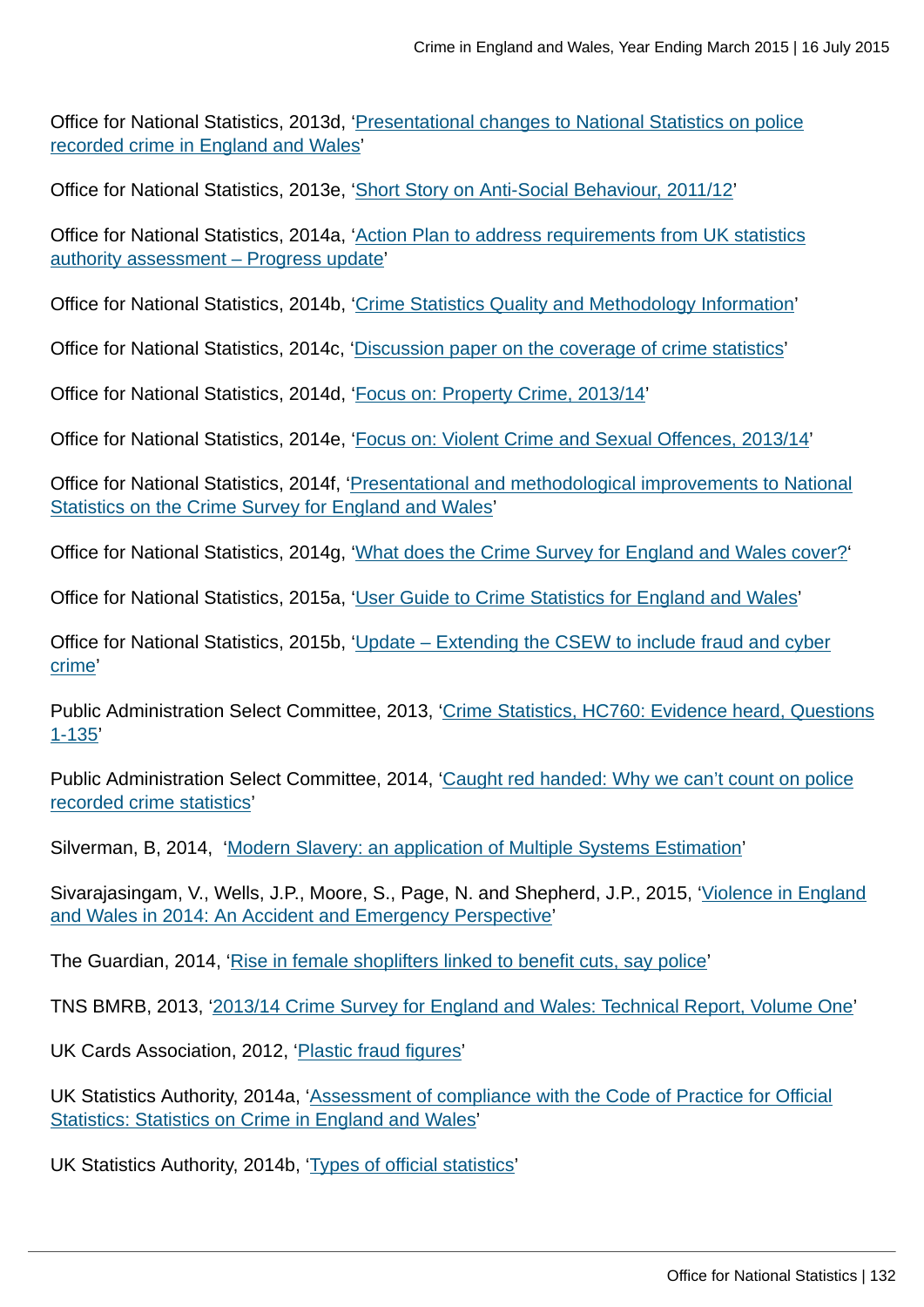# **Background notes**

- 1. The Crime in England and Wales quarterly releases are produced in partnership with the Home Office who collate and quality assure the police recorded crime data presented in the bulletins. Home Office colleagues also quality assurance the overall content of the bulletin.
- 2. National Statistics are produced to high professional standards set out in the Code of Practice for Official Statistics. They undergo regular quality assurance reviews to ensure that they meet customer needs. They are produced free from any political interference.
- 3. Next quarterly publication 15 October 2015

Future thematic report due to be published: Focus on Property Crime, 2014/15 – November 2015.

Follow us on [twitter](http://www.ons.gov.uk:80/ons/external-links/social-media/twitter.html) or join us at [facebook](http://www.ons.gov.uk:80/ons/external-links/social-media/index.html)

View the latest podcasts on [youtube](http://www.ons.gov.uk:80/ons/external-links/social-media/youtube.html)

### **Media contact**:

Tel: Luke Croydon 0845 6041858

Emergency on-call 07867 906553

Email: [media.relations@ons.gsi.gov.uk](mailto:media.relations@ons.gsi.gov.uk)

#### **Statistical contact**:

Contact Name: John Flatley

Tel: +44 (0)207 592 8695

Email: [crimestatistics@ons.gsi.gov.uk](mailto:crimestatistics@ons.gsi.gov.uk)

Website: [www.ons.gov.uk](http://www.ons.gov.uk)

4. Details of the policy governing the release of new data are available by visiting [www.statisticsauthority.gov.uk/assessment/code-of-practice/index.html](http://www.statisticsauthority.gov.uk/assessment/code-of-practice/index.html) or from the Media Relations Office email: [media.relations@ons.gsi.gov.uk](mailto:media.relations@ons.gsi.gov.uk)

The United Kingdom Statistics Authority has designated these statistics as National Statistics, in accordance with the Statistics and Registration Service Act 2007 and signifying compliance with the Code of Practice for Official Statistics.

Designation can be broadly interpreted to mean that the statistics:

- meet identified user needs;
- are well explained and readily accessible;
- are produced according to sound methods; and
- are managed impartially and objectively in the public interest.